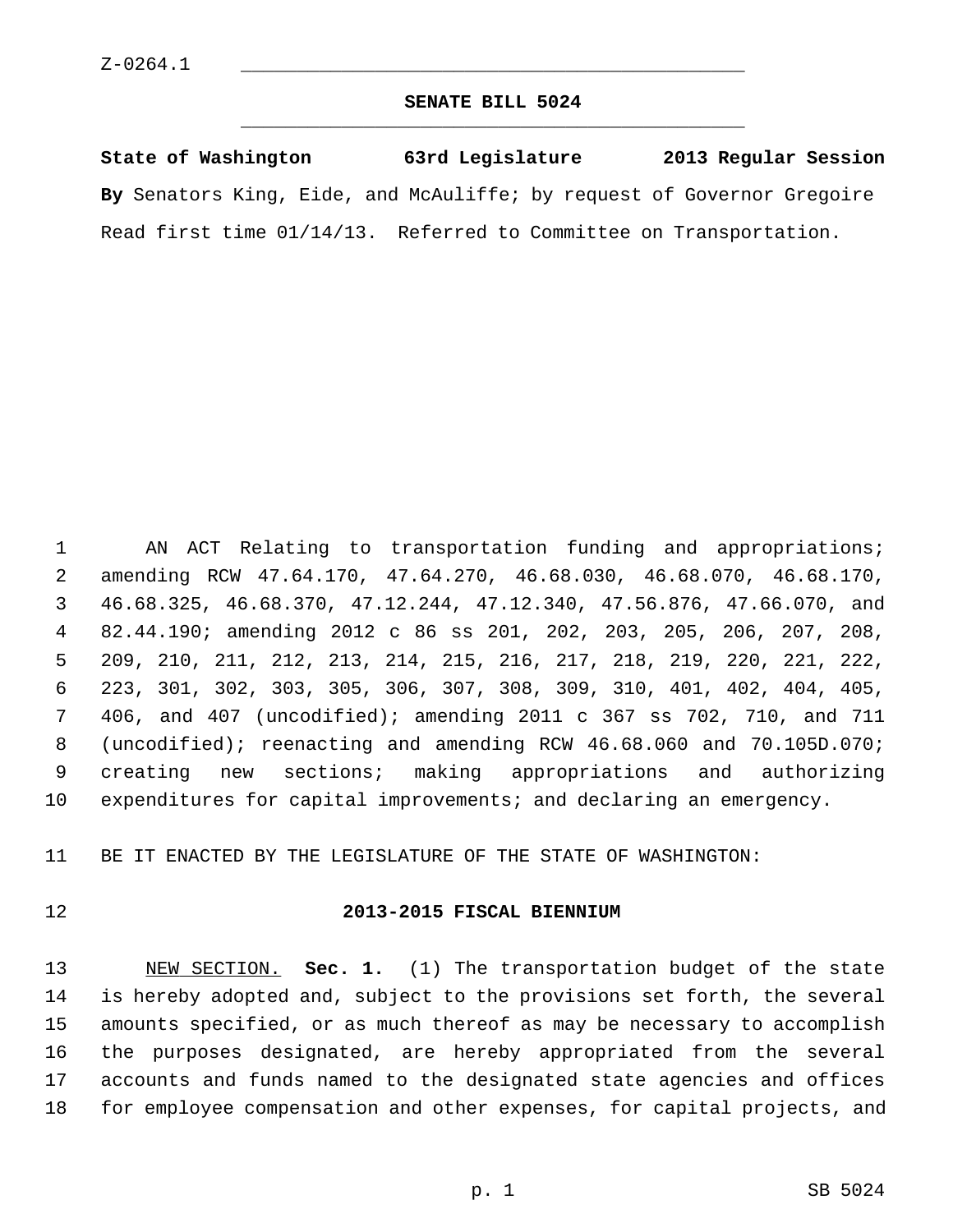1 for other specified purposes, including the payment of any final 2 judgments arising out of such activities, for the period ending June 3 30, 2015.

 4 (2) Unless the context clearly requires otherwise, the definitions 5 in this subsection apply throughout this act.

 6 (a) "Fiscal year 2014" or "FY 2014" means the fiscal year ending 7 June 30, 2014.

 8 (b) "Fiscal year 2015" or "FY 2015" means the fiscal year ending 9 June 30, 2015.

10 (c) "FTE" means full-time equivalent.

11 (d) "Lapse" or "revert" means the amount shall return to an 12 unappropriated status.

13 (e) "Provided solely" means the specified amount may be spent only 14 for the specified purpose. Unless otherwise specifically authorized in 15 this act, any portion of an amount provided solely for a specified 16 purpose that is not expended subject to the specified conditions and 17 limitations to fulfill the specified purpose shall lapse.

18 (f) "Reappropriation" means appropriation and, unless the context 19 clearly provides otherwise, is subject to the relevant conditions and 20 limitations applicable to appropriations.

21 (g) "LEAP" means the legislative evaluation and accountability 22 program committee.

#### 23 **2013-2015 FISCAL BIENNIUM**

#### 24 **GENERAL GOVERNMENT AGENCIES--OPERATING**

### 25 NEW SECTION. **Sec. 101. FOR THE DEPARTMENT OF ARCHAEOLOGY AND** 26 **HISTORIC PRESERVATION**

27 Motor Vehicle Account--State Appropriation . . . . . . . . . \$434,000

28 The appropriation in this section is subject to the following 29 conditions and limitations: The entire appropriation is provided 30 solely for staffing costs to be dedicated to state transportation 31 activities. Staff hired to support transportation activities must have 32 practical experience with complex construction projects.

### 33 NEW SECTION. **Sec. 102. FOR THE UTILITIES AND TRANSPORTATION** 34 **COMMISSION**

35 Grade Crossing Protective Account--State Appropriation . . . . \$504,000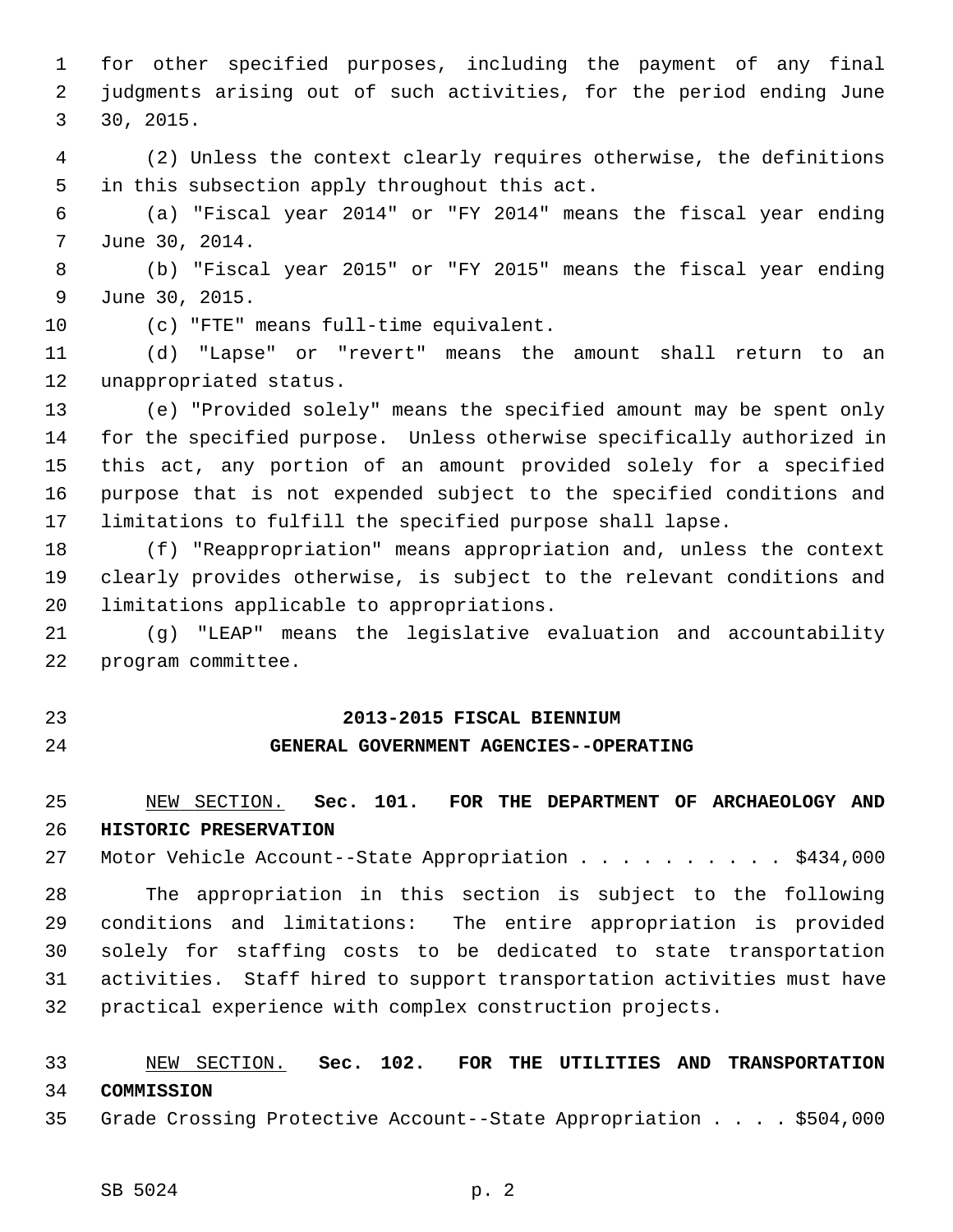| $\sim$ 1 | NEW SECTION. Sec. 103. FOR THE OFFICE OF FINANCIAL MANAGEMENT |  |
|----------|---------------------------------------------------------------|--|
|          | 2 Motor Vehicle Account--State Appropriation \$1,841,000      |  |
|          | 3 Puget Sound Ferry Operations Account--State                 |  |
|          |                                                               |  |

5 TOTAL APPROPRIATION . . . . . . . . . . . . . . . . . \$2,017,000

 6 The appropriations in this section are subject to the following 7 conditions and limitations:

 8 (1) \$932,000 of the motor vehicle account--state appropriation is 9 provided out of funds set aside out of statewide fuel taxes distributed 10 to counties according to RCW 46.68.120(3) solely for the office of 11 financial management to contract with the Washington state association 12 of counties to identify, evaluate, and implement performance measures 13 associated with county transportation activities. The performance 14 measures must include, at a minimum, those related to safety, system 15 preservation, mobility, environmental protection, and project 16 completion. The Washington state association of counties will: Assist 17 counties to develop specific county level measures as needed; complete 18 and implement performance measures for each county; streamline 19 reporting requirements; and evaluate a project management tool to help 20 improve project delivery.

21 (2) \$70,000 of the Puget Sound ferry operations account--state 22 appropriation is provided solely for the state's share of the marine 23 salary survey.

24 (3) \$200,000 of the motor vehicle account--state appropriation is 25 provided solely from the dedicated distribution provided to cities and 26 counties under RCW 46.68.110(2) and 46.68.120(3) for the office of 27 financial management to contract with a statewide organization 28 representing Washington cities and a statewide organization 29 representing Washington counties to work with the Washington state 30 governor's office of regulatory assistance to:

31 (a) Fulfill completion of recent EZview enhancements developed to 32 consolidate applications and expedite local, state, and regional 33 transportation and public works maintenance permitting related to (i) 34 general hydraulic project approval permits issued consistent with 35 section 103(3), chapter 247, Laws of 2010 and (ii) section 106 36 consultations completed under the national historic preservation act; 37 (b) Work with local, state, and regional transportation and public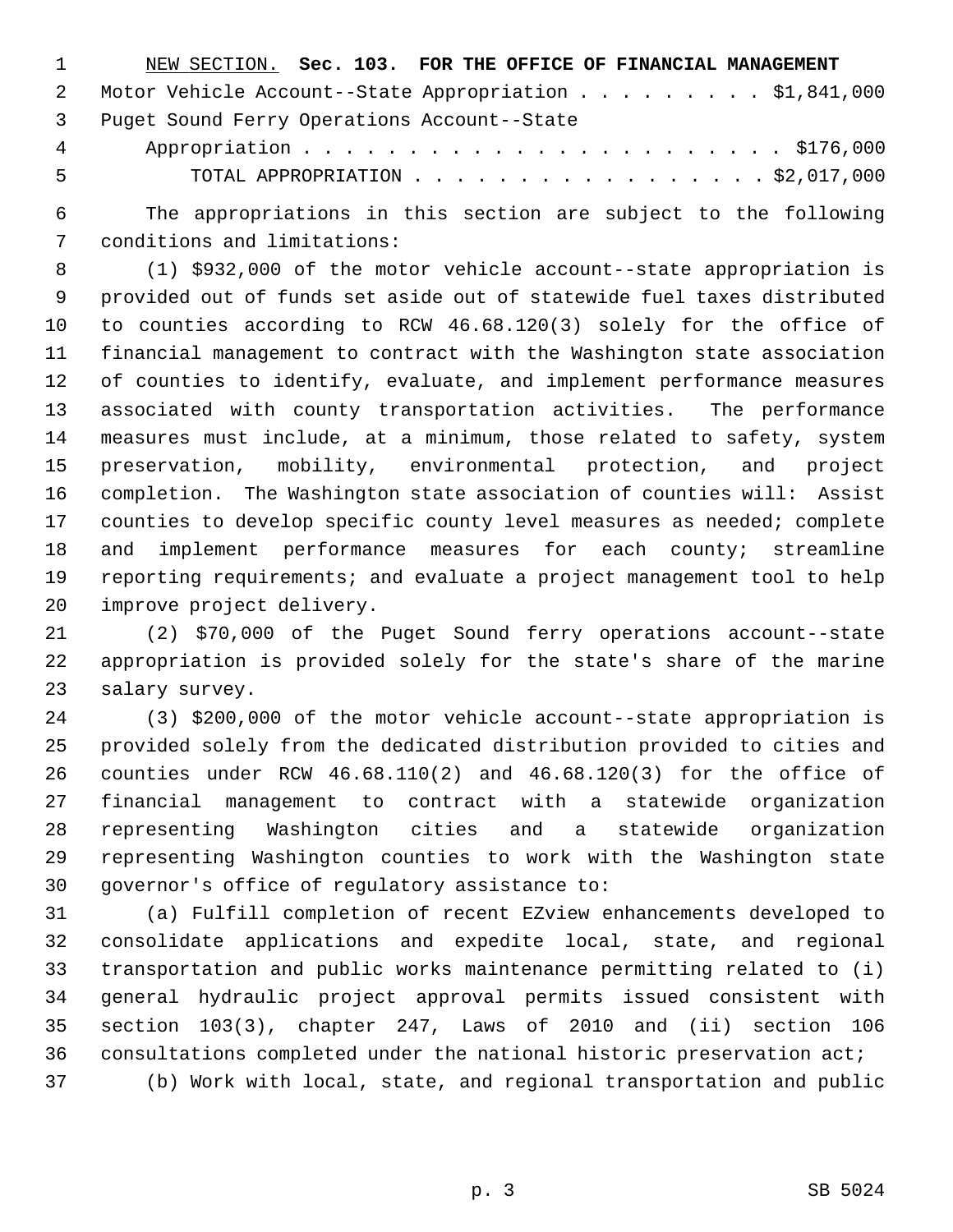1 works maintenance agencies to continue to support development of EZview 2 enhancements and customizations based on applicant needs; and

 3 (c) Provide outreach and training to advance the state's interest 4 in continuing to leverage EZview web infrastructure to support and 5 accelerate local, regional, and state transportation and public works 6 planning, permitting, and compliance.

 7 NEW SECTION. **Sec. 104. FOR THE DEPARTMENT OF ENTERPRISE SERVICES** 8 Motor Vehicle Account--State Appropriation . . . . . . . . . . \$502,000 9 Puget Sound Ferry Operations Account--State 10 Appropriation . . . . . . . . . . . . . . . . . . . . . . \$5,280,000 11 TOTAL APPROPRIATION . . . . . . . . . . . . . . . . . \$5,782,000

# 12 NEW SECTION. **Sec. 105. FOR THE STATE PARKS AND RECREATION** 13 **COMMISSION**

14 Motor Vehicle Account--State Appropriation . . . . . . . . . . \$986,000

15 The appropriation in this section is subject to the following 16 conditions and limitations: The entire appropriation in this section 17 is provided solely for road maintenance purposes.

#### 18 NEW SECTION. **Sec. 106. FOR THE DEPARTMENT OF AGRICULTURE**

19 Motor Vehicle Account--State Appropriation . . . . . . . . \$1,209,000

20 The appropriation in this section is subject to the following 21 conditions and limitations:

22 (1) \$351,000 of the motor vehicle account--state appropriation is 23 provided solely for costs associated with the motor fuel quality 24 program.

25 (2) \$686,000 of the motor vehicle account--state appropriation is 26 provided solely to test the quality of biofuel. The department must 27 test fuel quality at the biofuel manufacturer, distributor, and 28 retailer.

# 29 NEW SECTION. **Sec. 107. FOR THE LEGISLATIVE EVALUATION AND** 30 **ACCOUNTABILITY PROGRAM COMMITTEE**

31 Motor Vehicle Account--State Appropriation . . . . . . . . . . \$530,000

SB 5024 p. 4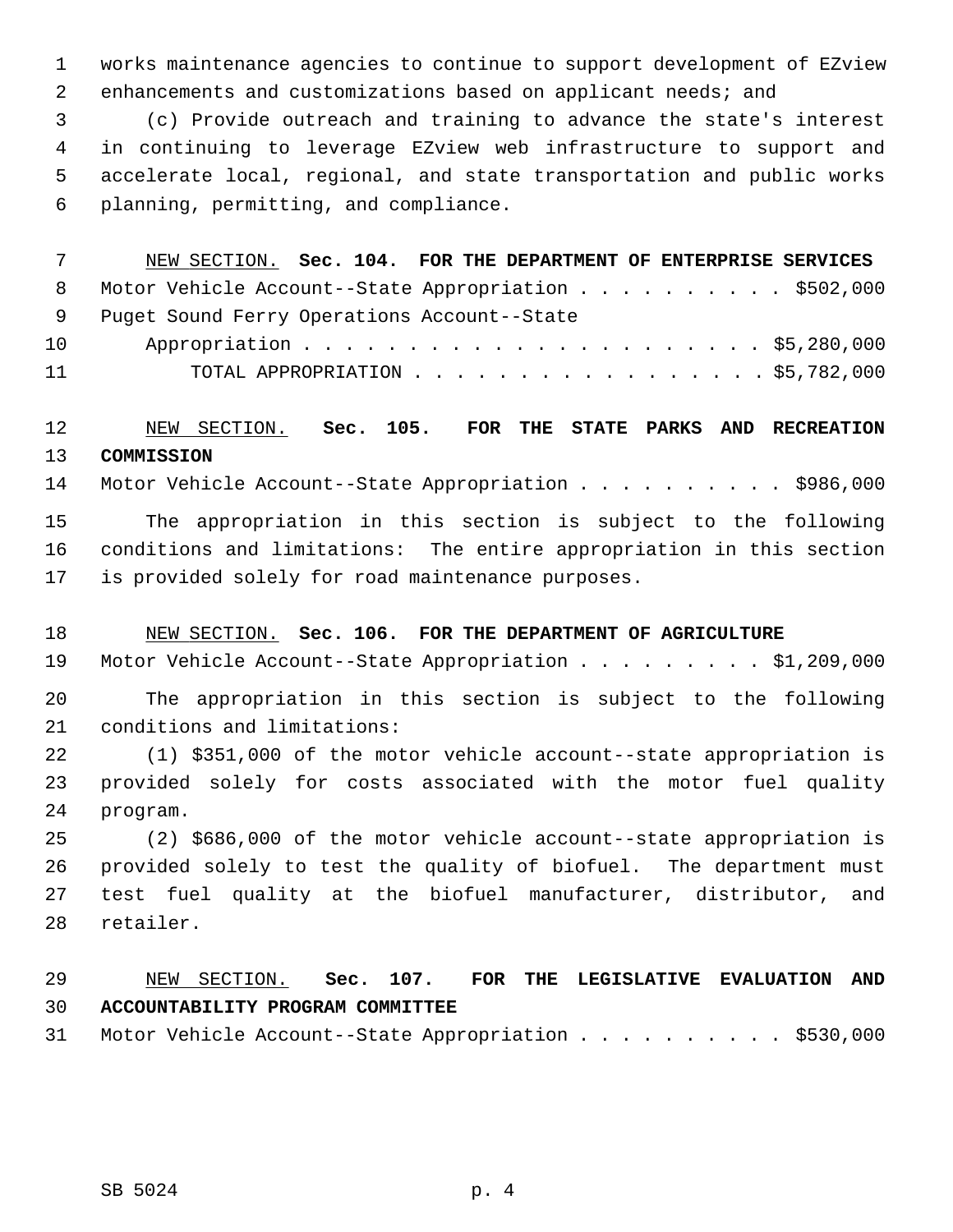1 **TRANSPORTATION AGENCIES--OPERATING**

| $\overline{a}$ | NEW SECTION. Sec. 201.<br>FOR THE WASHINGTON<br>TRAFFIC SAFETY         |
|----------------|------------------------------------------------------------------------|
| 3              | COMMISSION                                                             |
| $\overline{4}$ | Highway Safety Account--State Appropriation \$3,172,000                |
| 5              | Highway Safety Account--Federal Appropriation \$20,854,000             |
| 6              | Highway Safety Account--Private/Local Appropriation \$50,000           |
| 7              |                                                                        |
| 8              | TOTAL APPROPRIATION $\ldots$ , \$26,176,000                            |
| 9              | The appropriations in this section are subject to the following        |
| 10             | limitations:<br>conditions<br>and<br>The commission shall develop and  |
| 11             | implement, in collaboration with the Washington state patrol, a target |
| 12             | zero team pilot program in Yakima and Spokane counties. The pilot      |
| 13             | program must demonstrate the effectiveness of intense, high visibility |
| 14             | driving under the influence enforcement in Washington state.<br>The    |
| 15             | commission shall<br>apply to the national highway traffic safety       |
| 16             | administration for federal highway safety grants to cover the cost of  |
| 17             | the pilot program.                                                     |
|                |                                                                        |
| 18             | NEW SECTION. Sec. 202. FOR THE COUNTY ROAD ADMINISTRATION BOARD        |
| 19             | Rural Arterial Trust Account--State Appropriation \$944,000            |
| 20             | Motor Vehicle Account--State Appropriation \$2,159,000                 |
| 21             | County Arterial Preservation Account--State                            |
| 22             |                                                                        |
| 23             | TOTAL APPROPRIATION $\ldots$ , \$4,557,000                             |
|                |                                                                        |
| 24             | NEW SECTION. Sec. 203. FOR THE TRANSPORTATION IMPROVEMENT BOARD        |
| 25             | Transportation Improvement Account--State                              |
| 26             |                                                                        |
|                |                                                                        |
| 27             | NEW SECTION. Sec. 204. FOR THE HOUSE OF REPRESENTATIVES                |
| 28             | Motor Vehicle Account--State Appropriation \$1,765,000                 |
|                |                                                                        |
| 29             | NEW SECTION. Sec. 205. FOR THE SENATE                                  |
| 30             | Motor Vehicle Account--State Appropriation \$1,514,000                 |
|                |                                                                        |
| 31             | NEW SECTION. Sec. 206. FOR THE JOINT TRANSPORTATION COMMITTEE          |
| 32             | Motor Vehicle Account--State Appropriation \$995,000                   |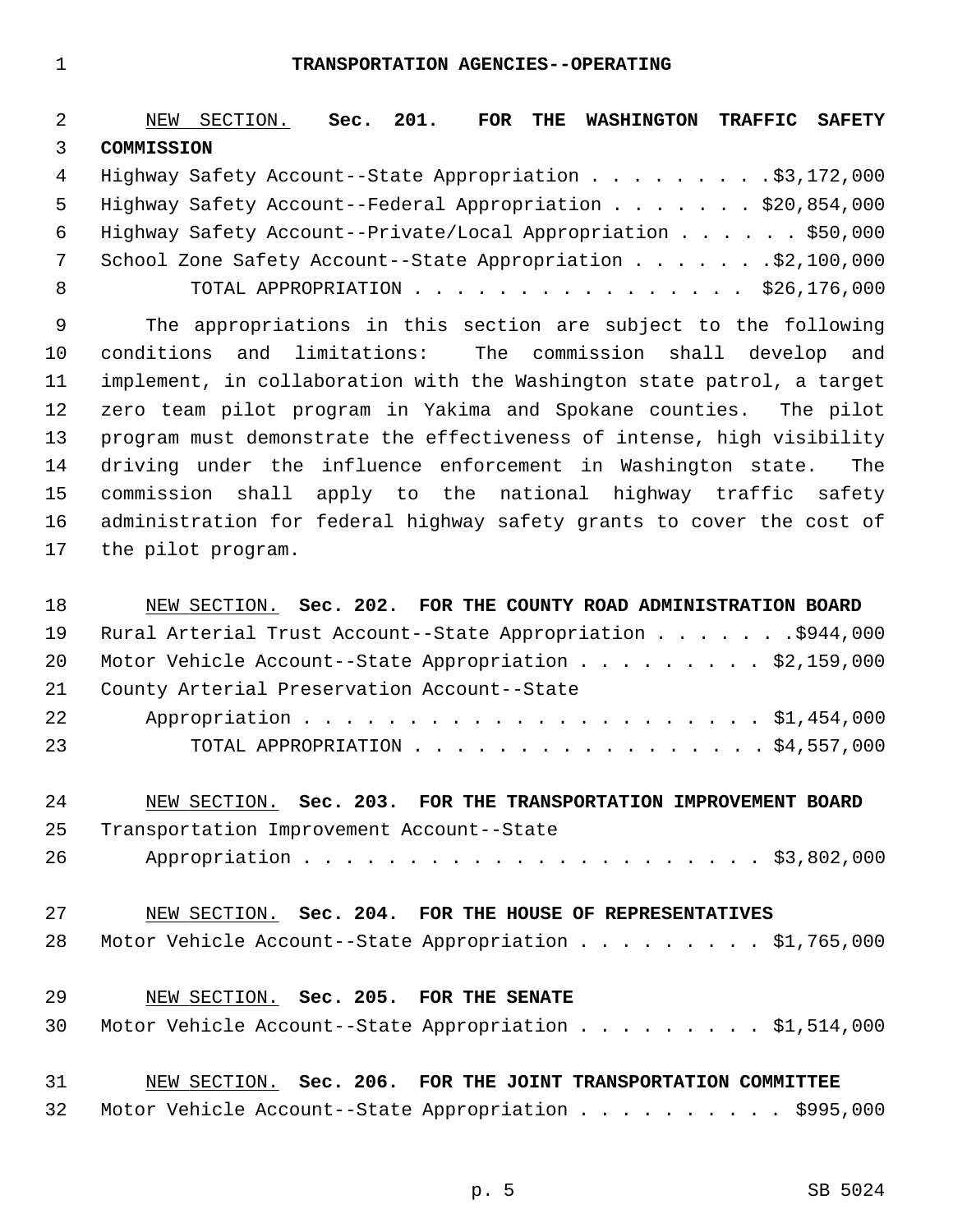1 The appropriation in this section is subject to the following 2 conditions and limitations: The Columbia river crossing bridge project 3 is a major initiative to address congestion problems on Interstate 5 4 between Portland, Oregon and Vancouver, Washington that requires 5 support by not only the governors of both states but the legislatures 6 as well. The joint transportation committee must convene a 7 subcommittee for legislative oversight of the I-5/Columbia river 8 crossing bridge replacement project. The Columbia river crossing 9 legislative oversight subcommittee must be made up of six members, two 10 appointed by the chair and ranking member of the senate transportation 11 committee, two appointed by the chair and ranking member of the house 12 of representatives transportation committee, one designee of the 13 governor, and one citizen jointly appointed by the four members of the 14 joint transportation executive committee. The citizen appointee must 15 be a Washington state resident of the area served by the bridge. At 16 least two of the legislative members must be from the legislative 17 districts served by the bridge. In addition to reviewing project and 18 financing information, the subcommittee must also coordinate with the 19 Oregon legislative oversight committee for the Columbia river crossing 20 bridge.

| 21               | NEW SECTION. Sec. 207. FOR THE TRANSPORTATION COMMISSION                   |
|------------------|----------------------------------------------------------------------------|
| 22               | Motor Vehicle Account--State Appropriation \$2,474,000                     |
| 23               | Multimodal Transportation Account--State                                   |
| 24               |                                                                            |
| 25               | TOTAL APPROPRIATION \$2,586,000                                            |
| $\cap$ $\subset$ | omba and described in the distinction of the second state of the Callactic |

26 The appropriations in this section are subject to the following 27 conditions and limitations:

28 (1) Consistent with RCW 43.135.055, 47.60.290, and 47.60.315, 29 during the 2013-2015 fiscal biennium, the legislature authorizes the 30 transportation commission to periodically review and, if necessary, 31 adjust the schedule of fares for the Washington state ferry system only 32 in amounts not greater than those sufficient to generate the amount of 33 revenue required by the biennial transportation budget. When adjusting 34 ferry fares, the commission must consider input from affected ferry 35 users by public hearing and by review with the affected ferry advisory 36 committees, in addition to the data gathered from the current ferry 37 user survey.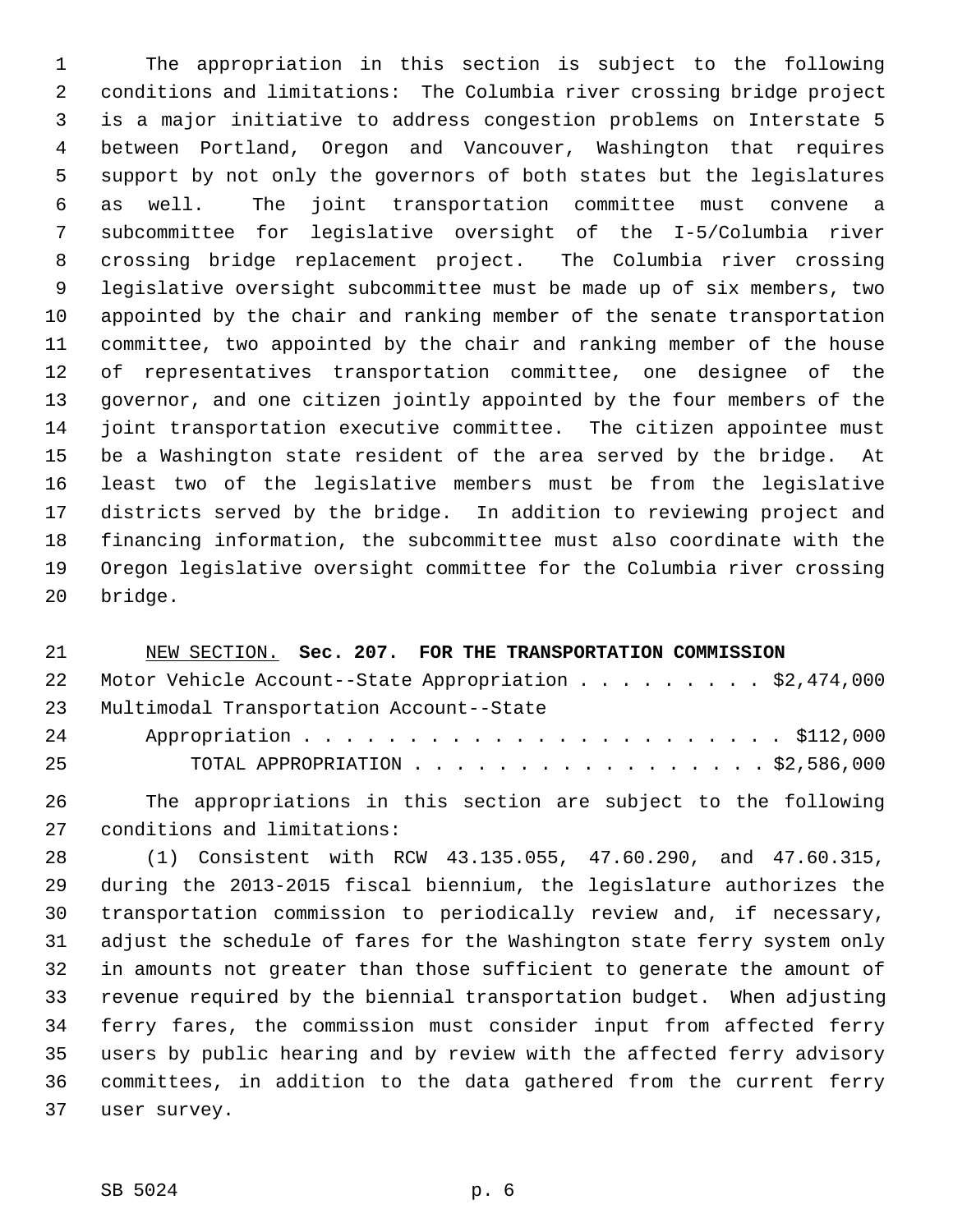1 (2) Consistent with RCW 43.135.055 and 47.46.100, during the 2013- 2 2015 fiscal biennium, the legislature authorizes the transportation 3 commission to periodically review and, if necessary, adjust the 4 schedule of toll charges applicable to the Tacoma Narrows bridge only 5 in amounts not greater than those sufficient to support (a) any 6 required costs for operating and maintaining the toll bridge, including 7 the cost of insurance, (b) any amount required by law to meet the 8 redemption of bonds and applicable interest payments, and (c) repayment 9 of the motor vehicle fund.

10 (3) In accordance with RCW 43.135.055, the transportation 11 commission may adopt and increase the tolls set forth and previously 12 authorized in RCW 47.56.862.

13 (4) In accordance with RCW 43.135.055, the tolling authority may 14 adopt tolls on the Columbia river crossing project as set forth and 15 previously authorized in chapter 36, Laws of 2012.

# 16 NEW SECTION. **Sec. 208. FOR THE FREIGHT MOBILITY STRATEGIC** 17 **INVESTMENT BOARD**

18 Motor Vehicle Account--State Appropriation . . . . . . . . . \$905,000

#### 19 NEW SECTION. **Sec. 209. FOR THE WASHINGTON STATE PATROL**

| 20 | State Patrol Highway Account--State                   |
|----|-------------------------------------------------------|
| 21 |                                                       |
| 22 | State Patrol Highway Account--Federal                 |
| 23 |                                                       |
| 24 | State Patrol Highway Account--Private/Local           |
| 25 |                                                       |
| 26 | Highway Safety Account--State Appropriation \$929,000 |
| 27 | Multimodal Transportation Account--State              |
| 28 |                                                       |
| 29 | TOTAL APPROPRIATION \$407,046,000                     |

30 The appropriations in this section are subject to the following 31 conditions and limitations:

32 (1) The Washington state patrol shall collaborate with the 33 Washington traffic safety commission on the target zero team pilot 34 program referenced in section 201 of this act.

35 (2) During the 2013-2015 fiscal biennium, the Washington state 36 patrol will relocate its data center to the state data center in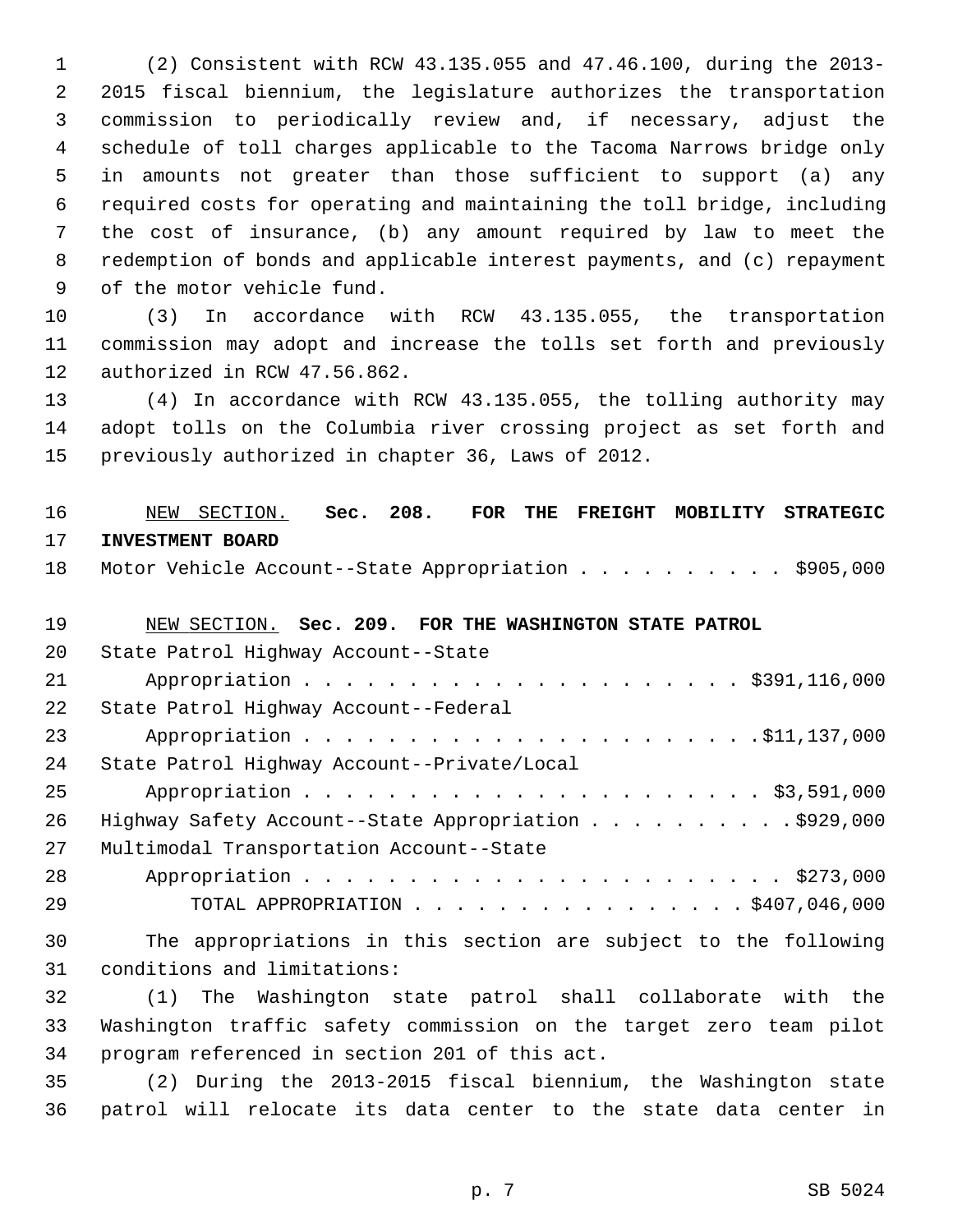1 Olympia. The Washington state patrol will work with the department of 2 enterprise services to negotiate the lease termination agreement for 3 the current data center site.

 4 (3) Washington state patrol officers engaged in off-duty uniformed 5 employment providing traffic control services to the department of 6 transportation or other state agencies may use state patrol vehicles 7 for the purpose of that employment, subject to guidelines adopted by 8 the chief of the Washington state patrol. The Washington state patrol 9 must be reimbursed for the use of the vehicle at the prevailing state 10 employee rate for mileage and hours of usage, subject to guidelines 11 developed by the chief of the Washington state patrol.

#### 12 NEW SECTION. **Sec. 210. FOR THE DEPARTMENT OF LICENSING**

13 Marine Fuel Tax Refund Account--State 14 Appropriation . . . . . . . . . . . . . . . . . . . . . . . . \$34,000 15 Motorcycle Safety Education Account--State 16 Appropriation . . . . . . . . . . . . . . . . . . . . . . \$4,409,000 17 State Wildlife Account--State Appropriation . . . . . . . . . . \$885,000 18 Highway Safety Account--State Appropriation . . . . . . . . \$153,091,000 19 Highway Safety Account--Federal Appropriation . . . . . . . .\$4,393,000 20 Motor Vehicle Account--State Appropriation . . . . . . . . . \$83,802,000 21 Motor Vehicle Account--Federal Appropriation . . . . . . . . \$467,000 22 Motor Vehicle Account--Private/Local Appropriation . . . . . \$1,544,000 23 Ignition Interlock Device Revolving Account--State 24 Appropriation . . . . . . . . . . . . . . . . . . . . . . \$2,656,000 25 Department of Licensing Services Account--State 26 Appropriation . . . . . . . . . . . . . . . . . . . . . . \$5,959,000 27 TOTAL APPROPRIATION . . . . . . . . . . . . . . . . \$257,240,000

28 The appropriations in this section are subject to the following 29 conditions and limitations: The department shall provide the following 30 two reports to the office of financial management and the 31 transportation committees of the legislature regarding the 32 implementation of the replacement of the prorate and fuel tax system:

33 (1) By April 1, 2015, the department shall report to the office of 34 financial management and the transportation committees of the 35 legislature the following information:

36 (a) Any improvements in quality, availability, and timeliness of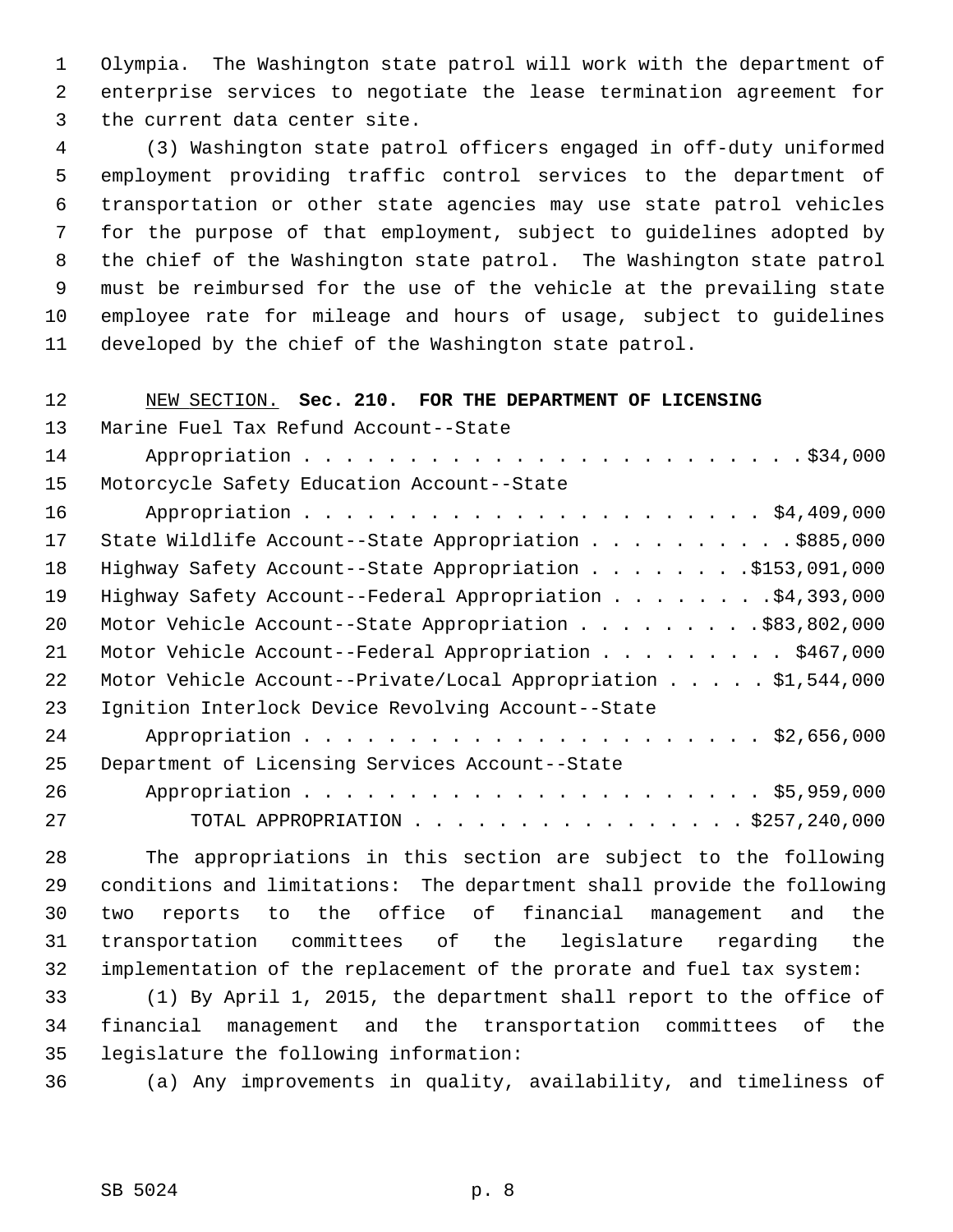1 the information exchanged between the department and other state and 2 federal agencies;

 3 (b) The extent to which manual and redundant data entry have been 4 eliminated;

 5 (c) The degree to which paper processing and mailing costs have 6 been reduced;

7 (d) A list of eliminated manual business processes;

 8 (e) The number and type of positions reduced or eliminated as a 9 result of the system's implementation and their related costs;

10 (f) Any other cost efficiencies realized as a result of 11 implementation;

12 (g) An explanation of any functional or technical requirements that 13 were defined in the department request for proposal that were not met 14 and why;

15 (h) A detailed explanation of the on-going maintenance and 16 operating costs of the new system; and

17 (i) Any remaining activities to be performed to complete 18 implementation and their related costs; and

19 (2) By October 1, 2015, the department shall report to the office 20 of financial management and the transportation committees of the 21 legislature the following information:

22 (a) An explanation of any functional or technical requirements that 23 were defined in the department request for proposal that were not met 24 and why;

25 (b) A detailed explanation of the on-going maintenance and 26 operating costs of the new system; and

27 (c) Any remaining activities to be performed to complete the 28 implementation and their related costs.

# 29 NEW SECTION. **Sec. 211. FOR THE DEPARTMENT OF TRANSPORTATION--** 30 **TOLL OPERATIONS AND MAINTENANCE--PROGRAM B** 31 High-Occupancy Toll Lanes Operations Account--State 32 Appropriation . . . . . . . . . . . . . . . . . . . . . . \$1,970,000 33 Motor Vehicle Account--State Appropriation . . . . . . . . . . \$920,000 34 State Route Number 520 Corridor Account--State 35 Appropriation . . . . . . . . . . . . . . . . . . . . . .\$34,045,000 36 State Route Number 520 Civil Penalties Account--State 37 Appropriation . . . . . . . . . . . . . . . . . . . . . . \$4,125,000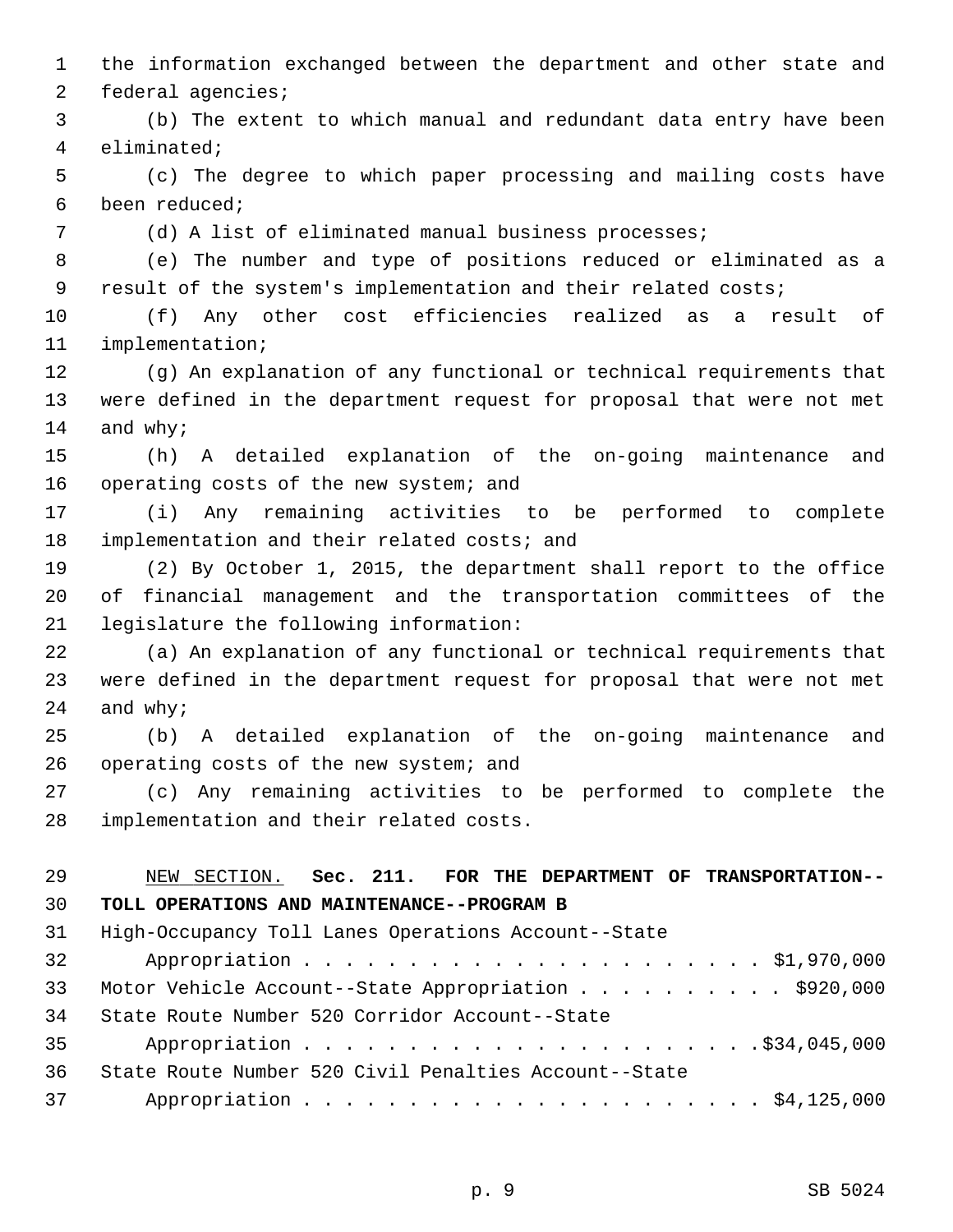1 Tacoma Narrows Toll Bridge Account--State

 2 Appropriation . . . . . . . . . . . . . . . . . . . . . .\$23,723,000 3 TOTAL APPROPRIATION . . . . . . . . . . . . . . . . \$64,783,000

 4 The appropriations in this section are subject to the following 5 conditions and limitations:

 6 (1) The department shall make detailed quarterly expenditure 7 reports available to the transportation commission and to the public on 8 the department's web site using current department resources. The 9 reports must include a summary of toll revenue by facility on all 10 operating toll facilities and high occupancy toll lane systems, and an 11 itemized depiction of the use of that revenue.

12 (2) \$4,125,000 of the state route number 520 civil penalties 13 account--state appropriation and \$1,458,000 of the Tacoma Narrows toll 14 bridge account--state appropriation are provided solely for 15 expenditures related to the toll adjudication process. All costs 16 associated with the toll adjudication process are anticipated to be 17 covered by revenue collected from the toll adjudication process. The 18 department shall report quarterly on the civil penalty process to the 19 office of financial management and the house of representatives and 20 senate transportation committees beginning September 30, 2011. The 21 reports must include a summary table for each toll facility that 22 includes: The number of notices of civil penalty issued; the number of 23 recipients who pay before the notice becomes a penalty; the number of 24 recipients who request a hearing and the number who do not respond; 25 workload costs related to hearings; the cost and effectiveness of debt 26 collection activities; and revenues generated from notices of civil 27 penalty.

28 (3) It is the intent of the legislature that transitioning to a 29 statewide tolling operations center and preparing for all-electronic 30 tolling on certain toll facilities will have no adverse revenue or 31 expenditure impact on the Tacoma Narrows toll bridge account. Any 32 increased costs related to this transition shall not be allocated to 33 the Tacoma Narrows toll bridge account. All costs associated with the 34 toll adjudication process are anticipated to be covered by revenue 35 collected from the toll adjudication process.

36 (4) The department shall ensure that, at no cost to the Tacoma 37 Narrows toll bridge account, new electronic tolling tag readers are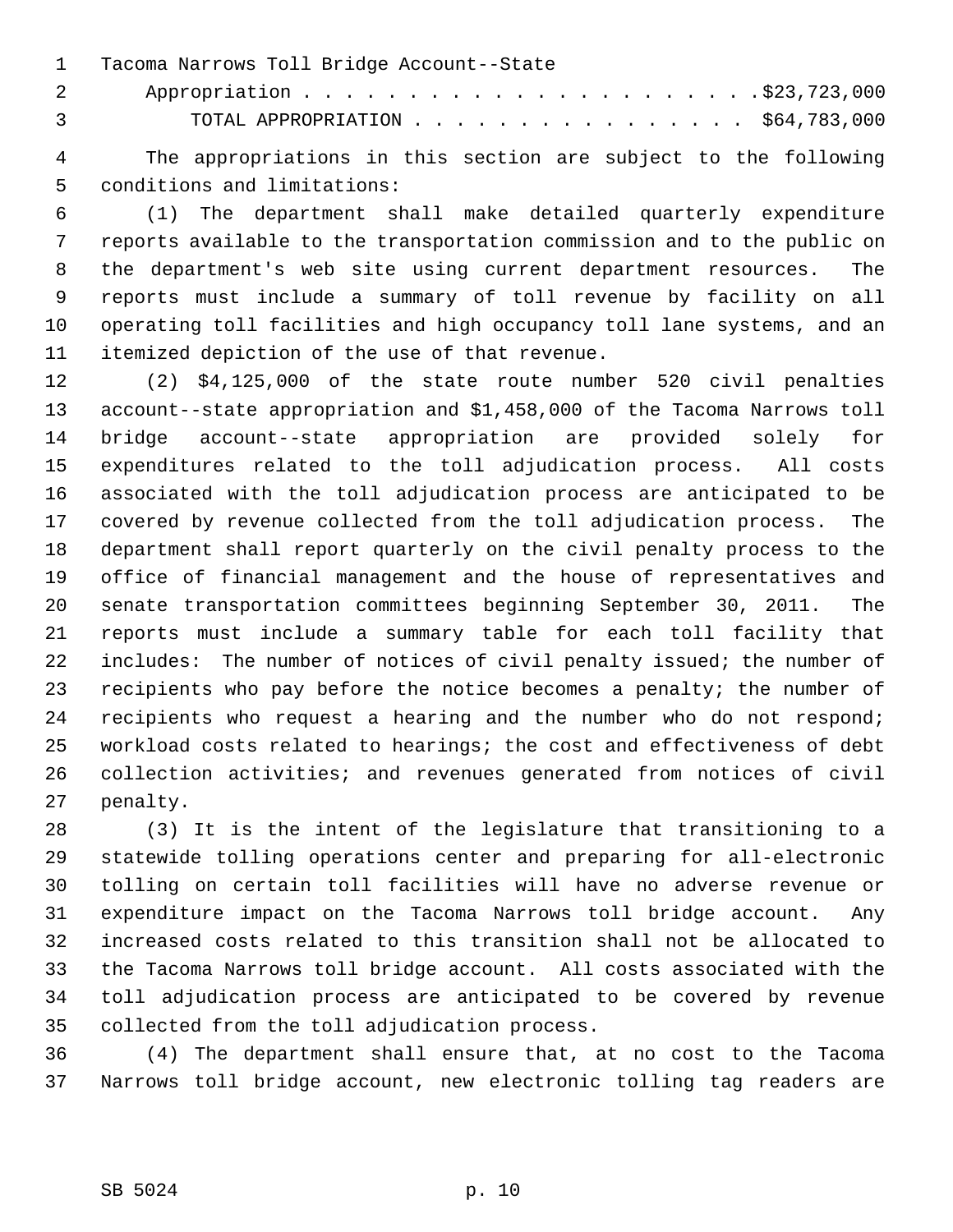1 installed on the Tacoma Narrows bridge as soon as practicable that are 2 able to read existing and new electronic tolling tags.

 3 (5) \$16,431,000 of the state route number 520 corridor account-- 4 state appropriation is provided solely for nonvendor costs associated 5 with tolling the state route number 520 bridge. Funds from the state 6 route number 520 corridor account--state appropriation shall not be 7 used to pay for items prohibited by Executive Order No. 1057, including 8 subscriptions to technical publications, employee educational expenses, 9 professional membership dues and fees, employee recognition and safety 10 awards, meeting meals and light refreshments, commute trip reduction 11 incentives, and employee travel.

12 (6) The department shall conduct a comprehensive review, using lean 13 principles, of the total cost of tolling in order to eliminate 14 inefficiencies and redundancies. The review must, at a minimum: (a) 15 Identify optimal and actual operating and maintenance costs and FTEs 16 for each tolled facility; (b) identify optimal and actual operating 17 costs and FTEs related to statewide tolling operations and maintenance; 18 and (c) define major roles and responsibilities of FTEs or individuals 19 assigned or associated with: (i) Each tolled facility; (ii) statewide 20 and regional toll activities, such as planning, forecasting, 21 accounting, contractual oversight, communications and marketing, 22 administration, and other centralized statewide functions associated 23 with tolling, and (iii) contracted services. For contracted services, 24 the review must clearly identify the roles, functions, and costs 25 assignable to each contractor. Opportunities for streamlining, 26 reducing or eliminating redundant services, and minimizing errors must 27 be analyzed. This review is due to the office of financial management 28 and the house of representatives and senate transportation committees 29 by October 15, 2013.

# 30 NEW SECTION. **Sec. 212. FOR THE DEPARTMENT OF TRANSPORTATION--** 31 **INFORMATION TECHNOLOGY--PROGRAM C** 32 Transportation Partnership Account--State

33 Appropriation . . . . . . . . . . . . . . . . . . . . . . \$1,602,000 34 Motor Vehicle Account--State Appropriation . . . . . . . . . \$71,589,000 35 Multimodal Transportation Account--State 36 Appropriation . . . . . . . . . . . . . . . . . . . . . . . \$363,000 37 Transportation 2003 Account (Nickel Account)--State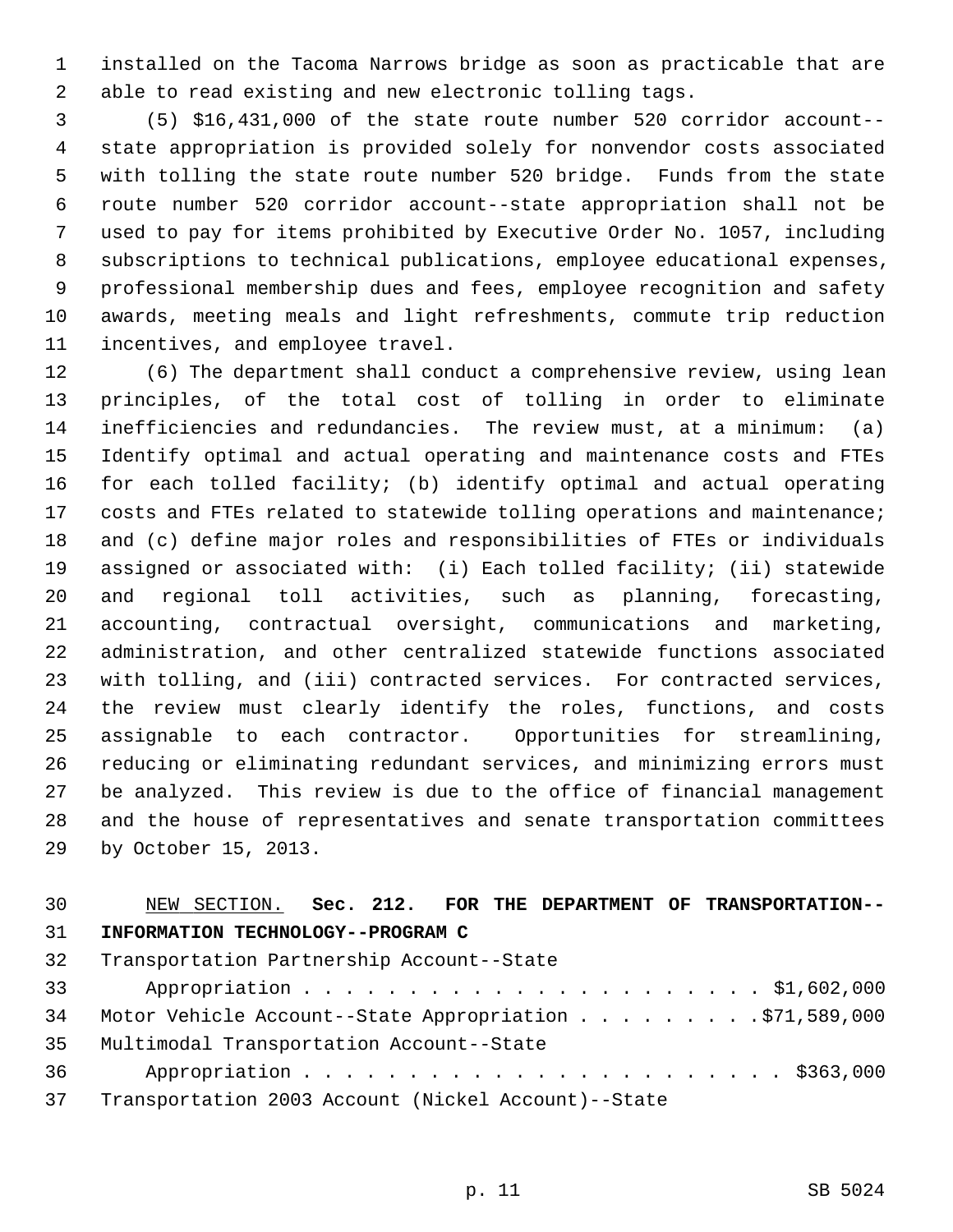1 Appropriation . . . . . . . . . . . . . . . . . . . . . . \$1,602,000 2 TOTAL APPROPRIATION . . . . . . . . . . . . . . . . \$75,156,000

 3 The appropriations in this section are subject to the following 4 conditions and limitations: \$370,000 of the motor vehicle account-- 5 state appropriation is provided solely for the department's compliance 6 with its national pollution discharge elimination system permit.

 7 NEW SECTION. **Sec. 213. FOR THE DEPARTMENT OF TRANSPORTATION--** 8 **FACILITY MAINTENANCE, OPERATIONS, AND CONSTRUCTION--PROGRAM D--** 9 **OPERATING**

10 Motor Vehicle Account--State Appropriation . . . . . . . . . \$26,312,000

11 The appropriation in this section is subject to the following 12 conditions and limitations:

13 (1) The department shall report to the transportation committees of 14 the legislature and the office of financial management by June 30, 15 2014, on the progress of the construction of the traffic management 16 center in Shoreline, including a schedule for terminating the current 17 lease of the Goldsmith building in Seattle.

18 (2) \$1,250,000 of the motor vehicle account--state appropriation is 19 provided solely for the department's compliance with its national 20 pollution discharge elimination system permit.

# 21 NEW SECTION. **Sec. 214. FOR THE DEPARTMENT OF TRANSPORTATION--** 22 **AVIATION--PROGRAM F**

|    | 23 Aeronautics Account--State Appropriation \$7,363,000   |  |
|----|-----------------------------------------------------------|--|
|    | 24 Aeronautics Account--Federal Appropriation \$2,150,000 |  |
| 25 | TOTAL APPROPRIATION $\ldots$ , \$9,513,000                |  |

26 The appropriations in this section are subject to the following 27 conditions and limitations: The department shall conduct a study to 28 evaluate the need for preservation and safety projects for public-use 29 airports within the state. The department shall invite representatives 30 from commercial and general aviation; airport associations and 31 organizations; airport sponsors; appropriate federal, state, and local 32 agencies; and the airline, aerospace, emergency medical air transport, 33 and aerial agricultural industries to participate in the study. The 34 department shall report to the office of financial management and the 35 transportation committees of the legislature by October 1, 2013. The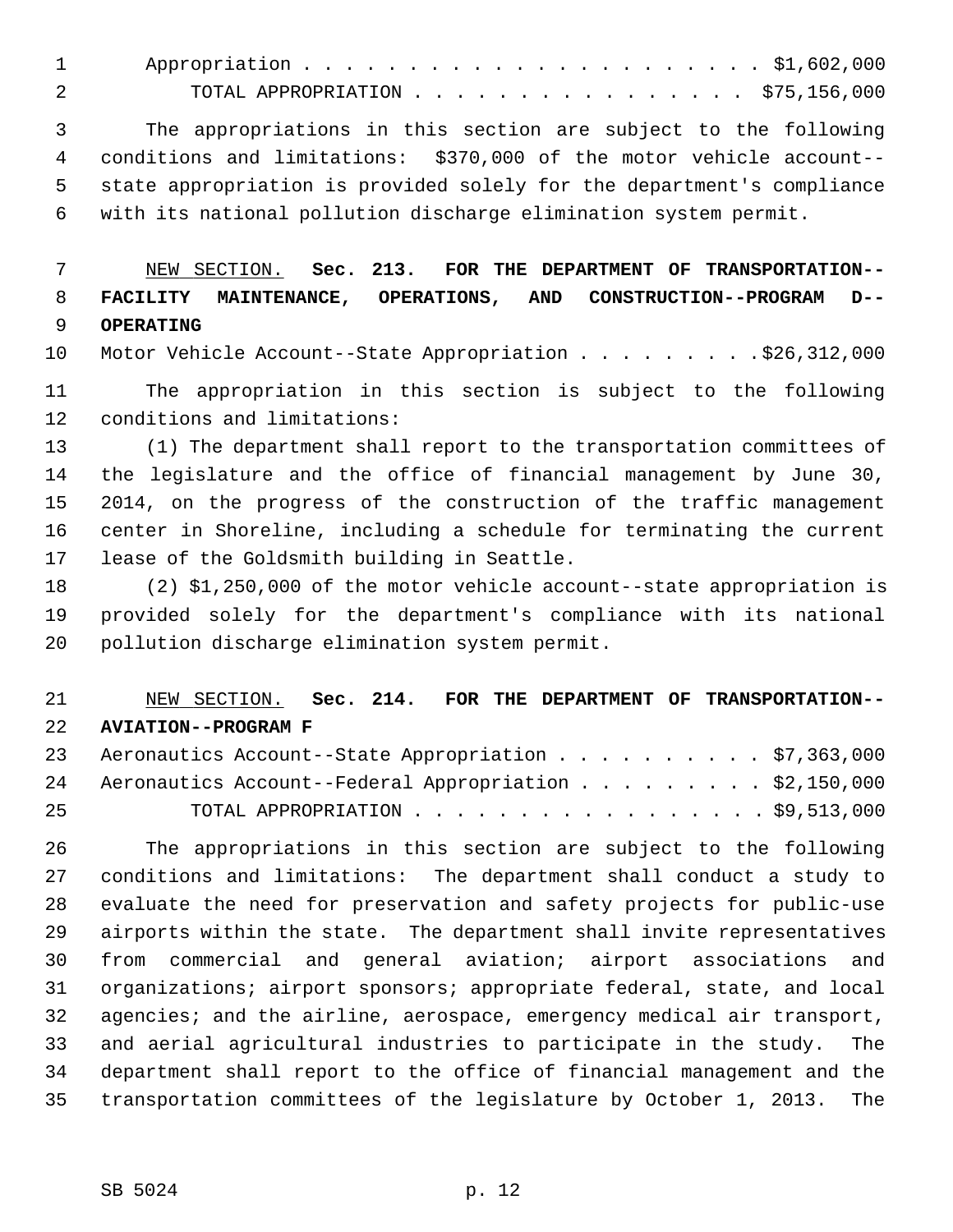1 report must include the following information: Current funding for 2 airport preservation and safety projects; short-term (0-5 years) and 3 long-term (5-20 years) airport improvement needs; and funding options 4 to address airport investment needs.

| 5  | Sec. 215. FOR THE DEPARTMENT OF TRANSPORTATION--<br>NEW SECTION.         |
|----|--------------------------------------------------------------------------|
| 6  | PROGRAM DELIVERY MANAGEMENT AND SUPPORT--PROGRAM H                       |
| 7  | Motor Vehicle Account--State Appropriation \$47,713,000                  |
| 8  | Motor Vehicle Account--Federal Appropriation \$500,000                   |
| 9  | Multimodal Transportation Account--State                                 |
| 10 |                                                                          |
| 11 | TOTAL APPROPRIATION \$48,463,000                                         |
| 12 | The appropriations in this section are subject to the following          |
| 13 | conditions and limitations:                                              |
| 14 | (1) \$4,504,000 of the motor vehicle account--state appropriation is     |
| 15 | provided solely for the department's compliance with its national        |
| 16 | pollution discharge elimination system permit.                           |
| 17 | (2) It is the intent of the legislature that the real estate             |
| 18 | services division of the department will recover the cost of its         |
| 19 | efforts from future sale proceeds.                                       |
|    |                                                                          |
| 20 | NEW SECTION. Sec. 216. FOR THE DEPARTMENT OF TRANSPORTATION--            |
| 21 | ECONOMIC PARTNERSHIPS--PROGRAM K                                         |
| 22 | Motor Vehicle Account--State Appropriation \$570,000                     |
| 23 | NEW SECTION. Sec. 217. FOR THE DEPARTMENT OF TRANSPORTATION--            |
| 24 | HIGHWAY MAINTENANCE--PROGRAM M                                           |
| 25 | Highway Safety Account--State Appropriation \$7,000,000                  |
| 26 | Motor Vehicle Account--State Appropriation \$385,184,000                 |
| 27 | Motor Vehicle Account--Federal Appropriation \$7,000,000                 |
| 28 | State Toxics Control Account--State Appropriation \$5,630,000            |
| 29 | TOTAL APPROPRIATION \$404,814,000                                        |
| 30 | The appropriations in this section are subject to the following          |
| 31 | conditions and limitations:                                              |
| 32 | (1) \$5,280,000 of the motor vehicle account--state appropriation        |
| 33 | and \$5,630,000 of the state toxics control account--state appropriation |
| 34 | are provided solely for the department's compliance with its national    |
| 35 | pollution discharge elimination system permit.                           |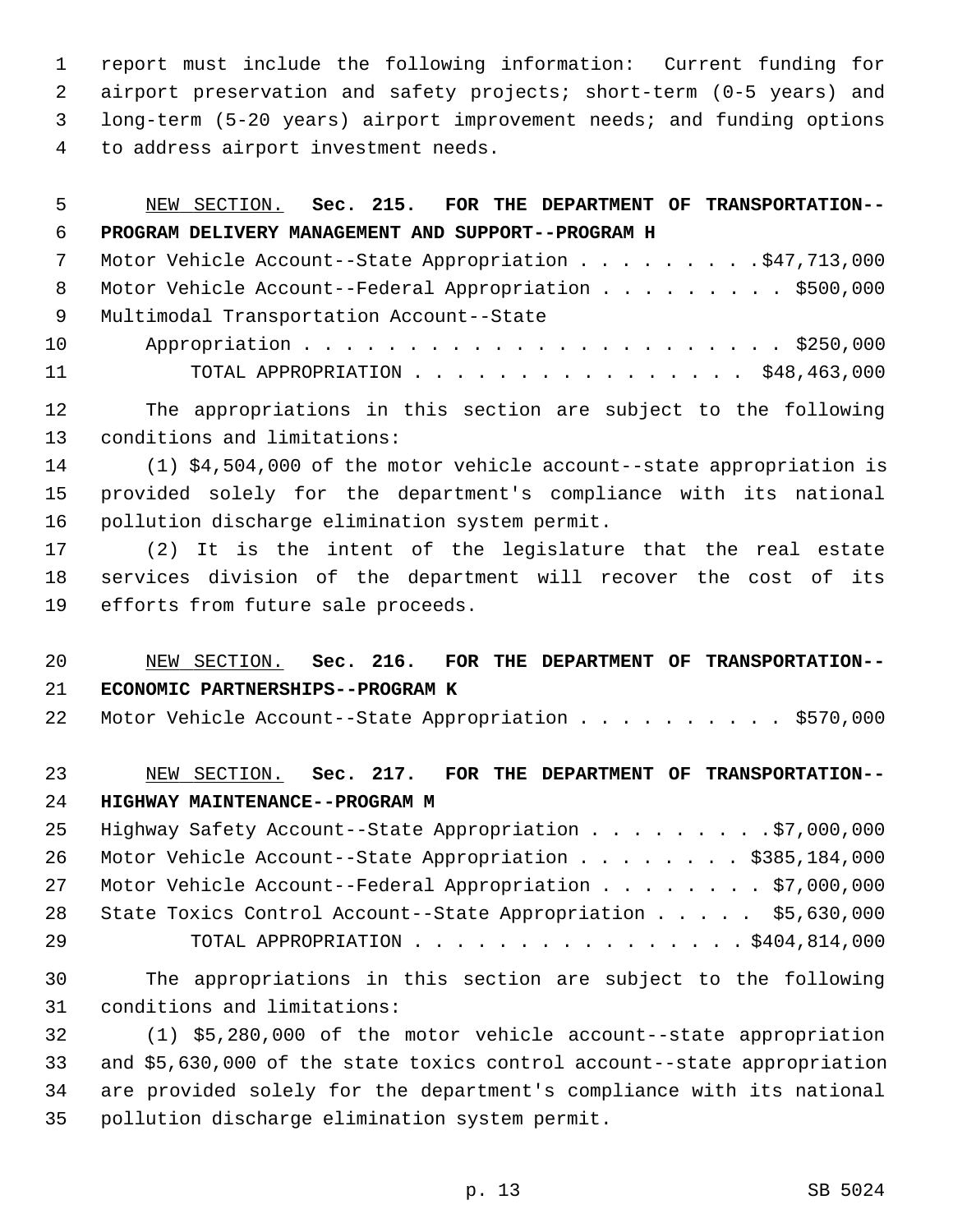1 (2) The department shall continue to report maintenance 2 accountability process targets and achievements on an annual basis.

 3 NEW SECTION. **Sec. 218. FOR THE DEPARTMENT OF TRANSPORTATION--** 4 **TRAFFIC OPERATIONS--PROGRAM Q--OPERATING**

5 Motor Vehicle Account--State Appropriation . . . . . . . . . \$50,627,000 6 Motor Vehicle Account--Federal Appropriation . . . . . . . . \$2,050,000 7 Motor Vehicle Account--Private/Local Appropriation . . . . . \$250,000 8 TOTAL APPROPRIATION . . . . . . . . . . . . . . . . \$52,927,000

 9 The appropriations in this section are subject to the following 10 conditions and limitations:

11 (1) \$6,000,000 of the motor vehicle account--state appropriation is 12 provided solely for low-cost enhancements. Of this amount, \$10,000 of 13 the motor vehicle account--state appropriation is provided solely for 14 the department to install additional farm machinery signs to promote 15 safety in agricultural areas along state highways. The department 16 shall give priority to low-cost enhancement projects that improve 17 safety or provide congestion relief. The department shall prioritize 18 low-cost enhancement projects on a statewide rather than regional 19 basis. By September 1st of each even-numbered year, the department 20 shall provide a report to the legislature listing all low-cost 21 enhancement projects prioritized on a statewide rather than regional 22 basis completed in the prior year.

23 (2) \$145,000 of the motor vehicle account--state appropriation is 24 provided solely for the department to continue a pilot tow truck 25 incentive program and to expand the program to other areas of the 26 state. The department may provide incentive payments to towing 27 companies that meet clearance goals on accidents that involve heavy 28 trucks.

29 (3) \$9,000,000 of the motor vehicle account--state appropriation is 30 provided solely for the department's incident response program.

# 31 NEW SECTION. **Sec. 219. FOR THE DEPARTMENT OF TRANSPORTATION--** 32 **TRANSPORTATION MANAGEMENT AND SUPPORT--PROGRAM S** 33 Motor Vehicle Account--State Appropriation . . . . . . . . .\$27,285,000

|      | 34 Motor Vehicle Account--Federal Appropriation \$30,000 |
|------|----------------------------------------------------------|
|      | 35 Multimodal Transportation Account--State              |
| 36 — |                                                          |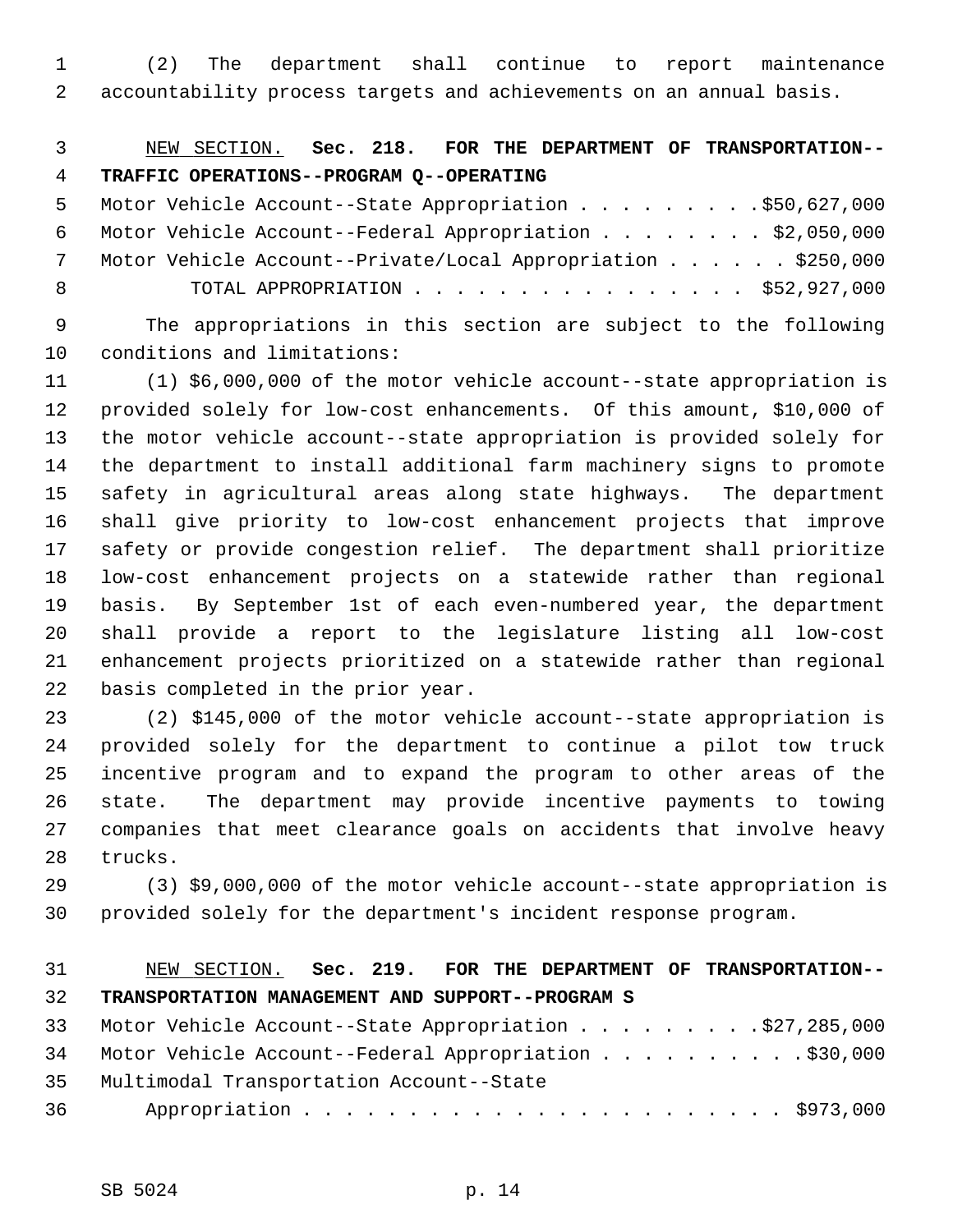1 TOTAL APPROPRIATION . . . . . . . . . . . . . . . . \$28,288,000

| $\mathfrak{D}$  | NEW SECTION. Sec. 220. FOR THE DEPARTMENT OF TRANSPORTATION-- |
|-----------------|---------------------------------------------------------------|
| 3               | TRANSPORTATION PLANNING, DATA, AND RESEARCH--PROGRAM T        |
| 4               | Motor Vehicle Account--State Appropriation \$20,127,000       |
| 5               | Motor Vehicle Account--Federal Appropriation \$24,885,000     |
| 6               | Multimodal Transportation Account--State                      |
| 7               |                                                               |
| 8               | Multimodal Transportation Account--Federal                    |
| - 9             |                                                               |
| 10 <sup>°</sup> | Multimodal Transportation Account--Private/Local              |
| 11              |                                                               |
| 12 <sub>2</sub> | TOTAL APPROPRIATION \$48,583,000                              |

13 NEW SECTION. **Sec. 221. FOR THE DEPARTMENT OF TRANSPORTATION--** 14 **CHARGES FROM OTHER AGENCIES--PROGRAM U**

|    | 15 Motor Vehicle Account--State Appropriation \$81,628,000         |  |
|----|--------------------------------------------------------------------|--|
|    | 16 Motor Vehicle Account--Federal Appropriation \$400,000          |  |
|    | 17 Multimodal Transportation Account--State Appropriation \$40,000 |  |
| 18 | TOTAL APPROPRIATION $\ldots$ , \$82,068,000                        |  |

19 The appropriations in this section are subject to the following 20 conditions and limitations: The department of enterprise services must 21 provide a detailed accounting of the revenues and expenditures of the 22 self-insurance fund to the transportation committees of the legislature 23 on December 31st and June 30th of each year.

| 24 | NEW SECTION. Sec. 222. FOR THE DEPARTMENT OF TRANSPORTATION--                  |
|----|--------------------------------------------------------------------------------|
| 25 | PUBLIC TRANSPORTATION--PROGRAM V                                               |
| 26 | State Vehicle Parking Account--State Appropriation $\ldots \ldots$ , \$452,000 |
| 27 | Regional Mobility Grant Program Account--State                                 |
| 28 |                                                                                |
| 29 | Rural Mobility Grant Program Account--State                                    |
| 30 |                                                                                |
| 31 | Multimodal Transportation Account--State                                       |
| 32 |                                                                                |
| 33 | Multimodal Transportation Account--Federal                                     |
| 34 |                                                                                |
| 35 | Multimodal Transportation Account--Private/Local                               |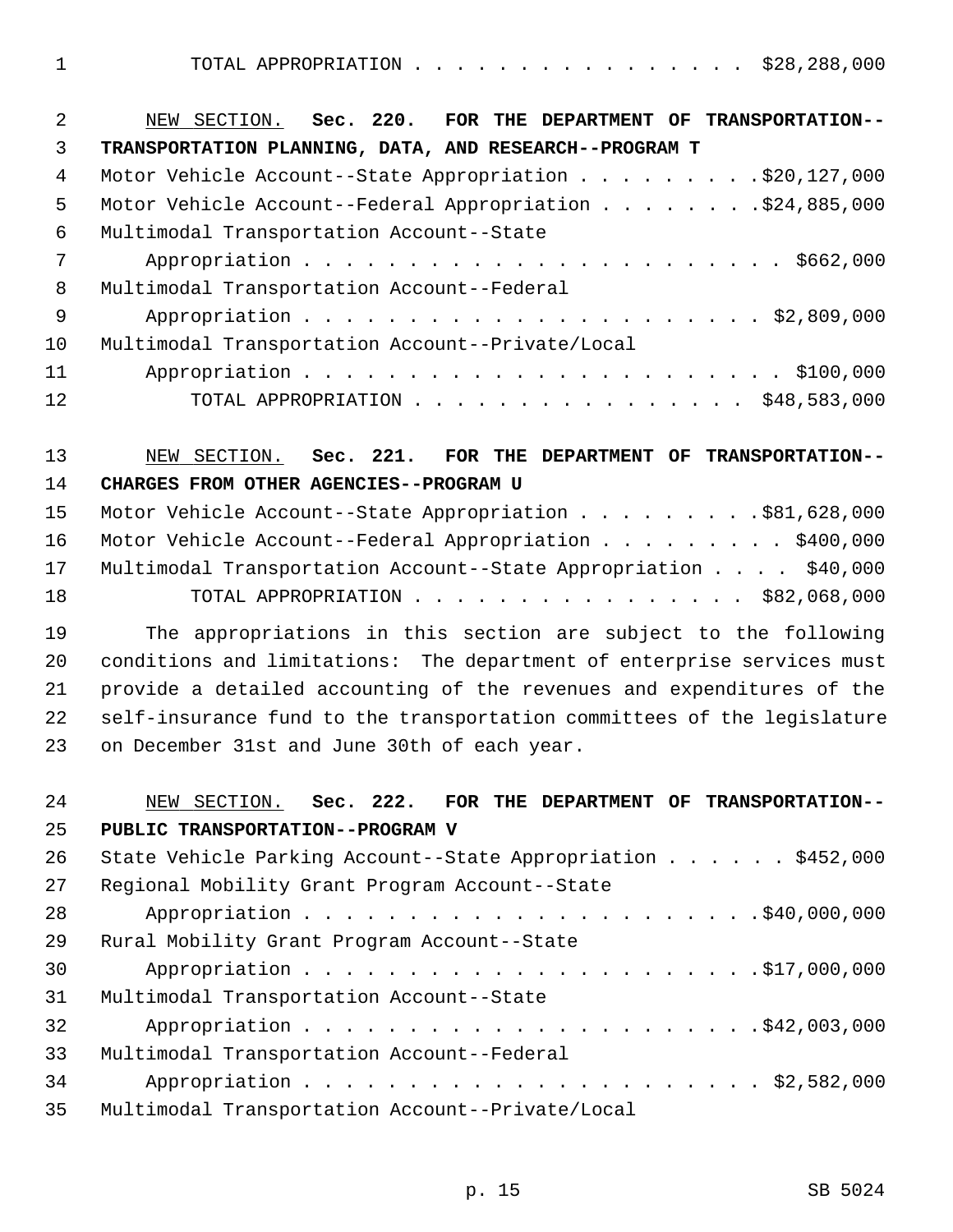| TOTAL APPROPRIATION $\ldots$ , \$103,064,000 |
|----------------------------------------------|

 3 The appropriations in this section are subject to the following 4 conditions and limitations: \$454,000 of the multimodal transportation 5 account--state appropriation is provided solely for administration 6 costs of the regional and rural mobility grant programs.

# 7 NEW SECTION. **Sec. 223. FOR THE DEPARTMENT OF TRANSPORTATION--** 8 **MARINE--PROGRAM X**

9 Puget Sound Ferry Operations Account--State

10 Appropriation . . . . . . . . . . . . . . . . . . . . . \$475,918,000

11 The appropriation in this section is subject to the following 12 conditions and limitations:

13 (1) The office of financial management budget instructions require 14 agencies to recast enacted budgets into activities. The Washington 15 state ferries shall include a greater level of detail in its 2013-2015 16 supplemental and 2015-2017 omnibus transportation appropriations act 17 requests, as determined jointly by the office of financial management, 18 the Washington state ferries, and the transportation committees of the 19 legislature. This level of detail must include the administrative 20 functions in the operating as well as capital programs.

21 (2) Until a reservation system is operational on the San Juan 22 islands inner-island route, the department shall provide the same 23 priority loading benefits on the San Juan islands inner-island route to 24 home health care workers as are currently provided to patients 25 traveling for purposes of receiving medical treatment.

26 (3) For the 2013-2015 fiscal biennium, the department may enter 27 into a distributor controlled fuel hedging program and other methods of 28 hedging approved by the fuel hedging committee.

29 (4) \$110,486,000 of the Puget Sound ferry operations account--state 30 appropriation is provided solely for auto ferry vessel operating fuel 31 in the 2013-2015 fiscal biennium. The amount provided in this 32 appropriation represents the fuel budget for the purposes of 33 calculating any ferry fare fuel surcharge.

34 (5) \$152,000 of the Puget Sound ferry operations account--state 35 appropriation is provided solely for the department's compliance with 36 its national pollution discharge elimination system permit.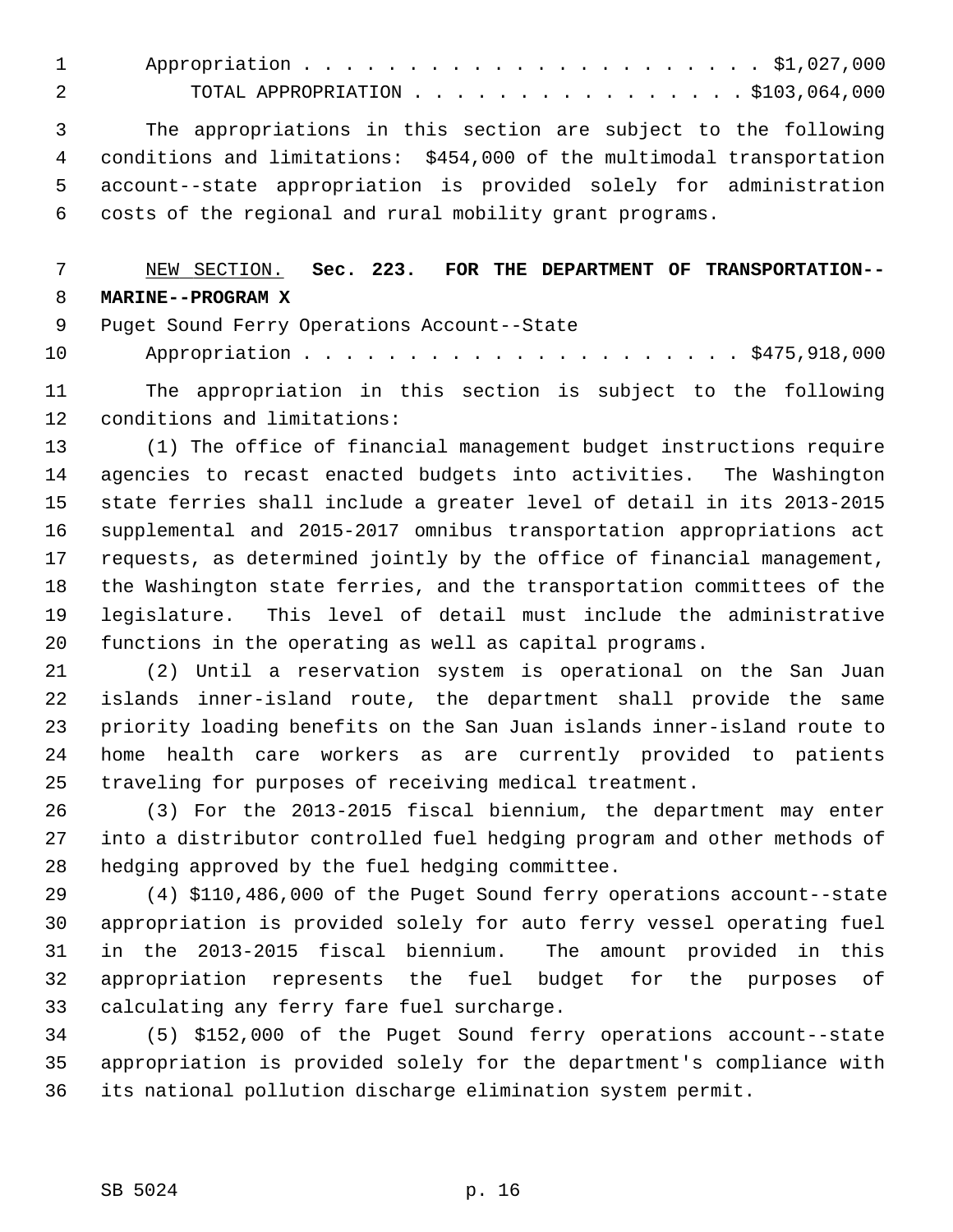1 (6) \$200,000 of the Puget Sound ferry operations account--state 2 appropriation is provided solely for the department to complete a 3 predesign study for constructing a ferry headquarters building. As one 4 option, the department must consider locating the building on 5 department property at 7201 2nd Avenue in Seattle, Washington.

### 6 NEW SECTION. **Sec. 224. FOR THE DEPARTMENT OF TRANSPORTATION--** 7 **RAIL--PROGRAM Y--OPERATING**

- 8 Multimodal Transportation Account--State
- 9 Appropriation . . . . . . . . . . . . . . . . . . . . . .\$41,560,000

10 The appropriations in this section are subject to the following 11 conditions and limitations: \$35,114,000 of the multimodal 12 transportation account--state appropriation is provided solely for the 13 Amtrak service contract and Talgo maintenance contract associated with 14 providing and maintaining state-supported passenger rail service. The 15 department is directed to continue to pursue efforts to reduce costs, 16 increase ridership, and review fares or fare schedules. Within thirty 17 days of each annual cost/revenue reconciliation under the Amtrak 18 service contract, the department shall report annual credits to the 19 office of financial management and the legislative transportation 20 committees. Annual credits from Amtrak to the department including, 21 but not limited to, credits for increased revenue due to higher 22 ridership, and fare or fare schedule adjustments, must be used to 23 offset corresponding amounts of the multimodal transportation account-- 24 state appropriation, which must be placed in reserve.

### 25 NEW SECTION. **Sec. 225. FOR THE DEPARTMENT OF TRANSPORTATION--** 26 **LOCAL PROGRAMS--PROGRAM Z--OPERATING**

|    |  | 27 Motor Vehicle Account--State Appropriation \$8,746,000   |  |  |  |  |  |  |  |  |
|----|--|-------------------------------------------------------------|--|--|--|--|--|--|--|--|
|    |  | 28 Motor Vehicle Account--Federal Appropriation \$2,567,000 |  |  |  |  |  |  |  |  |
| 29 |  | TOTAL APPROPRIATION $\ldots$ , \$11,313,000                 |  |  |  |  |  |  |  |  |

#### 30 **TRANSPORTATION AGENCIES--CAPITAL**

#### 31 NEW SECTION. **Sec. 301. FOR THE WASHINGTON STATE PATROL**

32 State Patrol Highway Account--State Appropriation . . . . . \$3,701,000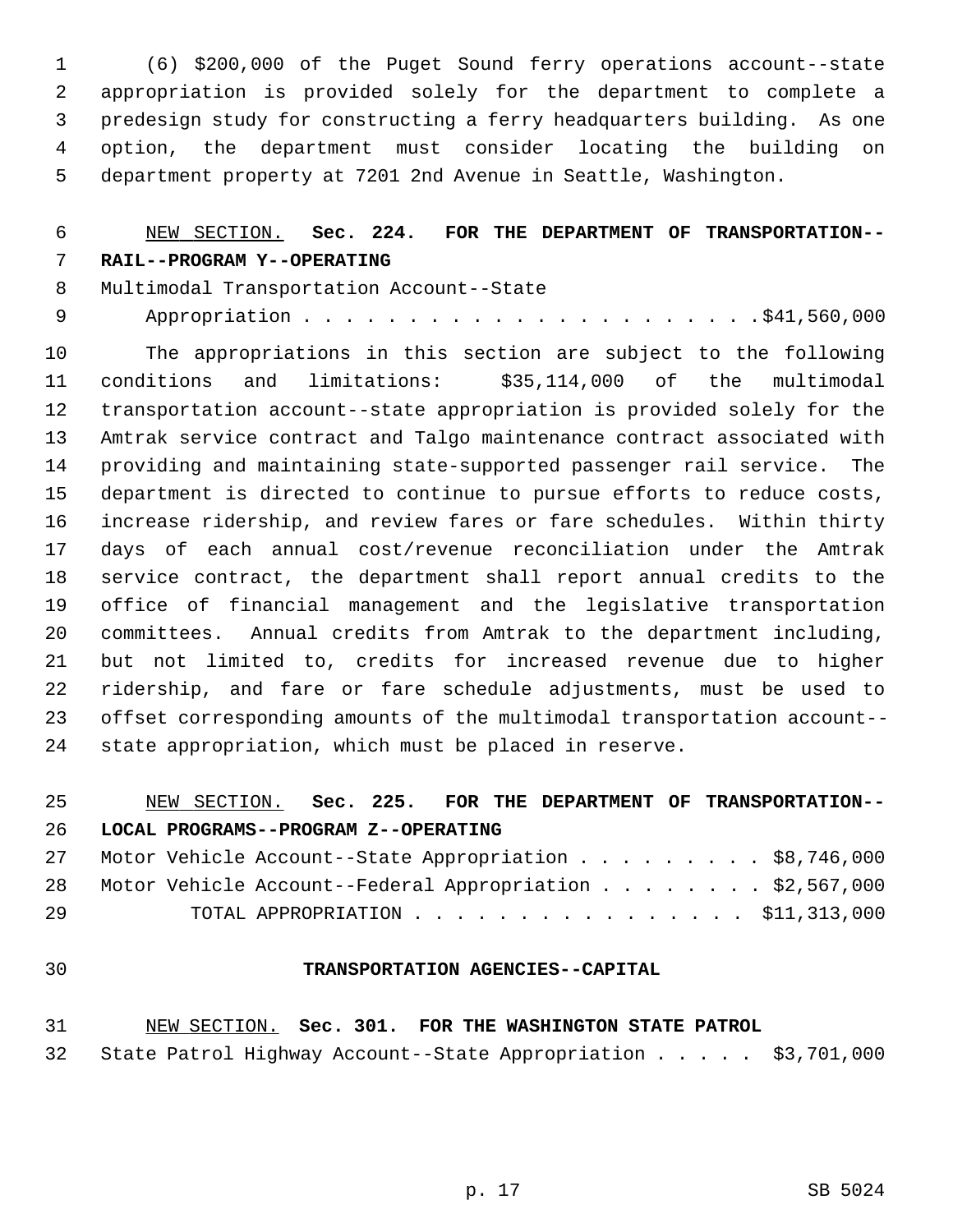1 The appropriation in this section is subject to the following 2 conditions and limitations:

 3 (1) \$75,000 of the state patrol highway account--state 4 appropriation is provided solely for a predesign study for the kitchen 5 and dining hall remodel at the Shelton academy. The study must be 6 completed by July 1, 2014.

 7 (2) The Washington state patrol, in cooperation with the Washington 8 state department of transportation, must study the federal funding 9 options available for weigh station construction and improvements on 10 the national highway system. A study report must be provided by July 11 1, 2014, to the office of financial management and the transportation 12 committees of the legislature with recommendations on utilizing federal 13 funds for weigh station projects.

| 14 | NEW SECTION. Sec. 302. FOR THE COUNTY ROAD ADMINISTRATION BOARD       |
|----|-----------------------------------------------------------------------|
| 15 | Rural Arterial Trust Account--State                                   |
| 16 |                                                                       |
| 17 | Highway Safety Account--State Appropriation \$10,000,000              |
| 18 | Motor Vehicle Account--State Appropriation \$706,000                  |
| 19 | County Arterial Preservation Account--State                           |
| 20 |                                                                       |
| 21 | TOTAL APPROPRIATION $\ldots$ , \$100,531,000                          |
|    |                                                                       |
| 22 | NEW SECTION. Sec. 303. FOR THE TRANSPORTATION IMPROVEMENT BOARD       |
| 23 | Small City Pavement and Sidewalk Account--State                       |
| 24 |                                                                       |
| 25 | Highway Safety Account--State Appropriation \$10,000,000              |
| 26 | Transportation Improvement Account--State                             |
| 27 |                                                                       |
| 28 | TOTAL APPROPRIATION $\ldots$ , \$224,120,000                          |
|    |                                                                       |
| 29 | NEW SECTION. Sec. 304. FOR THE DEPARTMENT OF TRANSPORTATION--         |
| 30 | FACILITIES--PROGRAM D--(DEPARTMENT OF TRANSPORTATION-ONLY PROJECTS)-- |
| 31 | <b>CAPITAL</b>                                                        |
| 32 | Transportation Partnership Account--State                             |
| 33 |                                                                       |
| 34 | Motor Vehicle Account--State Appropriation \$12,926,000               |
| 35 | TOTAL APPROPRIATION \$15,224,000                                      |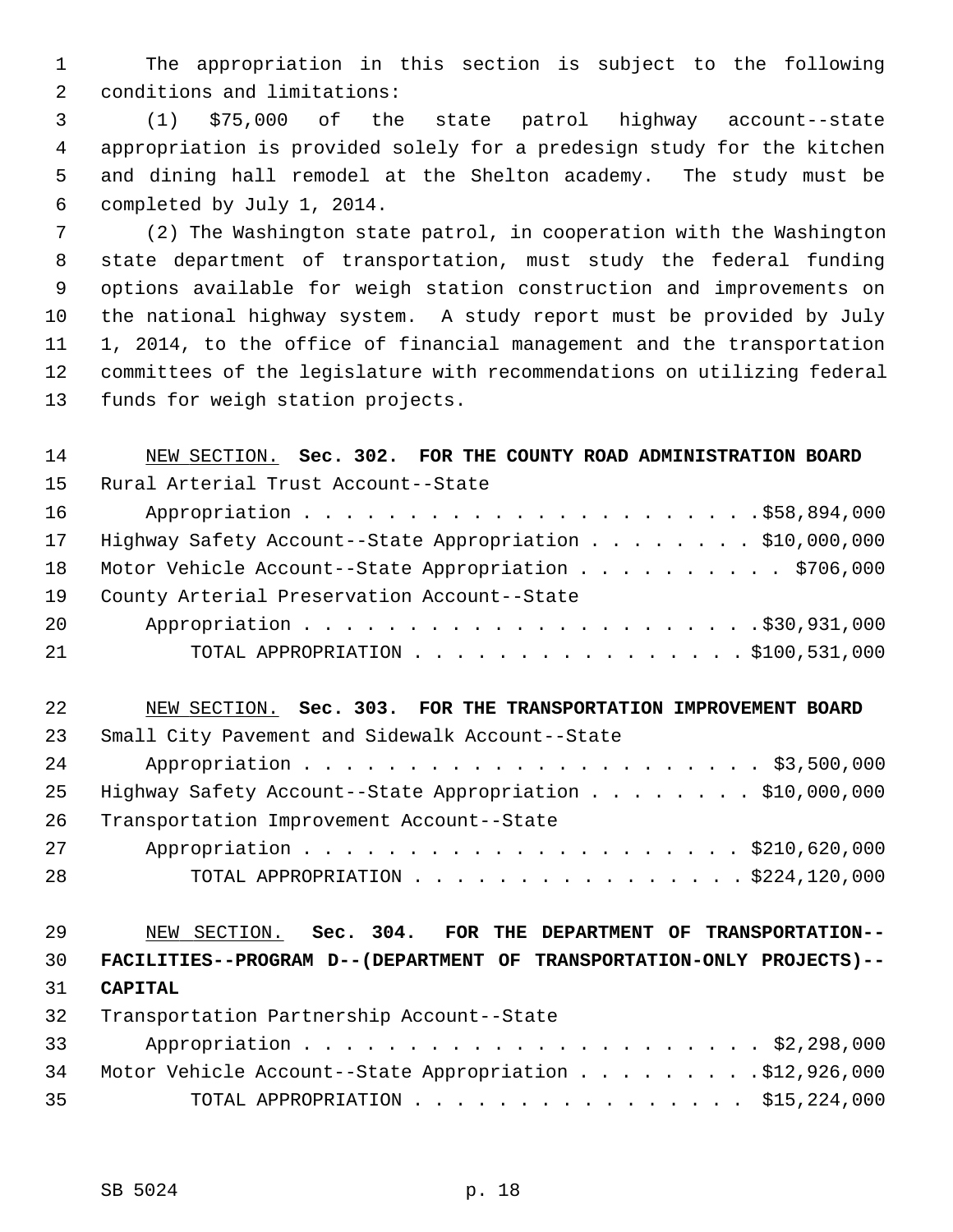1 The appropriation in this section is subject to the following 2 conditions and limitations: \$564,000 of the motor vehicle account-- 3 state appropriation is provided solely for the Olympic region site 4 acquisition debt service payments.

| 5  | NEW SECTION. Sec. 305. FOR THE DEPARTMENT OF TRANSPORTATION--    |
|----|------------------------------------------------------------------|
| 6  | IMPROVEMENTS--PROGRAM I                                          |
| 7  | Multimodal Transportation Account--State                         |
| 8  |                                                                  |
| 9  | Transportation Partnership Account--State                        |
| 10 |                                                                  |
| 11 | Motor Vehicle Account--State Appropriation \$58,472,000          |
| 12 | Motor Vehicle Account--Federal Appropriation \$449,170,000       |
| 13 | Motor Vehicle Account--Private/Local Appropriation \$312,601,000 |
| 14 | Transportation 2003 Account (Nickel Account)--State              |
| 15 |                                                                  |
| 16 | State Route Number 520 Corridor Account--State                   |
| 17 |                                                                  |
| 18 | State Route Number 520 Corridor Account--Federal                 |
| 19 |                                                                  |
| 20 | Alaskan Way Viaduct Replacement Project Account--State           |
| 21 |                                                                  |
| 22 | TOTAL APPROPRIATION \$3,324,726,000                              |
|    |                                                                  |

23 The appropriations in this section are subject to the following 24 conditions and limitations:

25 (1) Except as provided otherwise in this section, the entire 26 transportation 2003 account (nickel account) appropriation and the 27 entire transportation partnership account appropriation are provided 28 solely for the projects and activities as listed by fund, project, and 29 amount in the TEIS list titled 13GOV002 as developed December 18, 2012, 30 Program - Highway Improvement Program (I). However, limited transfers 31 of specific line-item project appropriations may occur between projects 32 for those amounts listed subject to the conditions and limitations in 33 section 602 of this act.

34 (2) Within the motor vehicle account--state appropriation and 35 motor vehicle account--federal appropriation, the department may 36 transfer funds between programs I and P, except for funds that are 37 otherwise restricted in this act.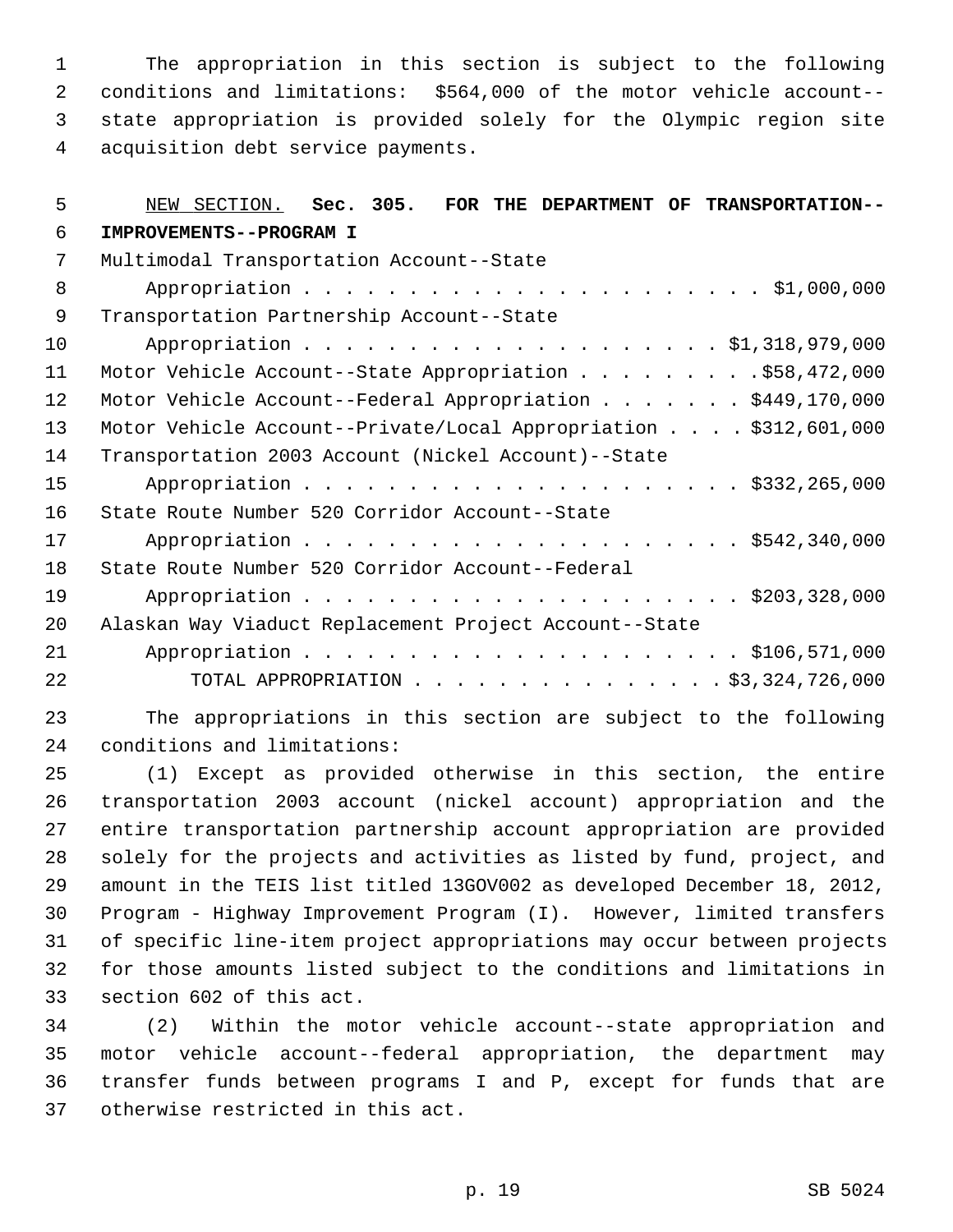1 (3) The department shall apply for surface transportation program 2 enhancement funds to be expended in lieu of or in addition to state 3 funds for eligible costs of projects in programs I and P including, but 4 not limited to, the state route number 518, state route number 520, 5 Columbia river crossing, and Alaskan Way viaduct projects.

 6 (4) The department shall apply for the competitive portion of 7 federal transit administration funds for eligible transit-related costs 8 of the state route number 520 bridge replacement and HOV project and 9 the Columbia river crossing project. The federal funds described in 10 this subsection must not include those federal transit administration 11 funds distributed by formula.

12 (5) The department shall work with the department of archaeology 13 and historic preservation to ensure that the cultural resources 14 investigation is properly conducted on all mega-highway projects and 15 large ferry terminal projects. These projects must be conducted with 16 active archaeological management. Additionally, the department shall 17 establish a scientific peer review of independent archaeologists that 18 are knowledgeable about the region and its cultural resources.

19 (6) For highway construction projects where the department 20 considers agricultural lands of long-term commercial significance, as 21 defined in RCW 36.70A.030, in reviewing and selecting sites to meet 22 environmental mitigation requirements under the national environmental 23 policy act (42 U.S.C. Sec. 4321 et seq.) and the state environmental 24 policy act (chapter 43.21C RCW), the department shall, to the greatest 25 extent possible, consider using public land first. If public lands are 26 not available that meet the required environmental mitigation needs, 27 the department may use other sites while making every effort to avoid 28 any net loss of agricultural lands that have a designation of long-term 29 commercial significance.

30 (7) The transportation 2003 account (nickel account)--state 31 appropriation includes up to \$326,000,000 in proceeds from the sale of 32 bonds authorized by RCW 47.10.861.

33 (8) The transportation partnership account--state appropriation 34 includes up to \$1,194,000,000 in proceeds from the sale of bonds 35 authorized in RCW 47.10.873.

36 (9) The motor vehicle account--state appropriation includes up to 37 \$30,000,000 in proceeds from the sale of bonds authorized in RCW 38 47.10.843.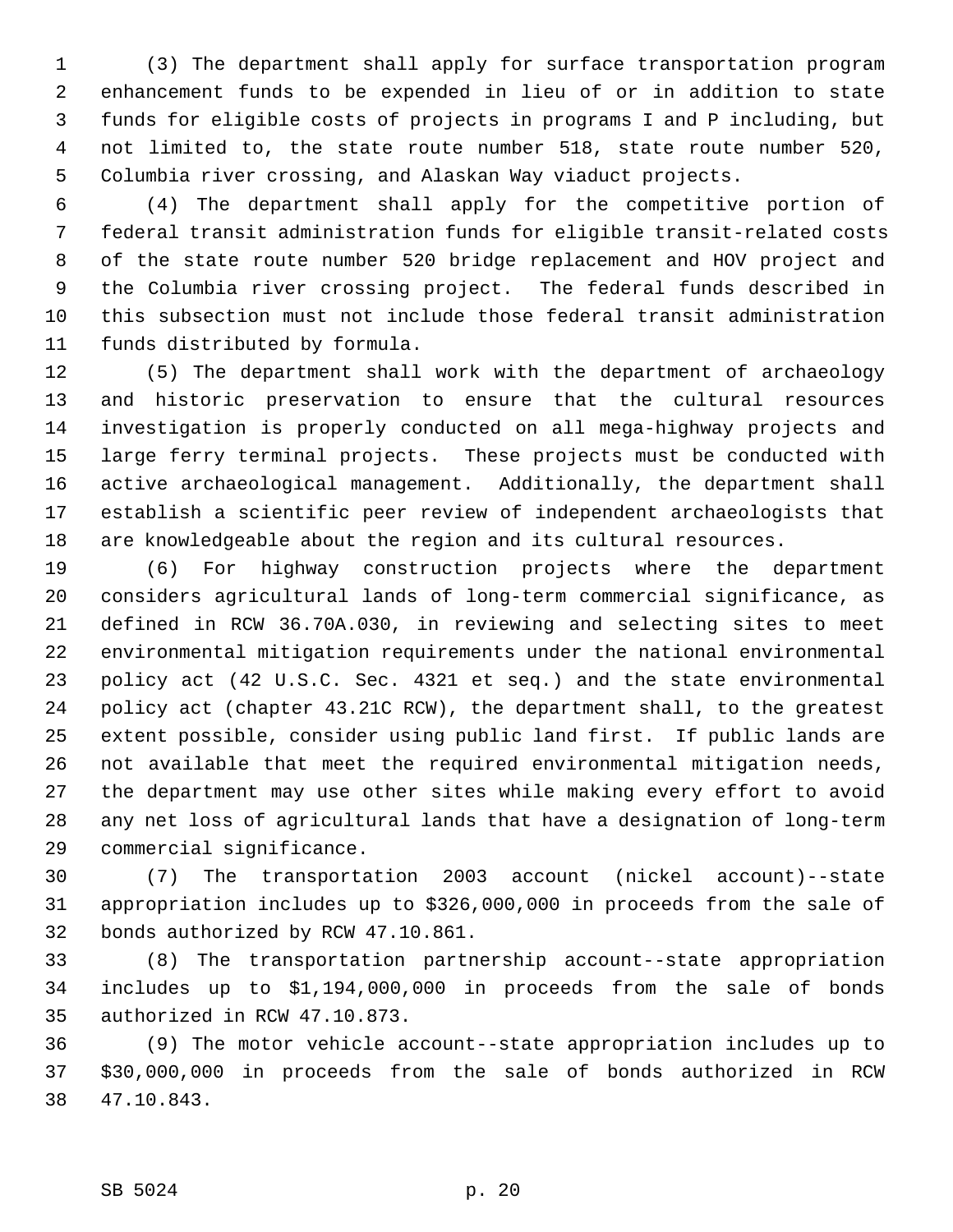1 (10) \$166,545,177 of the transportation partnership account--state 2 appropriation and \$109,824,111 of the transportation 2003 account 3 (nickel account)--state appropriation are provided solely for the I- 4 5/Tacoma HOV Improvements (Nickel/TPA) project (300504A). The use of 5 funds in this subsection to renovate any buildings is subject to the 6 requirements of section 604 of this act. The department shall report 7 to the legislature and the office of financial management on any costs 8 associated with building renovations funded in this subsection.

 9 (11)(a) \$1,334,000 of the transportation partnership account--state 10 appropriation and \$32,020,000 of the motor vehicle account--federal 11 appropriation are provided solely for the I-5/Columbia River Crossing 12 project (400506A).

13 (b) It is the intent of the legislature that Washington and Oregon 14 have equal funding commitments and equal total expenditures to date on 15 the shared components of the Columbia river crossing project. The 16 department shall provide a quarterly report on this project beginning 17 March 31, 2012. This report must include:

18 (i) An update on preliminary engineering and right-of-way 19 acquisition for the previous quarter;

20 (ii) Planned objectives for right-of-way and preliminary 21 engineering for the ensuing quarter;

22 (iii) An updated comparison of the total appropriation authority 23 for the project by state;

24 (iv) An updated comparison of the total expenditures to date on the 25 project by state; and

26 (v) The committed funding provided by the state of Oregon to right-27 of-way acquisition.

28 (c) \$200,000 of the transportation partnership account--state 29 appropriation in this subsection is provided solely for the department 30 to work with the department of archaeology and historic preservation to 31 ensure that the cultural resources investigation is properly conducted 32 on the Columbia river crossing project. This project must be conducted 33 with active archaeological management and result in one report that 34 spans the single cultural area in Oregon and Washington. Additionally, 35 the department shall establish a scientific peer review of independent 36 archaeologists that are knowledgeable about the region and its cultural 37 resources.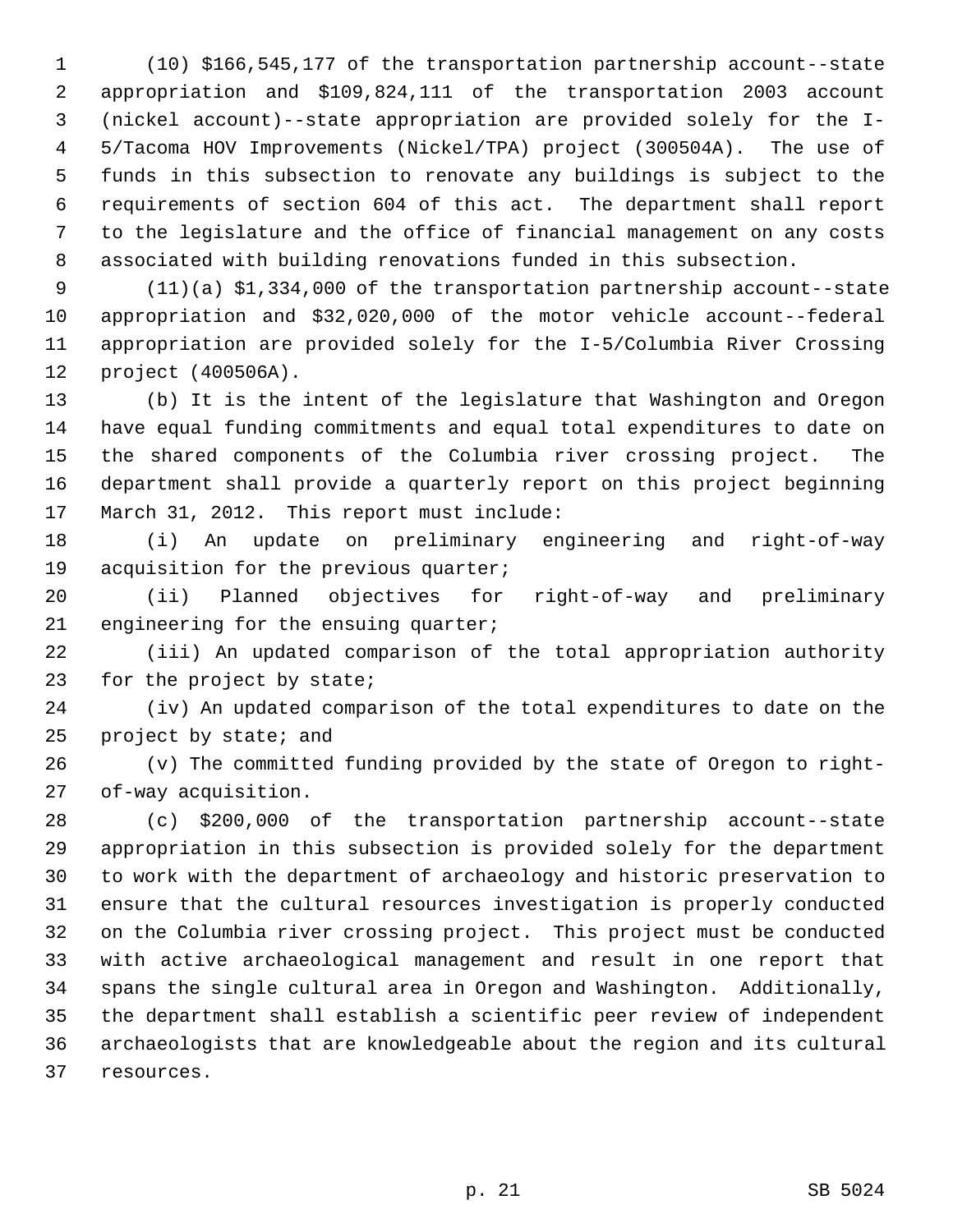1 (d) Consistent with the draft environmental impact statement and 2 the Columbia river crossing project's independent review panel report, 3 the Columbia river crossing project's financial plan must include 4 recognition of state transportation funding contributions from both 5 Washington and Oregon, federal transportation funding, and a funding 6 contribution from toll bond proceeds. Following the refinement of the 7 finance plan as recommended by the independent review panel, the 8 department may seek authorization from the legislature to collect tolls 9 on the existing Columbia river crossing or on a replacement crossing 10 over Interstate 5.

11 (e) The Washington state department of transportation budget 12 includes resources to continue work on solutions that advance the 13 Columbia river crossing project to completion of the required 14 environmental impact statement. The department must report to the 15 Columbia river crossing legislative oversight subcommittee of the joint 16 transportation committee, established in section 206 of this act, on 17 the progress made on the Columbia river crossing project at each 18 meeting of the oversight subcommittee. Reporting must include updated 19 information on cost estimates, rights-of-way purchases and procurement 20 schedules, and financing plans for the Columbia river crossing project, 21 including projected traffic volumes, fuel and gas price assumptions, 22 toll rates, costs of toll collections, as well as potential need for 23 general transportation funding.

24 (12) Within the amounts provided for the I-5/Columbia river 25 crossing project (400506A), the department shall conduct a traffic and 26 revenue analysis for the Columbia river crossing project that will lay 27 the foundation for investment grade traffic and revenue analysis. 28 While conducting the analysis, the department must coordinate with the 29 Oregon department of transportation, the Washington state 30 transportation commission, and the Washington state legislative 31 oversight committee.

32 (a) The department's analysis must include the assessment and 33 review of the following variables within the project:

34 (i) Exemptions from tolls for vehicles with two or more occupants;

35 (ii) A variable toll where the tolls vary by time of day and day of 36 the week; and

37 (iii) A frequency-based toll rate for the facility.

38 (b) The analysis must also assess the following:

#### SB 5024 p. 22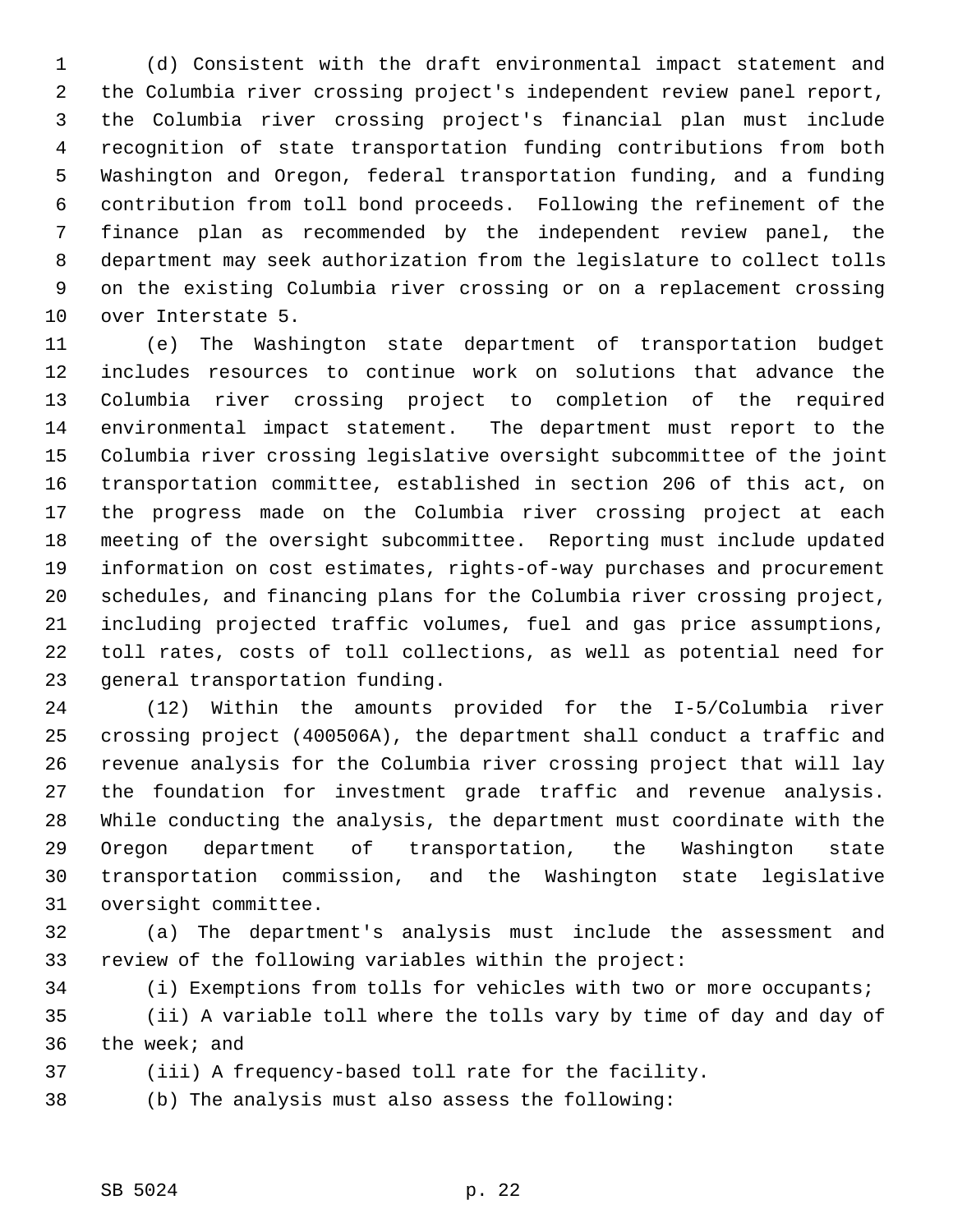1 (i) The impact that light rail service in the corridor will have on 2 estimated toll revenues;

 3 (ii) The level of diversion from the Interstate 5 corridor and the 4 impact on estimated toll revenues; and

 5 (iii) The estimated toll revenues from vehicle trips originating 6 within the region and outside the region by vehicle type.

 7 (c) The department must submit a report of findings to the 8 transportation committees of the legislature by July 1, 2014.

 9 (13) \$4,999,997 of the motor vehicle account--federal appropriation 10 and \$200,000 of the motor vehicle account--state appropriation are 11 provided solely for the I-90 Comprehensive Tolling Study and 12 Environmental Review project (100067T). The department shall undertake 13 a comprehensive environmental review of tolling Interstate 90 between 14 Interstate 5 and Interstate 405 for the purposes of both managing 15 traffic and providing funding for construction of the unfunded state 16 route number 520 from Interstate 5 to Medina project. The 17 environmental review must include significant outreach to potentially 18 affected communities. The department may consider traffic management 19 options that extend as far east as Issaquah.

20 (14) The department shall reconvene an expert review panel of no 21 more than three members as described under RCW 47.01.400 for the 22 purpose of updating the work that was previously completed by the panel 23 on the Alaskan Way viaduct replacement project and to ensure that an 24 appropriate and viable financial plan is created and regularly 25 reviewed. The expert review panel must be selected cooperatively by 26 the chairs of the senate and house of representatives transportation 27 committees, the secretary of transportation, and the governor. The 28 expert review panel must report findings and recommendations to the 29 transportation committees of the legislature, the governor's Alaskan 30 Way viaduct project oversight committee, and the transportation 31 commission annually until the project is operationally complete.

32 (15) It is important that the public and policymakers have accurate 33 and timely access to information related to the Alaskan Way viaduct 34 replacement project as it proceeds to, and during, the construction of 35 all aspects of the project including, but not limited to, information 36 regarding costs, schedules, contracts, project status, and neighborhood 37 impacts. Therefore, it is the intent of the legislature that the 38 state, city, and county departments of transportation establish a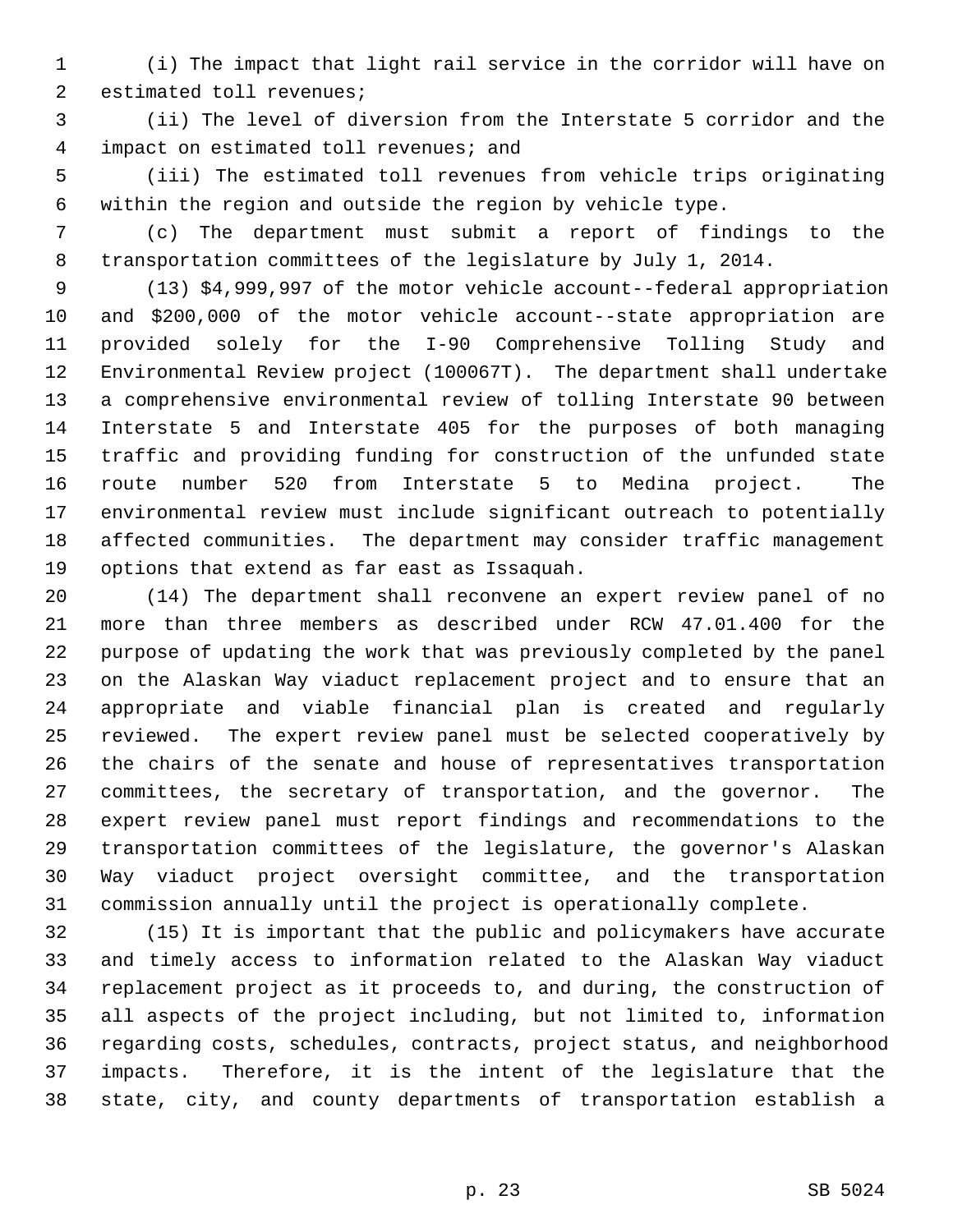1 single source of accountability for integration, coordination, 2 tracking, and information of all requisite components of the 3 replacement project, which must include, at a minimum:

 4 (a) A master schedule of all subprojects included in the full 5 replacement project or program; and

 6 (b) A single point of contact for the public, media, stakeholders, 7 and other interested parties.

 8 (16)(a) \$115,363,726 of the transportation partnership account-- 9 state appropriation and \$50,777,235 of the transportation 2003 account 10 (nickel account)--state appropriation are provided solely for the I-11 405/Kirkland Vicinity Stage 2 - Widening project (8BI1002). This 12 project must be completed as soon as practicable as a design-build 13 project and must be constructed with a footprint that would accommodate 14 potential future express toll lanes.

15 (b) Of the amount appropriated in (a) of this subsection, 16 \$32,000,000 of the transportation partnership account--state 17 appropriation is provided solely for the preliminary design and 18 purchase of rights-of-way on the state route number 167 direct 19 connector.

20 (17) \$520,705,533 of the transportation partnership account--state 21 appropriation, \$142,434,723 of the motor vehicle account--federal 22 appropriation, \$106,571,156 of the Alaskan Way viaduct replacement 23 project account--state appropriation, and \$76,965,686 of the 24 transportation 2003 account (nickel account)--state appropriation are 25 provided solely for the SR 99/Alaskan Way Viaduct – Replacement project 26 (809936Z).

27 (18) \$122,919,815 of the transportation partnership account--state 28 appropriation is provided solely for the I-90/Snoqualmie Past East – 29 Hyak to Keechelus Dam – Corridor Improvement project (509009B).

30 (19) \$7,407,778 of the transportation partnership account--state 31 appropriation, \$14,638,756 of the transportation 2003 account (nickel 32 account)--state appropriation, \$3,730,000 of the motor vehicle 33 account--state appropriation, \$1,000,000 of the multimodal 34 transportation account--state appropriation, and \$41,395,327 of the 35 motor vehicle account--federal appropriation are provided solely for 36 the US 395/North Spokane Corridor projects (600010A & 600003A).

37 (20) \$3,072,968 of the motor vehicle account--state appropriation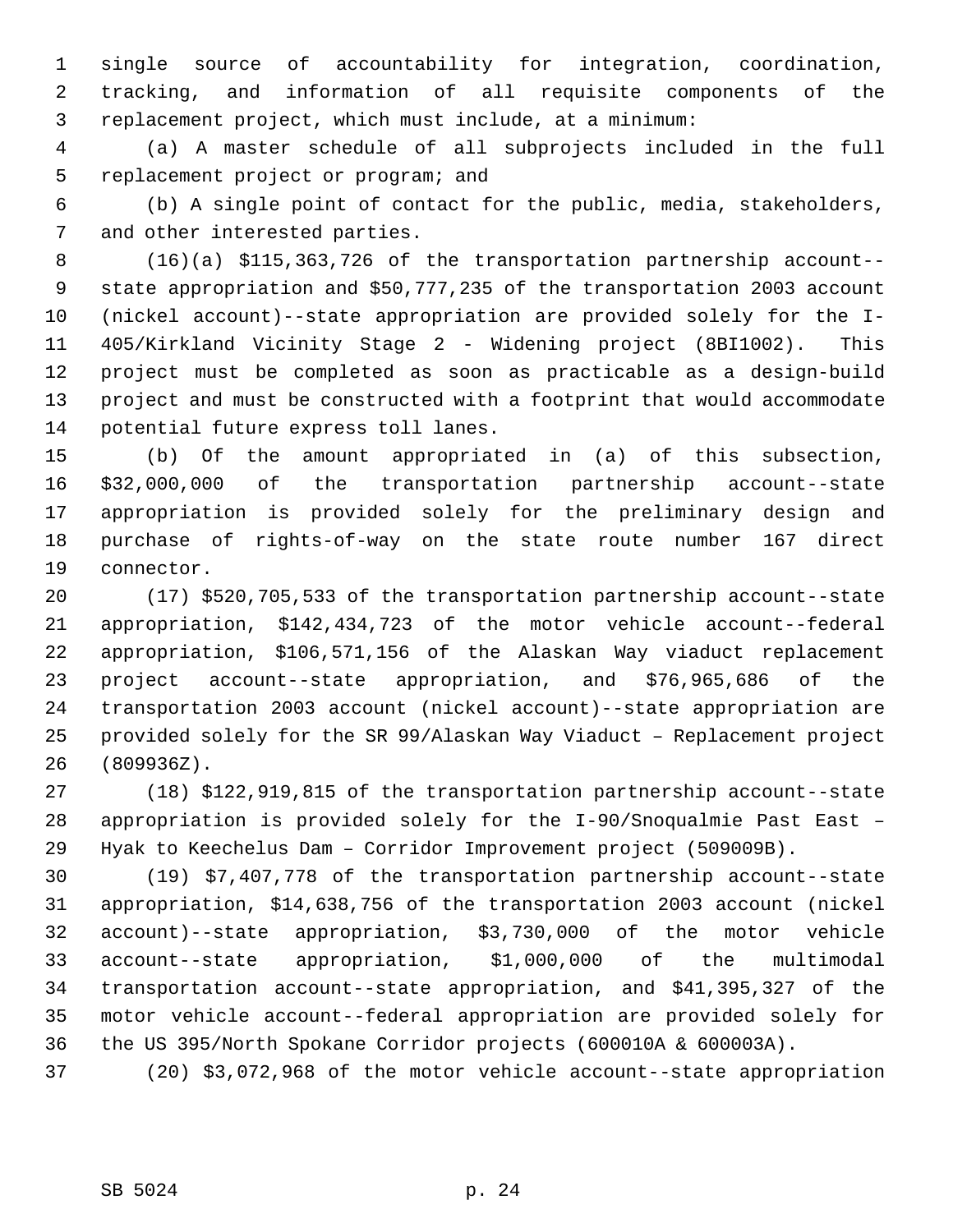1 and \$11,444,659 of the motor vehicle account--federal appropriation are 2 provided solely for the I-5/SR 510 to SR 512 – Mobility Improvements 3 project (300596T).

 4 (21)(a) The state route number 520 bridge replacement and HOV 5 program (BI1003) is supported over time from multiple sources, 6 including a \$300,000,000 TIFIA loan, \$819,524,625 in Garvee bonds, toll 7 revenues, state bonds, interest earnings, and other miscellaneous 8 sources.

 9 (b) The state route number 520 corridor account--state 10 appropriation includes up to \$678,869,000 in proceeds from the sale of 11 bonds authorized in RCW 47.10.879.

12 (c) The state route number 520 corridor account--federal 13 appropriation includes up to \$300,000,000 in proceeds from the sale of 14 bonds authorized in RCW 47.10.879.

15 (d) \$89,030,743 of the transportation partnership account--state 16 appropriation, \$203,328,605 of the state route number 520 corridor 17 account--federal appropriation, \$9,004,546 of the motor vehicle 18 account--federal appropriation, and \$542,340,289 of the state route 19 number 520 corridor account--state appropriation are provided solely 20 for the state route number 520 bridge replacement and HOV program 21 (BI1003).

22 (e) When developing the financial plan for the program, the 23 department shall assume that all maintenance and operation costs for 24 the new facility are to be covered by tolls collected on the toll 25 facility and not by the motor vehicle account.

26 (22) The department shall itemize all future requests for the 27 construction of new buildings on a project list. Each building 28 construction project must be listed in the project list along with all 29 other highway construction projects and submitted by the department as 30 part of its budget submittal. It is the intent of the legislature that 31 new facility construction must be transparent and not appropriated 32 within larger highway construction projects.

33 (23) The motor vehicle account--federal appropriation contained in 34 this section includes \$50,000,000 for future federal improvement 35 projects (099904Q).

36 NEW SECTION. **Sec. 306. FOR THE DEPARTMENT OF TRANSPORTATION--**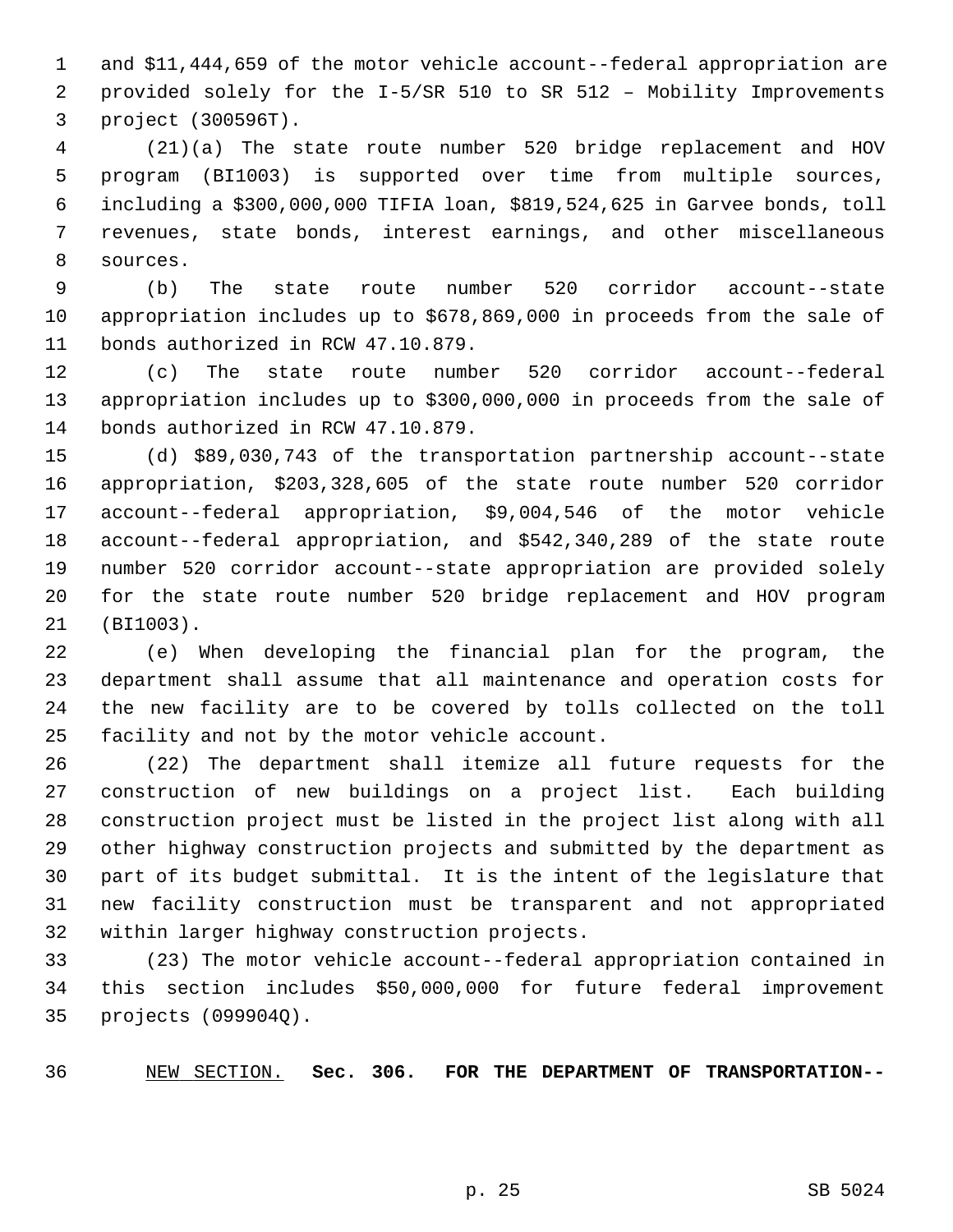1 **PRESERVATION--PROGRAM P**

2 Transportation Partnership Account--State

 3 Appropriation . . . . . . . . . . . . . . . . . . . . . .\$37,167,000 4 Highway Safety Account--State Appropriation . . . . . . . . .\$9,000,000 5 Motor Vehicle Account--State Appropriation . . . . . . . . \$61,774,000 6 Motor Vehicle Account--Federal Appropriation . . . . . . . \$510,756,000 7 Motor Vehicle Account--Private/Local Appropriation . . . . . \$9,557,000 8 Tacoma Narrows Toll Bridge Account--State Appropriation . . \$3,008,000 9 Transportation 2003 Account (Nickel Account)--State 10 Appropriation . . . . . . . . . . . . . . . . . . . . . . \$2,285,000

11 TOTAL APPROPRIATION . . . . . . . . . . . . . . . . \$633,547,000

12 The appropriations in this section are subject to the following 13 conditions and limitations:

14 (1) Except as provided otherwise in this section, the entire 15 transportation 2003 account (nickel account) appropriation and the 16 entire transportation partnership account appropriation are provided 17 solely for the projects and activities as listed by fund, project, and 18 amount in the TEIS list titled 13GOV002 as developed December 18, 2012, 19 Program - Highway Preservation Program (P). However, limited transfers 20 of specific line-item project appropriations may occur between projects 21 for those amounts listed subject to the conditions and limitations in 22 section 602 of this act.

23 (2) The department of transportation shall continue to implement 24 the lowest life-cycle cost planning approach to pavement management 25 throughout the state to encourage the most effective and efficient use 26 of pavement preservation funds. Emphasis should be placed on 27 increasing the number of roads addressed on time and reducing the 28 number of roads past due.

29 (3) Within the motor vehicle account--state appropriation and motor 30 vehicle account--federal appropriation, the department may transfer 31 funds between programs I and P, except for funds that are otherwise 32 restricted in this act.

33 (4) The department shall apply for surface transportation program 34 enhancement funds to be expended in lieu of or in addition to state 35 funds for eligible costs of projects in programs I and P.

36 (5) The motor vehicle account--state appropriation includes up to 37 \$17,652,000 in proceeds from the sale of bonds authorized in RCW 38 47.10.843.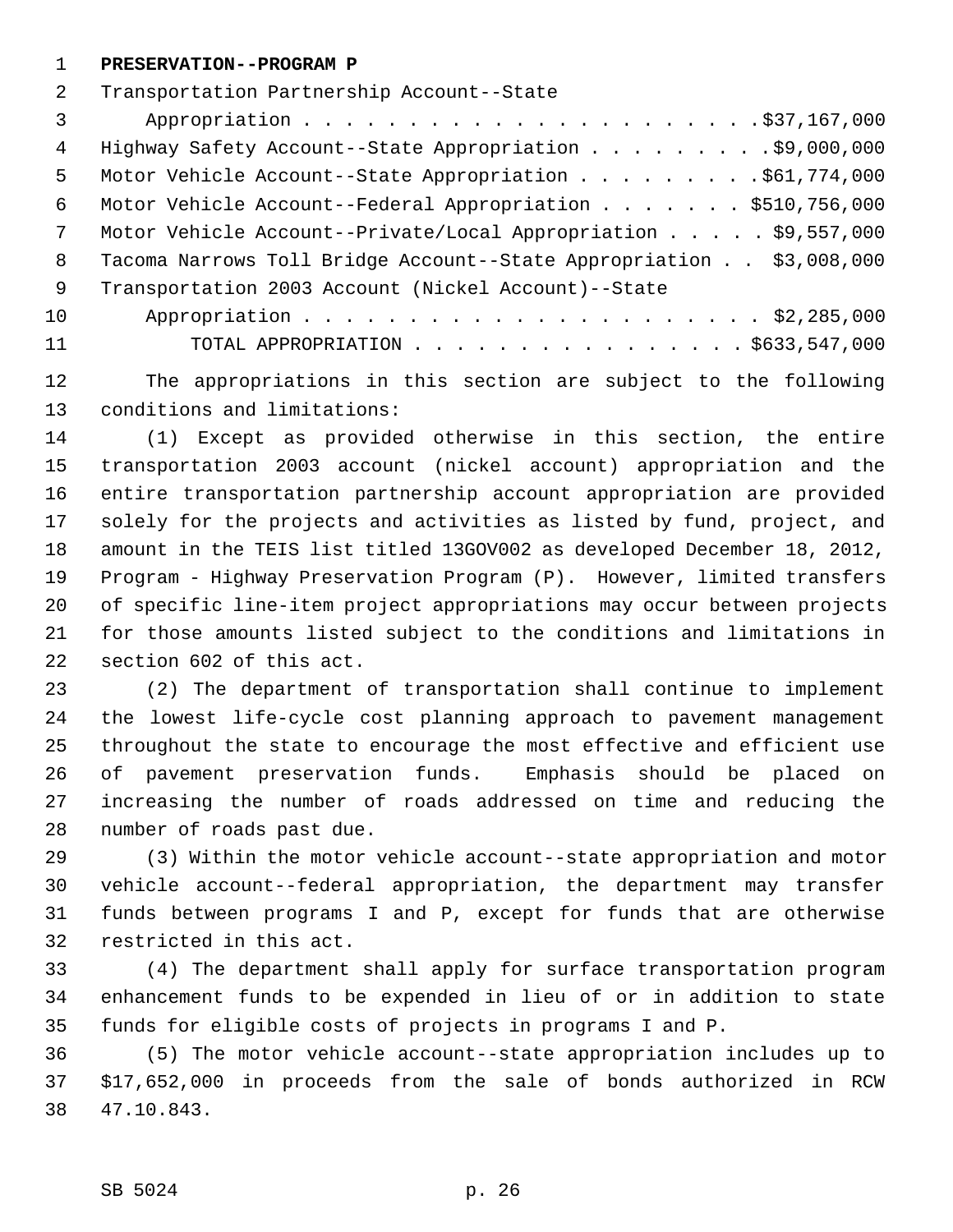1 (6) \$23,245,101 of the motor vehicle account--federal appropriation 2 and \$968,546 of the highway safety account--state appropriation are 3 provided solely for the SR 167/Puyallup River Bridge Replacement 4 project (316725A). This project must be completed as a design-build 5 project. The department must work with local jurisdictions and the 6 community during the environmental review process to develop 7 appropriate esthetic design elements, at no additional cost to the 8 department, and traffic management plans pertaining to this project. 9 The department must report to the transportation committees of the 10 legislature on estimated cost and/or time savings realized as a result 11 of using the design-build process.

12 (7) The motor vehicle account--federal appropriation contained 13 within this section includes \$50,756,791, the motor vehicle account-- 14 state appropriation contained within this section includes \$4,524,035, 15 and the highway safety account--state appropriation contained within 16 this section includes \$985,292 for chip seal roadway preservation 17 (OBP1001).

18 (8) The motor vehicle account--federal appropriation contained 19 within this section includes \$73,897,097, the motor vehicle account-- 20 state appropriation contained within this section includes \$1,510,594, 21 and the highway safety account--state appropriation contained within 22 this section includes \$6,994,113 for asphalt preservation (OBP1002).

23 NEW SECTION. **Sec. 307. FOR THE DEPARTMENT OF TRANSPORTATION--** 24 **TRAFFIC OPERATIONS--PROGRAM Q--CAPITAL**

|    | 25 Motor Vehicle Account--State Appropriation \$3,194,000   |  |
|----|-------------------------------------------------------------|--|
|    | 26 Motor Vehicle Account--Federal Appropriation \$7,959,000 |  |
| 27 |                                                             |  |

28 The appropriations in this section are subject to the following 29 conditions and limitations: \$1,000,000 of the motor vehicle account-- 30 state appropriation for project 000005Q is provided solely for state 31 matching funds for federally selected competitive grants or 32 congressional earmark projects. These moneys must be placed into 33 reserve status until such time as federal funds are secured that 34 require a state match.

35 NEW SECTION. **Sec. 308. FOR THE DEPARTMENT OF TRANSPORTATION--**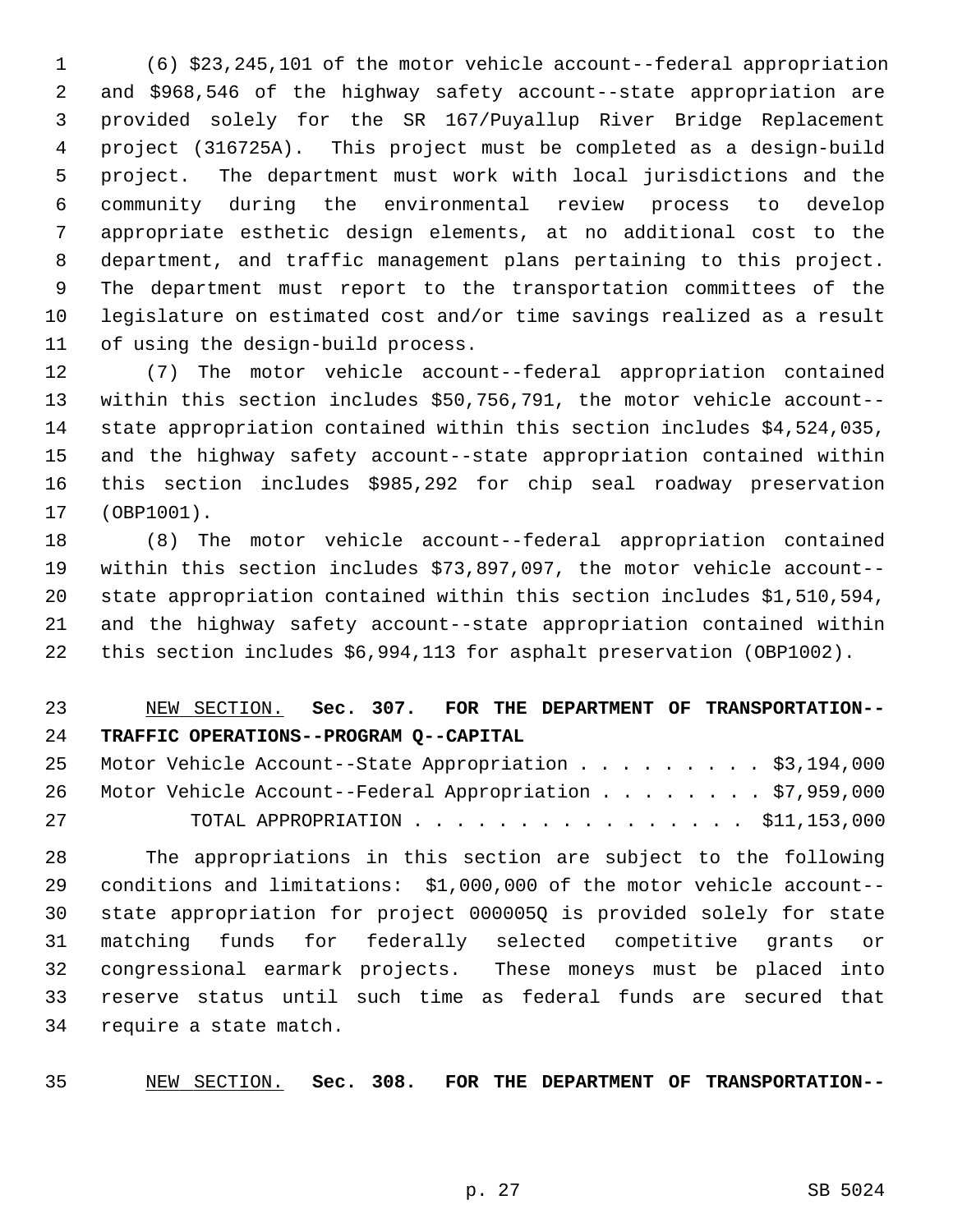1 **WASHINGTON STATE FERRIES CONSTRUCTION--PROGRAM W** 2 Puget Sound Capital Construction Account--State 3 Appropriation . . . . . . . . . . . . . . . . . . . . . .\$51,524,000 4 Puget Sound Capital Construction Account--Federal 5 Appropriation . . . . . . . . . . . . . . . . . . . . . .\$87,908,000 6 Puget Sound Capital Construction Account--Private/Local 7 Appropriation . . . . . . . . . . . . . . . . . . . . . . \$1,145,000 8 Multimodal Transportation Account--State Appropriation . . . . \$313,000 9 Transportation 2003 Account (Nickel Account)--State 10 Appropriation . . . . . . . . . . . . . . . . . . . . . \$109,557,000 11 TOTAL APPROPRIATION . . . . . . . . . . . . . . . . \$250,447,000

12 The appropriations in this section are subject to the following 13 conditions and limitations:

14 (1) Except as provided otherwise in this section, the entire 15 appropriations in this section are provided solely for the projects and 16 activities as listed in the TEIS list titled 13GOV002 as developed 17 December 18, 2012, Program - Washington State Ferries Capital Program 18 (W).

19 (2) The department shall work with the department of archaeology 20 and historic preservation to ensure that the cultural resources 21 investigation is properly conducted on all large ferry terminal 22 projects. These projects must be conducted with active archaeological 23 management.

24 (3) The Puget Sound capital construction account--state 25 appropriation includes up to \$20,000,000 in proceeds from the sale of 26 bonds authorized in RCW 47.10.843.

27 (4) The transportation 2003 account (nickel account)--state 28 appropriation includes up to \$86,553,000 in proceeds from the sale of 29 bonds authorized in RCW 47.10.861.

30 (5) \$107,138,000 of the transportation 2003 account (nickel 31 account)--state appropriation is provided solely for the acquisition of 32 two 144-car vessels (projects L2200038 and L2200039). The department 33 shall use as much already procured equipment as practicable on the 144- 34 car vessels.

35 (6) \$13,738,641 of the total appropriation is provided solely for 36 the Mukilteo ferry terminal (project 952515P). The department shall 37 seek additional federal funding for this project.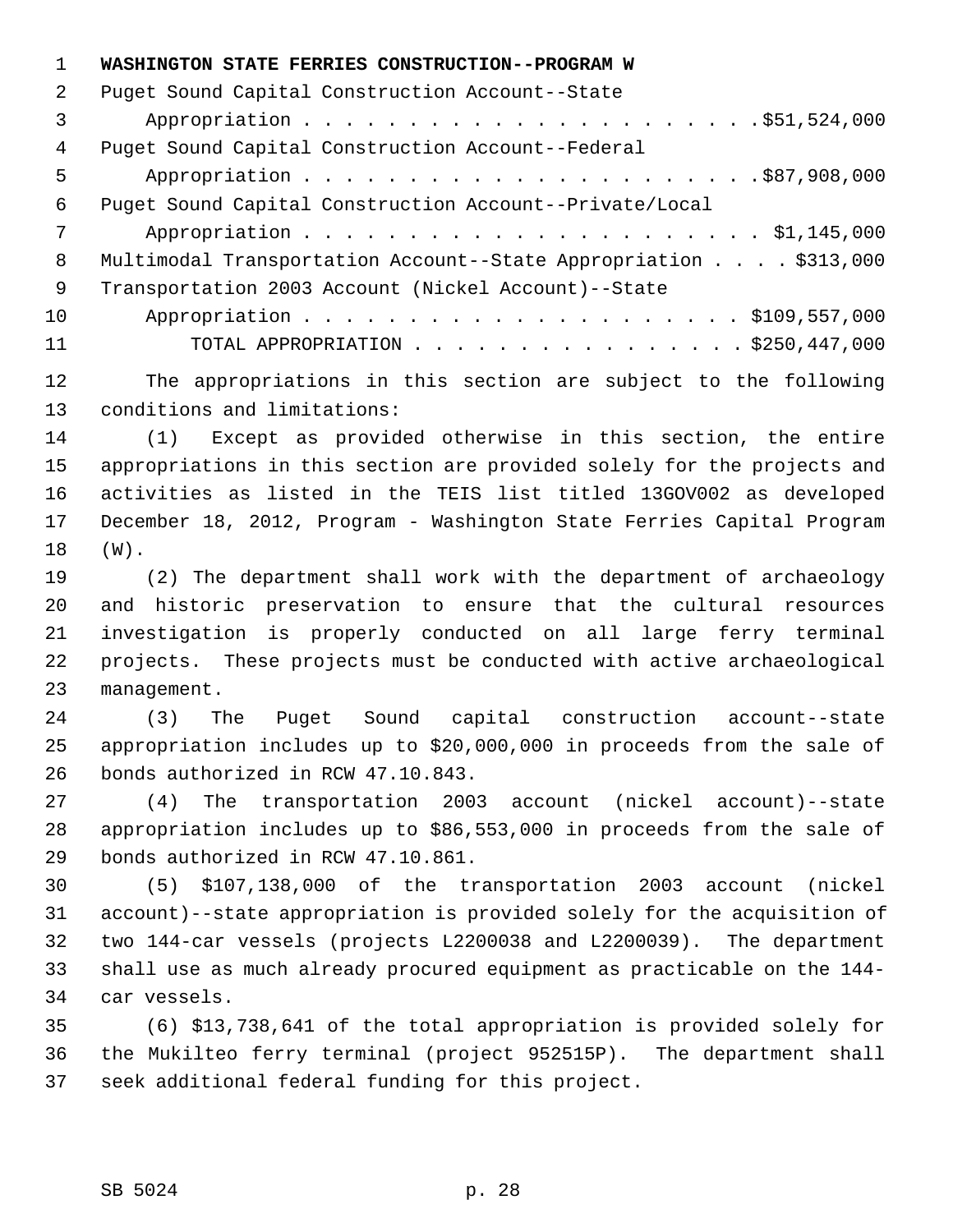1 (7) \$4,394,830 of the Puget Sound capital construction account-- 2 state appropriation is provided solely for emergency capital repair 3 costs (project 999910K).

 4 (8) Consistent with RCW 47.60.662, which requires the Washington 5 state ferry system to collaborate with passenger-only ferry and transit 6 providers to provide service at existing terminals, the department 7 shall ensure that multimodal access, including for passenger-only 8 ferries and transit service providers, is not precluded by any future 9 modifications at the terminal.

| 10 | NEW SECTION. Sec. 309. FOR THE DEPARTMENT OF TRANSPORTATION-- |
|----|---------------------------------------------------------------|
| 11 | RAIL--PROGRAM Y--CAPITAL                                      |
| 12 | Essential Rail Assistance Account--State                      |
| 13 |                                                               |
| 14 | Transportation Infrastructure Account--State                  |
| 15 |                                                               |
| 16 | Multimodal Transportation Account--State                      |
| 17 |                                                               |
| 18 | Multimodal Transportation Account--Federal                    |
| 19 |                                                               |
| 20 | TOTAL APPROPRIATION $\ldots$ , \$362,730,000                  |
|    |                                                               |

21 The appropriations in this section are subject to the following 22 conditions and limitations:

23 (1)(a) Except as provided otherwise in this section, the entire 24 appropriations in this section are provided solely for the projects and 25 activities as listed by project and amount in the TEIS list titled 26 13GOV002 as developed December 18, 2012, Program - Rail Capital Program 27 (Y).

28 (b) Within the amounts provided in this section, \$8,582,000 of the 29 transportation infrastructure account--state appropriation is for low-30 interest loans through the freight rail investment bank program. The 31 department shall issue freight rail investment bank program loans with 32 a repayment period of no more than ten years, and only so much interest 33 as is necessary to recoup the department's costs to administer the 34 loans.

35 (c) Within the amounts provided in this section, \$2,439,000 of the 36 multimodal transportation account--state appropriation and \$311,000 of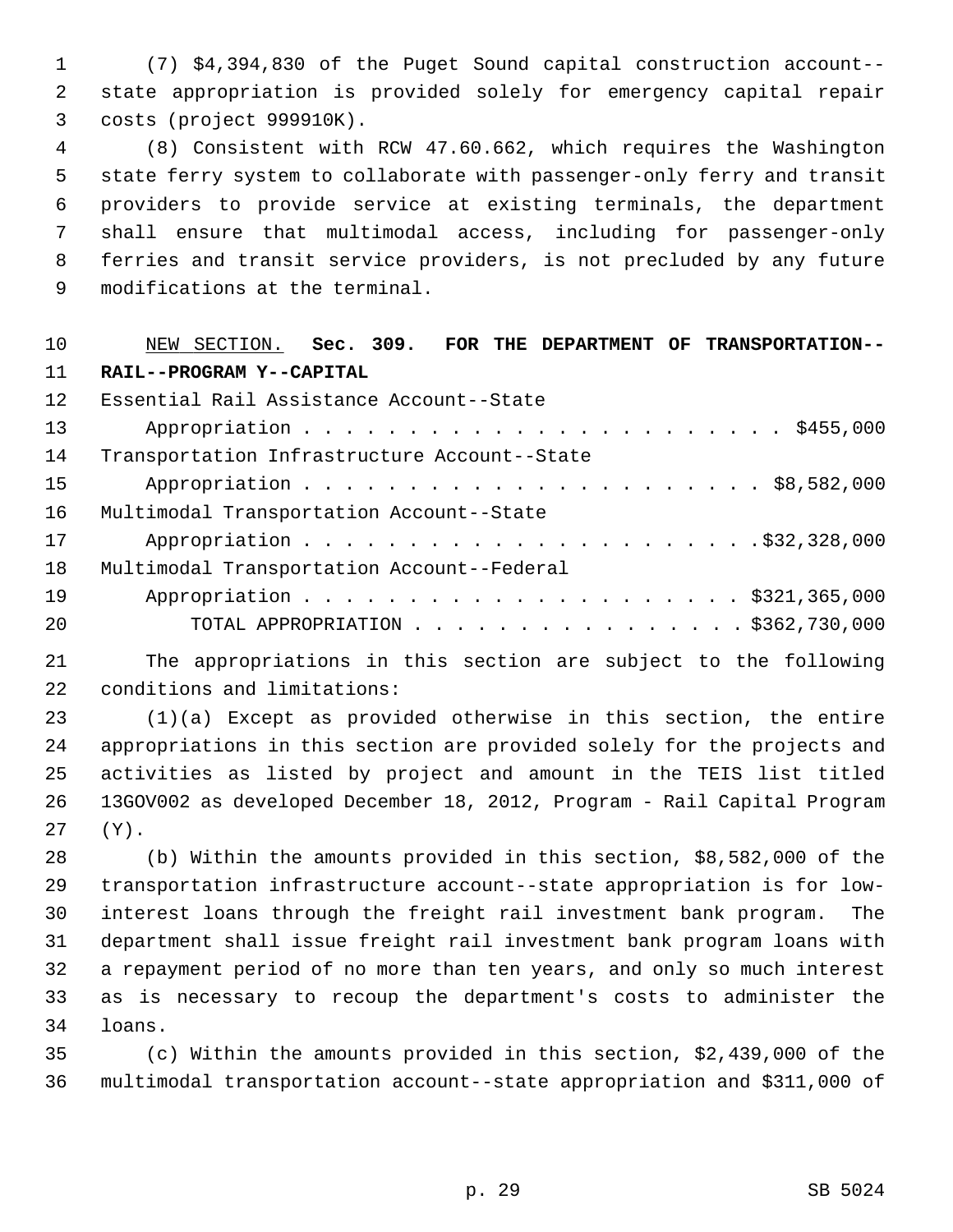1 the essential rail assistance account--state appropriation are for 2 statewide emergent freight rail assistance projects.

 3 (2) The department shall provide quarterly reports to the office of 4 financial management and the transportation committees of the 5 legislature regarding applications that the department submits for 6 federal funds and the status of such applications.

 7 (3) The multimodal transportation account--state appropriation 8 includes up to \$12,103,000 in proceeds from the sale of bonds 9 authorized in RCW 47.10.867.

10 (4) \$321,125,000 of the multimodal transportation account--federal 11 appropriation and \$7,934,000 of the multimodal transportation account-- 12 state appropriation are provided solely for expenditures related to 13 passenger high-speed rail grants. At one and one-half percent of the 14 total project funds, the multimodal transportation account--state funds 15 are provided solely for expenditures that are not federally 16 reimbursable. Funding in this subsection is the initial portion of 17 multiyear high-speed rail program grants awarded to Washington state 18 for high-speed intercity passenger rail investments. Funding will 19 allow for two additional round trips between Seattle and Portland and 20 other rail improvements.

21 (5) As allowable under federal rail authority rules and existing 22 competitive bidding practices, when purchasing new train sets, the 23 department shall give preference to bidders that propose train sets 24 with characteristics and maintenance requirements most similar to those 25 currently owned by the department.

26 (6) Funds generated by the grain train program are solely for 27 operating, sustaining, and enhancing the grain train program including, 28 but not limited to, operations, capital investments, inspection, 29 developing business plans for future growth, and fleet management. Any 30 funds deemed by the department, in consultation with relevant port 31 districts, to be in excess of current operating needs or capital 32 reserves of the grain train program may be transferred from the 33 miscellaneous program account to the essential rail assistance account 34 for the purpose of sustaining the grain train program through 35 maintaining the Palouse river and Coulee City railroad line, on which 36 the grain train program operates.

37 (7) \$144,000 of the essential rail assistance account--state 38 appropriation and \$2,400,000 of the multimodal transportation account--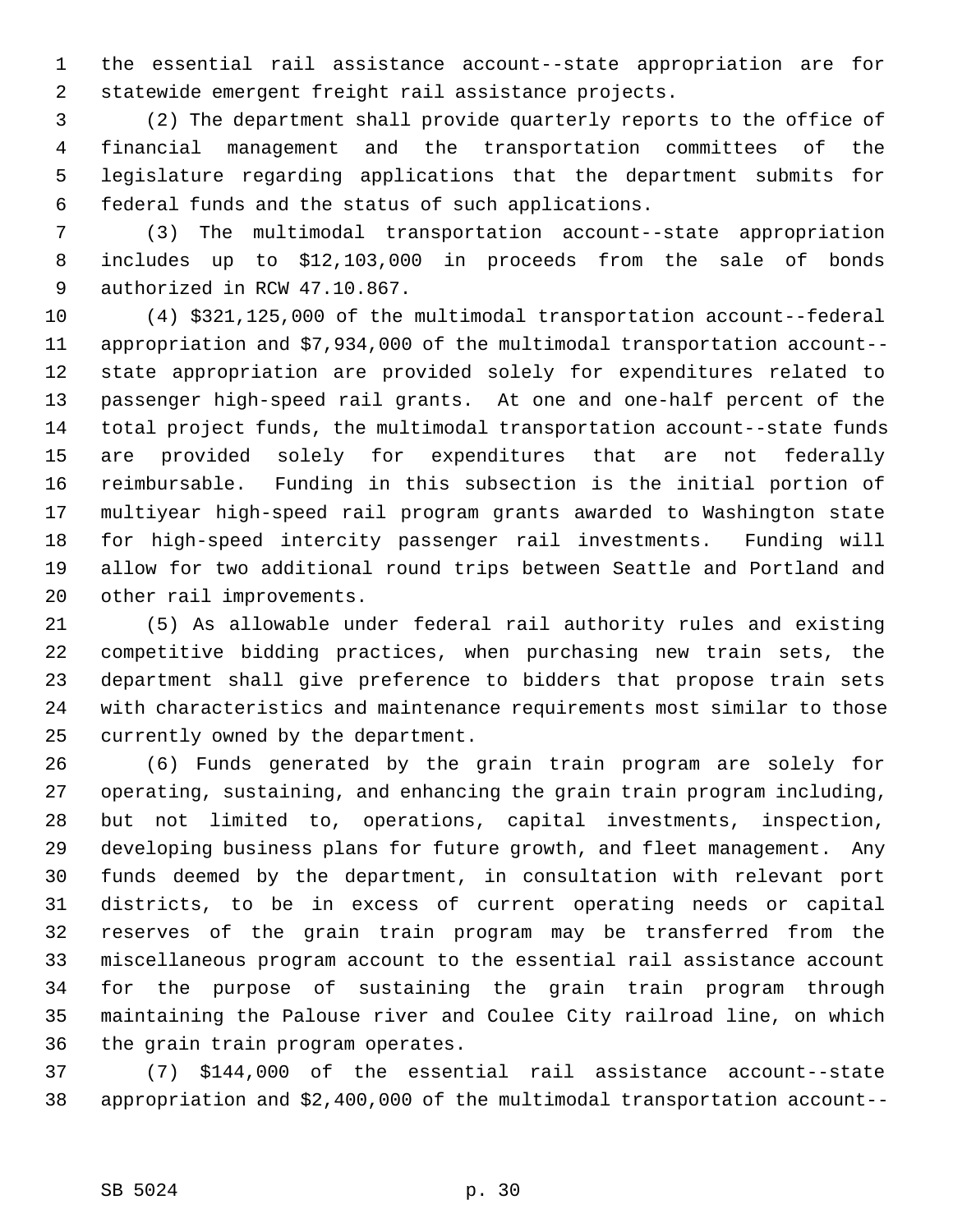1 state appropriation are provided solely for the purpose of 2 rehabilitation and maintenance of the Palouse river and Coulee City 3 railroad line.

| 4  | NEW SECTION. Sec. 310.<br>FOR THE DEPARTMENT OF TRANSPORTATION-- |
|----|------------------------------------------------------------------|
| 5  | LOCAL PROGRAMS--PROGRAM Z--CAPITAL                               |
| 6  | Highway Infrastructure Account--State Appropriation \$208,000    |
| 7  | Highway Infrastructure Account--Federal                          |
| 8  |                                                                  |
| 9  | Freight Mobility Investment Account--State                       |
| 10 |                                                                  |
| 11 | Transportation Partnership Account--State                        |
| 12 |                                                                  |
| 13 | Highway Safety Account--State Appropriation \$10,550,000         |
| 14 | Motor Vehicle Account--State Appropriation \$2,107,000           |
| 15 | Motor Vehicle Account--Federal Appropriation \$27,185,000        |
| 16 | Freight Mobility Multimodal Account--State                       |
| 17 |                                                                  |
| 18 | Freight Mobility Multimodal Account--Private/Local               |
| 19 |                                                                  |
| 20 | Multimodal Transportation Account--State                         |
| 21 |                                                                  |
| 22 | TOTAL APPROPRIATION $\ldots$ \$80,376,000                        |
|    |                                                                  |

23 The appropriations in this section are subject to the following 24 conditions and limitations:

25 (1) Federal funds may be transferred from program Z to programs I 26 and P and state funds must be transferred from programs I and P to 27 program Z to replace those federal funds in a dollar-for-dollar match. 28 Fund transfers authorized under this subsection shall not affect 29 project prioritization status. Appropriations must initially be 30 allotted as appropriated in this act. The department may not transfer 31 funds as authorized under this subsection without approval of the 32 office of financial management. The department shall submit a report 33 on those projects receiving fund transfers to the office of financial 34 management and the transportation committees of the legislature by 35 December 1, 2013, and December 1, 2014.

36 (2) Except as provided otherwise in this section, the entire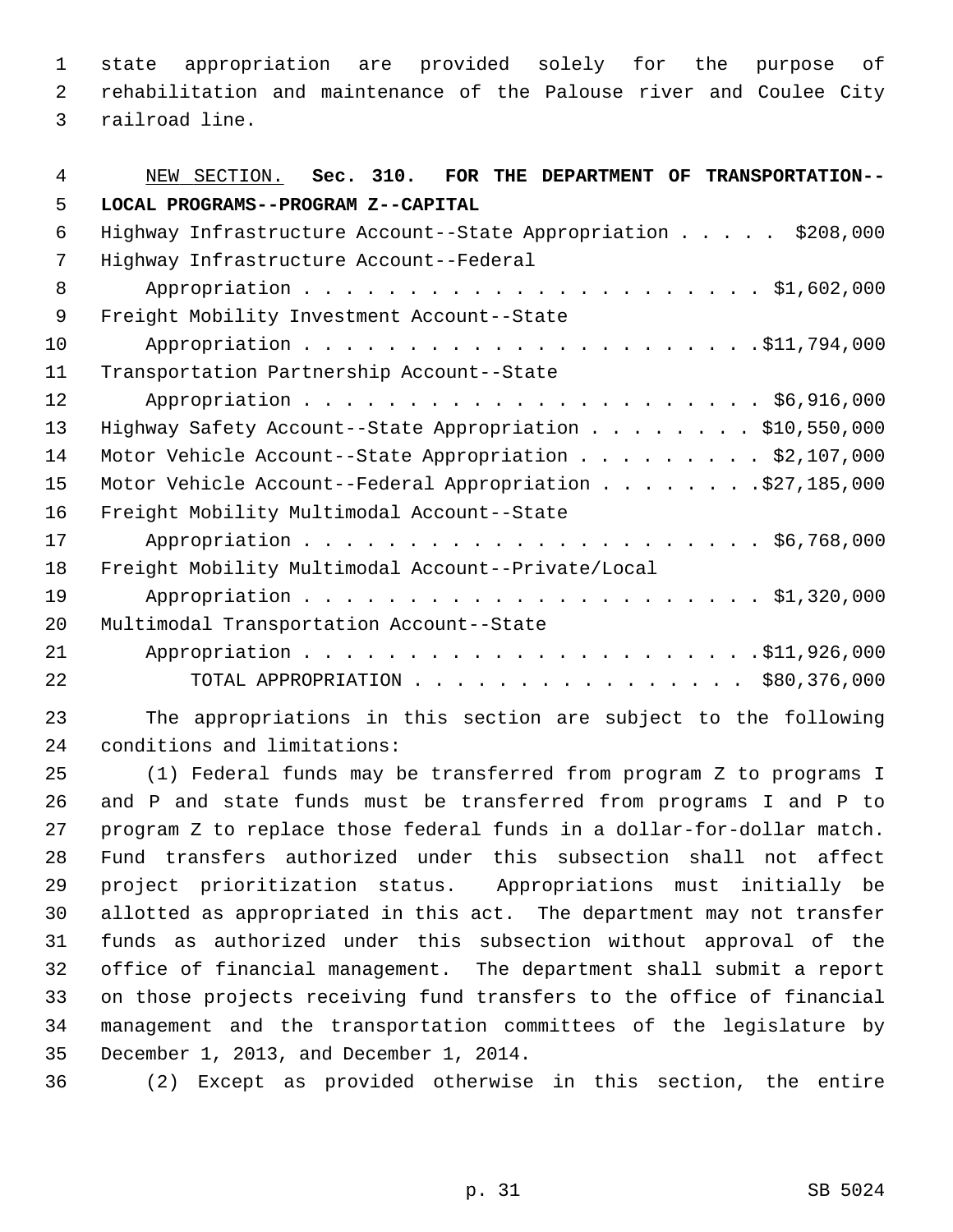1 appropriations in this section are provided solely for the projects and 2 activities as listed by project and amount in the TEIS list titled 3 13GOV002 as developed December 18, 2012, Program - Local Program (Z).

 4 (3) With each department budget submittal, the department shall 5 provide an update on the status of the repayment of the twenty million 6 dollars of unobligated federal funds authority advanced by the 7 department in September 2010 to the city of Tacoma for the Murray 8 Morgan/11th Street bridge project.

 9 (4) In accordance with the distribution of federal transportation 10 funds agreement reached on October 23, 2012, \$10,025,466 of the 11 multimodal transportation account--state appropriation, \$8,100,000 of 12 the highway safety account--state appropriation, \$6,525,886 of the 13 transportation partnership account--state appropriation, and \$4,883,725 14 of the motor vehicle account--federal appropriation are provided solely 15 for the pedestrian and bicycle safety program projects and safe routes 16 to schools projects.

### 17 NEW SECTION. **Sec. 311. REPORTING REQUIREMENTS FOR CAPITAL** 18 **PROGRAM**

19 On a quarterly basis, the department of transportation shall 20 provide to the office of financial management and the legislative 21 transportation committees the following reports for all capital 22 programs:

23 (1) For active projects, the report must include:

24 (a) A TEIS version containing actual capital expenditures for all 25 projects consistent with the structure of the most recently enacted 26 budget;

27 (b) Anticipated cost savings, cost increases, reappropriations, and 28 schedule adjustments for all projects consistent with the structure of 29 the most recently enacted budget;

30 (c) The award amount, the engineer's estimate, and the number of 31 bidders for all active projects consistent with the structure of the 32 most recently enacted budget;

33 (d) Projected costs and schedule for individual projects that are 34 funded at a programmatic level for projects relating to bridge rail, 35 guard rail, fish passage barrier removal, roadside safety projects, and 36 seismic bridges. Projects within this programmatic level funding must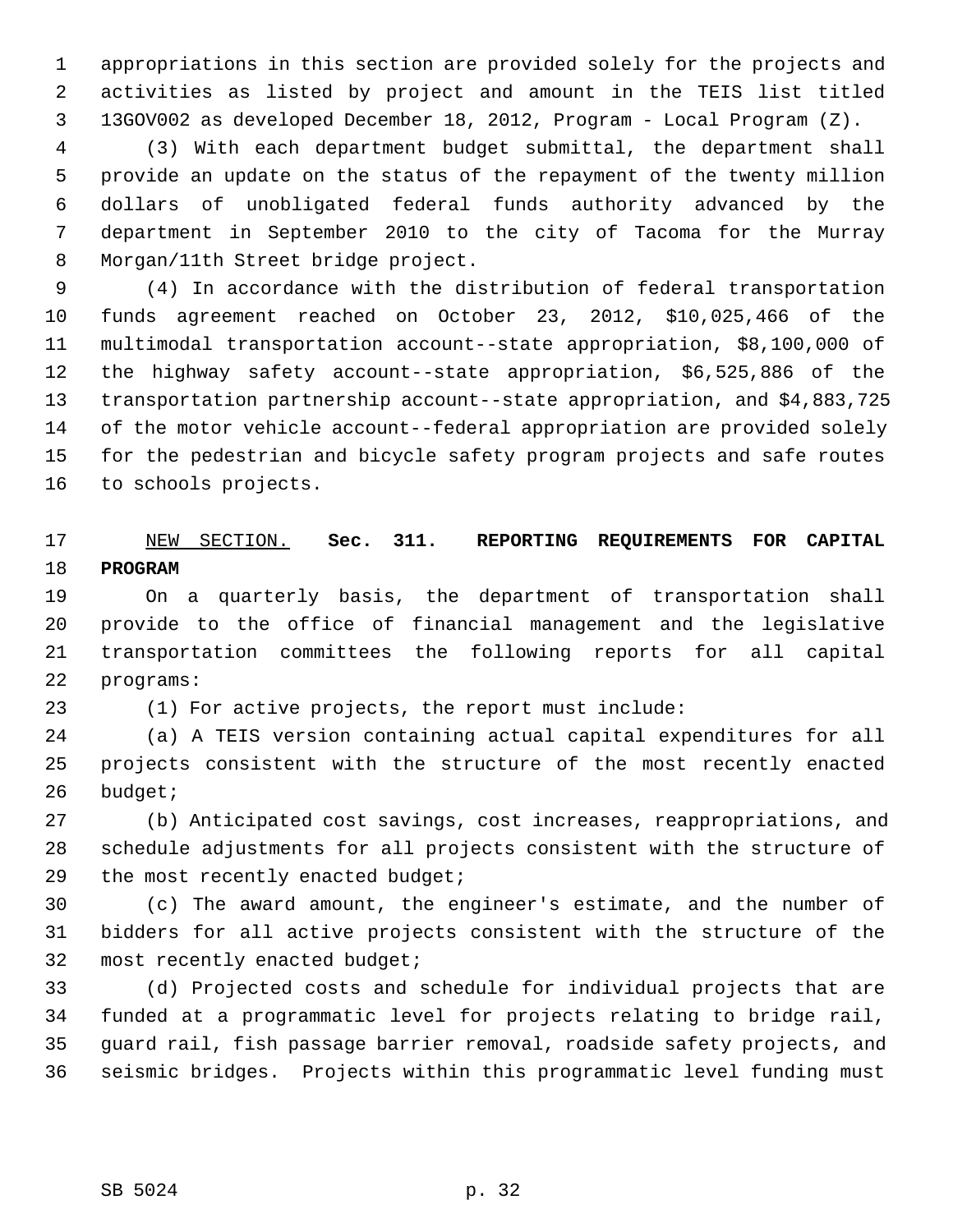1 be completed on a priority basis and scoped to be completed within the 2 current programmatic budget;

 3 (e) Highway projects that may be reduced in scope and still achieve 4 a functional benefit;

 5 (f) Highway projects that have experienced scope increases and that 6 can be reduced in scope;

 7 (g) Highway projects that have lost significant local or regional 8 contributions that were essential to completing the project; and

 9 (h) Contingency amounts for all projects consistent with the 10 structure of the most recently enacted budget.

11 (2) For completed projects, the report must:

12 (a) Compare the original project cost estimates and schedule 13 approved in the transportation 2003 and 2005 transportation partnership 14 project lists to the completed cost of the project;

15 (b) Compare the costs and operationally complete date for projects 16 on the transportation 2003 and 2005 transportation partnership project 17 lists to the last legislatively adopted project list prior to the 18 completion of a project;

19 (c) Compare the costs and operationally complete date for projects 20 with budgets of twenty million dollars that are funded with preexisting 21 funds to the original project cost estimates and schedule; and

22 (d) Provide a list of nickel and TPA projects charging to the 23 nickel/TPA environmental mitigation reserve (OBI4ENV) and the amount 24 each project is charging.

25 (3) For prospective projects, the report must:

26 (a) Identify the estimated advertisement date for all projects 27 consistent with the structure of the most recently enacted budget that 28 are going to advertisement during the current biennium;

29 (b) Identify the anticipated operationally complete date for all 30 projects consistent with the structure of the most recently enacted 31 budget that are going to advertisement during the current biennium; and

32 (c) Identify the estimated cost of completion for all projects 33 consistent with the structure of the most recently enacted budget that 34 are going to advertisement during the current biennium.

35 NEW SECTION. **Sec. 312. FEDERAL FUNDS RECEIVED FOR CAPITAL** 36 **PROJECT EXPENDITURES**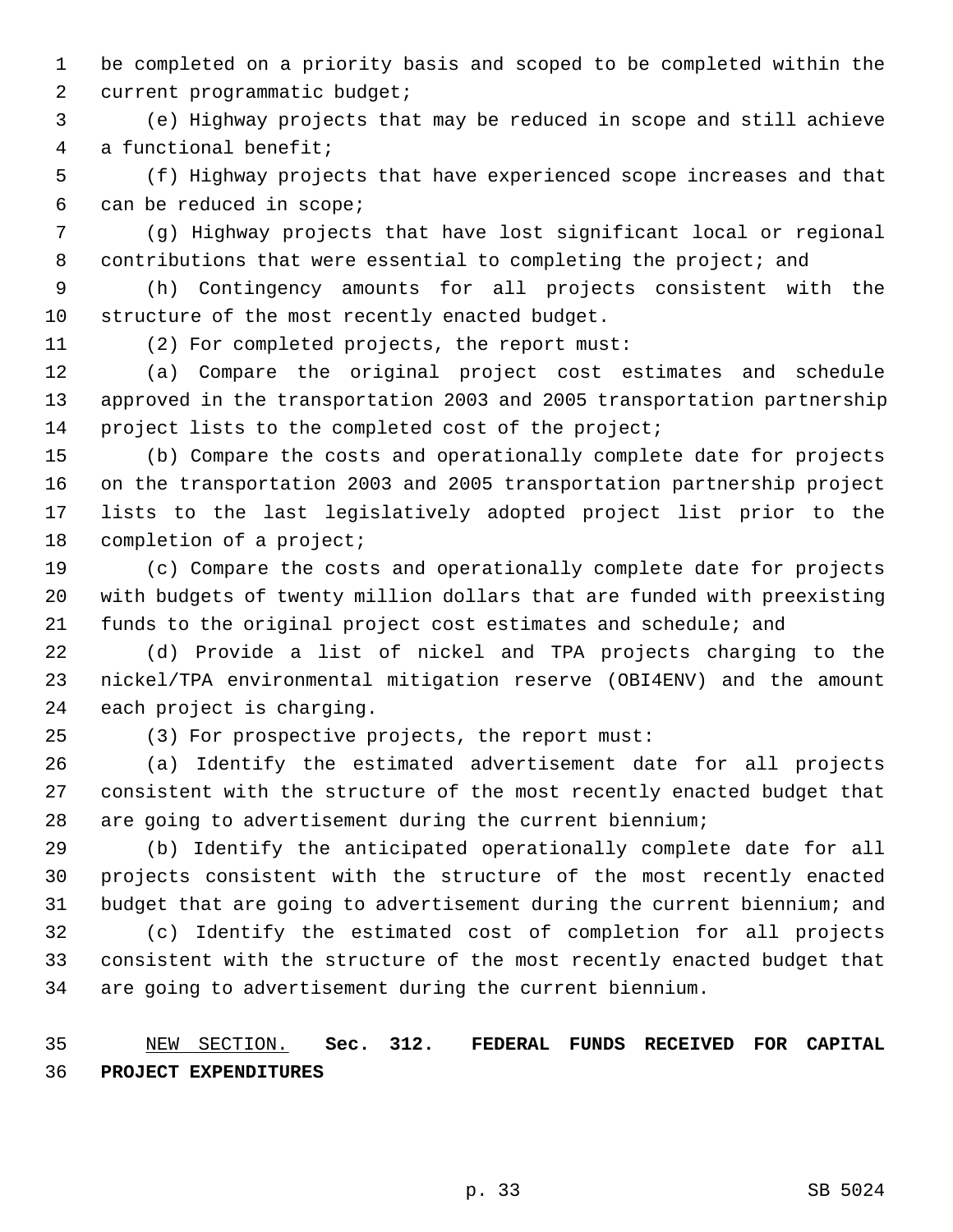1 To the greatest extent practicable, the department of 2 transportation shall expend federal funds received for capital project 3 expenditures before state funds.

#### 4 **TRANSFERS AND DISTRIBUTIONS**

 5 NEW SECTION. **Sec. 401. FOR THE STATE TREASURER--BOND RETIREMENT** 6 **AND INTEREST, AND ONGOING BOND REGISTRATION AND TRANSFER CHARGES: FOR** 7 **BOND SALES DISCOUNTS AND DEBT TO BE PAID BY MOTOR VEHICLE ACCOUNT AND** 8 **TRANSPORTATION FUND REVENUE** 9 Transportation Partnership Account--State 10 Appropriation . . . . . . . . . . . . . . . . . . . . . . \$6,008,000 11 Motor Vehicle Account--State Appropriation . . . . . . . . . . \$254,000 12 State Route Number 520 Corridor Account--State 13 Appropriation . . . . . . . . . . . . . . . . . . . . . . . \$685,000 14 Highway Bond Retirement Account--State 15 Appropriation . . . . . . . . . . . . . . . . . . \$1,114,058,000 16 Ferry Bond Retirement Account--State Appropriation . . . . \$31,824,000 17 Transportation Improvement Board Bond Retirement 18 Account--State Appropriation . . . . . . . . . . . . \$16,360,000 19 Nondebt-Limit Reimbursable Bond Retirement Account--State 20 Appropriation . . . . . . . . . . . . . . . . . . . . . .\$26,456,000 21 Toll Facility Bond Retirement Account--State 22 Appropriation . . . . . . . . . . . . . . . . . . . . . \$129,917,000 23 Transportation 2003 Account (Nickel Account)--State 24 Appropriation . . . . . . . . . . . . . . . . . . . . . . \$2,075,000 25 TOTAL APPROPRIATION . . . . . . . . . . . . . . . \$1,327,637,000

26 NEW SECTION. **Sec. 402. FOR THE STATE TREASURER--BOND RETIREMENT** 27 **AND INTEREST, AND ONGOING BOND REGISTRATION AND TRANSFER CHARGES: FOR** 28 **BOND SALE EXPENSES AND FISCAL AGENT CHARGES**

| 29 | Transportation Partnership Account--State           |
|----|-----------------------------------------------------|
| 30 |                                                     |
| 31 | Motor Vehicle Account--State Appropriation \$54,000 |
| 32 | State Route Number 520 Corridor Account--State      |
| 33 |                                                     |
| 34 | Transportation 2003 Account (Nickel Account)--State |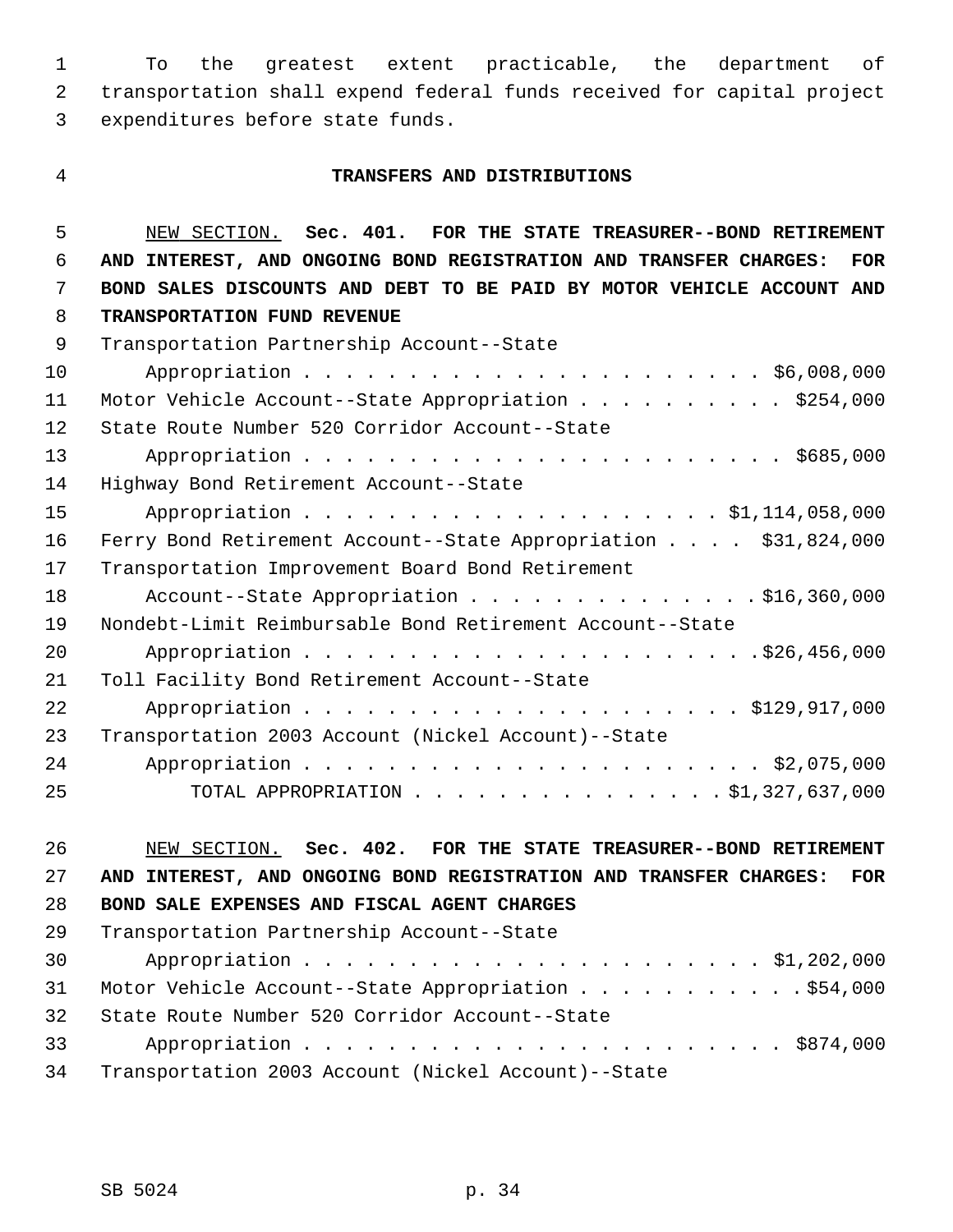| $\mathbf{1}$ |                                                                                 |
|--------------|---------------------------------------------------------------------------------|
| 2            | TOTAL APPROPRIATION $\ldots$ \$2,547,000                                        |
| 3            | NEW SECTION. Sec. 403. FOR THE STATE TREASURER--BOND RETIREMENT                 |
| 4            | AND INTEREST, AND ONGOING BOND REGISTRATION AND TRANSFER CHARGES:<br><b>FOR</b> |
| 5            | MVFT BONDS AND TRANSFERS                                                        |
| 6            | The department of transportation is authorized to sell up to                    |
| 7            | \$20,000,000 in bonds authorized by RCW 47.10.843 for vessel<br>and             |
| 8            | terminal acquisition, major and minor improvements, and long lead-time          |
| 9            | materials acquisition for the Washington state ferries.                         |
| 10           | NEW SECTION. Sec. 404. FOR THE STATE TREASURER--STATE REVENUES                  |
| 11           | FOR DISTRIBUTION                                                                |
| 12           | Motor Vehicle Account--State Appropriation: For                                 |
| 13           | motor vehicle fuel tax distributions to cities                                  |
| 14           |                                                                                 |
|              |                                                                                 |
| 15           | NEW SECTION. Sec. 405. FOR THE STATE TREASURER--TRANSFERS                       |
| 16           | Motor Vehicle Account--State Appropriation: For                                 |
| 17           | motor vehicle fuel tax refunds and statutory                                    |
| 18           |                                                                                 |
| 19           | NEW SECTION. Sec. 406.<br>FOR<br>THE<br><b>DEPARTMENT</b><br>OF<br>LICENSING--  |
| 20           | <b>TRANSFERS</b>                                                                |
| 21           | Motor Vehicle Account--State Appropriation: For motor                           |
| 22           | vehicle fuel tax refunds and transfers $\ldots$ \$139,480,000                   |
| 23           | NEW SECTION. Sec. 407. FOR THE STATE TREASURER--ADMINISTRATIVE                  |
| 24           | <b>TRANSFERS</b>                                                                |
| 25           | (1) Recreational Vehicle Account--State                                         |
| 26           | Appropriation: For transfer to the Motor Vehicle                                |
| 27           | \$1,300,000<br>Account--State                                                   |
| 28           | (2) License Plate Technology Account--State                                     |
| 29           | Appropriation: For transfer to the Highway Safety                               |
| 30           | \$3,000,000<br>Account--State                                                   |
| 31           | (3) Multimodal Transportation Account--State                                    |
| 32           | Appropriation: For transfer to the Puget Sound                                  |
| 33           | \$13,000,000<br>Ferry Operations Account--State                                 |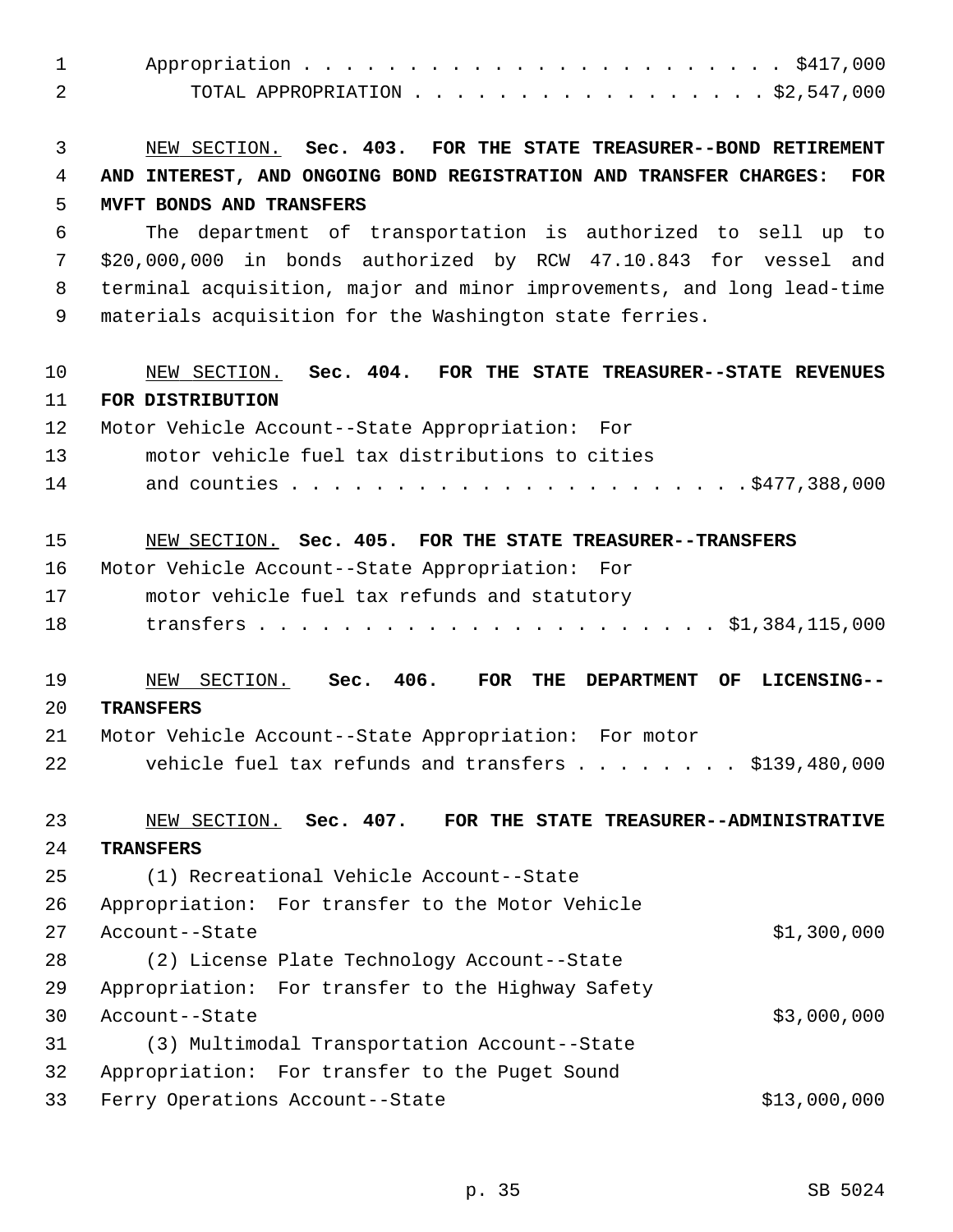1 (4) Rural Mobility Grant Program Account--State 2 Appropriation: For transfer to the Multimodal 3 Transportation Account--State \$3,000,000 4 (5) Motor Vehicle Account--State 5 Appropriation: For transfer to the Special Category C 6 Account--State \$1,200,000 7 (6) State Patrol Highway Account--State 8 Appropriation: For transfer to the Vehicle 9 Licensing Fraud Account **\$100,000** 10 (7) Capital Vessel Replacement Account--State 11 Appropriation: For transfer to the Transportation 2003 12 Account (Nickel Account)--State \$7,735,000 13 (8) Highway Safety Account--State 14 Appropriation: For transfer to the State Patrol 15 Highway Account--State \$25,500,000 16 (9) Multimodal Transportation Account--State 17 Appropriation: For transfer to the State Patrol Highway 18 Account--State \$22,000,000 19 (10) Transportation Infrastructure Account--State 20 Appropriation: For transfer to the Puget Sound 21 Ferry Operations Account--State \$3,700,000 22 (11) Highway Safety Account--State 23 Appropriation: For transfer to the Puget 24 Sound Ferry Operations Account--State \$47,000,000 25 (12) Advanced Environmental Mitigation Revolving 26 Account---State Appropriation: For transfer to the Puget 27 Sound Ferry Operations Account--State \$2,000,000 28 (13) Advanced Right-of-Way Revolving Fund--State 29 Appropriation: For transfer to the Puget Sound Ferry 30 Operations Account--State \$6,000,000 31 (14) Motor Vehicle Account--State Appropriation: 32 For transfer to the Transportation Equipment Fund--State \$3,915,000 33 (15) Multimodal Transportation Account--State 34 Appropriation: For transfer to the Public Transportation 35 Grant Program Account--State \$26,000,000 36 (16) Motor Vehicle Account--State Appropriation: 37 For transfer to the Puget Sound Ferry Operations 38 Account--State \$5,100,000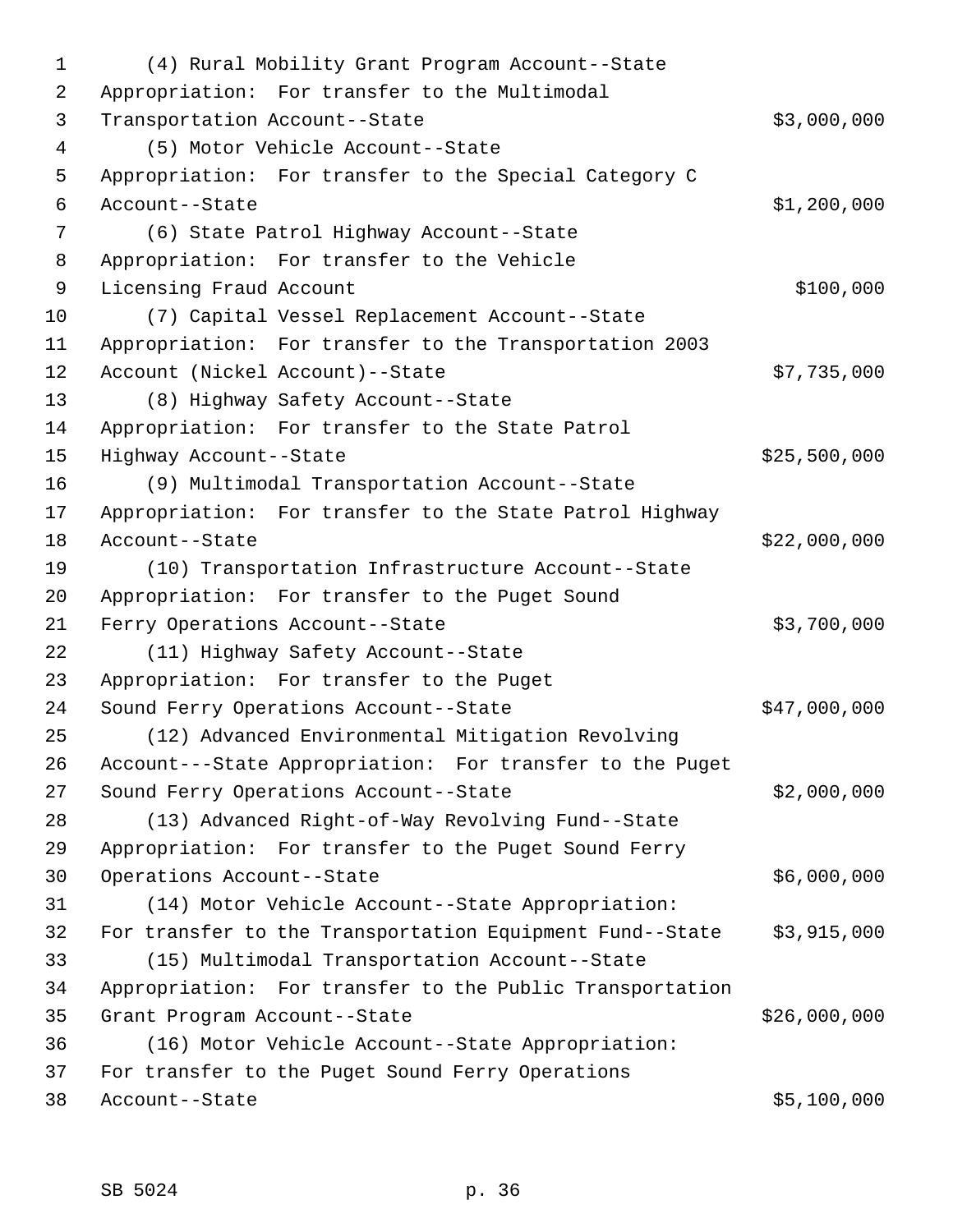1 (17) Motor Vehicle Account--State Appropriation: 2 For transfer to the Puget Sound Capital Construction 3 Account--State \$23,000,000 4 (18) State Route Number 520 Civil Penalties 5 Account--State Appropriation: For transfer to the 6 State Route Number 520 Corridor Account--State \$886,000 7 NEW SECTION. **Sec. 408. FOR THE STATE TREASURER: FOR** 8 **DISTRIBUTION TO TRANSIT ENTITIES** 9 Public Transportation Grant Program Account--State 10 Appropriation . . . . . . . . . . . . . . . . . . . . . .\$26,000,000 11 The appropriation in this section is subject to the following 12 conditions and limitations: 13 (1) One-eighth of the appropriation in this section must be 14 distributed quarterly to transit authorities according to the 15 distribution formula in subsection (2) of this section. Funding must 16 be used for operations. 17 (2) Of the amounts provided in subsection (1) of this section: 18 (a) One-third must be distributed based on vehicle miles of service 19 provided; 20 (b) One-third must be distributed based on the number of vehicle 21 hours of service provided; and 22 (c) One-third must be distributed based on the number of passenger 23 trips. 24 (3) For the purposes of this section: 25 (a) "Transit authorities" has the same meaning as in RCW 26 9.91.025(2)(c). 27 (b) "Vehicle miles of service," "vehicle hours of service," and 28 "passenger trips" are transit service metrics as reported by the public 29 transportation program of the department of transportation in the 30 annual report required in RCW 35.58.2796 for calendar year 2011. 31 NEW SECTION. **Sec. 409. STATUTORY APPROPRIATIONS** 32 In addition to the amounts appropriated in this act for revenue for 33 distribution, state contributions to the law enforcement officers' and 34 firefighters' retirement system, and bond retirement and interest 35 including ongoing bond registration and transfer charges, transfers, 36 interest on registered warrants, and certificates of indebtedness,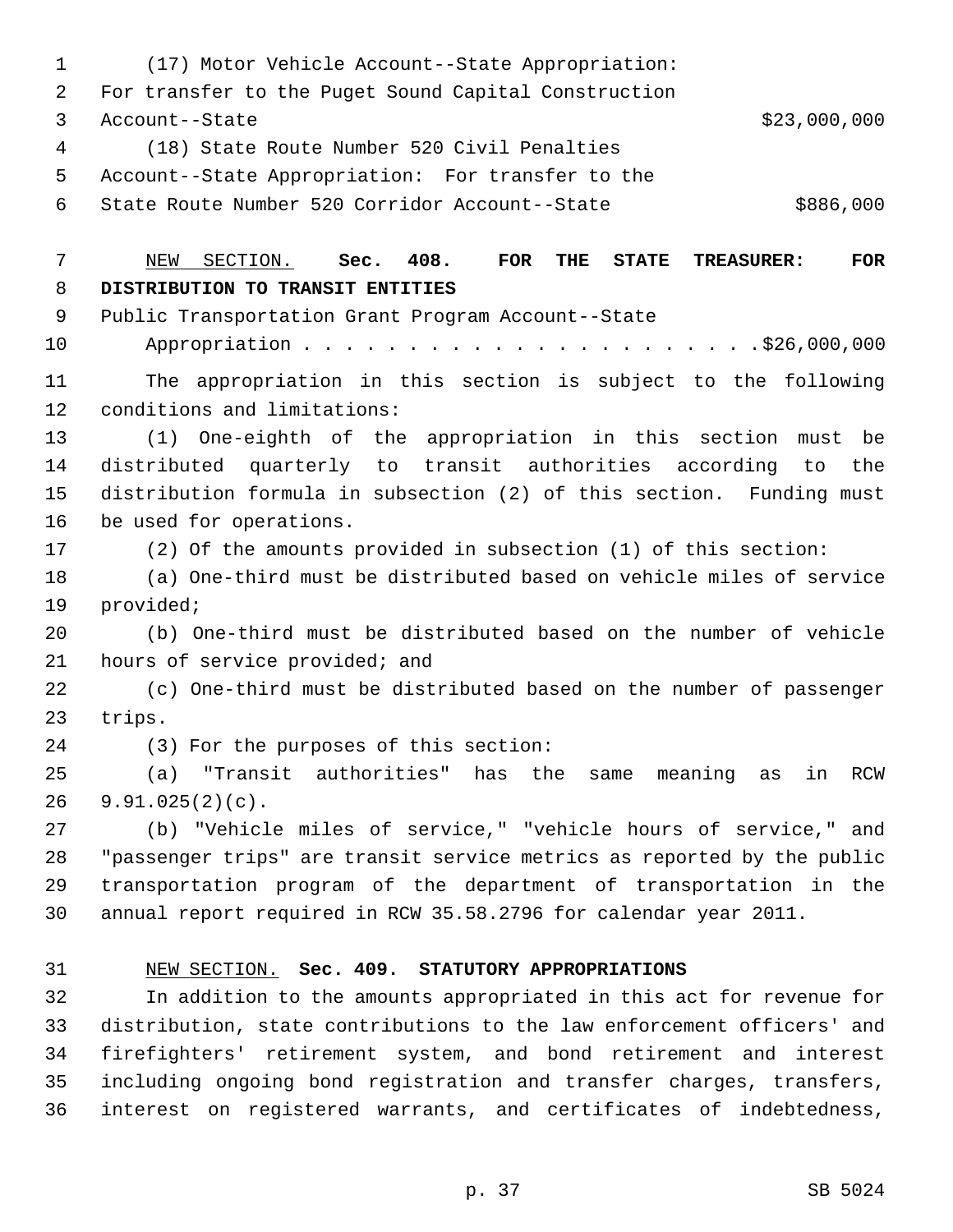1 there is also appropriated such further amounts as may be required or 2 available for these purposes under any statutory formula or under any 3 proper bond covenant made under law.

 4 NEW SECTION. **Sec. 410.** The department of transportation is 5 authorized to undertake federal advance construction projects under the 6 provisions of 23 U.S.C. Sec. 115 in order to maintain progress in 7 meeting approved highway construction and preservation objectives. The 8 legislature recognizes that the use of state funds may be required to 9 temporarily fund expenditures of the federal appropriations for the 10 highway construction and preservation programs for federal advance 11 construction projects prior to conversion to federal funding.

### 12 **COMPENSATION**

# 13 NEW SECTION. **Sec. 501. COLLECTIVE BARGAINING AGREEMENTS NOT** 14 **IMPAIRED**

15 Nothing in this act prohibits the expenditure of any funds by an 16 agency or institution of the state for benefits guaranteed by any 17 collective bargaining agreement in effect on the effective date of this 18 section.

### 19 NEW SECTION. **Sec. 502. COLLECTIVE BARGAINING AGREEMENTS**

20 Sections 503 through 516 of this act represent the results of the 21 2013-2015 collective bargaining process required under chapters 47.64, 22 41.80, and 41.56 RCW. Provisions of the collective bargaining 23 agreements contained in sections 503 through 516 of this act are 24 described in general terms. Only major economic terms are included in 25 the descriptions. These descriptions do not contain the complete 26 contents of the agreements. The collective bargaining agreements or 27 the continuation of terms and conditions of the 2011-2013 agreements 28 contained in sections 503 through 516 of this act may also be funded by 29 expenditures from nonappropriated accounts. If positions are funded 30 with lidded grants or dedicated fund sources with insufficient revenue, 31 additional funding from other sources is not provided.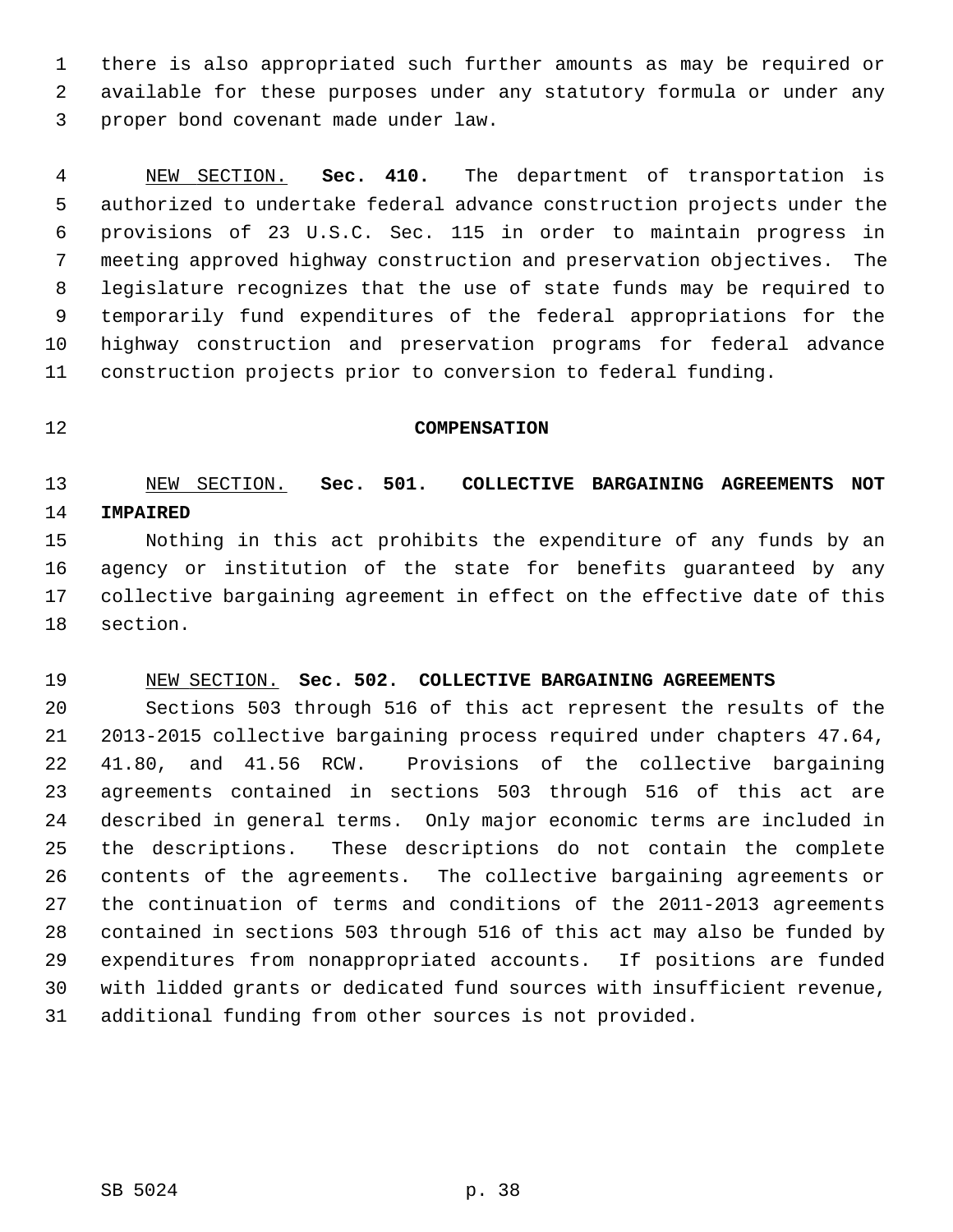1 NEW SECTION. **Sec. 503. DEPARTMENT OF TRANSPORTATION MARINE** 2 **DIVISION COLLECTIVE BARGAINING AGREEMENTS--OPEIU**

 3 An agreement has been reached between the governor and the office 4 and professional employees international union local eight (OPEIU) 5 pursuant to chapter 47.64 RCW for the 2013-2015 fiscal biennium. 6 Funding is provided for an additional step on the OPEIU salary 7 schedule. The agreement also includes a one percent salary increase 8 for all bargaining unit members effective July 1, 2014, through June 9 30, 2015, contingent on the state collecting \$200,000,000 or more in 10 unanticipated general fund--state revenue from increased economic 11 activity.

# 12 NEW SECTION. **Sec. 504. DEPARTMENT OF TRANSPORTATION MARINE** 13 **DIVISION COLLECTIVE BARGAINING AGREEMENTS--FASPAA**

14 An agreement has been reached between the governor and the ferry 15 agents, supervisors, and project administrators association pursuant to 16 chapter 47.64 RCW for the 2013-2015 fiscal biennium. Funding is 17 provided for a one percent salary increase for all bargaining unit 18 members beginning July 1, 2013, and a one percent salary increase for 19 all bargaining unit members beginning July 1, 2014.

# 20 NEW SECTION. **Sec. 505. DEPARTMENT OF TRANSPORTATION MARINE** 21 **DIVISION COLLECTIVE BARGAINING AGREEMENTS--SEIU LOCAL 6**

22 An agreement has been reached between the governor and the service 23 employees international union local six pursuant to chapter 47.64 RCW 24 for the 2013-2015 fiscal biennium. Funding is provided for a new step 25 on the salary schedule. The agreement also includes a one percent 26 salary increase for all bargaining unit members effective July 1, 2014, 27 through June 30, 2015, contingent on the state collecting \$200,000,000 28 or more in unanticipated general fund--state revenue from economic 29 activity.

### 30 NEW SECTION. **Sec. 506. DEPARTMENT OF TRANSPORTATION MARINE** 31 **DIVISION COLLECTIVE BARGAINING AGREEMENTS--CARPENTERS**

32 An agreement has been reached between the governor and the pacific 33 northwest regional council of carpenters pursuant to chapter 47.64 RCW 34 for the 2013-2015 fiscal biennium. Funding is provided for a one and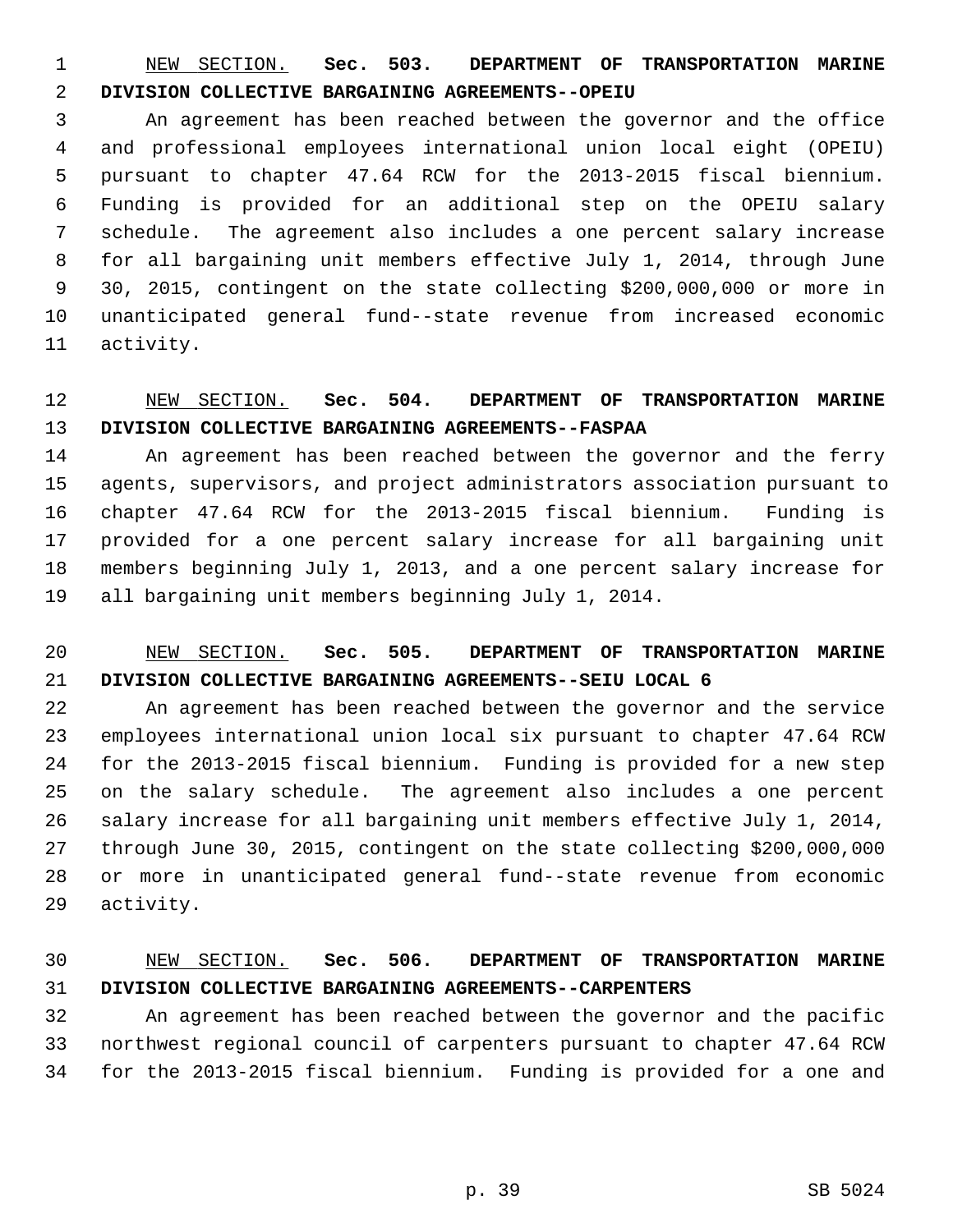1 one-half percent salary increase for all bargaining unit members 2 beginning July 1, 2013, and a one and one-half percent salary increase 3 for all bargaining unit members beginning July 1, 2014.

# 4 NEW SECTION. **Sec. 507. DEPARTMENT OF TRANSPORTATION MARINE** 5 **DIVISION COLLECTIVE BARGAINING AGREEMENTS--METAL TRADES**

 6 An agreement has been reached between the governor and the Puget 7 Sound metal trades council through an interest arbitration decision 8 pursuant to chapter 47.64 RCW for the 2013-2015 fiscal biennium. 9 Funding is provided for the awarded one and one-half percent salary 10 increase for all bargaining unit members beginning July 1, 2013, and a 11 one and one-half percent salary increase for all bargaining unit 12 members beginning July 1, 2014.

# 13 NEW SECTION. **Sec. 508. DEPARTMENT OF TRANSPORTATION MARINE** 14 **DIVISION COLLECTIVE BARGAINING AGREEMENTS--MEBA-UL**

15 An agreement has been reached between the governor and the marine 16 engineers' beneficial association unlicensed engine room employees 17 through an interest arbitration decision pursuant to chapter 47.64 RCW 18 for the 2013-2015 fiscal biennium. Funding is provided for the awarded 19 one percent salary increase for all bargaining unit members beginning 20 July 1, 2013, a one percent salary increase for all bargaining unit 21 members beginning July 1, 2014, and additional vacation accrual 22 beginning July 1, 2014.

### 23 NEW SECTION. **Sec. 509. DEPARTMENT OF TRANSPORTATION MARINE** 24 **DIVISION COLLECTIVE BARGAINING AGREEMENTS--MEBA-L**

25 An agreement has been reached between the governor and the marine 26 engineers' beneficial association licensed engineer officers through an 27 interest arbitration decision pursuant to chapter 47.64 RCW for the 28 2013-2015 fiscal biennium. Funding is provided for the awarded one 29 percent salary increase for all bargaining unit members beginning July 30 1, 2013, a one percent salary increase for all bargaining unit members 31 beginning July 1, 2014, and additional vacation accrual beginning July 32 1, 2014.

33 NEW SECTION. **Sec. 510. DEPARTMENT OF TRANSPORTATION MARINE** 34 **DIVISION COLLECTIVE BARGAINING AGREEMENTS--MM&P MATES**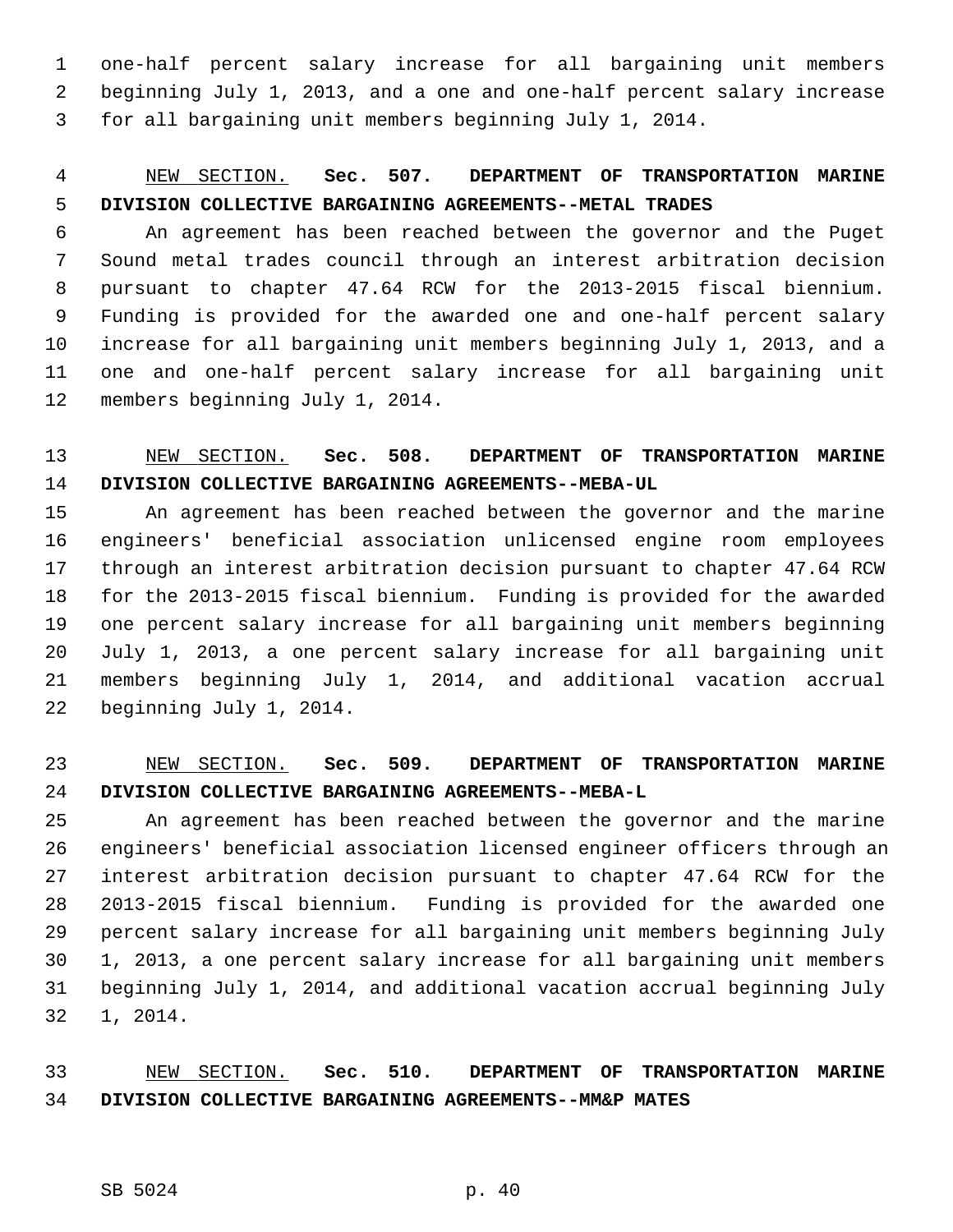1 An agreement has been reached between the governor and the masters, 2 mates, and pilots - mates through an interest arbitration decision 3 pursuant to chapter 47.64 RCW for the 2013-2015 fiscal biennium. 4 Funding is provided for the awarded three percent salary increase for 5 all bargaining unit members beginning July 1, 2014, additional pay for 6 relief employees, increased uniform allowance, and increased Friday 7 Harbor relief pay.

# 8 NEW SECTION. **Sec. 511. DEPARTMENT OF TRANSPORTATION MARINE** 9 **DIVISION COLLECTIVE BARGAINING AGREEMENTS--MM&P MASTERS**

10 An agreement has been reached between the governor and the masters, 11 mates, and pilots - masters through an interest arbitration decision 12 pursuant to chapter 47.64 RCW for the 2013-2015 fiscal biennium. 13 Funding is provided for a one percent salary increase for all 14 bargaining unit members beginning July 1, 2013, a one percent salary 15 increase for all bargaining unit members beginning July 1, 2014, relief 16 assignment pay for all compensated hours beginning July 1, 2014, 17 increased uniform allowance, increased license renewal allowance, and 18 increased Friday Harbor relief pay.

# 19 NEW SECTION. **Sec. 512. DEPARTMENT OF TRANSPORTATION MARINE** 20 **DIVISION COLLECTIVE BARGAINING AGREEMENTS--MM&P WATCH SUPERVISORS**

21 An agreement has been reached between the governor and the masters, 22 mates, and pilots - watch supervisors through an interest arbitration 23 decision pursuant to chapter 47.64 RCW for the 2013-2015 fiscal 24 biennium. Funding is provided for the awarded 16.125 percent salary 25 increase for all bargaining unit members beginning July 1, 2013, and a 26 16.125 percent salary increase for all bargaining unit members 27 beginning July 1, 2014.

# 28 NEW SECTION. **Sec. 513. DEPARTMENT OF TRANSPORTATION MARINE** 29 **DIVISION COLLECTIVE BARGAINING AGREEMENTS--IBU**

30 An agreement has been reached between the governor and the 31 inlandboatmen's union of the pacific pursuant to chapter 47.64 RCW for 32 the 2013-2015 fiscal biennium. Funding is provided for an eighteen 33 percent increase for entry-level wage rates for all bargaining unit 34 members beginning July 1, 2013. For all other wage rates, funding is 35 provided to increase rates two and one-half percent for all bargaining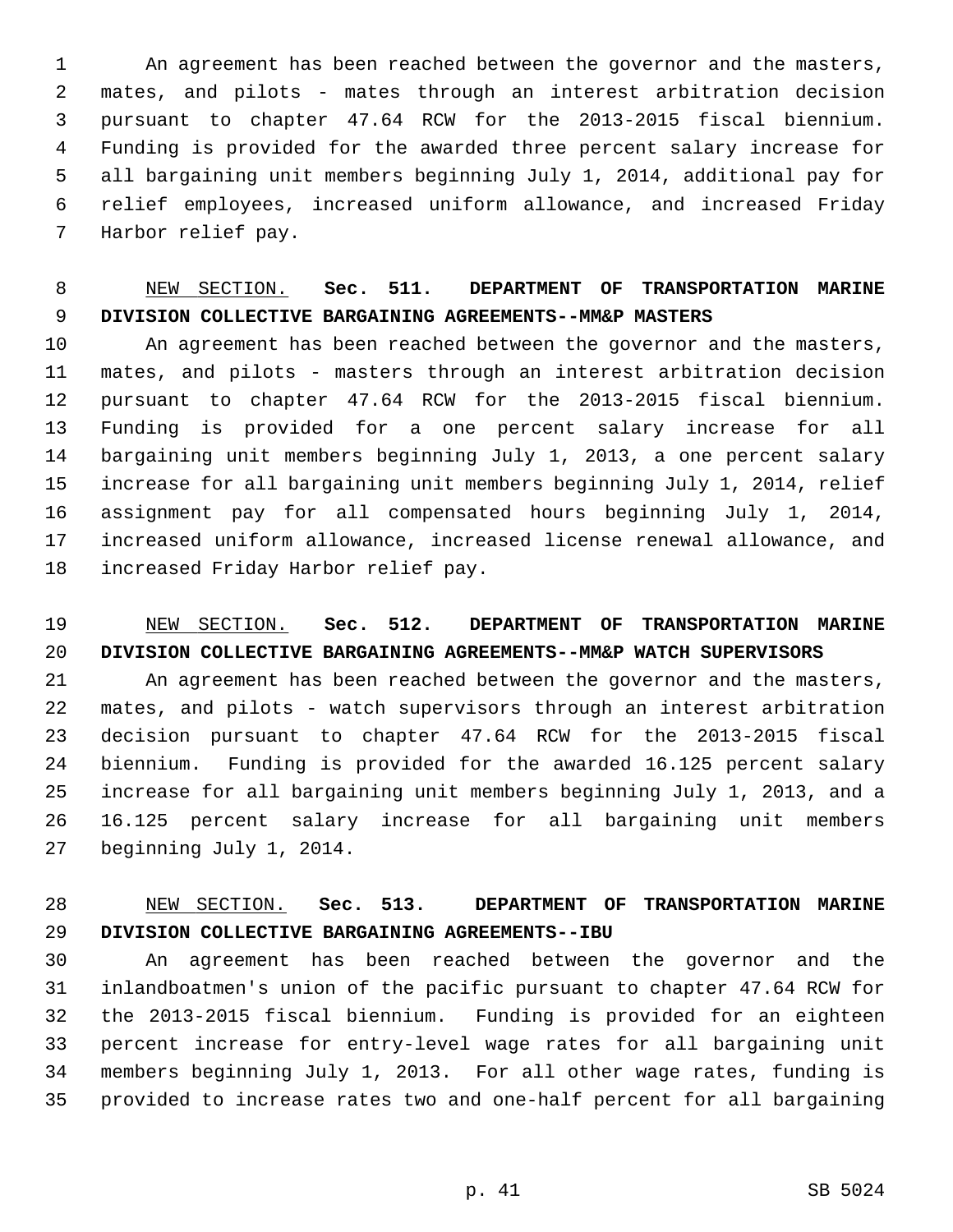1 unit members beginning July 1, 2013, and to increase rates two and one- 2 half percent for all bargaining unit members beginning July 1, 2014. 3 Funding is also provided for marine license fees.

## 4 NEW SECTION. **Sec. 514. COLLECTIVE BARGAINING AGREEMENTS--PTE** 5 **LOCAL 17**

 6 An agreement has been reached between the governor and the 7 professional and technical employees local seventeen under chapter 8 41.80 RCW for the 2013-2015 fiscal biennium. Funding is provided to 9 add a longevity step. The agreement also includes a one percent salary 10 increase for all bargaining unit members effective July 1, 2014, 11 through June 30, 2015, contingent on the state collecting \$200,000,000 12 or more in unanticipated general fund--state revenue from increased 13 economic activity.

### 14 NEW SECTION. **Sec. 515. COLLECTIVE BARGAINING AGREEMENTS--WSP** 15 **TROOPERS ASSOCIATION**

16 An agreement has been reached between the governor and the 17 Washington state patrol troopers association through an interest 18 arbitration decision under chapter 41.56 RCW for the 2013-2015 fiscal 19 biennium. Funding is provided for the awarded three percent salary 20 increase for all bargaining unit members effective July 1, 2013, and a 21 one percent increase to longevity pay for years five through nine 22 effective July 1, 2014.

## 23 NEW SECTION. **Sec. 516. COLLECTIVE BARGAINING AGREEMENTS--WSP** 24 **LIEUTENANTS ASSOCIATION**

25 An agreement has been reached between the governor and the 26 Washington state patrol lieutenants association through an interest 27 arbitration decision under chapter 41.56 RCW for the 2013-2015 fiscal 28 biennium. Funding is provided for the awarded three percent salary 29 increase for all bargaining unit members effective July 1, 2014, and 30 for parking of department-issued vehicles for employees assigned 31 vehicles at the general administration building or capitol campus.

# 32 NEW SECTION. **Sec. 517. COMPENSATION--REPRESENTED EMPLOYEES--** 33 **SUPER COALITION--INSURANCE BENEFITS**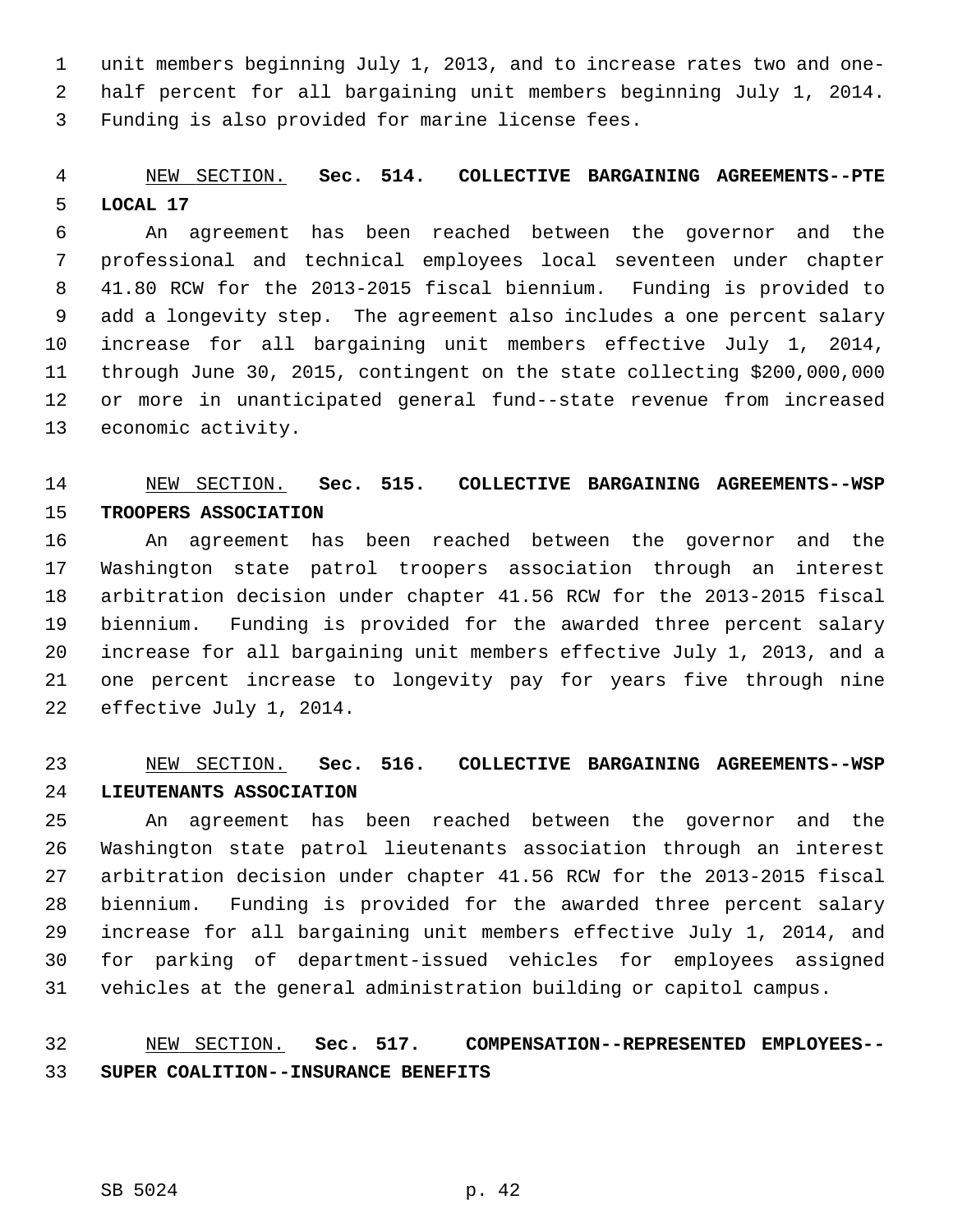1 No agreement has been reached between the governor and the health 2 care super coalition under chapter 41.80 RCW for the 2013-2015 fiscal 3 biennium. Appropriations in this act for state agencies, including 4 institutions of higher education, are sufficient to continue the 5 provisions of the 2011-2013 collective bargaining agreement and are 6 subject to the following conditions and limitations:

 7 (1)(a) The monthly employer funding rate for insurance benefit 8 premiums, public employees' benefits board administration, and the 9 uniform medical plan must not exceed \$809 per eligible employee for 10 fiscal year 2014. For fiscal year 2015, the monthly employer funding 11 rate must not exceed \$820 per eligible employee.

12 (b) In order to achieve the level of funding provided for health 13 benefits, the public employees' benefits board must require any of the 14 following: Employee premium copayments; increases in point-of-service 15 cost sharing; the implementation of managed competition; or other 16 changes to benefits consistent with RCW 41.05.065.

17 (c) The health care authority shall deposit any moneys received on 18 behalf of the uniform medical plan as a result of rebates on 19 prescription drugs, audits of hospitals, subrogation payments, or any 20 other moneys recovered as a result of prior uniform medical plan claims 21 payments into the public employees' and retirees' insurance account to 22 be used for insurance benefits. Such receipts must not be used for 23 administrative expenditures.

24 (2) The health care authority, subject to the approval of the 25 public employees' benefits board, shall provide subsidies for health 26 benefit premiums to eligible retired or disabled public employees and 27 school district employees who are eligible for medicare, pursuant to 28 RCW 41.05.085. For calendar years 2014 and 2015, the subsidy must be 29 \$150.00 per month.

# 30 NEW SECTION. **Sec. 518. COMPENSATION--REPRESENTED EMPLOYEES** 31 **OUTSIDE SUPER COALITION--INSURANCE BENEFITS**

32 Appropriations for state agencies in this act are sufficient for 33 represented employees outside the super coalition for health benefits 34 and are subject to the following conditions and limitations:

35 (1)(a) The monthly employer funding rate for insurance benefit 36 premiums, public employees' benefits board administration, and the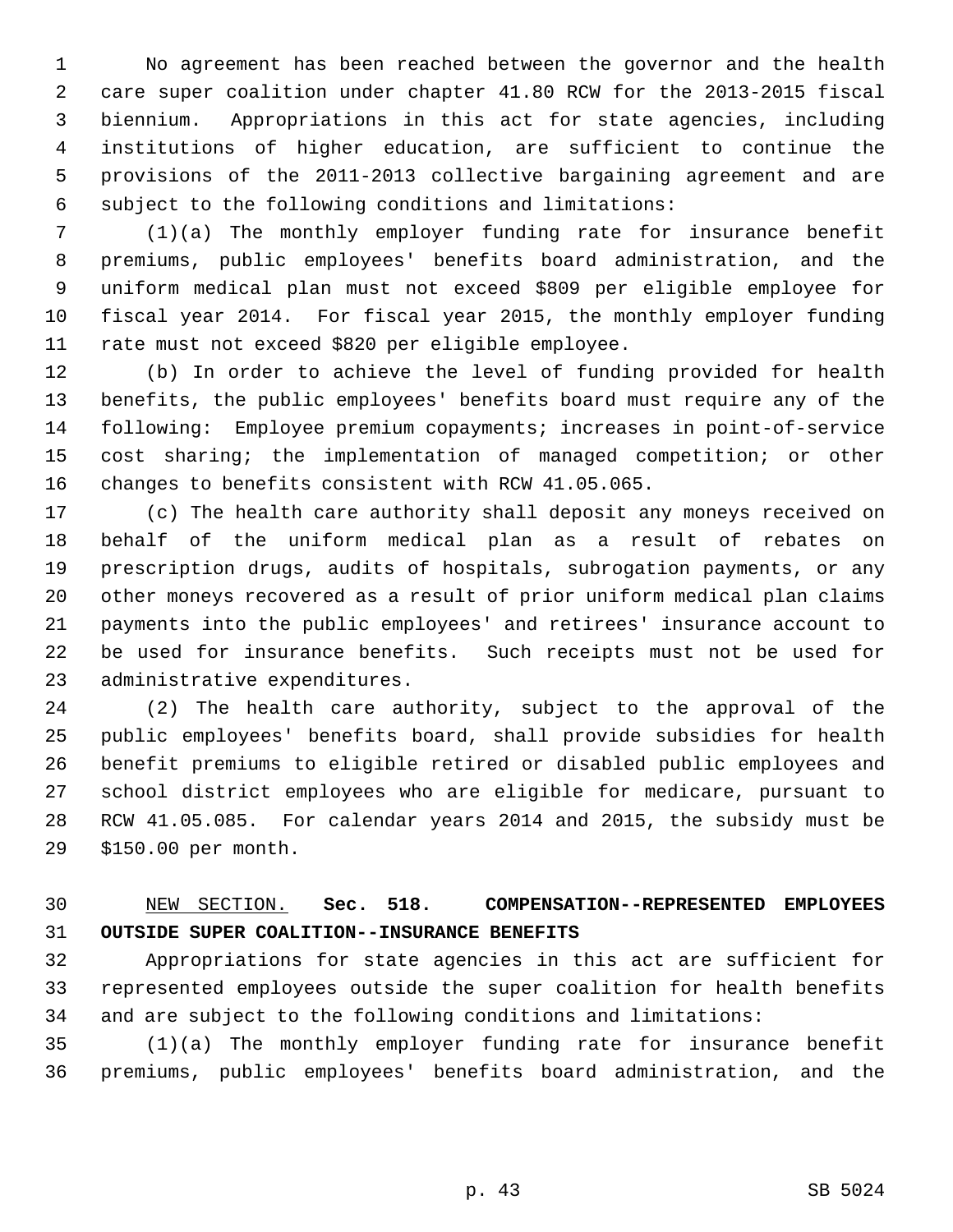1 uniform medical plan must not exceed \$809 per eligible employee for 2 fiscal year 2014. For fiscal year 2015, the monthly employer funding 3 rate must not exceed \$820 per eligible employee.

 4 (b) In order to achieve the level of funding provided for health 5 benefits, the public employees' benefits board shall require any of the 6 following: Employee premium copayments; increases in point-of-service 7 cost sharing; the implementation of managed competition; or other 8 changes to benefits consistent with RCW 41.05.065.

 9 (c) The health care authority shall deposit any moneys received on 10 behalf of the uniform medical plan as a result of rebates on 11 prescription drugs, audits of hospitals, subrogation payments, or any 12 other moneys recovered as a result of prior uniform medical plan claims 13 payments into the public employees' and retirees' insurance account to 14 be used for insurance benefits. Such receipts must not be used for 15 administrative expenditures.

16 (2) The health care authority, subject to the approval of the 17 public employees' benefits board, shall provide subsidies for health 18 benefit premiums to eligible retired or disabled public employees and 19 school district employees who are eligible for medicare, pursuant to 20 RCW 41.05.085. For calendar years 2014 and 2015, the subsidy must be 21 \$150.00 per month.

# 22 NEW SECTION. **Sec. 519. COMPENSATION--NONREPRESENTED EMPLOYEES--** 23 **INSURANCE BENEFITS**

24 Appropriations for state agencies in this act are sufficient for 25 nonrepresented state employee health benefits for state agencies, 26 including institutions of higher education, and are subject to the 27 following conditions and limitations:

28 (1)(a) The monthly employer funding rate for insurance benefit 29 premiums, public employees' benefits board administration, and the 30 uniform medical plan must not exceed \$809 per eligible employee for 31 fiscal year 2014. For fiscal year 2015, the monthly employer funding 32 rate must not exceed \$820 per eligible employee.

33 (b) In order to achieve the level of funding provided for health 34 benefits, the public employees' benefits board shall require any of the 35 following: Employee premium copayments; increases in point-of-service 36 cost sharing; the implementation of managed competition; or make other 37 changes to benefits consistent with RCW 41.05.065.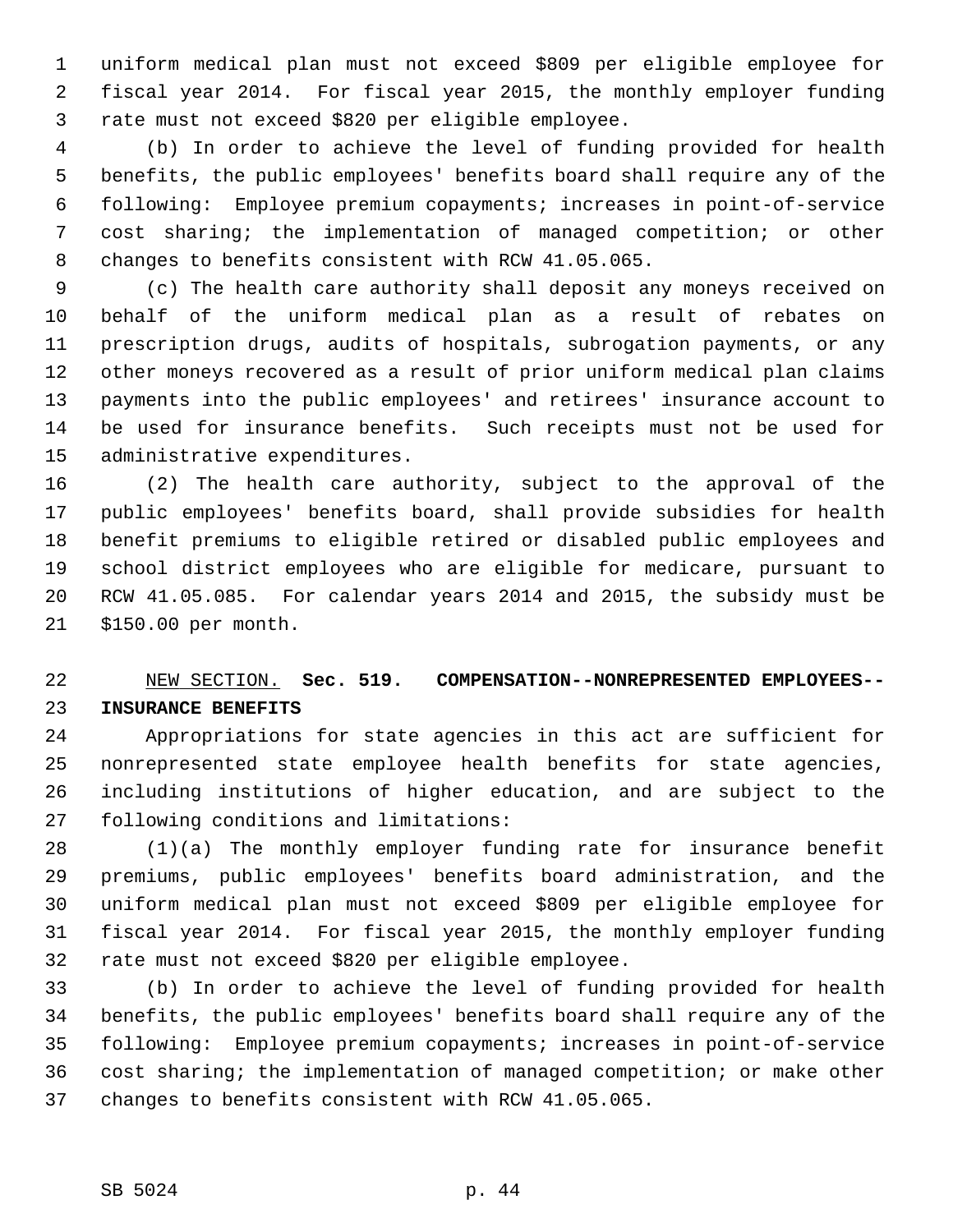1 (c) The health care authority shall deposit any moneys received on 2 behalf of the uniform medical plan as a result of rebates on 3 prescription drugs, audits of hospitals, subrogation payments, or any 4 other moneys recovered as a result of prior uniform medical plan claims 5 payments into the public employees' and retirees' insurance account to 6 be used for insurance benefits. Such receipts must not be used for 7 administrative expenditures.

 8 (2) The health care authority, subject to the approval of the 9 public employees' benefits board, shall provide subsidies for health 10 benefit premiums to eligible retired or disabled public employees and 11 school district employees who are eligible for medicare, pursuant to 12 RCW 41.05.085. For calendar years 2014 and 2015, the subsidy must be 13 \$150.00 per month.

# 14 NEW SECTION. **Sec. 520. COMPENSATION--NONREPRESENTED EMPLOYEES--** 15 **SALARIES AND WAGES**

16 For classified state employees, except those within the Washington 17 management service and those represented by a bargaining unit under 18 chapter 41.80, 41.56, or 47.64 RCW, funding is provided within agency 19 appropriations for implementation of a longevity step, in accordance 20 with rules adopted under RCW 41.06.133.

21 **Sec. 521.** RCW 47.64.170 and 2011 c 367 s 712 are each amended to 22 read as follows:

23 (1) Any ferry employee organization certified as the bargaining 24 representative shall be the exclusive representative of all ferry 25 employees in the bargaining unit and shall represent all such employees 26 fairly.

27 (2) A ferry employee organization or organizations and the governor 28 may each designate any individual as its representative to engage in 29 collective bargaining negotiations.

30 (3) Negotiating sessions, including strategy meetings of the 31 employer or employee organizations, mediation, and the deliberative 32 process of arbitrators are exempt from the provisions of chapter 42.30 33 RCW. Hearings conducted by arbitrators may be open to the public by 34 mutual consent of the parties.

35 (4) Terms of any collective bargaining agreement may be enforced by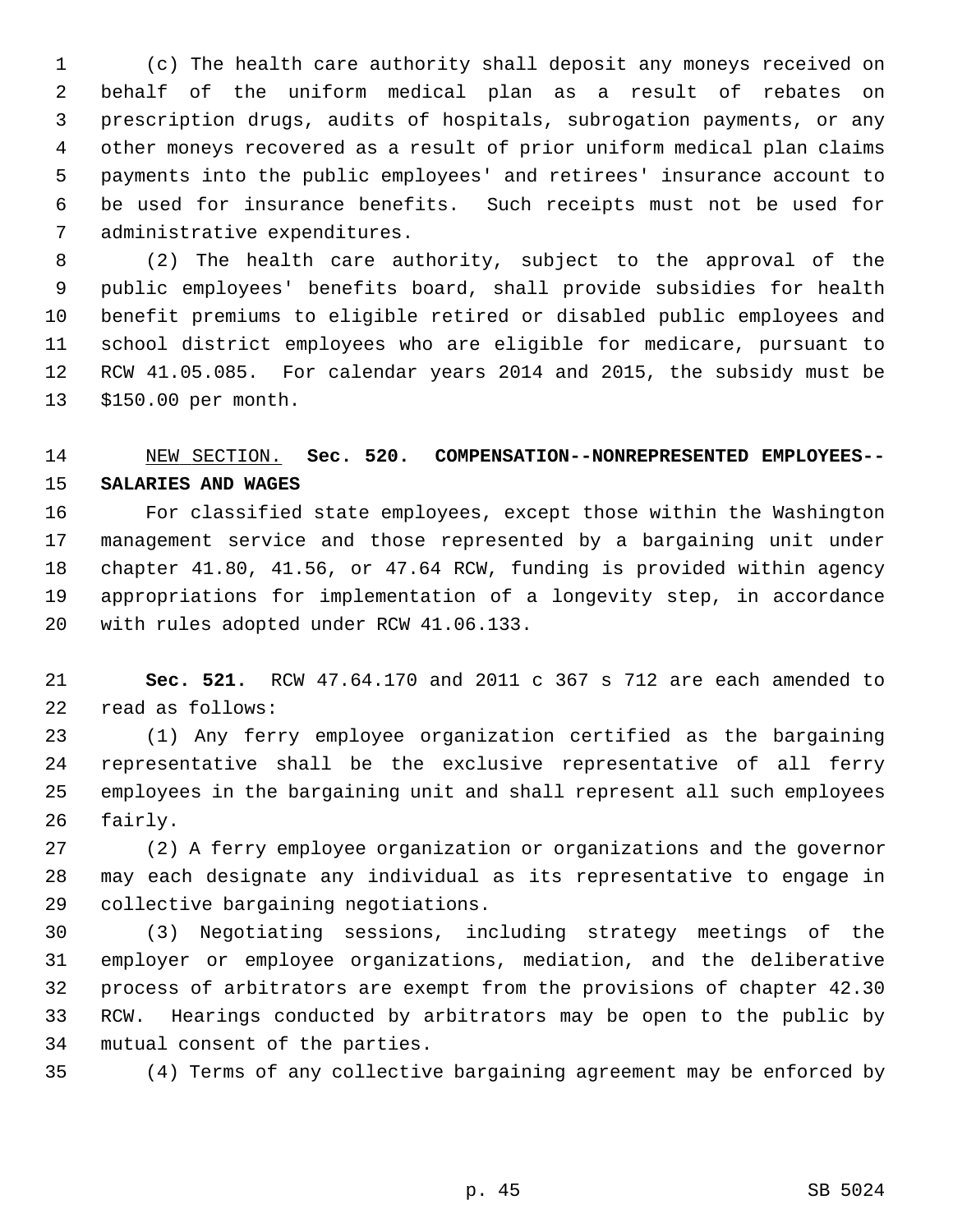1 civil action in Thurston county superior court upon the initiative of 2 either party.

 3 (5) Ferry system employees or any employee organization shall not 4 negotiate or attempt to negotiate directly with anyone other than the 5 person who has been appointed or authorized a bargaining representative 6 for the purpose of bargaining with the ferry employees or their 7 representative.

 8 (6)(a) Within ten working days after the first Monday in September 9 of every odd-numbered year, the parties shall attempt to agree on an 10 interest arbitrator to be used if the parties are not successful in 11 negotiating a comprehensive collective bargaining agreement. If the 12 parties cannot agree on an arbitrator within the ten-day period, either 13 party may request a list of seven arbitrators from the federal 14 mediation and conciliation service. The parties shall select an 15 interest arbitrator using the coin toss/alternate strike method within 16 thirty calendar days of receipt of the list. Immediately upon 17 selecting an interest arbitrator, the parties shall cooperate to 18 reserve dates with the arbitrator for potential arbitration between 19 August 1st and September 15th of the following even-numbered year. The 20 parties shall also prepare a schedule of at least five negotiation 21 dates for the following year, absent an agreement to the contrary. The 22 parties shall execute a written agreement before November 1st of each 23 odd-numbered year setting forth the name of the arbitrator and the 24 dates reserved for bargaining and arbitration. This subsection (6)(a) 25 imposes minimum obligations only and is not intended to define or limit 26 a party's full, good faith bargaining obligation under other sections 27 of this chapter.

28 (b) The negotiation of a proposed collective bargaining agreement 29 by representatives of the employer and a ferry employee organization 30 shall commence on or about February 1st of every even-numbered year.

31 (c) For negotiations covering the 2009-2011 biennium and subsequent 32 biennia, the time periods specified in this section, and in RCW 33 47.64.210 and 47.64.300 through 47.64.320, must ensure conclusion of 34 all agreements on or before October 1st of the even-numbered year next 35 preceding the biennial budget period during which the agreement should 36 take effect. These time periods may only be altered by mutual 37 agreement of the parties in writing. Any such agreement and any 38 impasse procedures agreed to by the parties under RCW 47.64.200 must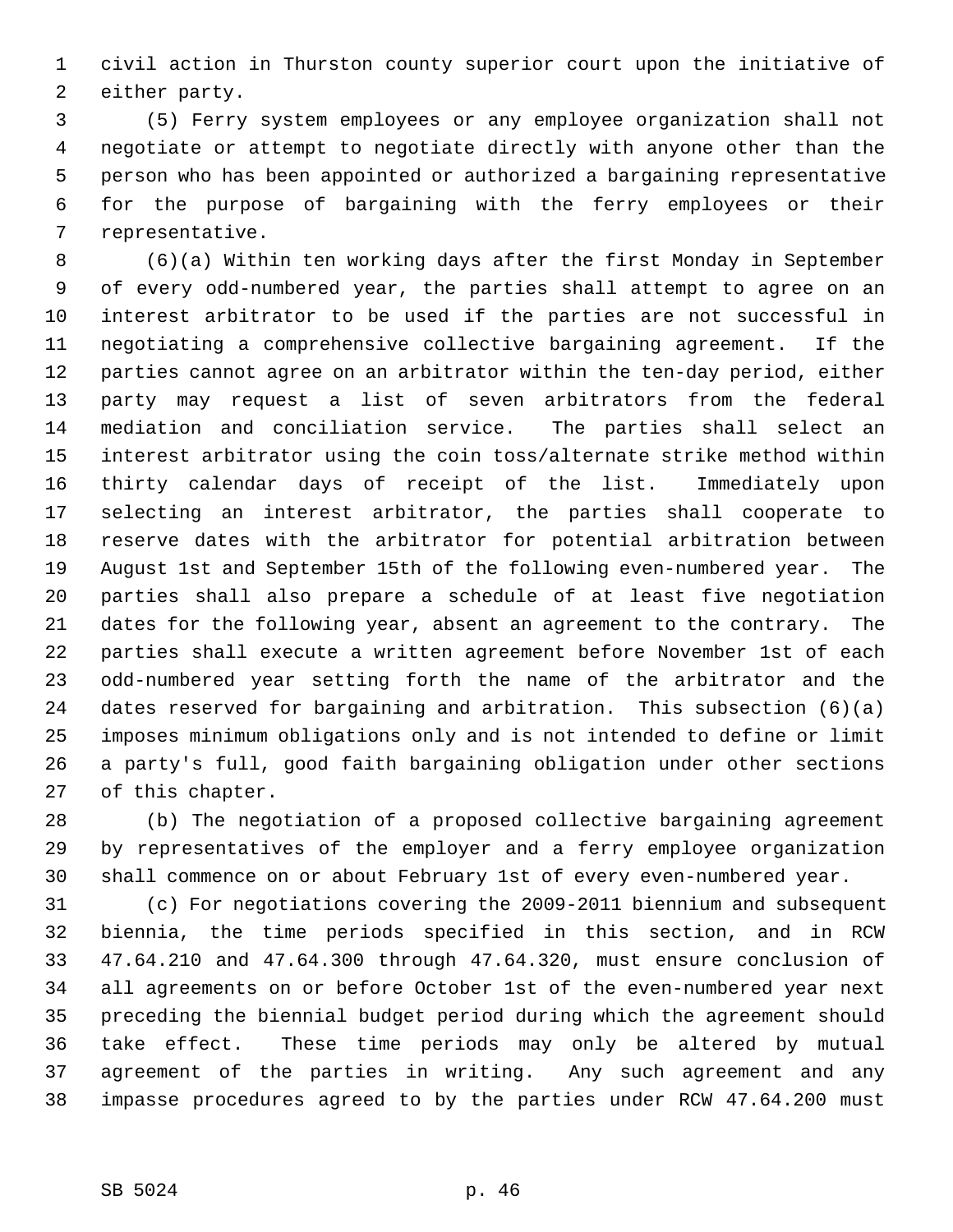1 include an agreement regarding the new time periods that will allow 2 final resolution by negotiations or arbitration by October 1st of each 3 even-numbered year.

 4 (7) It is the intent of this section that the collective bargaining 5 agreement or arbitrator's award shall commence on July 1st of each odd- 6 numbered year and shall terminate on June 30th of the next odd-numbered 7 year to coincide with the ensuing biennial budget year, as defined by 8 RCW 43.88.020(7), to the extent practical. It is further the intent of 9 this section that all collective bargaining agreements be concluded by 10 October 1st of the even-numbered year before the commencement of the 11 biennial budget year during which the agreements are to be in effect. 12 After the expiration date of a collective bargaining agreement 13 negotiated under this chapter, except to the extent provided in 14 subsection (11) of this section and RCW 47.64.270(4), all of the terms 15 and conditions specified in the collective bargaining agreement remain 16 in effect until the effective date of a subsequently negotiated 17 agreement, not to exceed one year from the expiration date stated in 18 the agreement. Thereafter, the employer may unilaterally implement 19 according to law.

20 (8) The office of financial management shall conduct a salary 21 survey, for use in collective bargaining and arbitration, which must be 22 conducted through a contract with a firm nationally recognized in the 23 field of human resources management consulting.

24 (9) Except as provided in subsection (11) of this section:

25 (a) The governor shall submit a request either for funds necessary 26 to implement the collective bargaining agreements including, but not 27 limited to, the compensation and fringe benefit provisions or for 28 legislation necessary to implement the agreement, or both. Requests 29 for funds necessary to implement the collective bargaining agreements 30 shall not be submitted to the legislature by the governor unless such 31 requests:

32 (i) Have been submitted to the director of the office of financial 33 management by October 1st before the legislative session at which the 34 requests are to be considered; and

35 (ii) Have been certified by the director of the office of financial 36 management as being feasible financially for the state.

37 (b) The governor shall submit a request either for funds necessary 38 to implement the arbitration awards or for legislation necessary to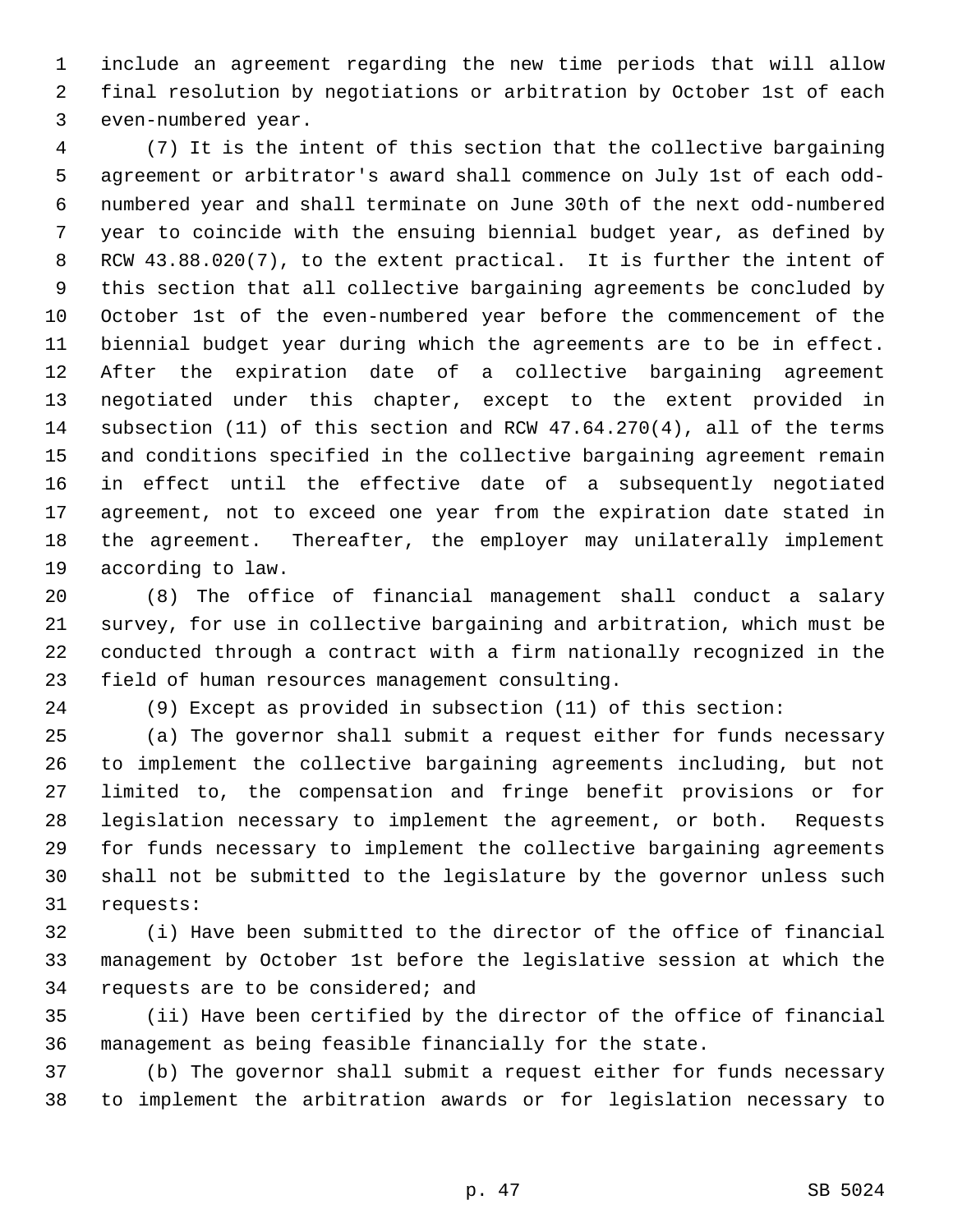1 implement the arbitration awards, or both. Requests for funds 2 necessary to implement the arbitration awards shall not be submitted to 3 the legislature by the governor unless such requests:

 4 (i) Have been submitted to the director of the office of financial 5 management by October 1st before the legislative session at which the 6 requests are to be considered; and

 7 (ii) Have been certified by the director of the office of financial 8 management as being feasible financially for the state.

 9 (c) The legislature shall approve or reject the submission of the 10 request for funds necessary to implement the collective bargaining 11 agreements or arbitration awards as a whole for each agreement or 12 award. The legislature shall not consider a request for funds to 13 implement a collective bargaining agreement or arbitration award unless 14 the request is transmitted to the legislature as part of the governor's 15 budget document submitted under RCW 43.88.030 and 43.88.060. If the 16 legislature rejects or fails to act on the submission, either party may 17 reopen all or part of the agreement and award or the exclusive 18 bargaining representative may seek to implement the procedures provided 19 for in RCW 47.64.210 and 47.64.300.

20 (10) If, after the compensation and fringe benefit provisions of an 21 agreement are approved by the legislature, a significant revenue 22 shortfall occurs resulting in reduced appropriations, as declared by 23 proclamation of the governor or by resolution of the legislature, both 24 parties shall immediately enter into collective bargaining for a 25 mutually agreed upon modification of the agreement.

26 (11)(a) For the collective bargaining agreements negotiated for the 27 2011-2013 fiscal biennium, the legislature may consider a request for 28 funds to implement a collective bargaining agreement even if the 29 request for funds was not received by the office of financial 30 management by October 1st and was not transmitted to the legislature as 31 part of the governor's budget document submitted under RCW 43.88.030 32 and 43.88.060.

33 (b) For the ((2011-2013)) 2013-2015 fiscal biennium, a collective 34 bargaining agreement related to employee health care benefits 35 negotiated between the employer and coalition pursuant to RCW 36 41.80.020(3) regarding the dollar amount expended on behalf of each 37 employee must be a separate agreement for which the governor may 38 request funds necessary to implement the agreement. ((If such an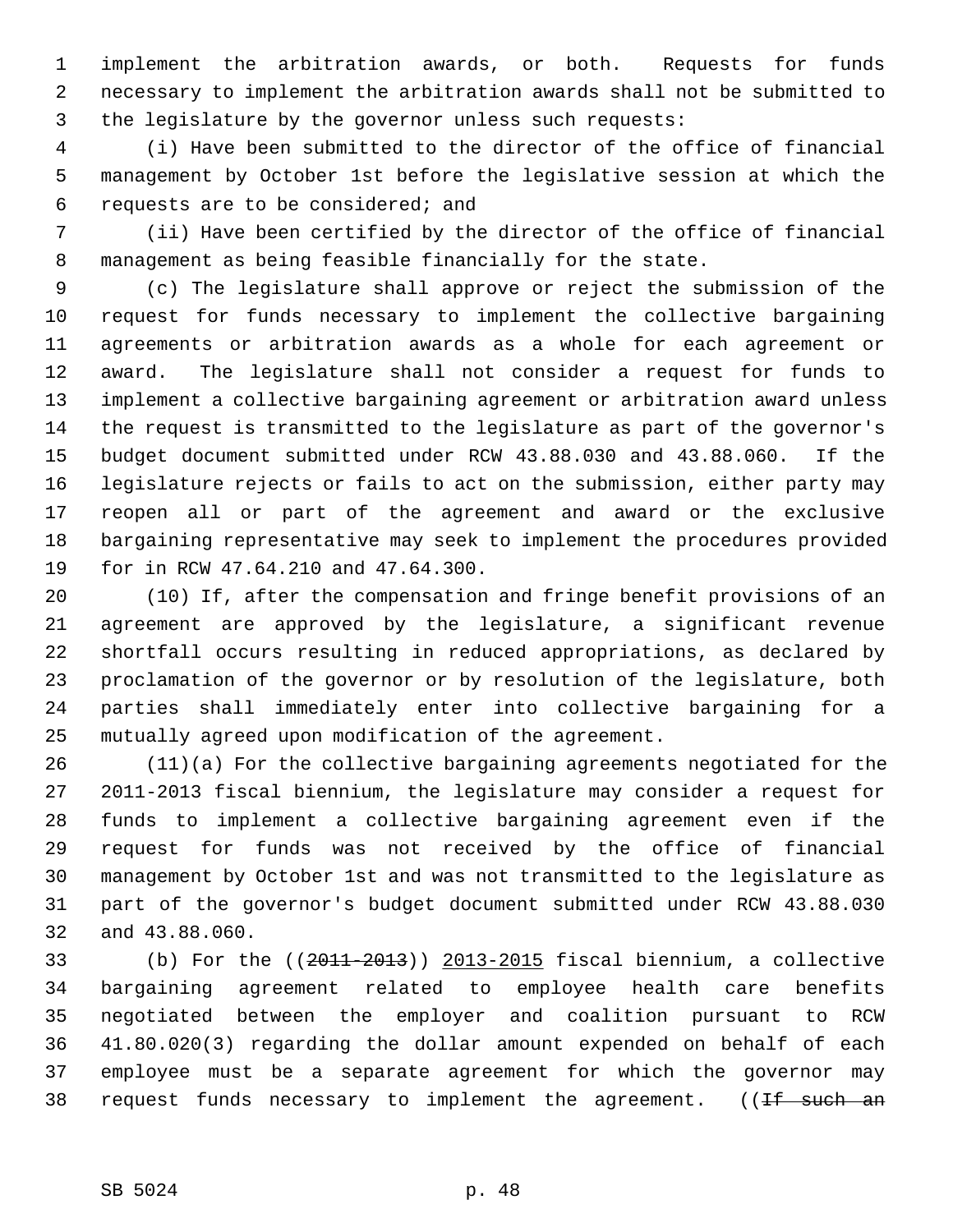agreement is negotiated and funded by the legislature, this agreement will supersede any terms and conditions of an expired 2009-2011 biennial master collective bargaining agreement under this chapter 4 regarding health care benefits.) The legislature may act upon a 2013- 2015 collective bargaining agreement related to employee health care benefits if an agreement is reached and submitted to the office of financial management and legislative budget committees before final legislative action on the biennial or supplemental operating budget by the sitting legislature. (c) For the collective bargaining agreements negotiated for the 2013-2015 fiscal biennium, the legislature may consider a request for funds to implement a collective bargaining agreement reached after October 1st after a determination of financial infeasibility by the

14 director of the office of financial management if the request for funds 15 is transmitted to the legislature as part of the governor's budget 16 document submitted under RCW 43.88.030 and 43.88.060.

17 **Sec. 522.** RCW 47.64.270 and 2011 c 367 s 713 are each amended to 18 read as follows:

19 (1) The employer and one coalition of all the exclusive bargaining 20 representatives subject to this chapter and chapter 41.80 RCW shall 21 conduct negotiations regarding the dollar amount expended on behalf of 22 each employee for health care benefits.

23 (2) Absent a collective bargaining agreement to the contrary, the 24 department of transportation shall provide contributions to insurance 25 and health care plans for ferry system employees and dependents, as 26 determined by the state health care authority, under chapter 41.05 RCW.

27 (3) The employer and employee organizations may collectively 28 bargain for insurance plans other than health care benefits, and 29 employer contributions may exceed that of other state agencies as 30 provided in RCW 41.05.050.

31 (4) For the ((2011-2013)) 2013-2015 fiscal biennium, a collective 32 bargaining agreement related to employee health care benefits 33 negotiated between the employer and coalition pursuant to RCW 34 41.80.020(3) regarding the dollar amount expended on behalf of each 35 employee must be a separate agreement for which the governor may 36 request funds necessary to implement the agreement. ((If such an 37 agreement is negotiated and funded by the legislature, this agreement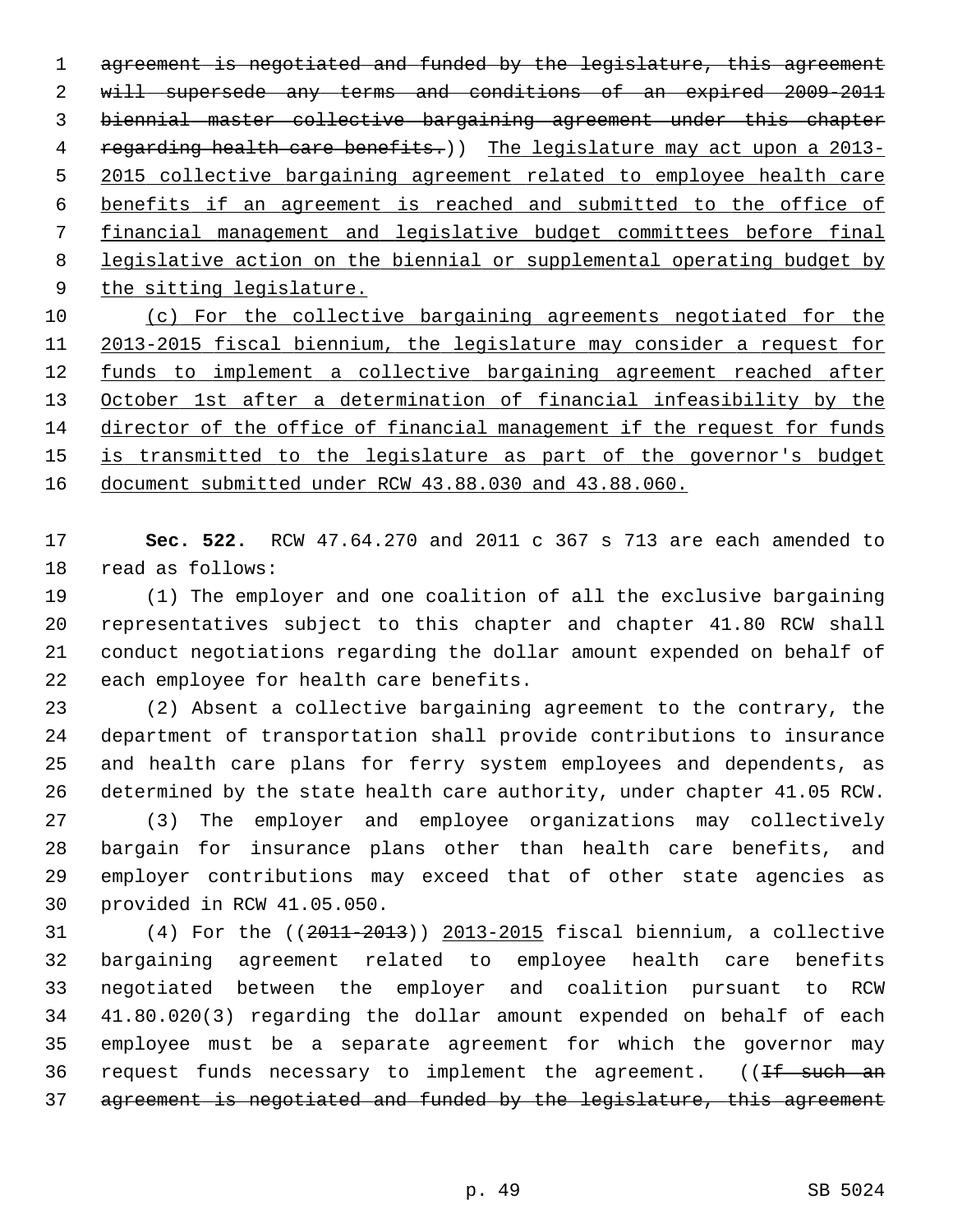1 will supersede any terms and conditions of an expired 2009-2011

2 biennial collective bargaining agreement under this chapter regarding

- 3 health care benefits.)
- 

### 4 **IMPLEMENTING PROVISIONS**

#### 5 NEW SECTION. **Sec. 601. STAFFING LEVELS**

 6 (1) As the department of transportation completes delivery of the 7 projects funded by the 2003 and 2005 transportation revenue packages, 8 it is clear that the current staffing levels necessary to deliver these 9 projects are not sustainable into the future. Therefore, the 10 department is directed to quickly move forward to develop and implement 11 new business practices so that a smaller, more nimble state workforce 12 can effectively and efficiently deliver transportation improvement 13 programs as they are approved in the future, in strong partnership with 14 the private sector, while protecting the public's interests and assets.

15 (2) To this end, the department of transportation is directed to 16 reduce the size of its engineering and technical workforce to a level 17 sustained by current law revenue levels currently estimated at two 18 thousand FTEs by the end of the 2013-2015 fiscal biennium. The 19 department's current two thousand eight hundred FTE engineering and 20 technical workforce levels for highway construction will be reduced in 21 the 2011-2013 fiscal biennium, with a target of two thousand four 22 hundred FTEs by June 30, 2013, and to a level of two thousand FTEs by 23 June 30, 2015.

24 (3) In order to successfully deliver the highway construction 25 program as funded, the department of transportation may continue to 26 contract out engineering and technical services. In addition, the 27 department may continue the incentive program for retirements and 28 employee separations.

### 29 NEW SECTION. **Sec. 602. FUND TRANSFERS**

30 (1) The transportation 2003 projects or improvements and the 2005 31 transportation partnership projects or improvements are listed in the 32 TEIS list titled 13GOV002 as developed December 18, 2012, which 33 consists of a list of specific projects by fund source and amount over 34 a sixteen-year period. Current fiscal biennium funding for each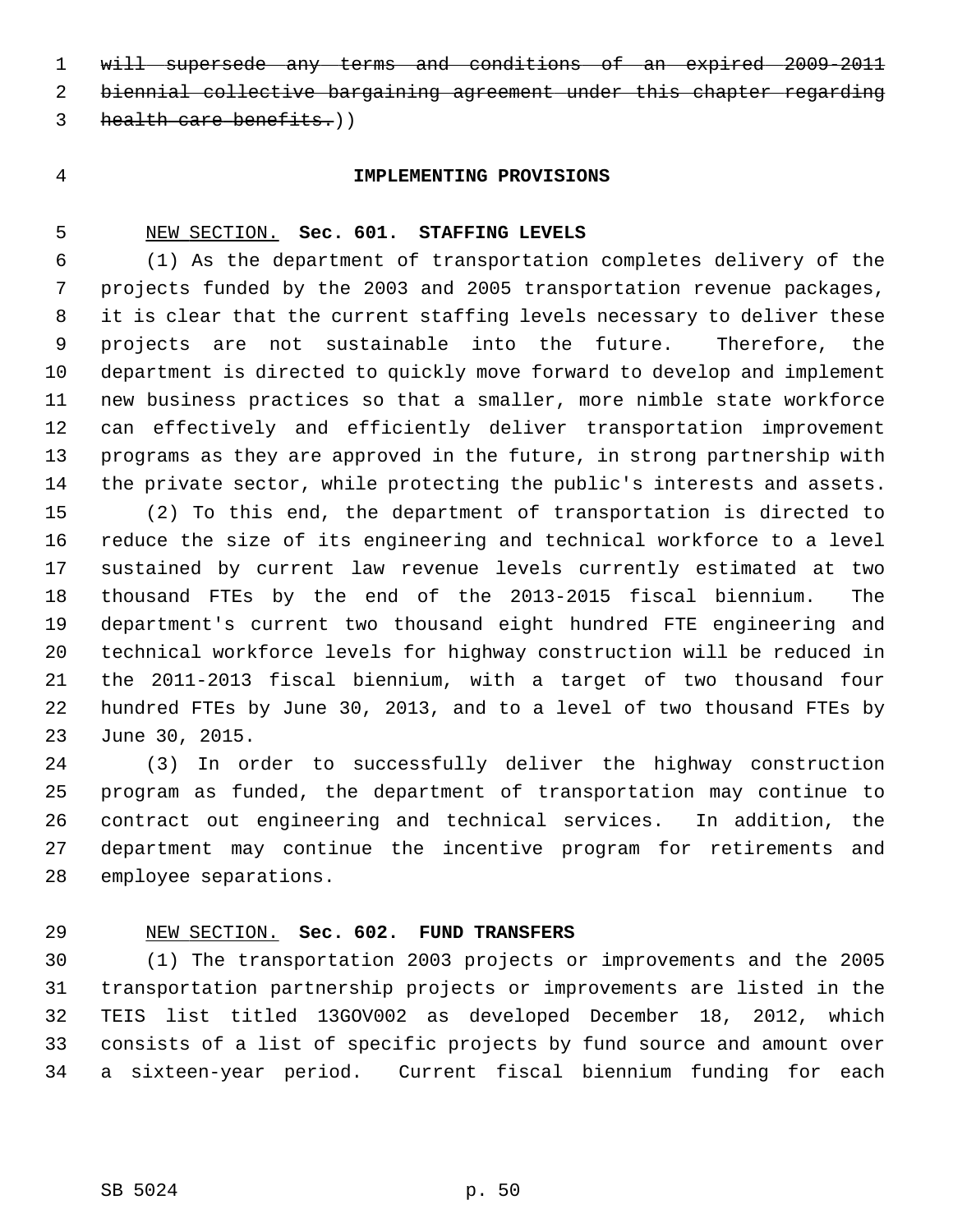1 project is a line-item appropriation, while the outer year funding 2 allocations represent a sixteen-year plan. The department is expected 3 to use the flexibility provided in this section to assist in the 4 delivery and completion of all transportation partnership account and 5 transportation 2003 account (nickel account) projects on the LEAP 6 transportation documents referenced in this act. For the 2011-2013 and 7 2013-2015 project appropriations, unless otherwise provided in this 8 act, the director of financial management may authorize a transfer of 9 appropriation authority between projects funded with transportation 10 2003 account (nickel account) appropriations, or transportation 11 partnership account appropriations, in order to manage project spending 12 and efficiently deliver all projects in the respective program under 13 the following conditions and limitations:

14 (a) Transfers may only be made within each specific fund source 15 referenced on the respective project list;

16 (b) Transfers from a project may not be made as a result of the 17 reduction of the scope of a project or be made to support increases in 18 the scope of a project;

19 (c) Each transfer between projects may only occur if the director 20 of financial management finds that any resulting change will not hinder 21 the completion of the projects as approved by the legislature;

22 (d) Transfers from a project may be made if the funds appropriated 23 to the project are in excess of the amount needed to complete the 24 project;

25 (e) Transfers may not occur for projects not identified on the 26 applicable project list;

27 (f) Transfers may not be made while the legislature is in session; 28 and

29 (g) Transfers between projects may be made by the department of 30 transportation until the transfer amount by project exceeds two hundred 31 fifty thousand dollars, or ten percent of the total project, whichever 32 is less. These transfers must be reported quarterly to the director of 33 financial management and the chairs of the house of representatives and 34 senate transportation committees.

35 (2) At the time the department submits a request to transfer funds 36 under this section, a copy of the request must be submitted to the 37 transportation committees of the legislature.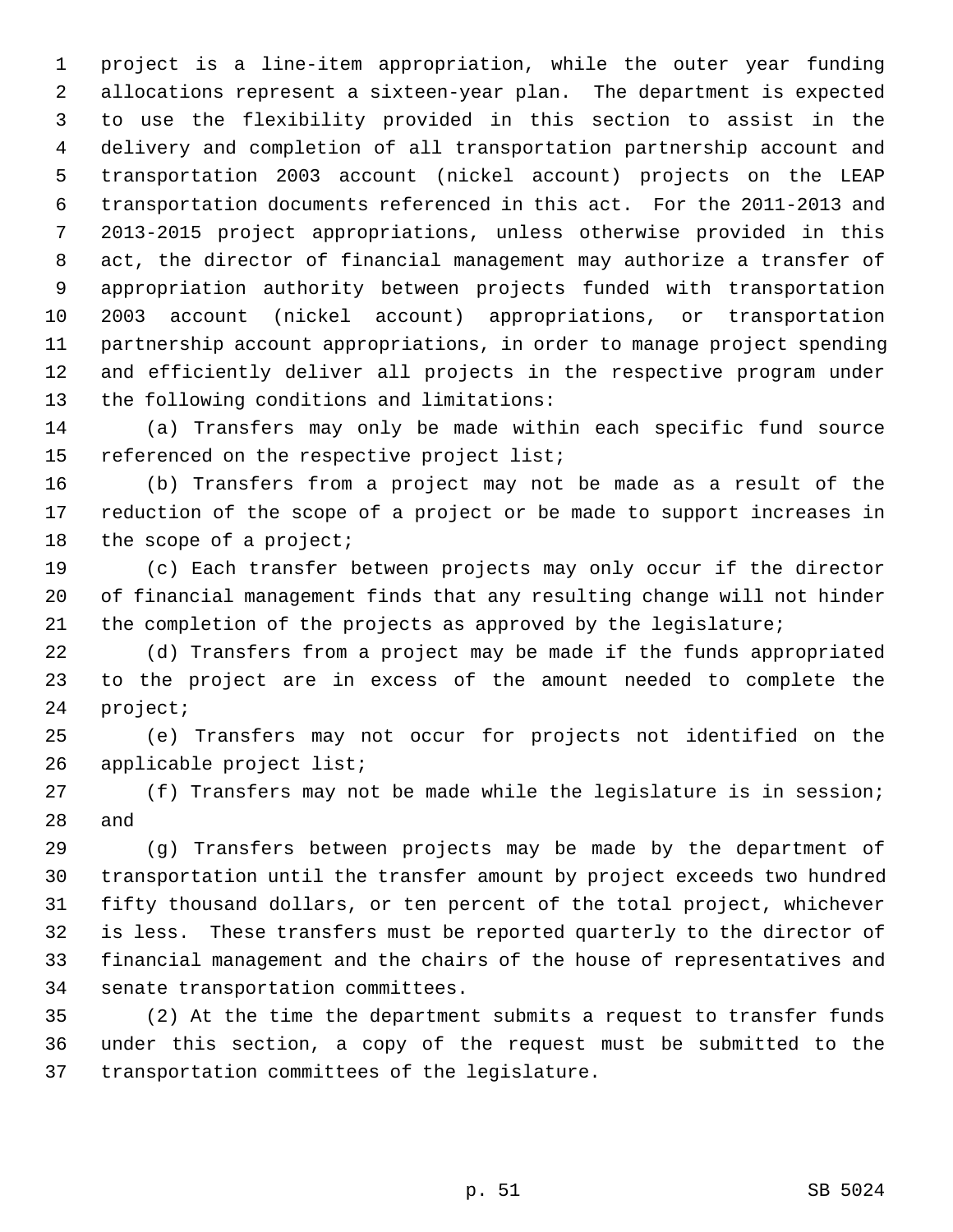1 (3) The office of financial management shall work with legislative 2 staff of the house of representatives and senate transportation 3 committees to review the requested transfers in a timely manner.

 4 (4) The office of financial management shall document approved 5 transfers and schedule changes in the transportation executive 6 information system, compare changes to the legislative baseline funding 7 and schedules identified by project identification number identified in 8 the LEAP transportation documents referenced in this act, and transmit 9 revised project lists to chairs of the transportation committees of the 10 legislature on a quarterly basis.

### 11 NEW SECTION. **Sec. 603. CAPITAL BUDGETING EVALUATION**

12 The office of financial management shall convene a work group by 13 June 2013 to evaluate the financial oversight of department of 14 transportation capital projects when the legislature is not in session. 15 Representatives of the group must include office of financial 16 management staff, house of representatives and senate transportation 17 committee staff, department of transportation capital budget 18 representatives, joint transportation committee staff, and house of 19 representatives and senate caucus staff. The group shall develop 20 recommendations for 2015-2017 budget instructions, reporting 21 enhancements, and budget system improvements, and make other 22 recommendations in order to enhance the transparency and accountability 23 of department of transportation capital projects.

# 24 NEW SECTION. **Sec. 604. ACQUISITION OF PROPERTIES AND FACILITIES** 25 **THROUGH FINANCIAL CONTRACTS**

26 (1) The following agencies may enter into financial contracts, paid 27 from any funds of an agency, appropriated or nonappropriated, for the 28 purposes indicated and in not more than the principal amounts 29 indicated, plus financing expenses and required reserves pursuant to 30 chapter 39.94 RCW. When securing properties under this section, 31 agencies shall use the most economical financial contract option 32 available, including long-term leases, lease-purchase agreements, 33 lease-development with option to purchase agreements, or financial 34 contracts using certificates of participation. Expenditures made by an 35 agency for one of the indicated purposes before the issue date of the 36 authorized financial contract and any certificates of participation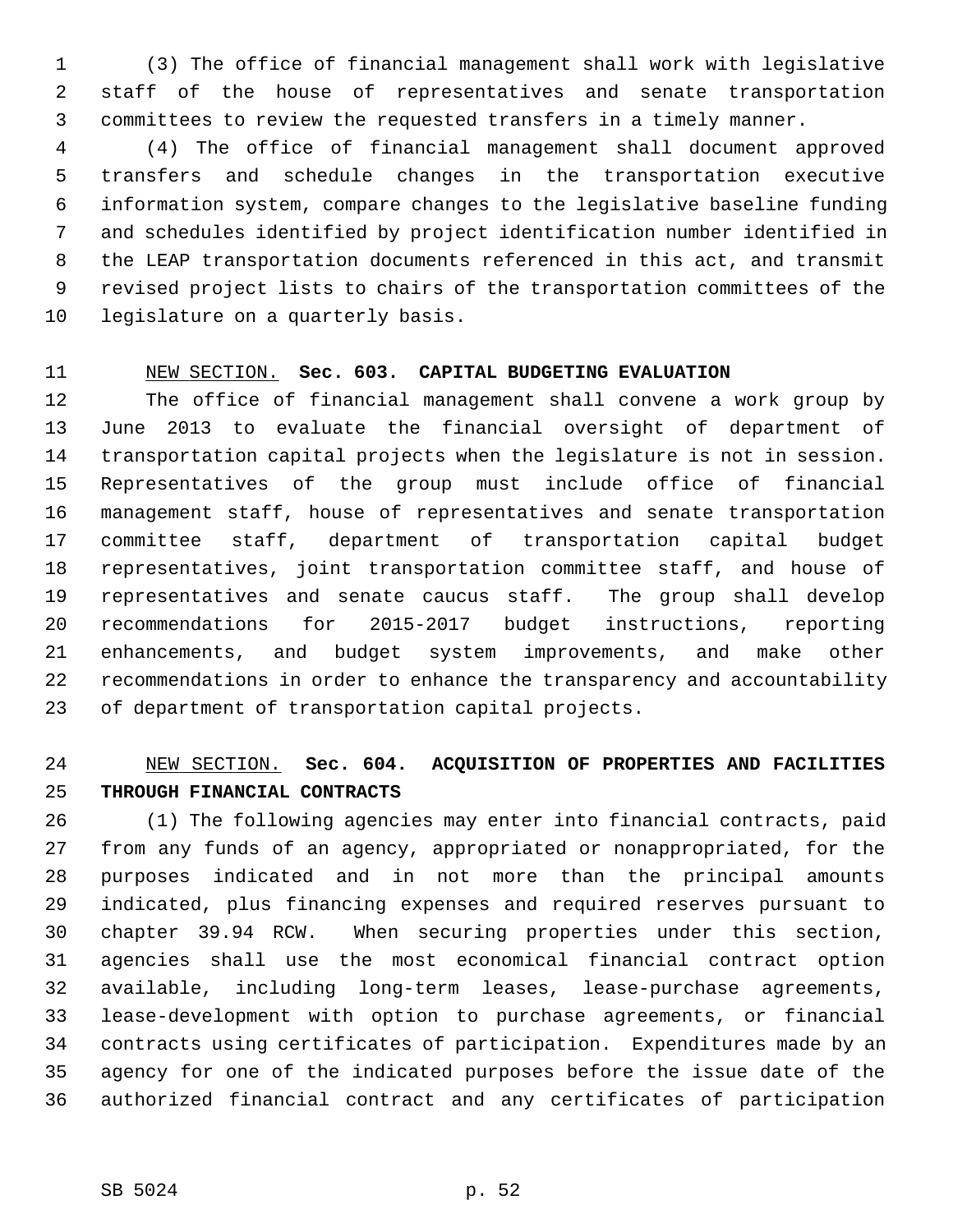1 therein are intended to be reimbursed from proceeds of the financial 2 contract and any certificates of participation therein to the extent 3 provided in the agency's financing plan approved by the state finance 4 committee.

 5 (2) State agencies may enter into agreements with the department of 6 enterprise services and the state treasurer's office to develop 7 requests to the legislature for the acquisition of properties and 8 facilities through financial contracts. The agreements may include 9 charges for services rendered.

10 (a) Department of transportation: Enter into a financing contract 11 for up to \$10,824,000 plus financing expenses and required reserves 12 pursuant to chapter 39.94 RCW for the acquisition and implementation of 13 a time, leave, and labor distribution system that is integrated with 14 the state's accounting and human resource management systems.

15 (b) Department of transportation: Enter into a financing contract 16 for up to \$13,425,000 plus financing expenses and required reserves 17 pursuant to chapter 39.94 RCW for the design and construction of a 18 traffic management center.

19 (c) Washington state patrol: Enter into a financing contract for 20 up to \$3,867,000 plus financing expenses and required reserves pursuant 21 to chapter 39.94 RCW to purchase and install mobile office platforms in 22 state patrol and pursuit vehicles.

23 (3) If the department of enterprise services enters into financial 24 contracts pursuant to chapter 39.94 RCW for the acquisition and 25 implementation of a time, leave, and labor distribution system, the 26 authorization provided to the department of transportation in 27 subsection (2)(a) of this section is null and void.

### 28 NEW SECTION. **Sec. 605. MEGA-PROJECT REPORTING**

29 Mega-projects are defined as individual or groups of related 30 projects that cost \$1,000,000,000 or more. These projects include, but 31 are not limited to: Alaskan Way viaduct, SR 520, SR 167, I-405, North 32 Spokane corridor, I-5 Tacoma HOV, I-90 Snoqualmie Pass, and the 33 Columbia river crossing. The department of transportation shall track 34 mega-projects and report the financial status and schedule of these 35 projects at least quarterly to the transportation committees of the 36 legislature and the office of financial management. The design of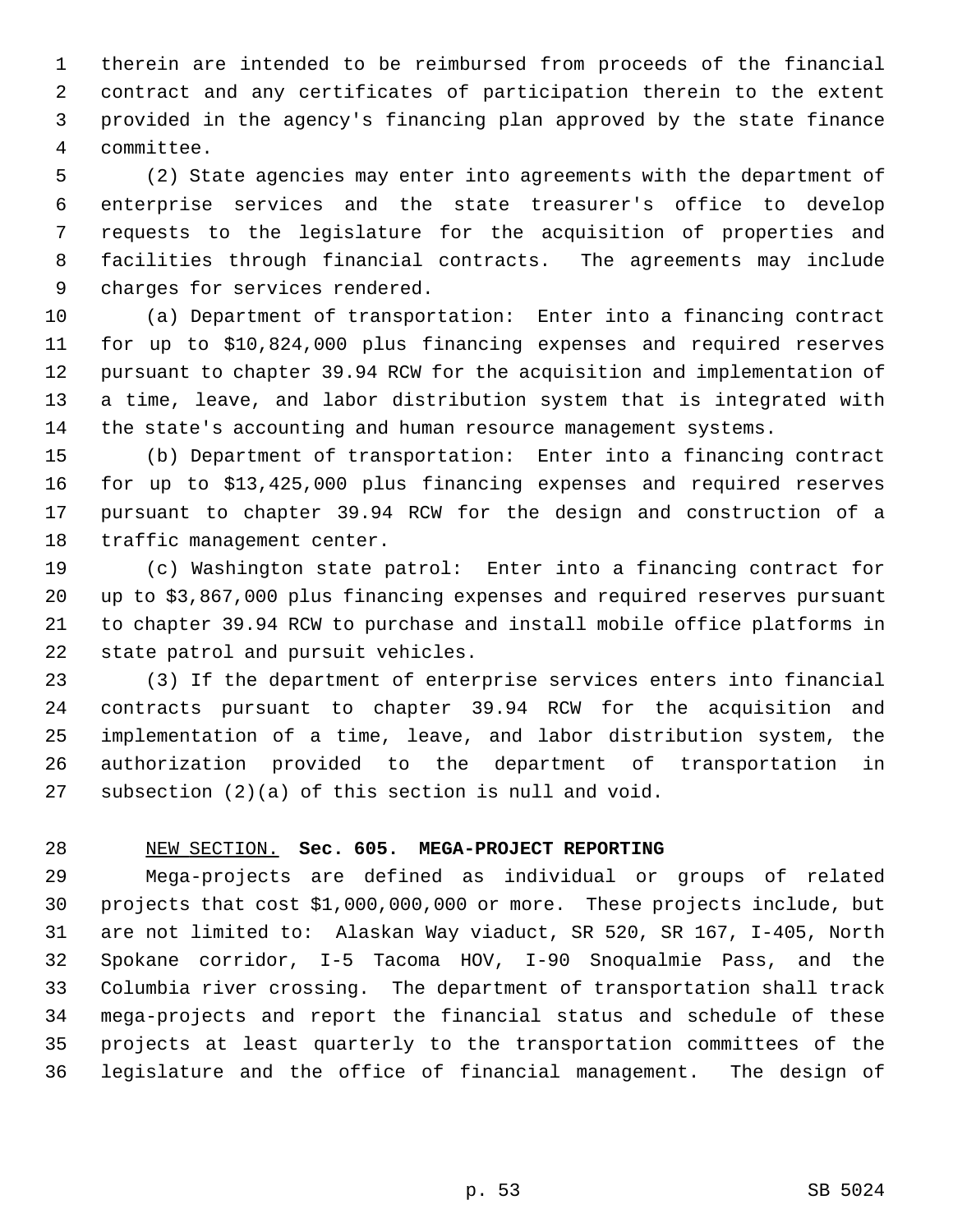1 mega-projects must be evaluated considering cost, capacity, safety, 2 mobility needs, and how well the design of the facility fits within its 3 urban environment.

 4 NEW SECTION. **Sec. 606.** (1) The department of transportation shall 5 prepare a plan to improve the oversight of real estate procurement and 6 management practices across all departmental programs and regions, 7 including the Washington state ferries. The plan must be submitted to 8 the governor and the joint transportation committee by September 1, 9 2014. The plan must include:

10 (a) An inventory of all currently owned and leased office space, 11 tunnel and bridge operations and maintenance facilities, and traffic 12 management centers;

13 (b) A list of all facilities that will be needed for tunnel and 14 bridge operations or maintenance in the next ten years and the funding 15 source that is assumed for these facilities;

16 (c) A prioritized list of all buildings that are planned to be 17 constructed, renovated, or remodeled in the next ten years and the 18 funding source that is assumed for these facility improvements;

19 (d) A list of options for consolidating staff, equipment, and 20 operations activities to reduce costs. This list must include an 21 evaluation of the costs and benefits of owning properties as compared 22 to leasing them using a life-cycle cost analysis; and

23 (e) A process and plan for regularly evaluating needs for office 24 space, tunnel and bridge operations and maintenance facilities, and 25 traffic management.

26 (2) Except as provided otherwise in the act, the department of 27 transportation may not enter into new leases, equal value exchanges, or 28 property acquisitions for office needs without first consulting with 29 the office of financial management.

30 NEW SECTION. **Sec. 607.** Executive Order number 05-05, 31 archaeological and cultural resources, was issued effective November 32 10, 2005. Agencies and higher education institutions that issue grants 33 or loans for capital projects shall comply with the requirements set 34 forth in this executive order.

35 NEW SECTION. **Sec. 608. FOR THE DEPARTMENT OF TRANSPORTATION**

SB 5024 p. 54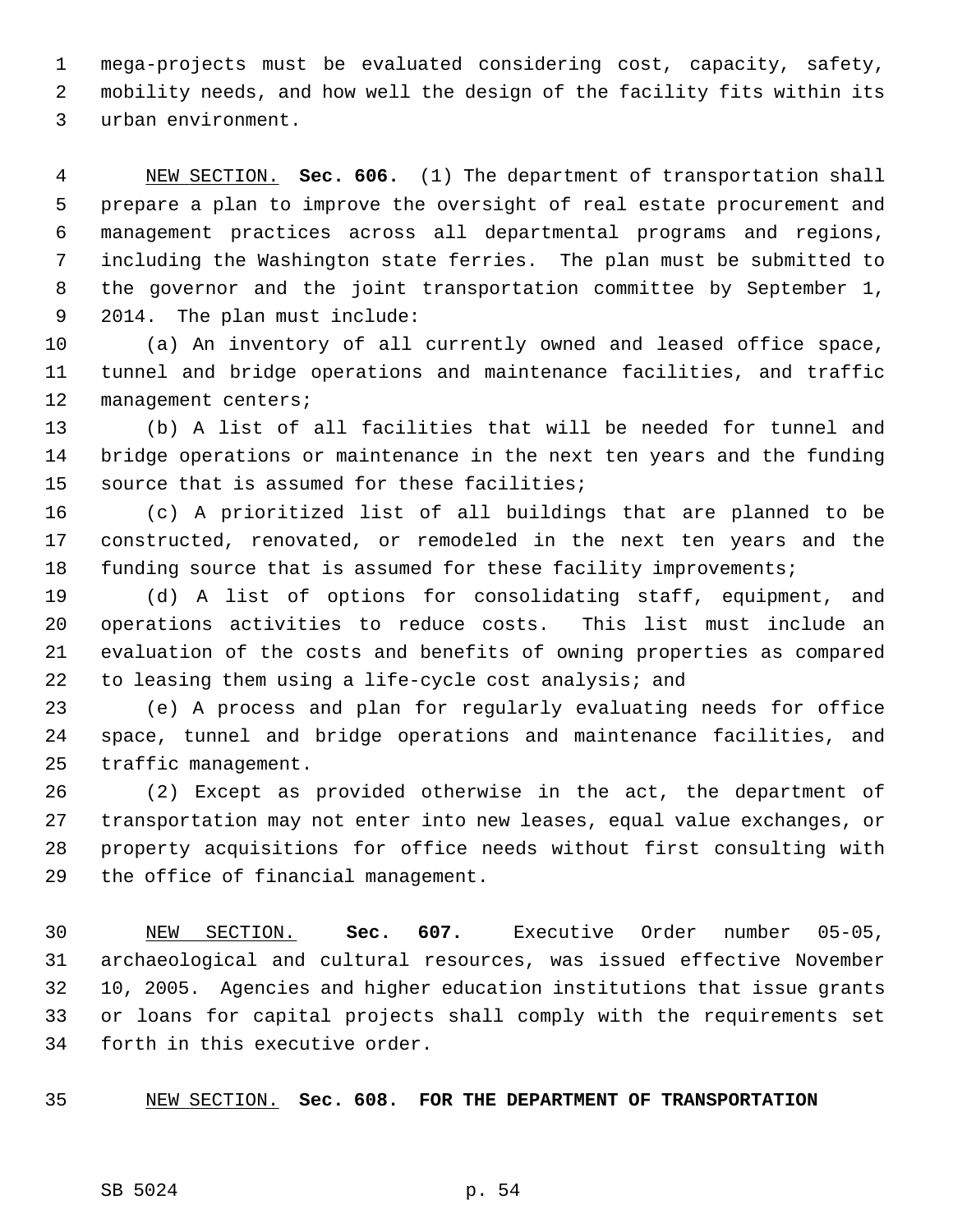1 As part of its annual budget submittal, the department shall 2 provide an annual update to the legislature and the office of financial 3 management that:

 4 (1) Compares the original project cost estimates approved in the 5 transportation 2003 and 2005 transportation partnership project lists 6 to the completed cost of the project, or the most recent legislatively 7 approved budget and total project costs for projects not yet completed;

 8 (2) Identifies highway projects that may be reduced in scope and 9 still achieve a functional benefit;

10 (3) Identifies highway projects that have experienced scope 11 increases and that can be reduced in scope;

12 (4) Identifies highway projects that have lost significant local or 13 regional contributions that were essential to completing the project; 14 and

15 (5) Identifies contingency amounts allocated to projects.

# 16 NEW SECTION. **Sec. 609. VOLUNTARY RETIREMENT AND SEPARATION** 17 **INCENTIVES**

18 As a management tool to reduce costs and make more effective use of 19 resources, while improving employee productivity and morale, agencies 20 may implement a voluntary retirement and/or separation program that is 21 cost neutral or results in cost savings, including costs to the state 22 pension systems, over a two-year period following the commencement of 23 the program, provided that the program is approved by the director of 24 financial management. Agencies participating in this authorization may 25 offer voluntary retirement and/or separation incentives and options 26 according to procedures and guidelines established by the office of 27 financial management, in consultation with the office of the state 28 human resources director and the department of retirement systems. The 29 options may include, but are not limited to, financial incentives for 30 voluntary separation or retirement. An employee does not have any 31 contractual right to a financial incentive offered pursuant to this 32 section. Offers must be reviewed and monitored jointly by the office 33 of the state human resources director and the department of retirement 34 systems. Agencies must submit a report by July 30, 2015, to the 35 legislature and the office of financial management on the outcome of 36 their approved incentive program. The report should include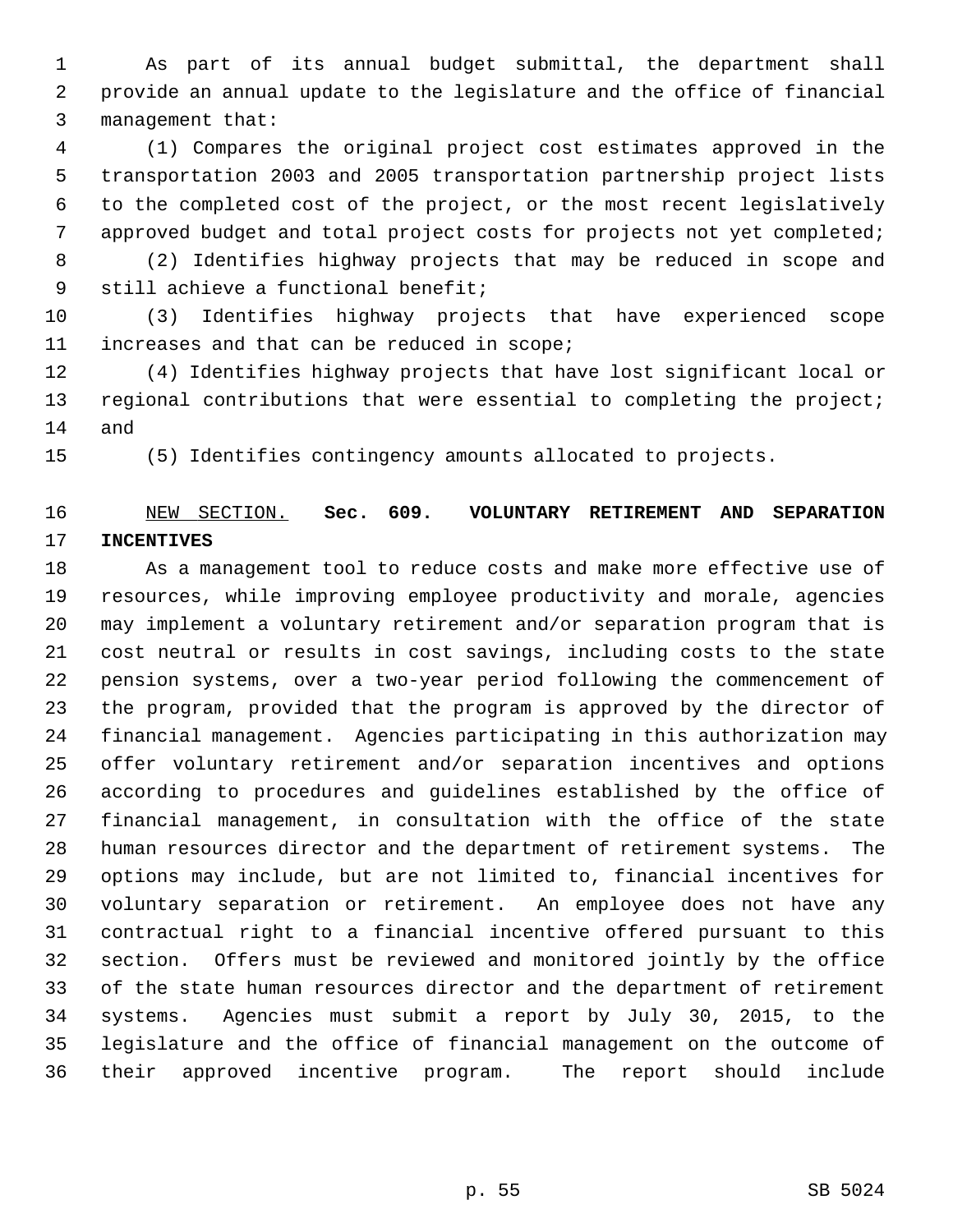1 information on the details of the program, including the incentive 2 payment amount for each participant, the total cost to the state, and 3 the projected or actual net dollar savings over the two-year period.

 4 The department of retirement systems may collect from employers the 5 actuarial cost of any incentive provided under this program, or any 6 other incentive to retire provided by employers to members of the 7 state's pension systems, for deposit in the appropriate pension 8 account.

# 9 NEW SECTION. **Sec. 610. COMPENSATION--REVISE PENSION CONTRIBUTION** 10 **RATES**

11 The appropriations for school districts and state agencies, 12 including institutions of higher education, are subject to the 13 following conditions and limitations: Appropriations are adjusted to 14 reflect changes to agency appropriations to reflect pension 15 contribution rates adopted by the pension funding council and the law 16 enforcement officers' and firefighters' retirement system plan 2 board.

### 17 **MISCELLANEOUS 2013-2015 FISCAL BIENNIUM**

18 **Sec. 701.** RCW 46.68.030 and 2011 c 171 s 85 are each amended to 19 read as follows:

20 (1) The director shall forward all fees for vehicle registrations 21 under chapters 46.16A and 46.17 RCW, unless otherwise specified by law, 22 to the state treasurer with a proper identifying detailed report. The 23 state treasurer shall credit these moneys to the motor vehicle fund 24 created in RCW 46.68.070.

25 (2) Proceeds from vehicle license fees and renewal vehicle license 26 fees must be deposited by the state treasurer as follows:

27 (a) \$20.35 of each initial or renewal vehicle license fee must be 28 deposited in the state patrol highway account in the motor vehicle 29 fund, hereby created. Vehicle license fees, renewal vehicle license 30 fees, and all other funds in the state patrol highway account must be 31 for the sole use of the Washington state patrol for highway activities 32 of the Washington state patrol, subject to proper appropriations and 33 reappropriations.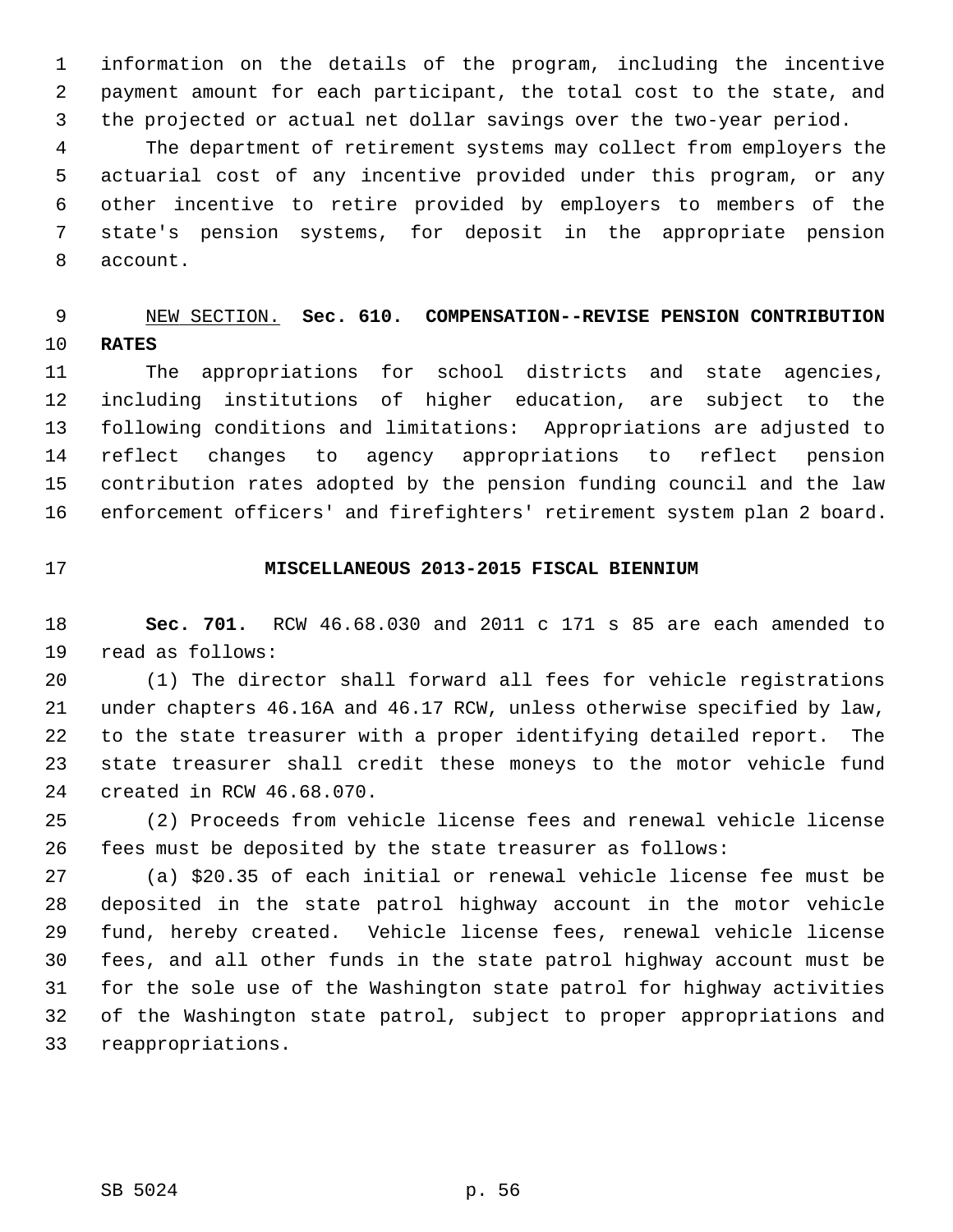1 (b) \$2.02 of each initial vehicle license fee and \$0.93 of each 2 renewal vehicle license fee must be deposited each biennium in the 3 Puget Sound ferry operations account.

 4 (c) Any remaining amounts of vehicle license fees and renewal 5 vehicle license fees that are not distributed otherwise under this 6 section must be deposited in the motor vehicle fund.

 (3) During the 2011-2013 and 2013-2015 fiscal biennia, the legislature may transfer from the state patrol highway account to the vehicle licensing fraud account such amounts as reflect the excess fund balance of the state patrol highway account.

11 **Sec. 702.** RCW 46.68.060 and 2011 c 367 s 718 and 2011 c 298 s 26 12 are each reenacted and amended to read as follows:

13 There is hereby created in the state treasury a fund to be known as 14 the highway safety fund to the credit of which must be deposited all 15 moneys directed by law to be deposited therein. This fund must be used 16 for carrying out the provisions of law relating to driver licensing, 17 driver improvement, financial responsibility, cost of furnishing 18 abstracts of driving records and maintaining such case records, and to 19 carry out the purposes set forth in RCW 43.59.010, and chapters 46.72 20 and 46.72A RCW. During the ((2009-2011 and)) 2011-2013 and 2013-2015 21 fiscal biennia, the legislature may transfer from the highway safety 22 fund to the motor vehicle fund  $((and))_L$  the multimodal transportation 23 account, the Puget Sound ferry operations account, and the state patrol 24 highway account such amounts as reflect the excess fund balance of the 25 highway safety fund.

26 **Sec. 703.** RCW 46.68.070 and 1972 ex.s. c 103 s 6 are each amended 27 to read as follows:

28 There is created in the state treasury a permanent fund to be known 29 as the motor vehicle fund to the credit of which shall be deposited all 30 moneys directed by law to be deposited therein. This fund shall be for 31 the use of the state, and through state agencies, for the use of 32 counties, cities, and towns for proper road, street, and highway 33 purposes, including the purposes of RCW 47.30.030. During the 2011- 34 2013 and 2013-2015 fiscal biennia, the legislature may transfer from 35 the motor vehicle fund to the Puget Sound ferry operations account, the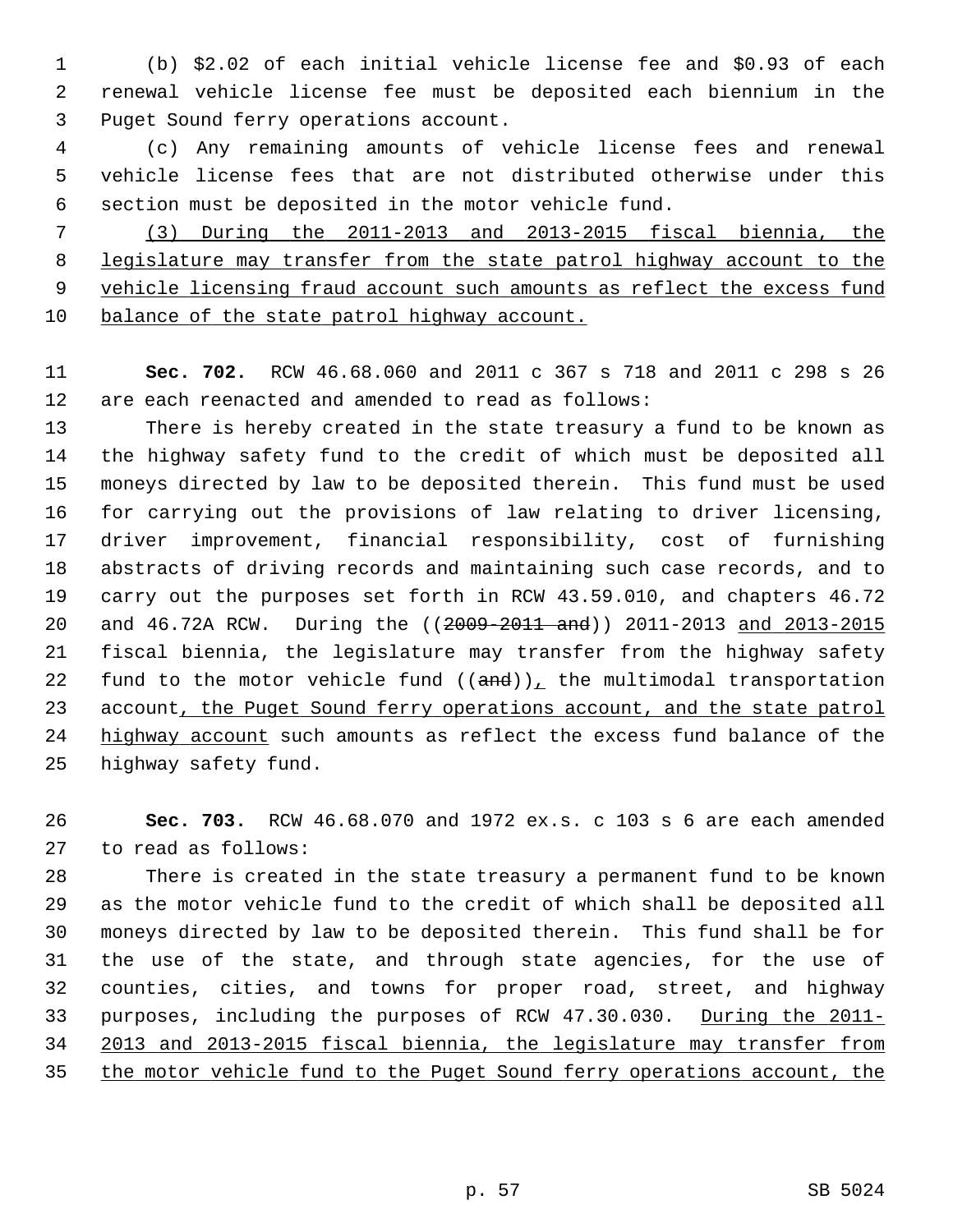1 Puget Sound capital construction account, the special category C 2 account, and the transportation equipment fund such amounts as reflect 3 the excess fund balance of the motor vehicle fund.

 4 **Sec. 704.** RCW 46.68.170 and 2011 c 367 s 715 are each amended to 5 read as follows:

 6 There is hereby created in the motor vehicle fund the RV account. 7 All moneys hereafter deposited in said account shall be used by the 8 department of transportation for the construction, maintenance, and 9 operation of recreational vehicle sanitary disposal systems at safety 10 rest areas in accordance with the department's highway system plan as 11 prescribed in chapter 47.06 RCW. During the ((2009-2011 and)) 2011-12 2013 and 2013-2015 fiscal biennia, the legislature may transfer from 13 the RV account to the motor vehicle fund such amounts as reflect the 14 excess fund balance of the RV account to accomplish the purposes 15 identified in this section.

16 **Sec. 705.** RCW 46.68.325 and 2011 c 367 s 721 are each amended to 17 read as follows:

18 (1) The rural mobility grant program account is created in the 19 state treasury. Moneys in the account may be spent only after 20 appropriation. Expenditures from the account may be used only for the 21 grants provided under RCW 47.66.100.

22 (2) Beginning September 2011, by the last day of September, 23 December, March, and June of each year, the state treasurer shall 24 transfer from the multimodal transportation account to the rural 25 mobility grant program account two million five hundred thousand 26 dollars.

27 (3) During the 2011-2013 and 2013-2015 fiscal ((biennium)) biennia, 28 the legislature may transfer from the rural mobility grant program 29 account to the multimodal transportation account such amounts as 30 reflect the excess fund balance of the rural mobility grant program 31 account.

32 **Sec. 706.** RCW 46.68.370 and 2011 c 367 s 716 are each amended to 33 read as follows:

34 The license plate technology account is created in the state 35 treasury. All receipts collected under RCW 46.17.015 must be deposited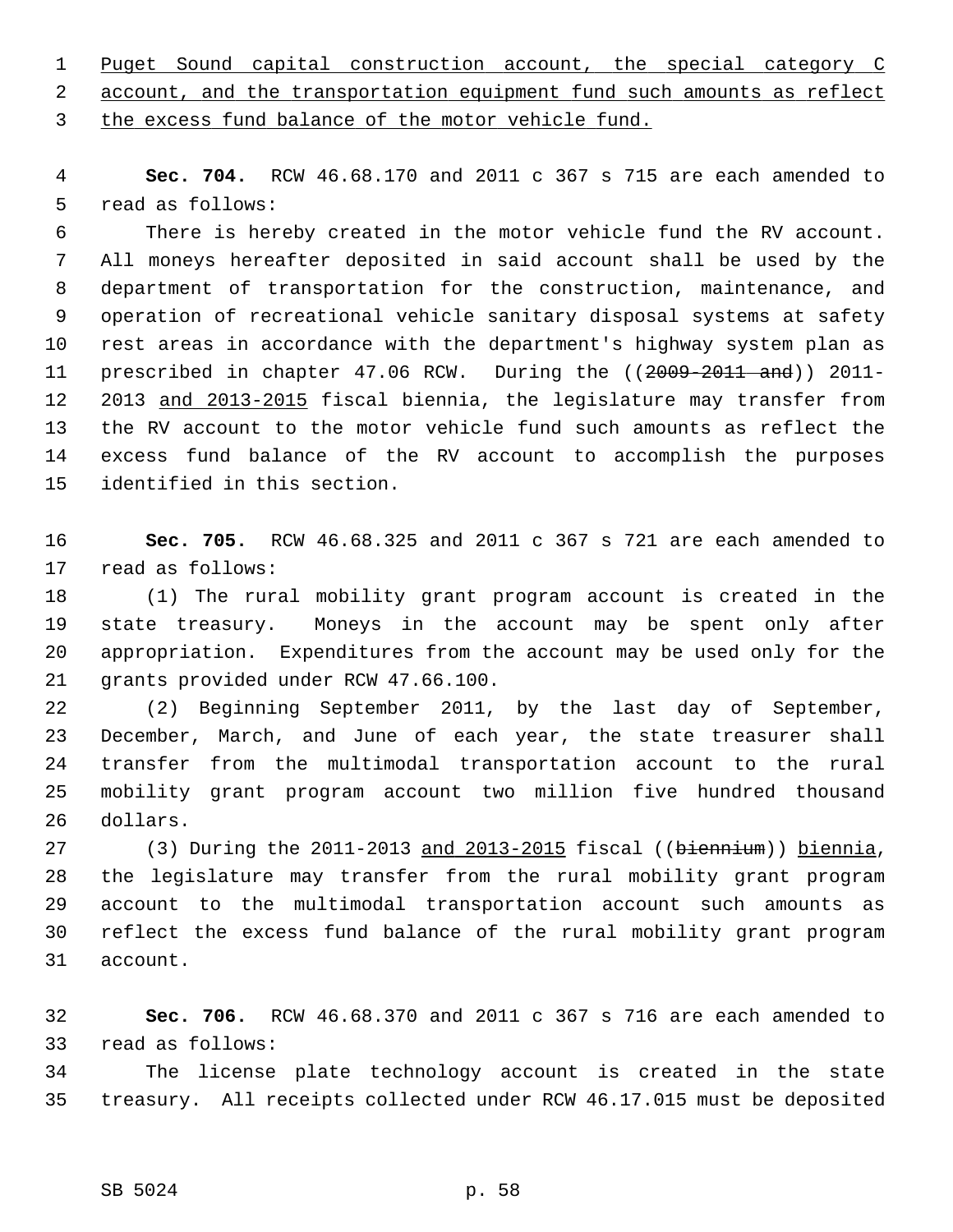1 into this account. Expenditures from this account must support current 2 and future license plate technology and systems integration upgrades 3 for both the department and correctional industries. Moneys in the 4 account may be spent only after appropriation. Additionally, the 5 moneys in this account may be used to reimburse the motor vehicle 6 account for any appropriation made to implement the digital license 7 plate system. During the 2011-2013 and 2013-2015 fiscal ((biennium)) 8 biennia, the legislature may transfer from the license plate technology 9 account to the highway safety account [fund] such amounts as reflect 10 the excess fund balance of the license plate technology account.

11 **Sec. 707.** RCW 47.12.244 and 2011 c 367 s 717 are each amended to 12 read as follows:

13 There is created the "advance right-of-way revolving fund" in the 14 custody of the treasurer, into which the department is authorized to 15 deposit directly and expend without appropriation:

16 (1) An initial deposit of ten million dollars from the motor 17 vehicle fund included in the department of transportation's 1991-93 18 budget;

19 (2) All moneys received by the department as rental income from 20 real properties that are not subject to federal aid reimbursement, 21 except moneys received from rental of capital facilities properties as 22 defined in chapter 47.13 RCW; and

23 (3) Any federal moneys available for acquisition of right-of-way 24 for future construction under the provisions of section 108 of Title 25 23, United States Code.

26 During the ((2009-2011 and)) 2011-2013 and 2013-2015 fiscal 27 biennia, the legislature may transfer from the advance right-of-way 28 revolving fund to the motor vehicle account amounts as reflect the 29 excess fund balance of the advance right-of-way revolving fund.

30 **Sec. 708.** RCW 47.12.340 and 2010 c 247 s 703 are each amended to 31 read as follows:

32 The advanced environmental mitigation revolving account is created 33 in the custody of the treasurer, into which the department shall 34 deposit directly and may expend without appropriation:

35 (1) An initial appropriation included in the department of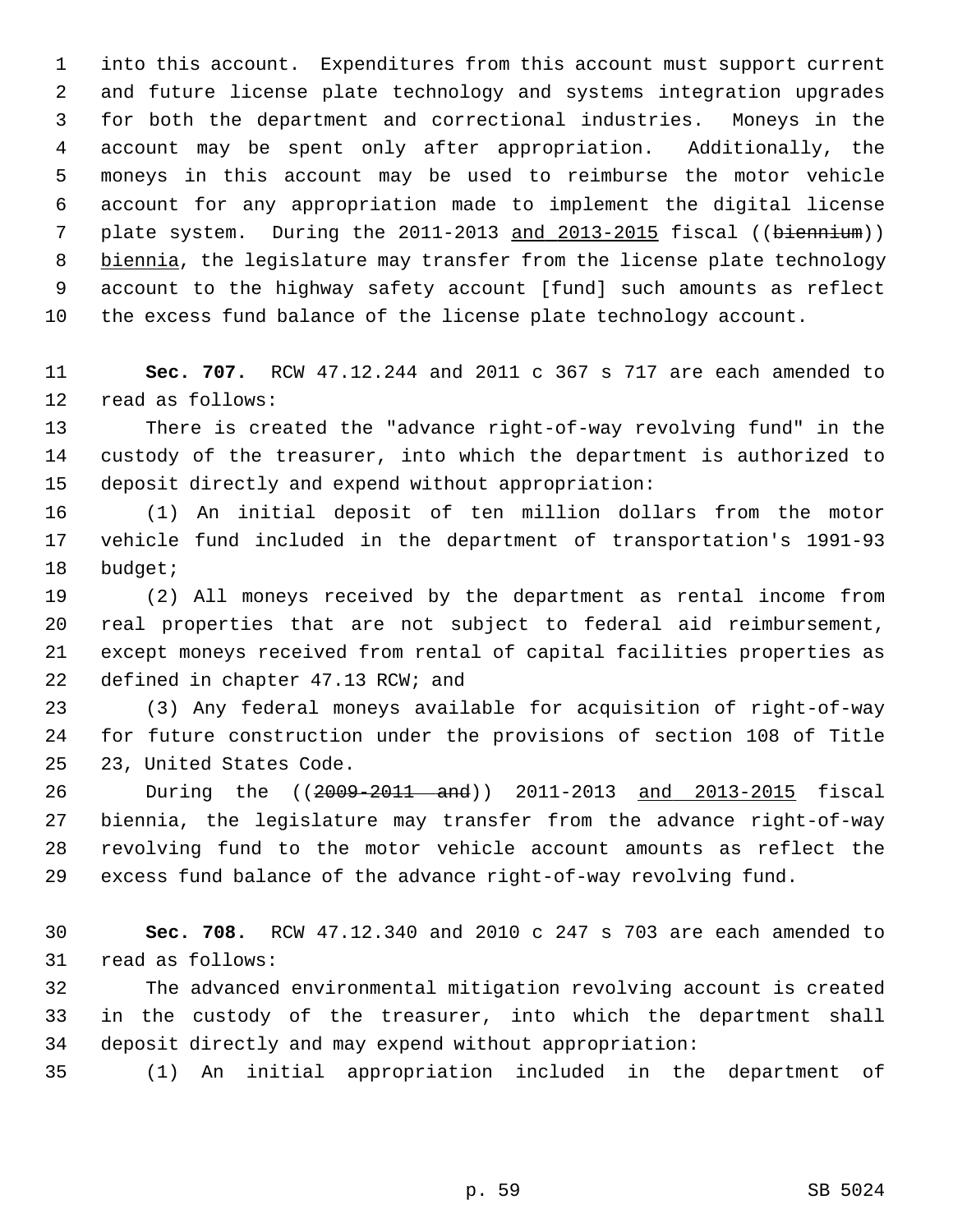1 transportation's 1997-99 budget, and deposits from other identified 2 sources;

 3 (2) All moneys received by the department from internal and 4 external sources for the purposes of conducting advanced environmental 5 mitigation; and

 6 (3) Interest gained from the management of the advanced 7 environmental mitigation revolving account.

 8 (4) During the ((2009-2011 fiscal biennium)) 2011-2013 and 2013- 9 2015 fiscal biennia, the legislature may transfer from the advanced 10 environmental mitigation revolving account to the motor vehicle account 11 and the Puget Sound ferry operations account such amounts as reflect 12 the excess fund balance of the advanced environmental mitigation 13 revolving account.

14 **Sec. 709.** RCW 47.56.876 and 2011 c 367 s 720 are each amended to 15 read as follows:

16 ( $(\frac{1}{1})$ ) A special account to be known as the state route number 520 17 civil penalties account is created in the state treasury. All state 18 route number 520 bridge replacement and HOV program civil penalties 19 generated from the nonpayment of tolls on the state route number 520 20 corridor must be deposited into the account, as provided under RCW 21 47.56.870(4)(b)(vii). Moneys in the account may be spent only after 22 appropriation. Expenditures from the account may be used to fund any 23 project within the state route number 520 bridge replacement and HOV 24 program, including mitigation. During the 2011-2013 and 2013-2015 25 fiscal ((biennium)) biennia, the legislature may transfer from the 26 state route number 520 civil penalties account to the state route 27 number 520 corridor account such amounts as reflect the excess fund 28 balance of the state route number 520 civil penalties account. Funds 29 transferred must be used solely for capital expenditures for the state 30 route number 520 bridge replacement and HOV project (8BI1003).

 $31$  (( $\{2\}$ ) This section is contingent on the enactment by June 30, 2010, 32 of either chapter 249, Laws of 2010 or chapter . . . (Substitute House 33 Bill No. 2897), Laws of 2010, but if the enacted bill does not 34 designate the department as the toll penalty adjudicating agency, this 35 section is null and void.))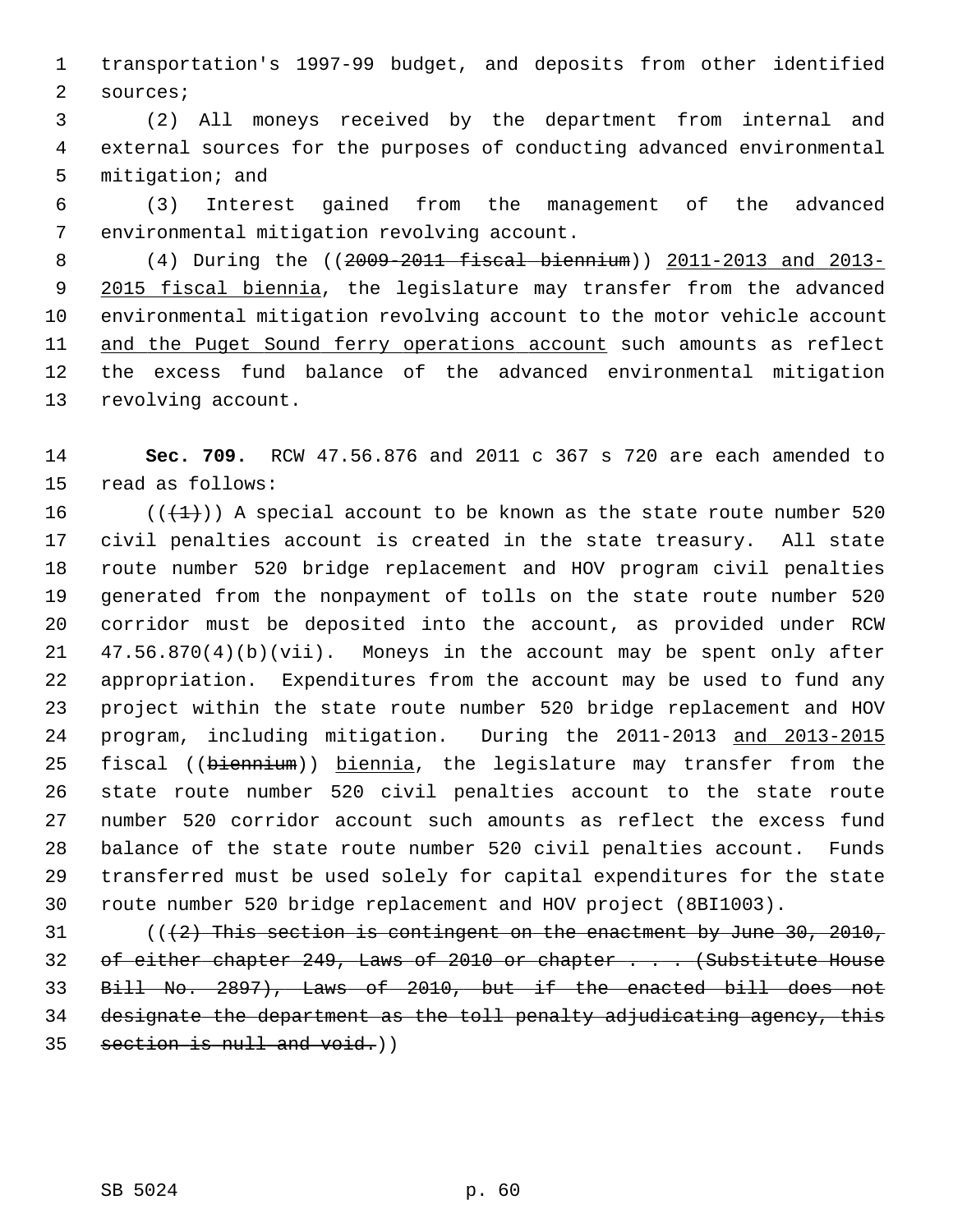1 **Sec. 710.** RCW 47.66.070 and 2000 2nd sp.s. c 4 s 2 are each 2 amended to read as follows:

 3 The multimodal transportation account is created in the state 4 treasury. Moneys in the account may be spent only after appropriation. 5 Expenditures from the account may be used only for transportation 6 purposes. During the 2011-2013 and 2013-2015 fiscal biennia, the 7 legislature may transfer from the multimodal transportation account to 8 the state patrol highway account, the Puget Sound ferry operations 9 account, and the public transportation grant program account such 10 amounts as reflect the excess fund balance of the multimodal 11 transportation account.

12 **Sec. 711.** RCW 70.105D.070 and 2012 2nd sp.s. c 7 s 920 and 2012 13 2nd sp.s. c 2 s 6005 are each reenacted and amended to read as follows: 14 (1) The state toxics control account and the local toxics control 15 account are hereby created in the state treasury.

16 (2) The following moneys shall be deposited into the state toxics 17 control account: (a) Those revenues which are raised by the tax 18 imposed under RCW 82.21.030 and which are attributable to that portion 19 of the rate equal to thirty-three one-hundredths of one percent; (b) 20 the costs of remedial actions recovered under this chapter or chapter 21 70.105A RCW; (c) penalties collected or recovered under this chapter; 22 and (d) any other money appropriated or transferred to the account by 23 the legislature. Moneys in the account may be used only to carry out 24 the purposes of this chapter, including but not limited to the 25 following activities:

26 (i) The state's responsibility for hazardous waste planning, 27 management, regulation, enforcement, technical assistance, and public 28 education required under chapter 70.105 RCW;

29 (ii) The state's responsibility for solid waste planning, 30 management, regulation, enforcement, technical assistance, and public 31 education required under chapter 70.95 RCW;

32 (iii) The hazardous waste cleanup program required under this 33 chapter;

34 (iv) State matching funds required under the federal cleanup law;

35 (v) Financial assistance for local programs in accordance with 36 chapters 70.95, 70.95C, 70.95I, and 70.105 RCW;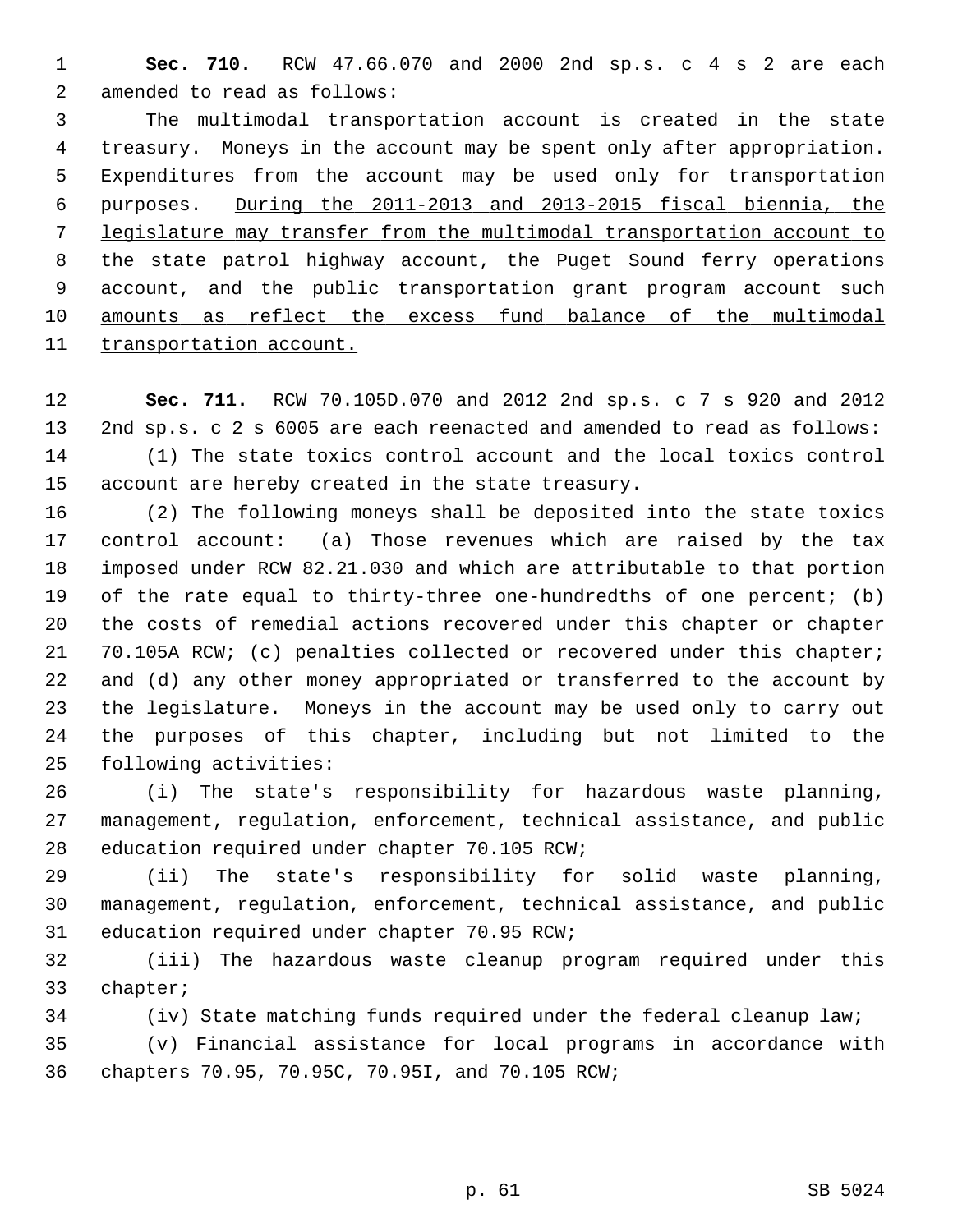1 (vi) State government programs for the safe reduction, recycling, 2 or disposal of hazardous wastes from households, small businesses, and 3 agriculture;

4 (vii) Hazardous materials emergency response training;

 5 (viii) Water and environmental health protection and monitoring 6 programs;

7 (ix) Programs authorized under chapter 70.146 RCW;

 8 (x) A public participation program, including regional citizen 9 advisory committees;

10 (xi) Public funding to assist potentially liable persons to pay for 11 the costs of remedial action in compliance with cleanup standards under 12 RCW 70.105D.030(2)(e) but only when the amount and terms of such 13 funding are established under a settlement agreement under RCW 14 70.105D.040(4) and when the director has found that the funding will 15 achieve both (A) a substantially more expeditious or enhanced cleanup 16 than would otherwise occur, and (B) the prevention or mitigation of 17 unfair economic hardship;

18 (xii) Development and demonstration of alternative management 19 technologies designed to carry out the hazardous waste management 20 priorities of RCW 70.105.150;

21 (xiii) During the 2009-2011 and 2011-2013 fiscal biennia, shoreline 22 update technical assistance;

23 (xiv) During the 2009-2011 fiscal biennium, multijurisdictional 24 permitting teams;

25 (xv) During the 2011-2013 fiscal biennium, actions for reducing 26 public exposure to toxic air pollution, and actions taken through the 27 family forest fish passage program to correct barriers to fish passage 28 on privately owned small forest lands;  $((and))$ 

29 (xvi) During the 2011-2013 fiscal biennium, the department of 30 ecology's water quality, shorelands and environmental assessment, 31 hazardous waste, waste to resources, nuclear waste, and air quality 32 programs; and

33 (xvii) During the 2013-2015 fiscal biennium, storm water permit 34 compliance activities at the department of transportation.

35 (3) The following moneys shall be deposited into the local toxics 36 control account: Those revenues which are raised by the tax imposed 37 under RCW 82.21.030 and which are attributable to that portion of the 38 rate equal to thirty-seven one-hundredths of one percent.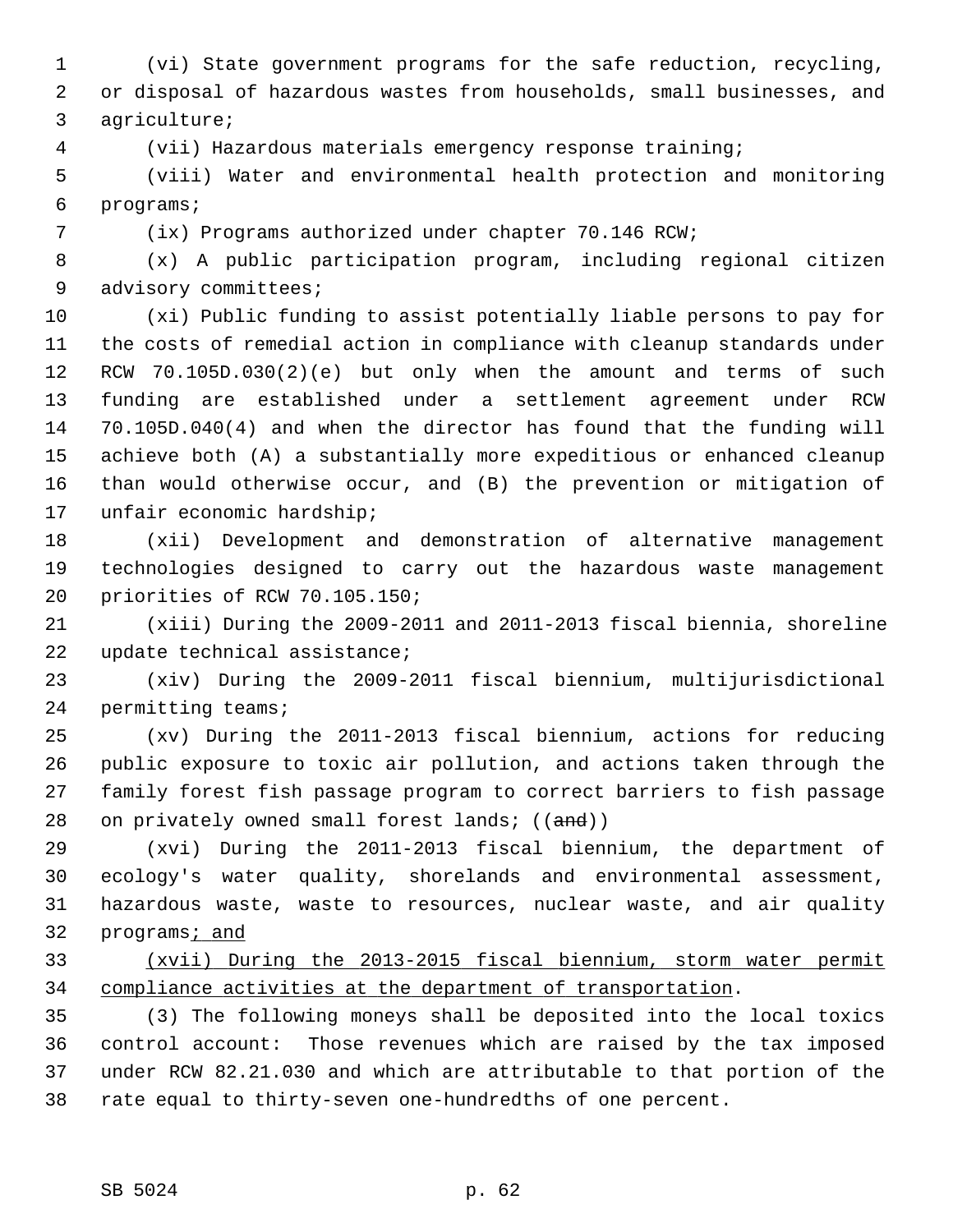1 (a) Moneys deposited in the local toxics control account shall be 2 used by the department for grants or loans to local governments for the 3 following purposes in descending order of priority:

4 (i) Remedial actions;

5 (ii) Hazardous waste plans and programs under chapter 70.105 RCW;

 6 (iii) Solid waste plans and programs under chapters 70.95, 70.95C, 7 70.95I, and 70.105 RCW;

 8 (iv) Funds for a program to assist in the assessment and cleanup of 9 sites of methamphetamine production, but not to be used for the initial 10 containment of such sites, consistent with the responsibilities and 11 intent of RCW 69.50.511; and

12 (v) Cleanup and disposal of hazardous substances from abandoned or 13 derelict vessels, defined for the purposes of this section as vessels 14 that have little or no value and either have no identified owner or 15 have an identified owner lacking financial resources to clean up and 16 dispose of the vessel, that pose a threat to human health or the 17 environment.

18 (b) Funds for plans and programs shall be allocated consistent with 19 the priorities and matching requirements established in chapters 20 70.105, 70.95C, 70.95I, and 70.95 RCW, except that any applicant that 21 is a Puget Sound partner, as defined in RCW 90.71.010, along with any 22 project that is referenced in the action agenda developed by the Puget 23 Sound partnership under RCW 90.71.310, shall, except as conditioned by 24 RCW 70.105D.120, receive priority for any available funding for any 25 grant or funding programs or sources that use a competitive bidding 26 process. During the 2007-2009 fiscal biennium, moneys in the account 27 may also be used for grants to local governments to retrofit public 28 sector diesel equipment and for storm water planning and implementation 29 activities.

30 (c) To expedite cleanups throughout the state, the department shall 31 partner with local communities and liable parties for cleanups. The 32 department is authorized to use the following additional strategies in 33 order to ensure a healthful environment for future generations:

34 (i) The director may alter grant-matching requirements to create 35 incentives for local governments to expedite cleanups when one of the 36 following conditions exists:

37 (A) Funding would prevent or mitigate unfair economic hardship 38 imposed by the clean-up liability;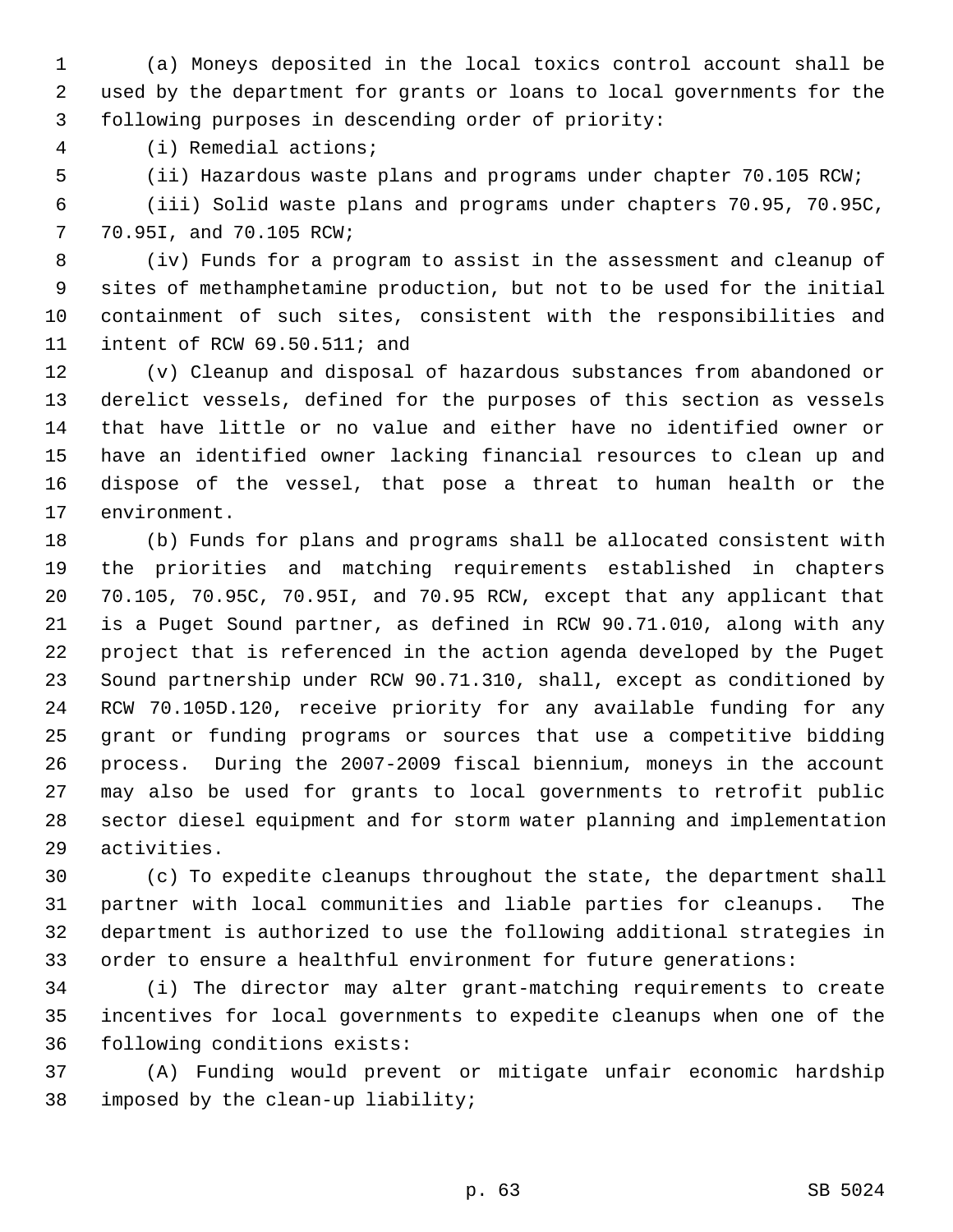1 (B) Funding would create new substantial economic development, 2 public recreational, or habitat restoration opportunities that would 3 not otherwise occur; or

 4 (C) Funding would create an opportunity for acquisition and 5 redevelopment of vacant, orphaned, or abandoned property under RCW 6 70.105D.040(5) that would not otherwise occur;

7 (ii) The use of outside contracts to conduct necessary studies;

 8 (iii) The purchase of remedial action cost-cap insurance, when 9 necessary to expedite multiparty clean-up efforts.

10 (d) To facilitate and expedite cleanups using funds from the local 11 toxics control account, during the 2009-2011 fiscal biennium the 12 director may establish grant-funded accounts to hold and disperse local 13 toxics control account funds and funds from local governments to be 14 used for remedial actions.

15 (4) Except for unanticipated receipts under RCW 43.79.260 through 16 43.79.282, moneys in the state and local toxics control accounts may be 17 spent only after appropriation by statute.

18 (5) Except during the 2011-2013 fiscal biennium, one percent of the 19 moneys deposited into the state and local toxics control accounts shall 20 be allocated only for public participation grants to persons who may be 21 adversely affected by a release or threatened release of a hazardous 22 substance and to not-for-profit public interest organizations. The 23 primary purpose of these grants is to facilitate the participation by 24 persons and organizations in the investigation and remedying of 25 releases or threatened releases of hazardous substances and to 26 implement the state's solid and hazardous waste management priorities. 27 No grant may exceed sixty thousand dollars. Grants may be renewed 28 annually. Moneys appropriated for public participation from either 29 account which are not expended at the close of any biennium shall 30 revert to the state toxics control account.

31 (6) No moneys deposited into either the state or local toxics 32 control account may be used for solid waste incinerator feasibility 33 studies, construction, maintenance, or operation, or, after January 1, 34 2010, for projects designed to address the restoration of Puget Sound, 35 funded in a competitive grant process, that are in conflict with the 36 action agenda developed by the Puget Sound partnership under RCW 37 90.71.310.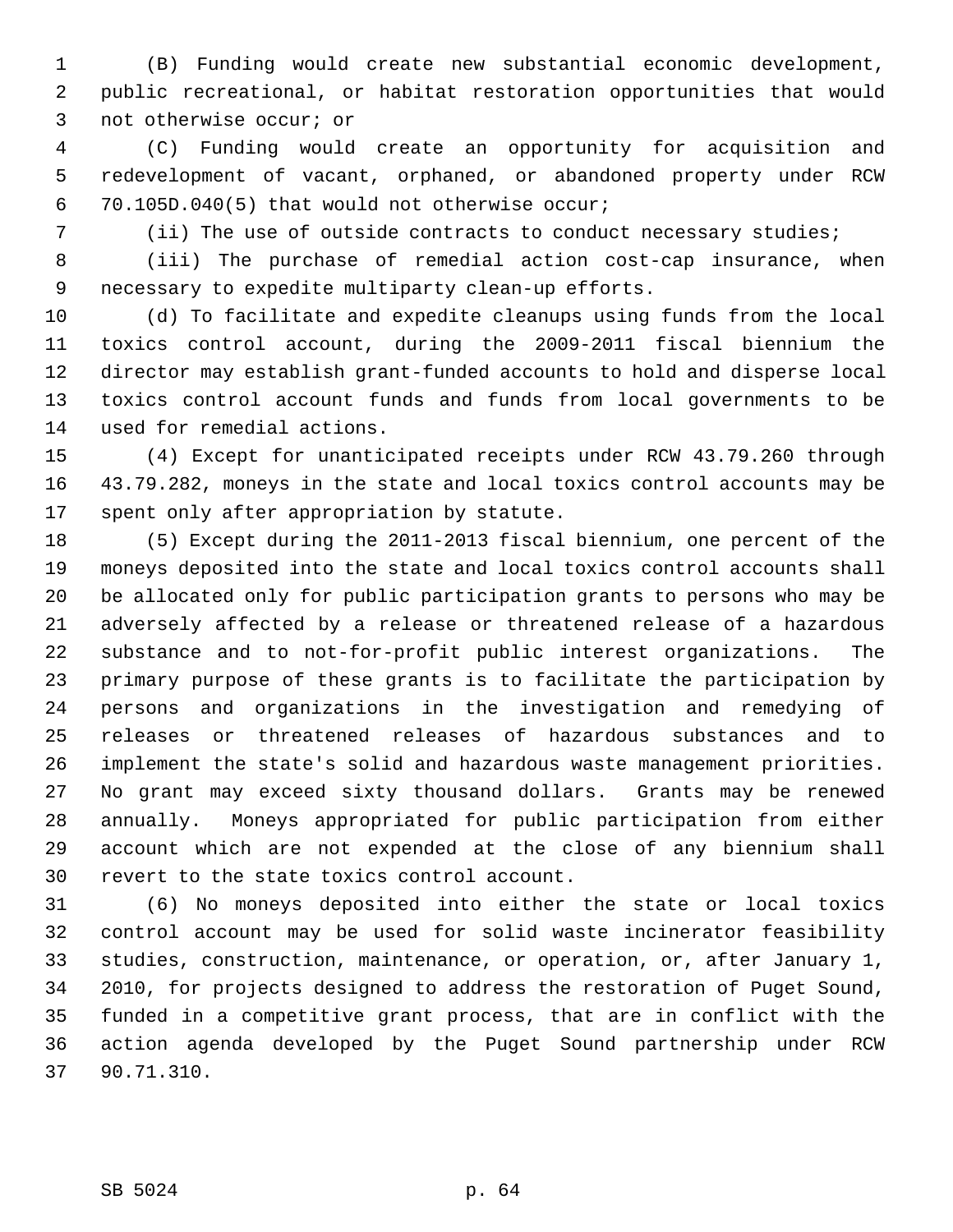1 (7) The department shall adopt rules for grant or loan issuance and 2 performance.

 3 (8) During the 2011-2013 fiscal biennium, the legislature may 4 transfer from the local toxics control account to the state toxics 5 control account such amounts as reflect excess fund balance in the 6 account.

 7 (9) During the 2011-2013 fiscal biennium, the local toxics control 8 account may also be used for local government shoreline update grants 9 and actions for reducing public exposure to toxic air pollution; 10 funding to local governments for flood levee improvements; and grants 11 to local governments for brownfield redevelopment.

12 **Sec. 712.** RCW 82.44.190 and 1996 c 262 s 2 are each amended to 13 read as follows:

14 The transportation infrastructure account is hereby created in the 15 transportation fund. Public and private entities may deposit moneys in 16 the transportation infrastructure account from federal, state, local, 17 or private sources. Proceeds from bonds or other financial instruments 18 sold to finance surface transportation projects from the transportation 19 infrastructure account shall be deposited into the account. Principal 20 and interest payments made on loans from the transportation 21 infrastructure account shall be deposited into the account. Moneys in 22 the account shall be available for purposes specified in RCW 82.44.195. 23 Expenditures from the transportation infrastructure account shall be 24 subject to appropriation by the legislature. To the extent required by 25 federal law or regulations promulgated by the United States secretary 26 of transportation, the state treasurer is authorized to create separate 27 subaccounts within the transportation infrastructure account. During 28 the 2013-2015 fiscal biennium, the legislature may transfer from the 29 transportation infrastructure account to the Puget Sound ferry 30 operations account such amounts as reflect the excess fund balance of 31 the transportation infrastructure account.

# 32 **2011-2013 FISCAL BIENNIUM** 33 **TRANSPORTATION AGENCIES--OPERATING**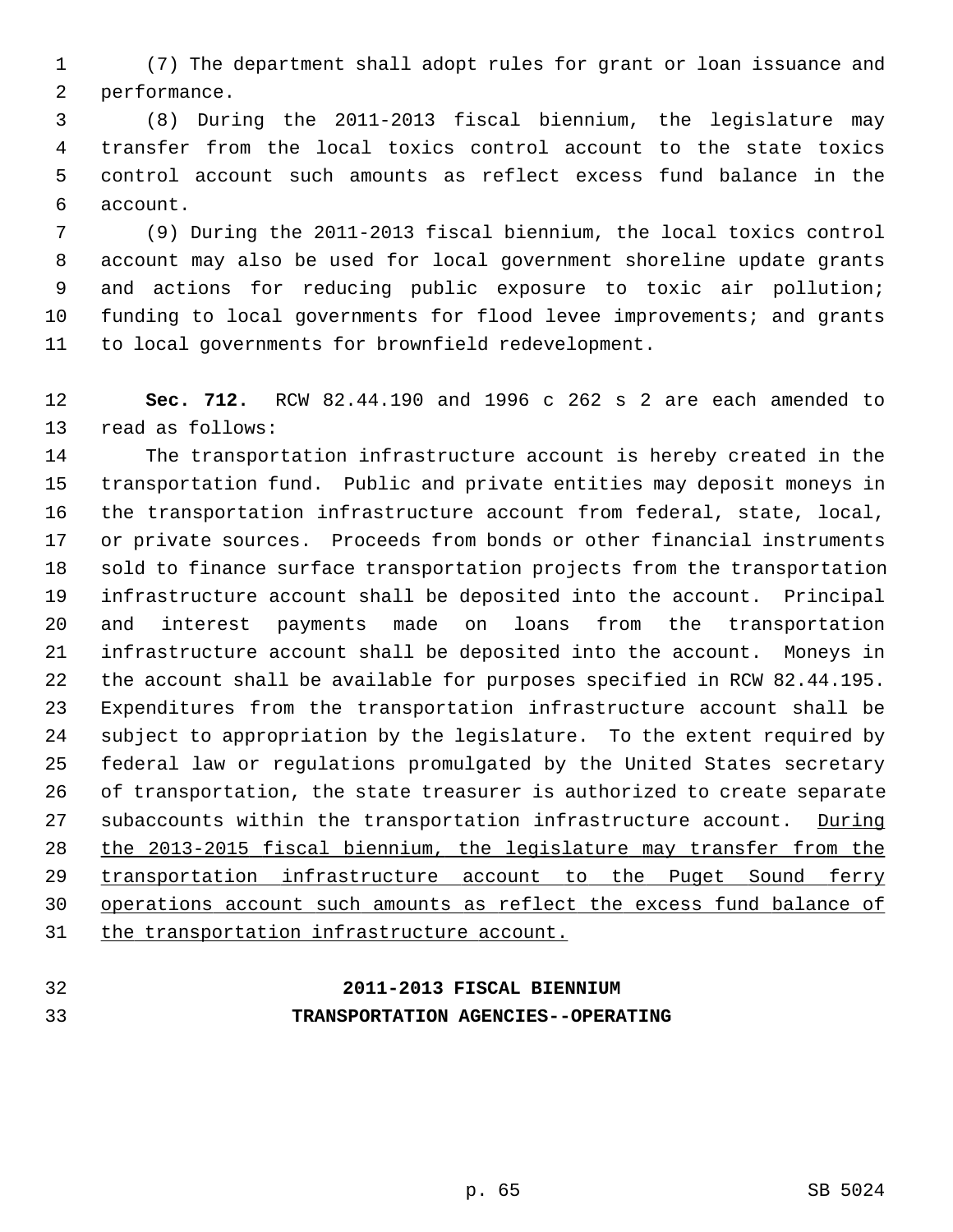1 **Sec. 801.** 2012 c 86 s 201 (uncodified) is amended to read as 2 follows: 3 **FOR THE WASHINGTON TRAFFIC SAFETY COMMISSION** 4 Highway Safety Account--State Appropriation . . . . . ((\$2,983,000))  $\frac{1}{2}$  5 6 Highway Safety Account--Federal Appropriation . . . . . ((\$42,507,000))  $7 \frac{$42,497,000}{9000}$ 8 Highway Safety Account--Private/Local Appropriation . . . . . \$50,000 9 School Zone Safety Account--State Appropriation . . . . ((\$3,340,000))  $\frac{$2,340,000}{ }$ 11 TOTAL APPROPRIATION . . . . . . . . . . . . . . ((\$48,880,000))  $\frac{12}{347,869,000}$ 

13 The appropriations in this section are subject to the following 14 conditions and limitations:

15 (1) \$1,673,900 of the highway safety account--federal appropriation 16 is provided solely for the conclusion of the target zero trooper pilot 17 program, which the commission has developed and implemented in 18 collaboration with the Washington state patrol. The pilot program must 19 continue to demonstrate the effectiveness of intense, high visibility, 20 driving under the influence enforcement in Washington. The commission 21 shall continue to apply to the national highway traffic safety 22 administration for federal highway safety grants to cover the cost of 23 the pilot program. State funding is provided in section ((207)) 807 of 24 this act for the state patrol to continue the target zero trooper 25 program in fiscal year 2013.

26 (2) The commission may oversee pilot projects implementing the use 27 of automated traffic safety cameras to detect speed violations within 28 cities west of the Cascade mountains that have a population over one 29 hundred ninety-five thousand. For the purposes of pilot projects in 30 this subsection, no more than one automated traffic safety camera may 31 be used to detect speed violations within any one jurisdiction.

32 (a) The commission shall comply with RCW 46.63.170 in administering 33 the pilot projects.

34 (b) In order to ensure adequate time in the 2011-2013 fiscal 35 biennium to evaluate the effectiveness of the pilot projects, any 36 projects authorized by the commission must be authorized by December 37 31, 2011.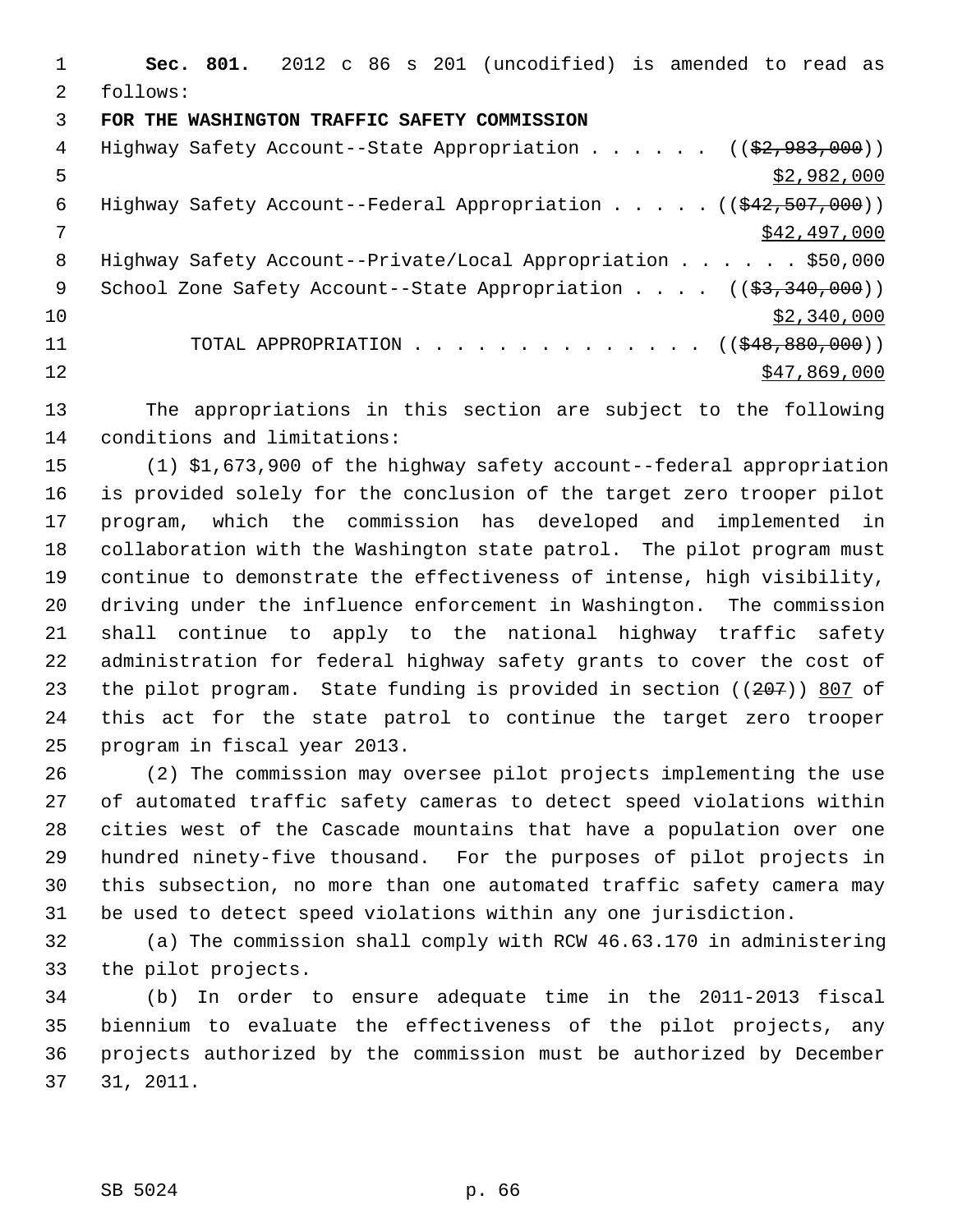1 (c) By January 1, 2013, the commission shall provide a report to 2 the legislature regarding the use, public acceptance, outcomes, and 3 other relevant issues regarding automated traffic safety cameras 4 demonstrated by the pilot projects.

 5 (3) \$460,000 of the highway safety account--state appropriation is 6 provided solely for the implementation of chapter ... (Engrossed Second 7 Substitute House Bill No. 1789), Laws of 2011 (addressing DUI 8 accountability). If chapter ... (Engrossed Second Substitute House 9 Bill No. 1789), Laws of 2011 is not enacted by June 30, 2011, the 10 amount provided in this subsection lapses.

11 (4) The commission shall conduct a review of the literature on 12 potential safety benefits realized from drivers using their headlights 13 and windshield wipers simultaneously and shall report to the 14 transportation committees of the legislature by December 1, 2011.

15 (5) \$22,000,000 of the highway safety account--federal 16 appropriation is provided solely for federal funds that may be 17 obligated to the commission pursuant to 23 U.S.C. Sec. 164 during the 18 2011-2013 fiscal biennium.

19 **Sec. 802.** 2012 c 86 s 202 (uncodified) is amended to read as 20 follows:

### 21 **FOR THE COUNTY ROAD ADMINISTRATION BOARD**

| 22 | Rural Arterial Trust Account--State Appropriation $($ $($ \$915,000) $)$        |
|----|---------------------------------------------------------------------------------|
| 23 | \$907,000                                                                       |
| 24 | Motor Vehicle Account--State Appropriation $($ $($ $\frac{2}{2}, 088, 000)$ $)$ |
| 25 | \$2,086,000                                                                     |
| 26 | County Arterial Preservation Account--State                                     |
| 27 | Appropriation $($ $(\frac{1}{21}, \frac{428}{100})$                             |
| 28 | \$1,413,000                                                                     |
| 29 | TOTAL APPROPRIATION $($ $(\frac{24}{11}, 000) )$                                |
| 30 | \$4,406,000                                                                     |

31 The appropriations in this section are subject to the following 32 conditions and limitations: The county road administration board shall 33 submit a report to the transportation committees of the legislature by 34 December 1, 2011, on the implementation of the recommendations that 35 resulted from the evaluation of efficiencies in the delivery of 36 transportation funding and services to local governments that was 37 required under section 204(8), chapter 247, Laws of 2010. The report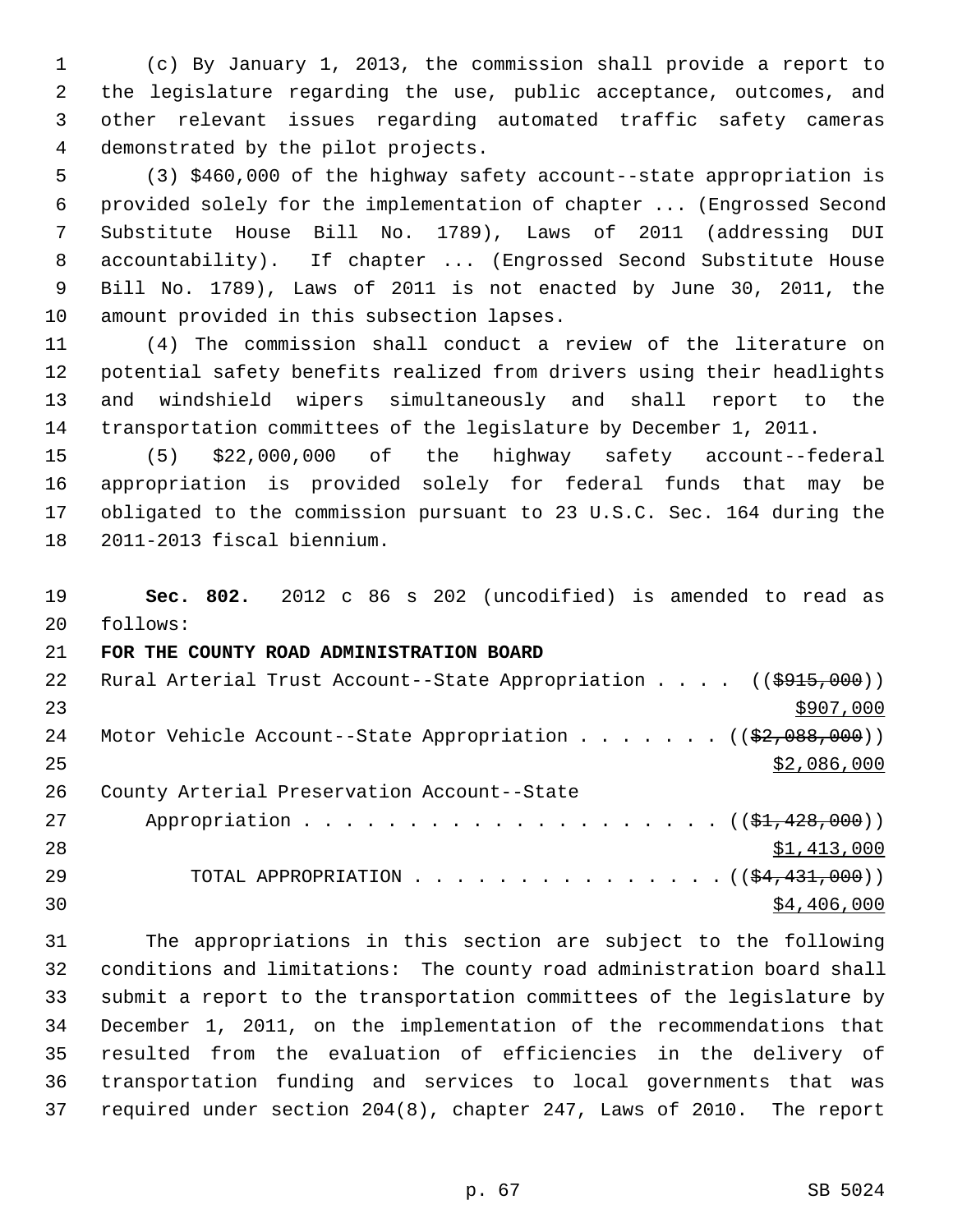1 must include a description of how recommendations were implemented, 2 what efficiencies were achieved, and an explanation of any 3 recommendations that were not implemented.

 4 **Sec. 803.** 2012 c 86 s 203 (uncodified) is amended to read as 5 follows:

### 6 **FOR THE TRANSPORTATION IMPROVEMENT BOARD**

 7 Transportation Improvement Account--State 8 Appropriation . . . . . . . . . . . . . . . . . . (  $(\frac{23}{63}, \frac{625}{600})$  )  $\frac{1}{2}$   $\frac{1}{2}$   $\frac{1}{2}$   $\frac{1}{2}$   $\frac{1}{2}$   $\frac{1}{2}$   $\frac{1}{2}$   $\frac{1}{2}$   $\frac{1}{2}$   $\frac{1}{2}$   $\frac{1}{2}$   $\frac{1}{2}$   $\frac{1}{2}$   $\frac{1}{2}$   $\frac{1}{2}$   $\frac{1}{2}$   $\frac{1}{2}$   $\frac{1}{2}$   $\frac{1}{2}$   $\frac{1}{2}$   $\frac{1}{2}$   $\frac{1}{2}$ 

10 The appropriation in this section is subject to the following 11 conditions and limitations: The transportation improvement board shall 12 submit a report to the transportation committees of the legislature by 13 December 1, 2011, on the implementation of the recommendations that 14 resulted from the evaluation of efficiencies in the delivery of 15 transportation funding and services to local governments that was 16 required under section 204(8), chapter 247, Laws of 2010. The report 17 must include a description of how recommendations were implemented, 18 what efficiencies were achieved, and an explanation of any 19 recommendations that were not implemented.

20 **Sec. 804.** 2012 c 86 s 205 (uncodified) is amended to read as 21 follows:

#### 22 **FOR THE TRANSPORTATION COMMISSION**

| 23 | Motor Vehicle Account--State Appropriation ( $(\frac{27}{53}, 028, 000)$ ) |
|----|----------------------------------------------------------------------------|
| 24 | \$3,025,000                                                                |
| 25 | Multimodal Transportation Account--State Appropriation \$112,000           |
| 26 | TOTAL APPROPRIATION $\ldots$ , ( $(\frac{2}{53}, \frac{140}{100})$ )       |
| 27 | \$3,137,000                                                                |

28 The appropriations in this section are subject to the following 29 conditions and limitations:

30 (1) Consistent with RCW 43.135.055, 47.60.290, and 47.60.315, 31 during the 2011-2013 fiscal biennium, the legislature authorizes the 32 transportation commission to periodically review and, if necessary, 33 adjust the schedule of fares for the Washington state ferry system only 34 in amounts not greater than those sufficient to generate the amount of 35 revenue required by the biennial transportation budget. When adjusting 36 ferry fares, the commission must consider input from affected ferry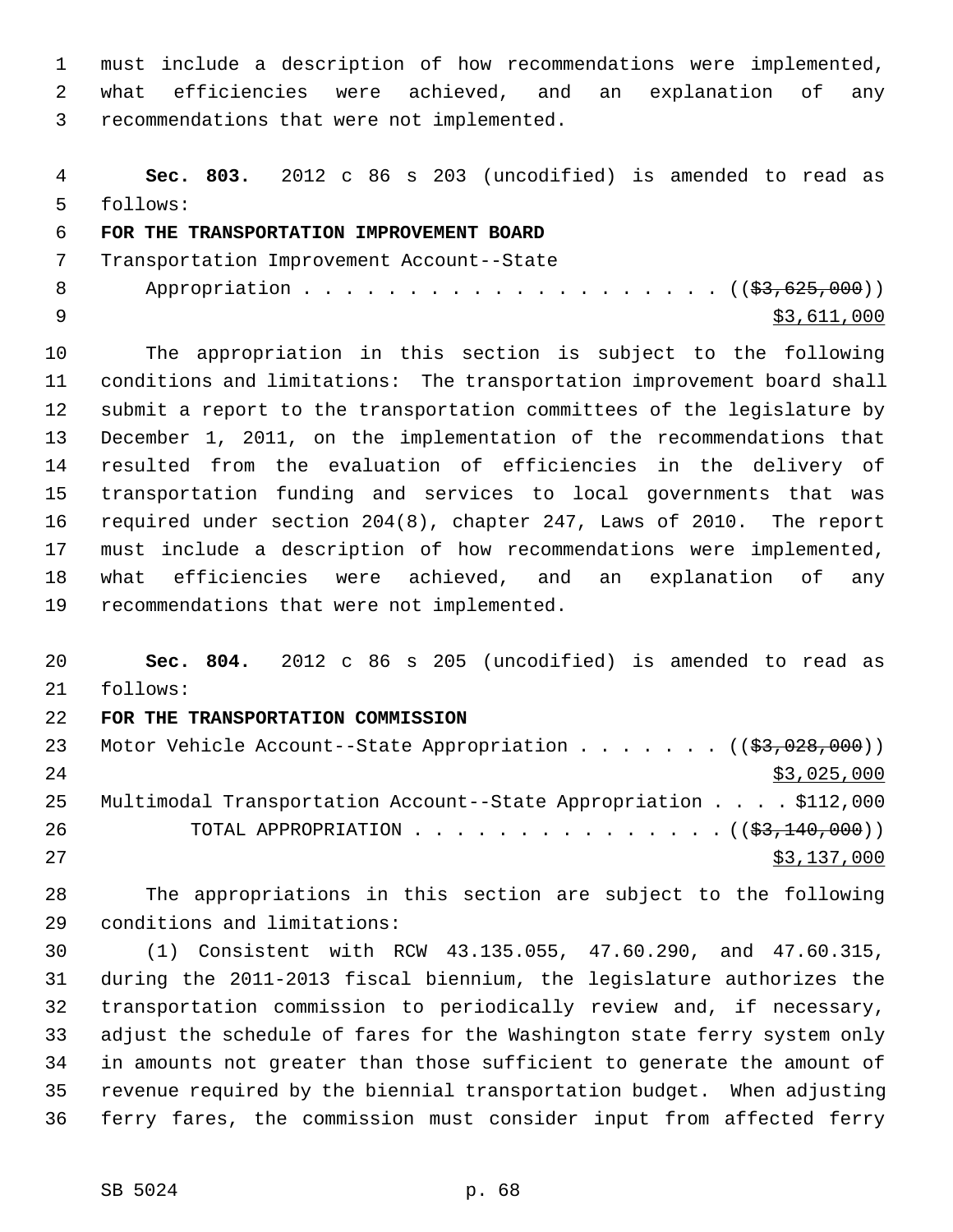1 users by public hearing and by review with the affected ferry advisory 2 committees, in addition to the data gathered from the current ferry 3 user survey.

 4 (2) Consistent with RCW 43.135.055 and 47.46.100, during the 5 2011-2013 fiscal biennium, the legislature authorizes the 6 transportation commission to periodically review and, if necessary, 7 adjust the schedule of toll charges applicable to the Tacoma Narrows 8 bridge only in amounts not greater than those sufficient to support (a) 9 any required costs for operating and maintaining the toll bridge, 10 including the cost of insurance, (b) any amount required by law to meet 11 the redemption of bonds and applicable interest payments, and (c) 12 repayment of the motor vehicle fund.

13 (3) Consistent with its authority in RCW 47.56.840, the 14 transportation commission shall consider the need for a citizen 15 advisory group that provides oversight on new tolled facilities.

16 (4) \$775,000 of the motor vehicle account--state appropriation is 17 provided solely to determine the feasibility of transitioning from the 18 gas tax to a road user assessment system of paying for transportation.

19 (a) The transportation commission, with direction from the steering 20 committee created in (b) of this subsection, must: Review relevant 21 reports and data related to models of road user assessments and methods 22 of transitioning to a road user assessment system; analyze the research 23 to identify issues for policy decisions in Washington; make 24 recommendations for the design of systemwide trials; develop a plan to 25 assess public perspectives and educate the public on the current 26 transportation funding system and options for a new system; and perform 27 other tasks as deemed necessary by the steering committee.

28 (b) The transportation commission must convene a steering committee 29 to provide direction to and guide the transportation commission's work. 30 Membership of the steering committee must include, but is not limited 31 to, members representing the following interests: The trucking 32 industry; business; cities and counties; public transportation; 33 environmental; user fee technology; auto and light truck manufacturers; 34 and the motoring public. In addition, a member from each of the two 35 largest caucuses of the senate, appointed by the president of the 36 senate, and a member from each of the two largest caucuses of the house 37 of representatives, appointed by the speaker of the house of 38 representatives, must serve on the steering committee.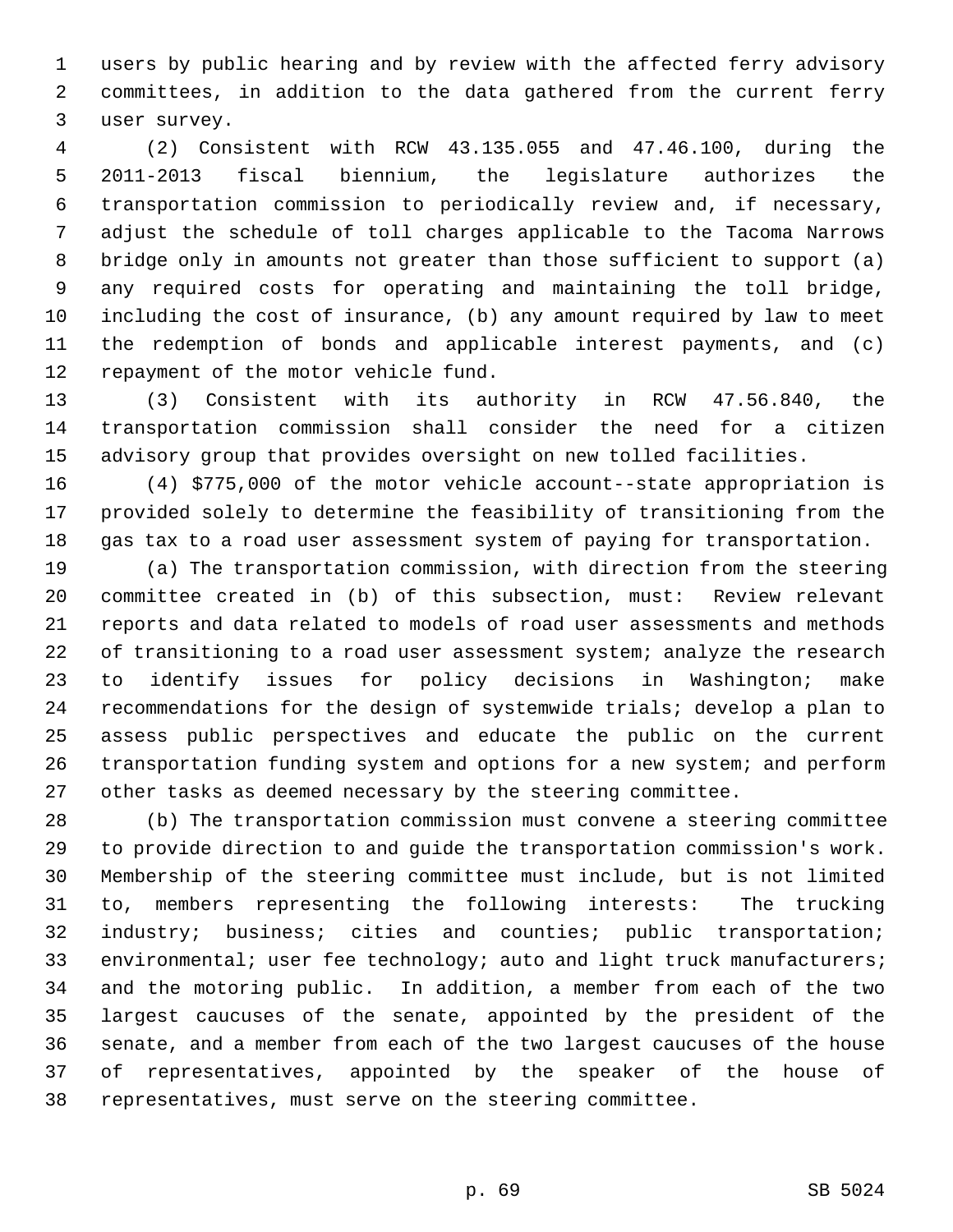1 (c) The transportation commission must update the governor and the 2 legislature on this work by January 1, 2013. In addition, this update 3 must include a plan and budget request for work to be completed during 4 the 2013-2015 fiscal biennium.

 5 (5) \$160,000 of the motor vehicle account--state appropriation is 6 provided solely for the transportation commission to establish a 7 statewide transportation survey panel and conduct two surveys on 8 transportation funding and policy issues during the 2011-2013 fiscal 9 biennium. At a minimum, the results of the first survey must be 10 submitted to the legislature by January 2013.

11 **Sec. 805.** 2012 c 86 s 206 (uncodified) is amended to read as 12 follows:

#### 13 **FOR THE FREIGHT MOBILITY STRATEGIC INVESTMENT BOARD**

14 Motor Vehicle Account--State Appropriation . . . . . . . ((\$781,000))  $15$   $\frac{$780,000}{ }$ 

16 The appropriation in this section is subject to the following 17 conditions and limitations:

18 (1) \$100,000 of the motor vehicle account--state appropriation is 19 provided solely for an additional staff person for the freight mobility 20 strategic investment board.

21 (2) The freight mobility strategic investment board shall submit a 22 report to the transportation committees of the legislature by December 23 1, 2011, on the implementation of the recommendations that resulted 24 from the evaluation of efficiencies in the delivery of transportation 25 funding and services to local governments that was required under 26 section 204(8), chapter 247, Laws of 2010. The report must include a 27 description of how recommendations were implemented, what efficiencies 28 were achieved, and an explanation of any recommendations that were not 29 implemented.

30 **Sec. 806.** 2012 c 86 s 207 (uncodified) is amended to read as 31 follows:

32 **FOR THE WASHINGTON STATE PATROL**

33 Multimodal Transportation Account--State Appropriation . . . . \$132,000 34 ((Ignition Interlock Device Revolving Account--

35 State Appropriation . . . . . . . . . . . . . . . . . . \$212,000)) 36 State Patrol Highway Account--State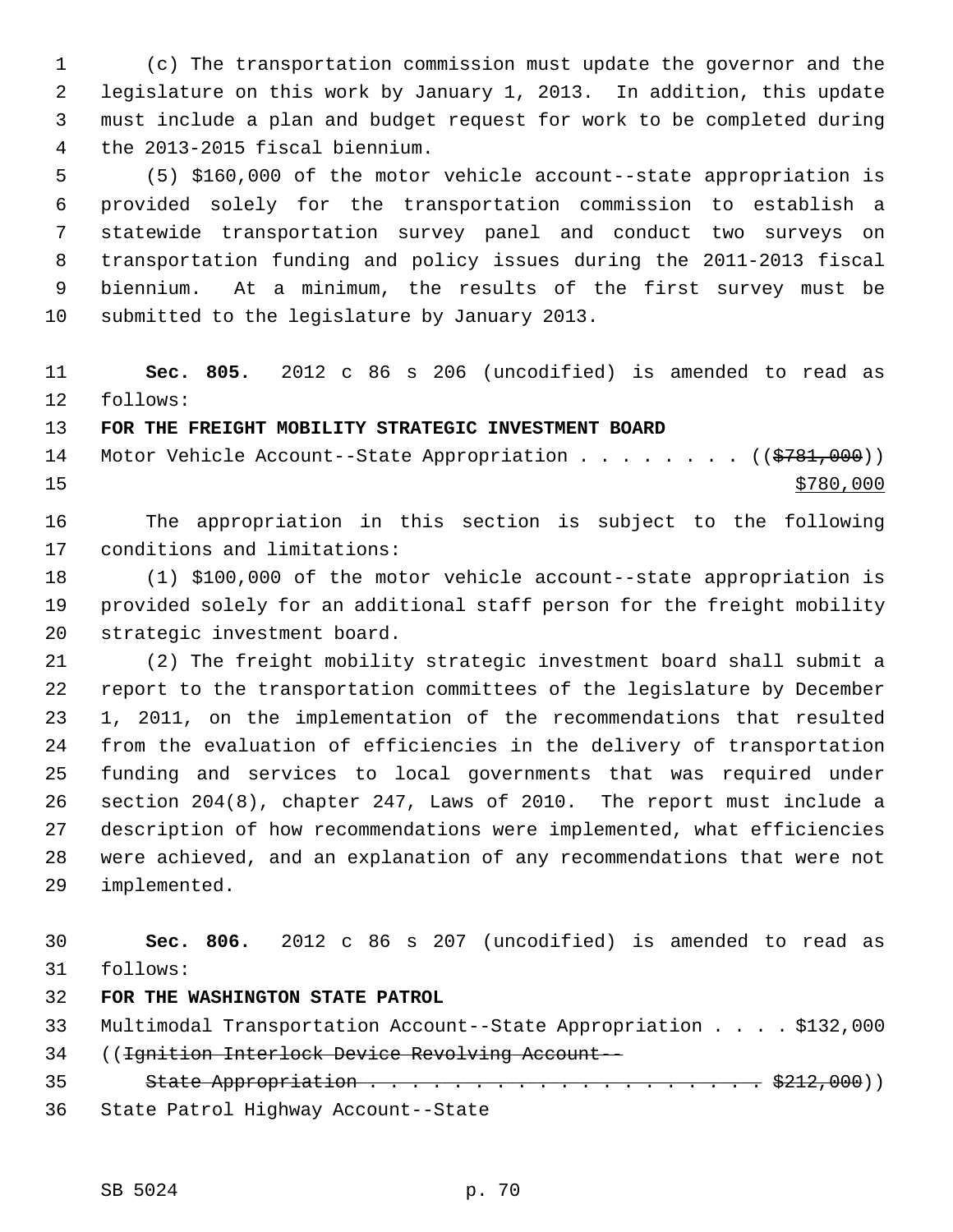|    | Appropriation ((\$350,605,000))                       |
|----|-------------------------------------------------------|
| 2  | \$343,164,000                                         |
| 3  | State Patrol Highway Account--Federal                 |
| 4  |                                                       |
| 5. | State Patrol Highway Account--Private/Local           |
| 6  |                                                       |
| 7  | Highway Safety Account--State Appropriation \$432,000 |
| 8  | TOTAL APPROPRIATION ( $(\frac{2365}{778},000)$ )      |
| q  | \$358,125,000                                         |
|    |                                                       |

10 The appropriations in this section are subject to the following 11 conditions and limitations:

12 (1) Washington state patrol officers engaged in off-duty uniformed 13 employment providing traffic control services to the department of 14 transportation or other state agencies may use state patrol vehicles 15 for the purpose of that employment, subject to guidelines adopted by 16 the chief of the Washington state patrol. The Washington state patrol 17 must be reimbursed for the use of the vehicle at the prevailing state 18 employee rate for mileage and hours of usage, subject to guidelines 19 developed by the chief of the Washington state patrol. Cessna pilots 20 funded from the state patrol highway account who are certified to fly 21 the King Airs may pilot those aircraft for general fund purposes with 22 the general fund reimbursing the state patrol highway account an hourly 23 rate to cover the costs incurred during the flights since the aviation 24 section is no longer part of the Washington state patrol cost 25 allocation system as of July 1, 2009.

26 (2) The Washington state patrol shall continue to collaborate with 27 the Washington traffic safety commission on the target zero trooper 28 pilot program referenced in section  $((201))$  801(1) of this act.

29 (3) \$370,000 of the state patrol highway account--state 30 appropriation is provided solely for costs associated with the pilot 31 program described under section 216(5) ((of this act)), chapter 86, 32 Laws of 2012. The Washington state patrol may incur costs related only 33 to the assignment of cadets and necessary computer equipment and to the 34 reimbursement of the Washington state department of transportation for 35 contract costs. The appropriation in this subsection must be funded 36 from the portion of the automated traffic safety camera fines deposited 37 into the state patrol highway account; however, if the fines deposited 38 into the state patrol highway account from automated traffic safety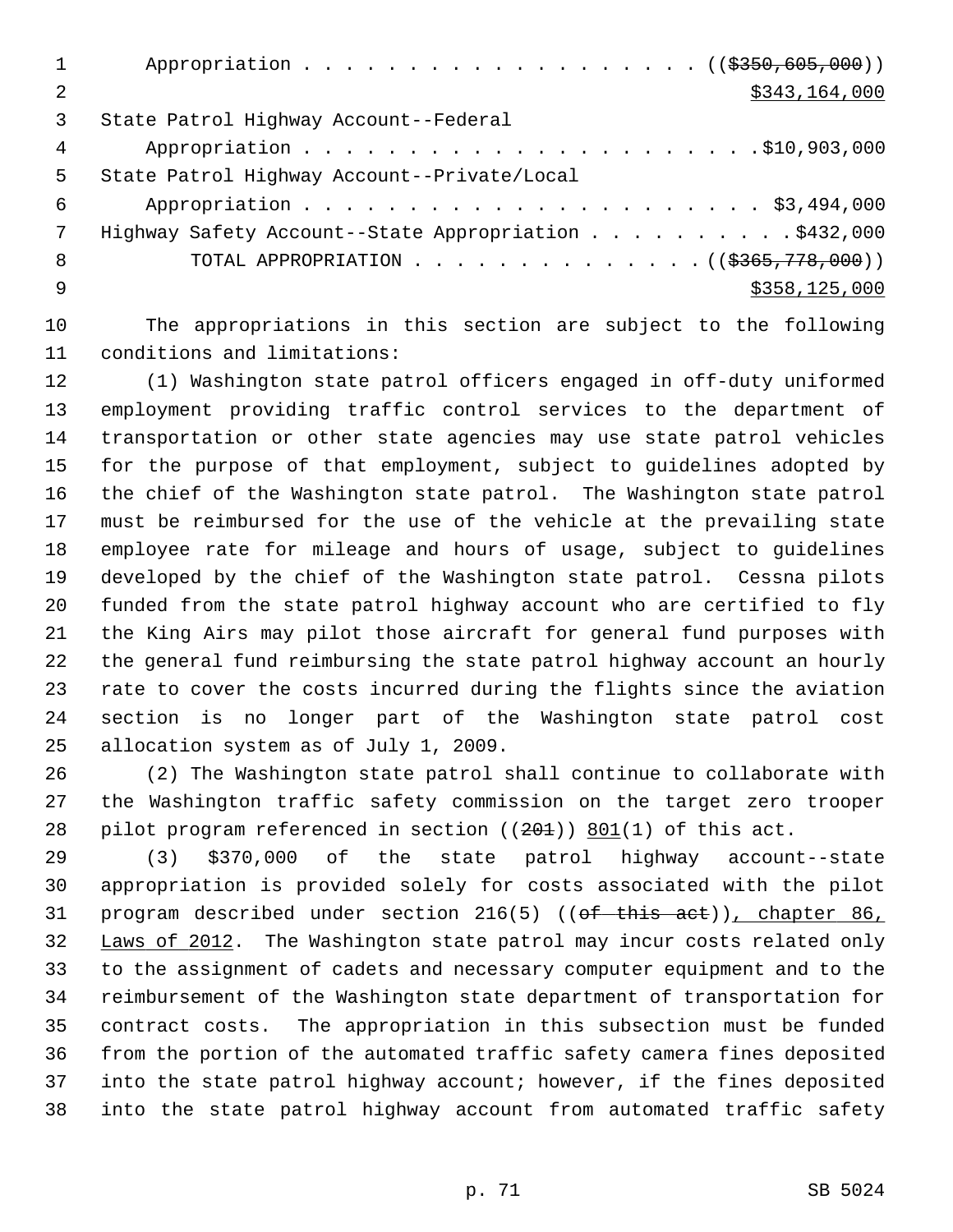1 camera infractions do not reach three hundred seventy thousand dollars, 2 the department of transportation shall remit funds necessary to the 3 Washington state patrol to ensure the completion of the pilot program. 4 The Washington state patrol may not incur overtime as a result of this 5 pilot program. The Washington state patrol shall not assign troopers 6 to operate or deploy the pilot program equipment used in the roadway 7 construction zones.

 8 (4) ((\$12,160,000)) \$12,198,000 of the total appropriation is 9 provided solely for automobile fuel in the 2011-2013 fiscal biennium. 10 The Washington state patrol shall analyze their fuel consumption and 11 submit a report to the legislative transportation committees by 12 December 31, 2011, on fuel conservation methods that could be used to 13 minimize costs and ensure that the Washington state patrol is managing 14 fuel consumption effectively.

15 (5) \$7,672,000 of the total appropriation is provided solely for 16 the purchase of pursuit vehicles.

17 (6) \$6,686,000 of the total appropriation is provided solely for 18 vehicle repair and maintenance costs of vehicles used for highway 19 purposes.

20 (7) \$1,724,000 of the total appropriation is provided solely for 21 the purchase of mission vehicles used for highway purposes in the 22 commercial vehicle and traffic investigation sections of the Washington 23 state patrol.

24 (8) \$1,200,000 of the total appropriation is provided solely for 25 outfitting officers. The Washington state patrol shall prepare a cost-26 benefit analysis of the standard trooper uniform as compared to a 27 battle dress uniform and uniforms used by other states and 28 jurisdictions. The Washington state patrol shall report the results of 29 the analysis to the transportation committees of the legislature by 30 December 1, 2011.

31 (9) The Washington state patrol shall not account for or record 32 locally provided DUI cost reimbursement payments as expenditure credits 33 to the state patrol highway account. The patrol shall report the 34 amount of expected locally provided DUI cost reimbursements to the 35 office of financial management and transportation committees of the 36 legislature by September 30th of each year.

37 (10) During the 2011-2013 fiscal biennium, the Washington state 38 patrol shall continue to perform traffic accident investigations on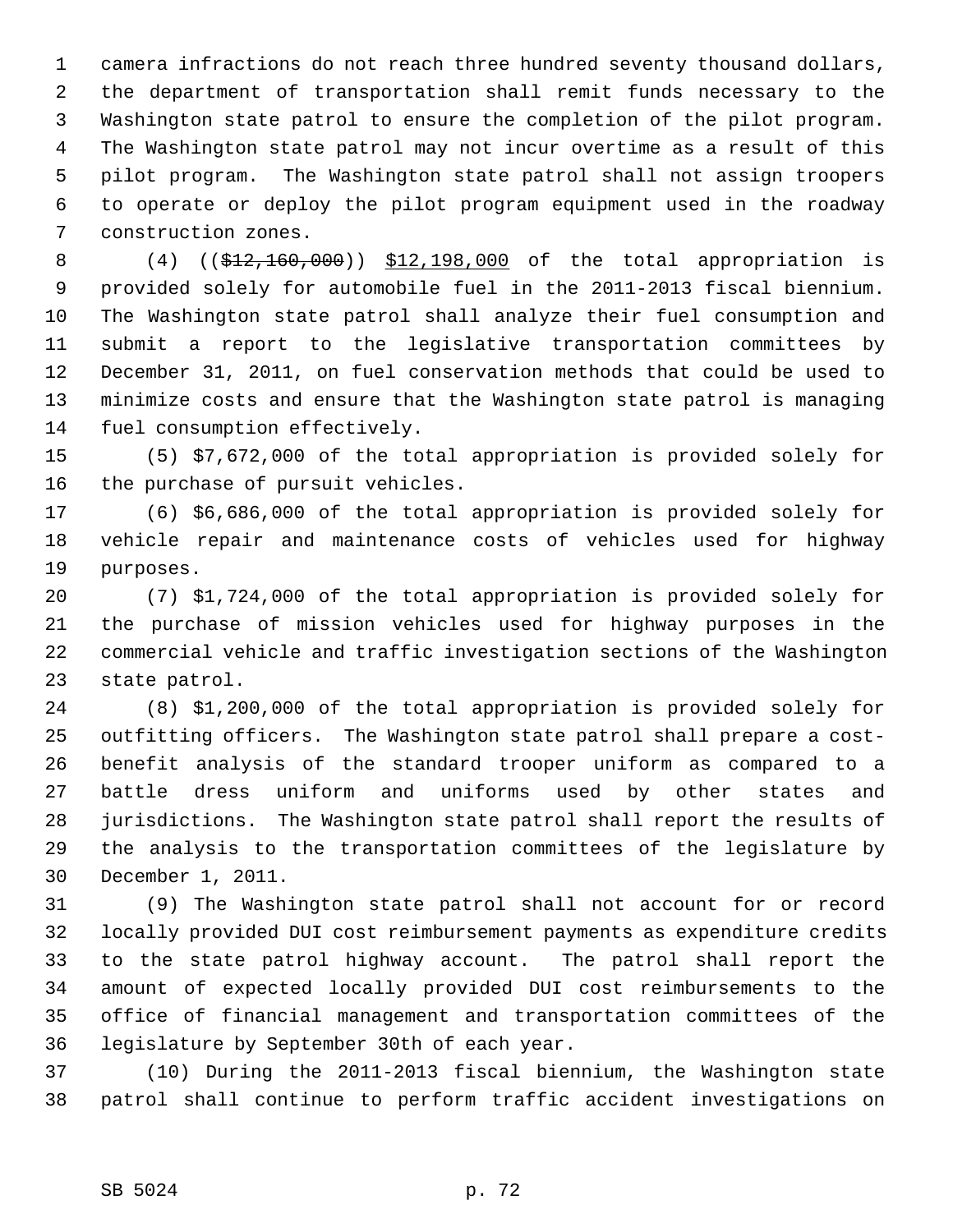1 Thurston county roads, and shall work with Thurston county to 2 transition the traffic accident investigations on Thurston county roads 3 to Thurston county by July 1, 2013.

 4 (11) \$2,187,000 of the state patrol highway account--state 5 appropriation is provided solely for mobile office platforms.

 6 (12) \$2,731,000 of the state patrol highway account--state 7 appropriation is provided solely for the continuation of the target 8 zero trooper program.

 9 (13) \$432,000 of the highway safety account--state appropriation is 10 provided solely for the implementation of chapter . . . (Second 11 Substitute House Bill No. 2443), Laws of 2012 (DUI accountability). If 12 chapter . . . (Second Substitute House Bill No. 2443), Laws of 2012 is 13 not enacted by June 30, 2012, the amount provided in this subsection 14 lapses. Additionally, the total highway safety account--state 15 appropriation in this section assumes the revenue generated by the fees 16 that the Washington state patrol is authorized to charge manufacturers, 17 technicians, and other providers under Second Substitute House Bill No. 18 2443. Within the amounts provided in this subsection is funding for 19 three additional troopers to provide oversight of the ignition 20 interlock industry.

21 (14) \$212,000 of the ignition interlock device revolving account-- 22 state appropriation is provided solely for two additional troopers to 23 provide oversight of the ignition interlock industry. If chapter . . . 24 (Second Substitute House Bill No. 2443), Laws of 2012 is enacted by 25 June 30, 2012, the amount provided in this subsection lapses.

26 (15) \$132,000 of the multimodal transportation account--state 27 appropriation is provided solely for the implementation of chapter 28 . . . (Engrossed Substitute House Bill No. 1820), Laws of 2012 (blue 29 alert system). If chapter . . . (Engrossed Substitute House Bill No. 30 1820), Laws of 2012 is not enacted by June 30, 2012, the amount 31 provided in this subsection lapses.

32 **Sec. 807.** 2012 c 86 s 208 (uncodified) is amended to read as 33 follows:

## 34 **FOR THE DEPARTMENT OF LICENSING**

| 35 Marine Fuel Tax Refund Account--State Appropriation \$32,000 |  |  |  |  |
|-----------------------------------------------------------------|--|--|--|--|
| 36 Motorcycle Safety Education Account--State                   |  |  |  |  |
| 37 Appropriation ( $(\frac{24}{367}, \frac{367}{100})$          |  |  |  |  |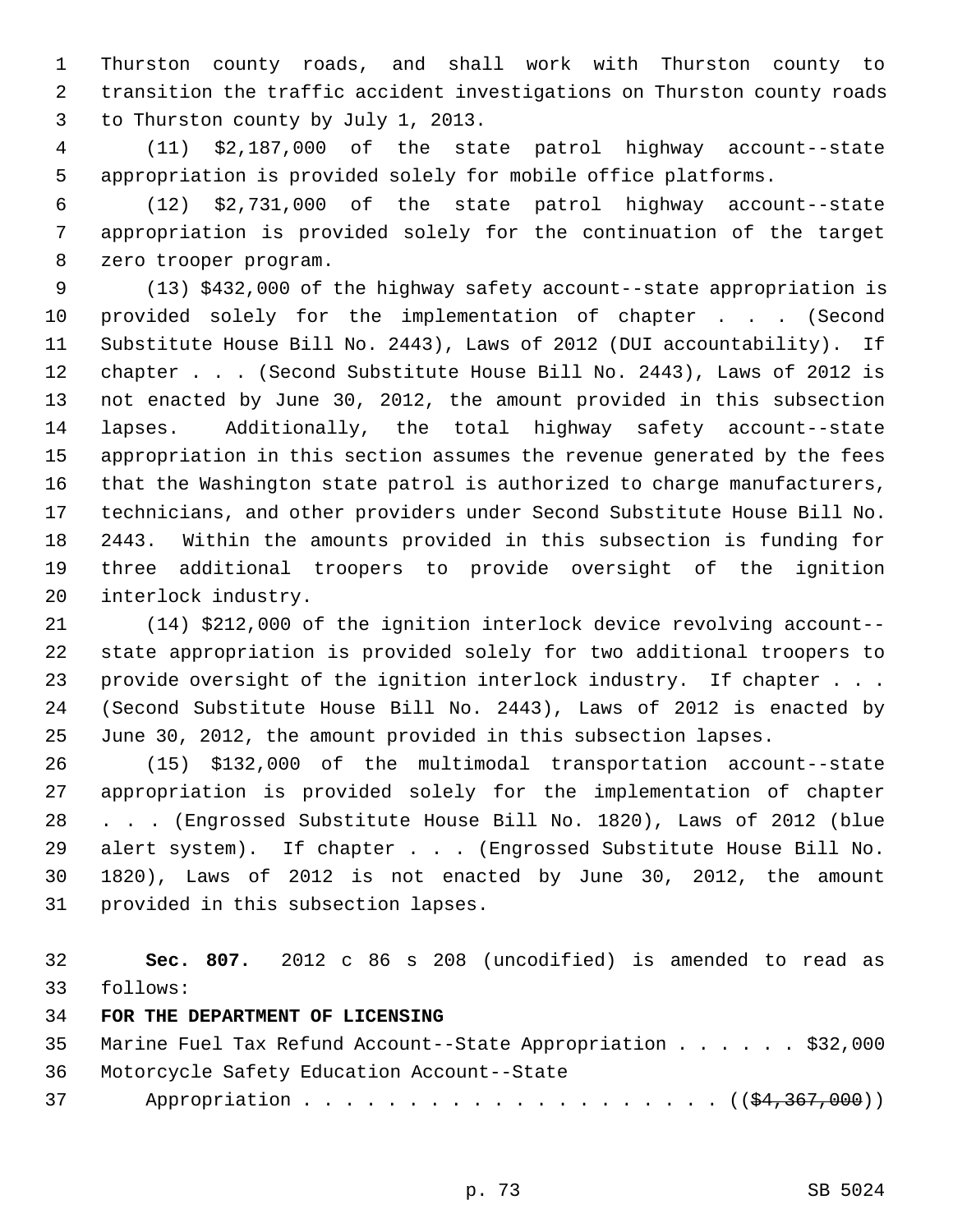$\frac{1}{54}$ , 364, 000 2 Wildlife Account--State Appropriation . . . . . . . . . . . ((\$826,000))  $\frac{$824,000}{ }$ 4 Highway Safety Account--State Appropriation . . . . . ((\$148,666,000))  $$147,578,000$  6 Highway Safety Account--Federal Appropriation . . . . . . . .\$4,299,000 7 Highway Safety Account--Private/Local Appropriation . . . . . \$200,000 8 Motor Vehicle Account--State Appropriation . . . . . . ((\$76,511,000))  $9 \frac{\text{575,868,000}}{9}$ 10 Motor Vehicle Account--Private/Local Appropriation . . . . . \$1,714,000 11 Motor Vehicle Account--Federal Appropriation . . . . . . . . . \$380,000 12 Department of Licensing Services Account--State 13 Appropriation . . . . . . . . . . . . . . . . . . . . . . \$6,095,000 14 Ignition Interlock Device Revolving Account--State 15 Appropriation . . . . . . . . . . . . . . . . . . . . . . \$1,971,000 16 TOTAL APPROPRIATION . . . . . . . . . . . . . . ((\$245,061,000)) 17 \$243,325,000

18 The appropriations in this section are subject to the following 19 conditions and limitations:

20 (1) \$231,000 of the motor vehicle account--state appropriation is 21 provided solely for the implementation of chapter ... (Substitute 22 Senate Bill No. 5800), Laws of 2011 (off-road motorcycles). If chapter 23 ... (Substitute Senate Bill No. 5800), Laws of 2011 is not enacted by 24 June 30, 2011, the amount provided in this subsection lapses.

25 (2) \$193,000 of the department of licensing services account--state 26 appropriation is provided solely for a phased implementation of chapter 27 ... (Substitute House Bill No. 1046), Laws of 2011 (vehicle and vessel 28 quick titles). Funding is contingent upon revenues associated with the 29 vehicle and vessel quick title program paying all direct and indirect 30 expenditures associated with the department's implementation of this 31 subsection. If chapter ... (Substitute House Bill No. 1046), Laws of 32 2011 is not enacted by June 30, 2011, the amount provided in this 33 subsection lapses.

34 (3) \$4,299,000 of the highway safety account--federal appropriation 35 is for federal funds that may be received during the 2011-2013 fiscal 36 biennium. Upon receipt of the funds, the department shall provide a 37 report on the use of the funds to the transportation committees of the 38 legislature and the office of financial management.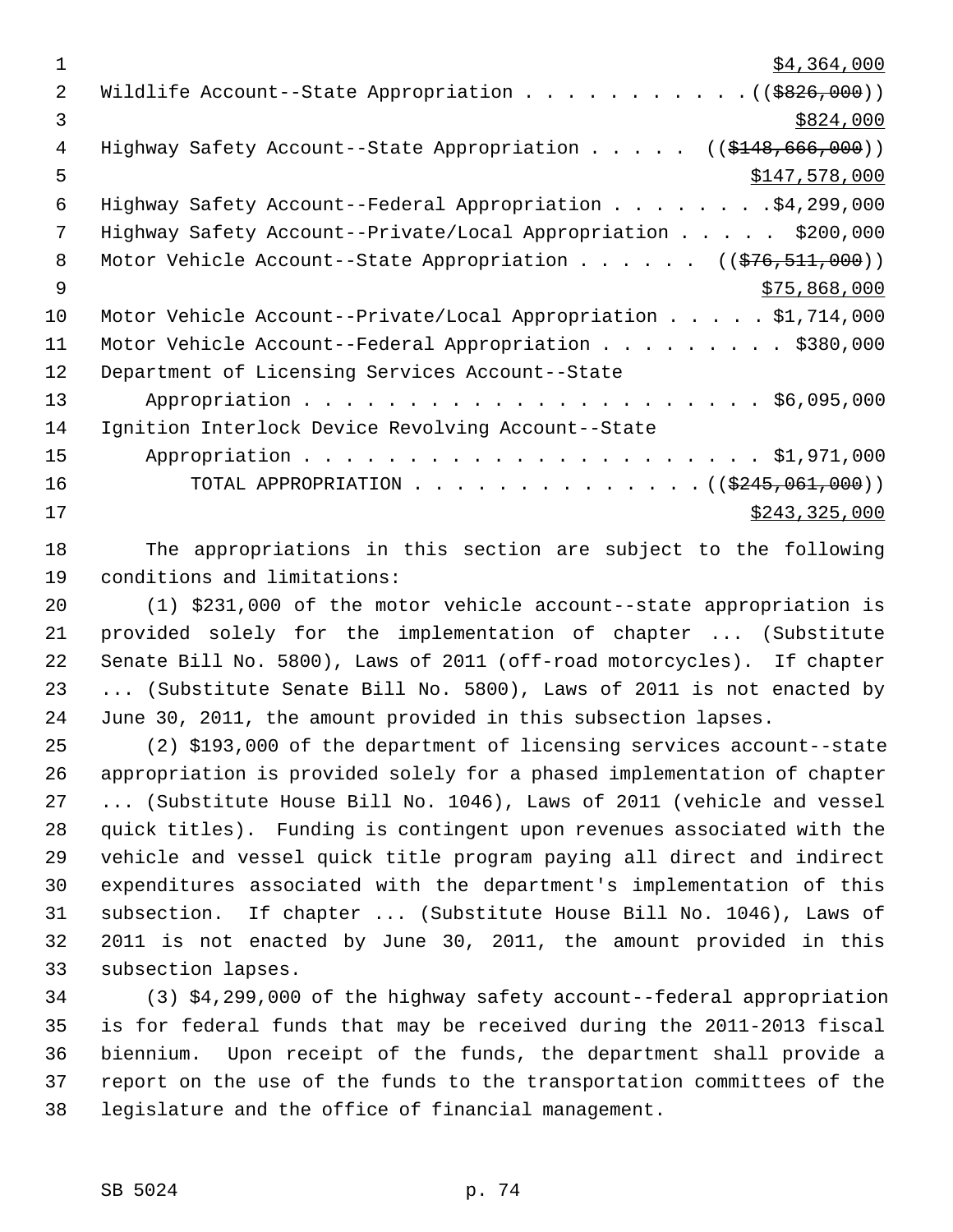1 (4) By December 31, 2011, the department shall submit to the office 2 of financial management and the transportation committees of the 3 legislature draft legislation that rewrites the tow truck statutes 4 (chapter 46.55 RCW) in plain language and is revenue and policy 5 neutral.

 6 (5) \$128,000 of the highway safety account--state appropriation is 7 provided solely for the implementation of chapter ... (Engrossed 8 Substitute House Bill No. 1635), Laws of 2011 (driver's license exams). 9 If chapter ... (Engrossed Substitute House Bill No. 1635), Laws of 2011 10 is not enacted by June 30, 2011, the amount provided in this subsection 11 lapses.

12 (6) \$68,000 of the highway safety account--state appropriation is 13 provided solely for the implementation of chapter ... (Engrossed Second 14 Substitute House Bill No. 1789), Laws of 2011 (addressing DUI 15 accountability). If chapter ... (Engrossed Second Substitute House 16 Bill No. 1789), Laws of 2011 is not enacted by June 30, 2011, the 17 amount provided in this subsection lapses.

18 (7) \$63,000 of the highway safety account--state appropriation is 19 provided solely for the implementation of chapter ... (Substitute House 20 Bill No. 1237), Laws of 2011 (selective service system). If chapter 21 ... (Substitute House Bill No. 1237), Laws of 2011 is not enacted by 22 June 30, 2011, the amount provided in this subsection lapses.

23 (8) \$340,000 of the motor vehicle account--private/local 24 appropriation is provided solely for the implementation of chapter ... 25 (Engrossed Substitute Senate Bill No. 5457), Laws of 2011 (congestion 26 reduction charge). If chapter ... (Engrossed Substitute Senate Bill 27 No. 5457), Laws of 2011 is not enacted by June 30, 2011, the amount 28 provided in this subsection lapses.

29 (9) \$1,738,000 of the department of licensing services account-- 30 state appropriation is provided solely for purchasing equipment for 31 field licensing service offices and subagent offices.

32 (10) \$2,500,000 of the highway safety account--state appropriation 33 is provided solely for information technology field system 34 modernization.

35 (11) \$963,000 of the highway safety account--state appropriation is 36 provided solely for implementation of chapter 374, Laws of 2011 37 (limousine carriers) and chapter 298, Laws of 2011 (master license 38 service program).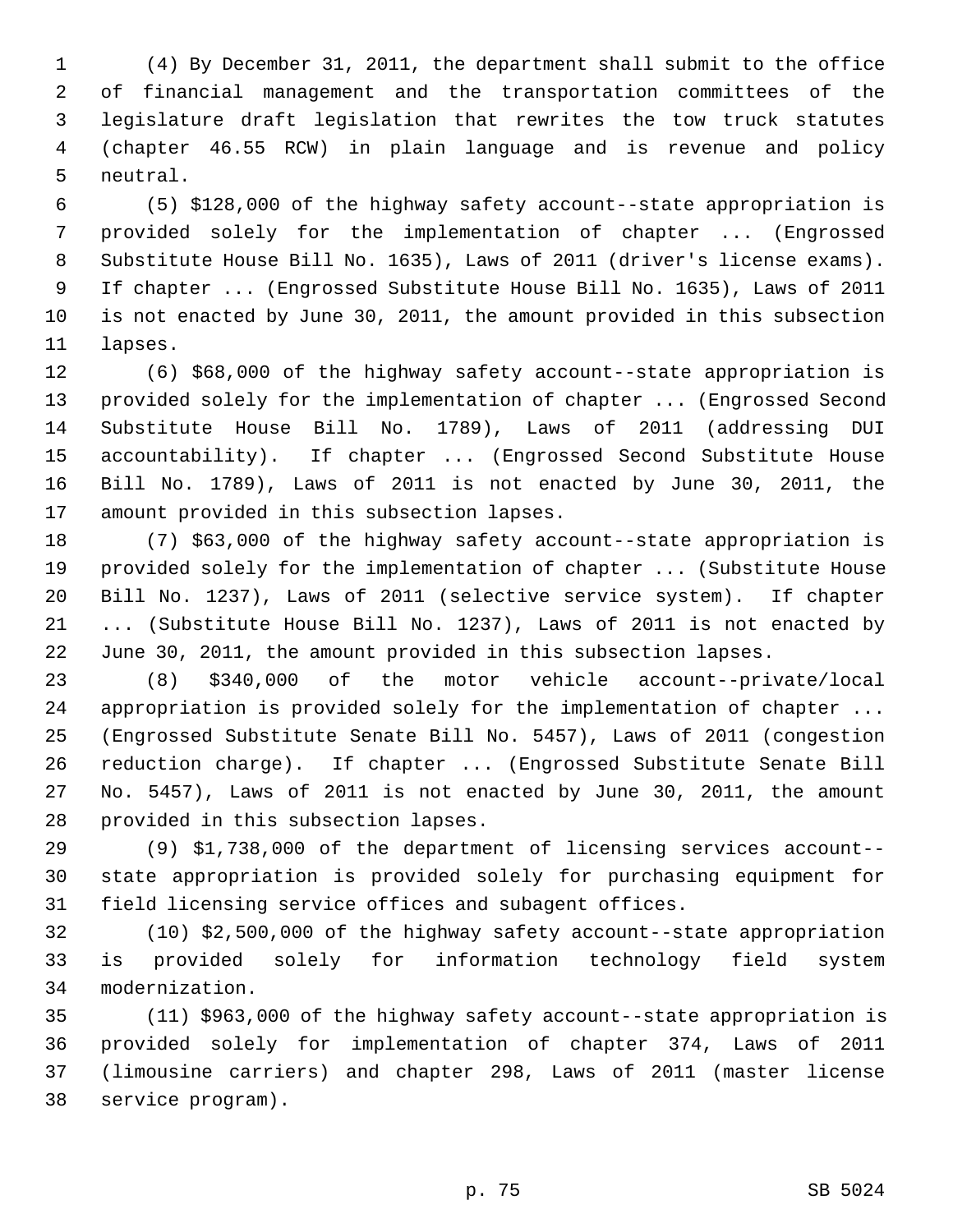1 (12) \$99,000 of the motor vehicle account--state appropriation is 2 provided solely for the implementation of chapter . . . (Substitute 3 House Bill No. 2299), Laws of 2012 (special license plates). If 4 chapter . . . (Substitute House Bill No. 2299), Laws of 2012 is not 5 enacted by June 30, 2012, the amount provided in this subsection 6 lapses.

 7 (13) \$174,000 of the highway safety account--state appropriation is 8 provided solely for the implementation of chapter . . . (Substitute 9 Senate Bill No. 6075), Laws of 2012 (vehicle owner information). If 10 chapter . . . (Substitute Senate Bill No. 6075), Laws of 2012 is not 11 enacted by June 30, 2012, the amount provided in this subsection 12 lapses. Additionally, the total appropriation in this section assumes 13 the revenue generated by the fee established in Substitute Senate Bill 14 No. 6075. Within the amounts provided in this subsection, the 15 department must improve on the information that the department makes 16 publicly available to victims of domestic violence and sexual assault 17 on how to better protect their personal information, especially their 18 residential addresses. Specifically, the department must provide a 19 link to the secretary of state's address confidentiality program web 20 site. The department also must provide information regarding a 21 person's ability to provide a mailing address in addition to the 22 person's residential address when registering a vehicle with the 23 department.

24 (14) \$289,000 of the highway safety account--state appropriation is 25 provided solely for the implementation of chapter . . . (Engrossed 26 Substitute Senate Bill No. 6150), Laws of 2012 (facial recognition 27 matching system). If chapter . . . (Engrossed Substitute Senate Bill 28 No. 6150), Laws of 2012 is not enacted by June 30, 2012, the amount 29 provided in this subsection lapses.

30 (15) \$397,000 of the highway safety account--state appropriation is 31 provided solely for the implementation of chapter . . . (Engrossed 32 Substitute Senate Bill No. 6284), Laws of 2012 (civil traffic 33 infractions). If chapter . . . (Engrossed Substitute Senate Bill No. 34 6284), Laws of 2012 is not enacted by June 30, 2012, the amount 35 provided in this subsection lapses. Additionally, the total highway 36 safety account--state appropriation in this section assumes the revenue 37 generated by the policy changes in chapter . . . (Engrossed Substitute 38 Senate Bill No. 6284), Laws of 2012.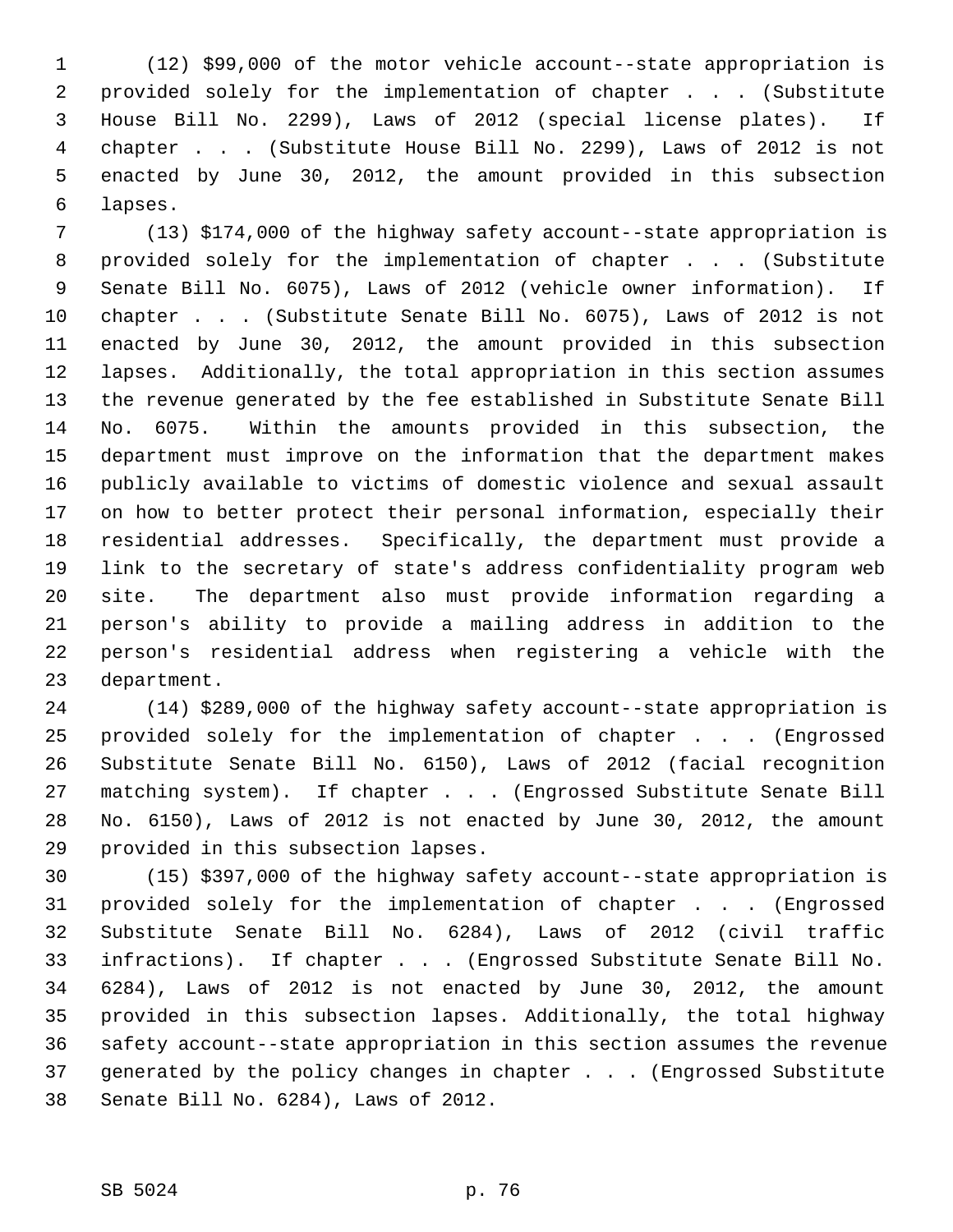1 (16) \$222,000 of the motor vehicle account--state appropriation and 2 \$36,000 of the highway safety account--state appropriation are provided 3 solely for the implementation of chapter . . . (Engrossed Substitute 4 Senate Bill No. 6455), Laws of 2012 (transportation revenue). If 5 chapter . . . (Engrossed Substitute Senate Bill No. 6455), Laws of 2012 6 is not enacted by June 30, 2012, the amount provided in this subsection 7 lapses.

 8 (17) \$274,000 of the motor vehicle account--state appropriation is 9 provided solely for the implementation of chapter . . . (Engrossed 10 Substitute Senate Bill No. 6582), Laws of 2012 (local transportation 11 revenue options). If chapter . . . (Engrossed Substitute Senate Bill 12 No. 6582), Laws of 2012 is not enacted by June 30, 2012, the amount 13 provided in this subsection lapses.

14 (18) Within the amounts provided in this section, the department 15 must develop a transition plan for moving to a paperless renewal notice 16 for drivers' licenses and vehicle registrations. The plan must 17 consider people that do not have access to the internet and must 18 include an opportunity for people to opt-in to a paper renewal notice. 19 Prior to the implementation of a paperless renewal system, the 20 department must consult with the joint transportation committee.

21 (19) Within existing resources, the department shall develop a plan 22 to transition to a ten-year license plate replacement cycle. At a 23 minimum, the plan must include the following provisions: (a) A ten-24 year replacement cycle for license plates only on vehicles that are 25 subject to annual vehicle registration renewal; (b) a requirement that 26 new license plates and registration, including all fees and taxes due 27 upon annual registration, are required when a vehicle changes 28 ownership, except when a vehicle is sold to a vehicle dealer for 29 resale, in which case they are due only when the dealer sells the 30 vehicle; (c) an original issue license plate fee that is equal to the 31 current license plate replacement fee; and (d) an estimate of the 32 plan's costs to implement and revenues generated. The department shall 33 submit the plan with draft legislation implementing the plan to the 34 transportation committees of the legislature by December 31, 2012.

35 (20) Consistent with RCW 43.135.055 and 43.24.086, during the 36 2011-2013 fiscal biennium, the legislature authorizes the department to 37 adjust the business and vehicle fees for the for hire licensing program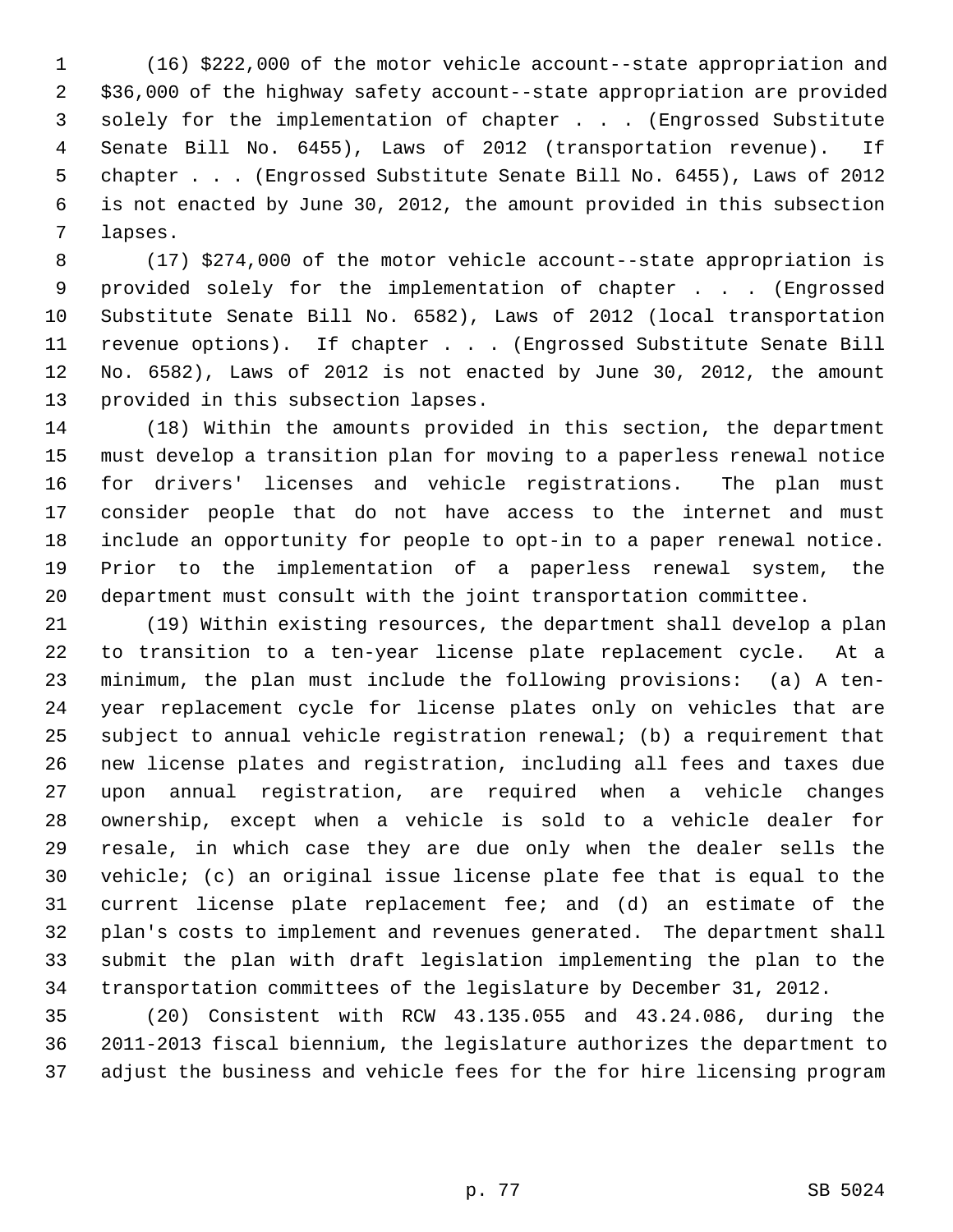1 in amounts sufficient to recover the costs of administering the for 2 hire licensing program.

 3 (21) The legislature intends to establish a veteran designation for 4 drivers' licenses and identicards issued under chapter 46.20 RCW, as 5 proposed under House Bill No. 2378, during the 2013 legislative 6 session. The designation would serve to establish a person's service 7 in the armed forces and be granted to a person who provides a United 8 States department of defense discharge document, DD Form 214, that 9 shows a discharge status of "honorable" or "general under honorable 10 conditions." The department shall report to the transportation 11 committees of the legislature by December 1, 2012, with a plan to 12 implement the designation. The plan must include the most cost-13 effective options for implementation, a proposed fee amount to cover 14 the costs of the designation, and any other recommendations on the 15 implementation of the designation.

16 (22) \$59,000 of the motor vehicle account--state appropriation is 17 provided solely for the implementation of chapter . . . (Substitute 18 House Bill No. 2312), Laws of 2012 (military service award emblems). 19 If chapter . . . (Substitute House Bill No. 2312), Laws of 2012 is not 20 enacted by June 30, 2012, the amount provided in this subsection 21 lapses.

22 (23) \$656,000 of the ignition interlock device revolving account-- 23 state appropriation is provided solely for the implementation of 24 chapter . . . (Second Substitute House Bill No. 2443), Laws of 2012 25 (DUI accountability). If chapter . . . (Second Substitute House Bill 26 No. 2443), Laws of 2012 is not enacted by June 30, 2012, the amount 27 provided in this subsection lapses.

28 (24) \$134,000 of the highway safety account--state appropriation 29 and \$134,000 of the motor vehicle account--state appropriation are 30 provided solely for the implementation of chapter . . . (Engrossed 31 Second Substitute House Bill No. 2373), Laws of 2012 (state 32 recreational resources). If chapter . . . (Engrossed Second Substitute 33 House Bill No. 2373), Laws of 2012 is not enacted by June 30, 2012, the 34 amount provided in this subsection lapses.

35 **Sec. 808.** 2012 c 86 s 209 (uncodified) is amended to read as 36 follows:

SB 5024 p. 78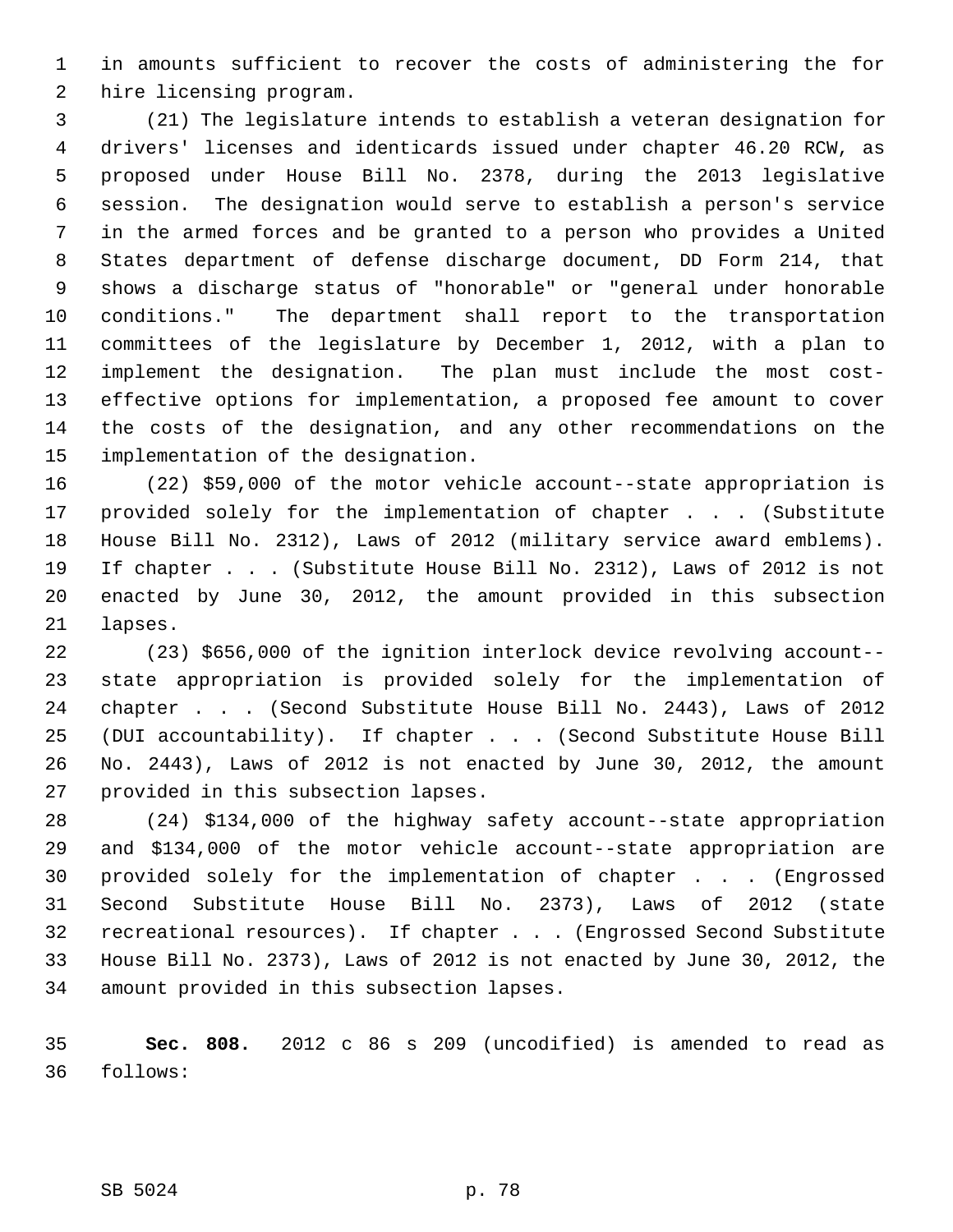1 **FOR THE DEPARTMENT OF TRANSPORTATION--TOLL OPERATIONS AND** 2 **MAINTENANCE--PROGRAM B** 3 High Occupancy Toll Lanes Operations Account--State 4 Appropriation . . . . . . . . . . . . . . . . . . (  $(\frac{1}{21}, \frac{276}{100})$  )  $5 - 5$  \$1,569,000 6 Motor Vehicle Account--State Appropriation . . . . . . . ((\$538,000))  $7$  \$537,000 8 Tacoma Narrows Toll Bridge Account--State 9 Appropriation . . . . . . . . . . . . . . . . . (  $(\frac{23}{23}, \frac{365}{100})$  )  $\frac{10}{223,361,000}$ 11 State Route Number 520 Corridor Account--State 12 Appropriation . . . . . . . . . . . . . . . . . ((<del>\$27,295,000</del>)) 13 \$27,120,000 14 State Route Number 520 Civil Penalties 15 Account--State Appropriation . . . . . . . . . . . . . \$3,622,000 16 TOTAL APPROPRIATION . . . . . . . . . . . . . . ((\$56,096,000)) 17 \$56,209,000

18 The appropriations in this section are subject to the following 19 conditions and limitations:

20 (1) The department shall make detailed quarterly expenditure 21 reports available to the transportation commission and to the public on 22 the department's web site using current department resources. The 23 reports must include a summary of toll revenue by facility on all 24 operating toll facilities and high occupancy toll lane systems, and an 25 itemized depiction of the use of that revenue.

26 (2) \$3,622,000 of the state route number 520 civil penalties 27 account--state appropriation and \$1,458,000 of the Tacoma Narrows toll 28 bridge account--state appropriation are provided solely for 29 expenditures related to the toll adjudication process. All costs 30 associated with the toll adjudication process are anticipated to be 31 covered by revenue collected from the toll adjudication process. The 32 department shall report quarterly on the civil penalty process to the 33 office of financial management and the house of representatives and 34 senate transportation committees beginning September 30, 2011. The 35 reports must include a summary table for each toll facility that 36 includes: The number of notices of civil penalty issued; the number of 37 recipients who pay before the notice becomes a penalty; the number of 38 recipients who request a hearing and the number who do not respond;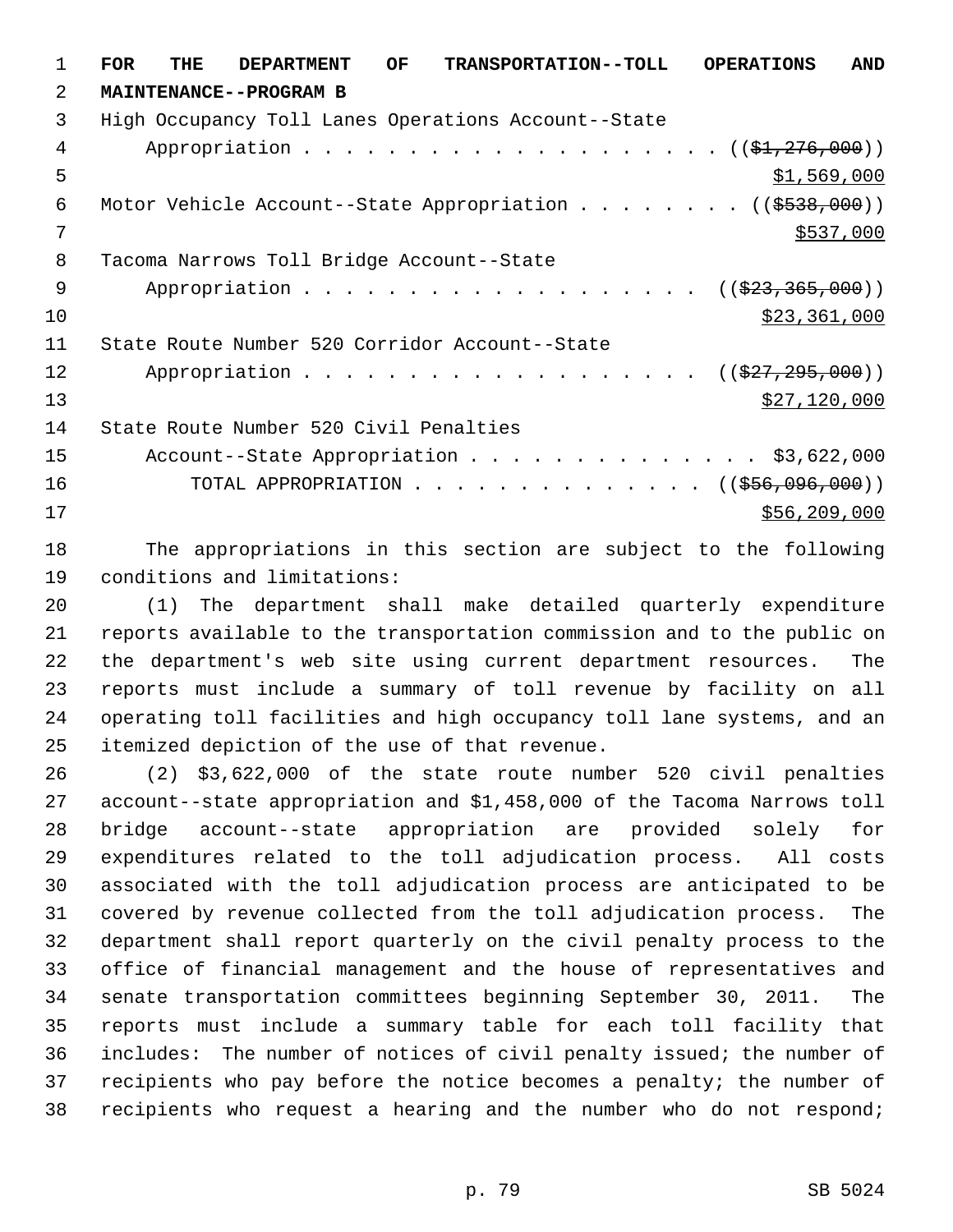1 workload costs related to hearings; the cost and effectiveness of debt 2 collection activities; and revenues generated from notices of civil 3 penalty.

 4 (3) It is the intent of the legislature that transitioning to a 5 statewide tolling operations center and preparing for all-electronic 6 tolling on certain toll facilities will have no adverse revenue or 7 expenditure impact on the Tacoma Narrows toll bridge account. Any 8 increased costs related to this transition shall not be allocated to 9 the Tacoma Narrows toll bridge account. All costs associated with the 10 toll adjudication process are anticipated to be covered by revenue 11 collected from the toll adjudication process.

12 (4) The department shall ensure that, at no cost to the Tacoma 13 Narrows toll bridge account, new electronic tolling tag readers are 14 installed on the Tacoma Narrows bridge as soon as practicable that are 15 able to read existing and new electronic tolling tags.

16 (5) ((\$17,786,000)) \$15,238,000 of the state route number 520 17 corridor account-- state appropriation is provided solely for nonvendor 18 costs associated with tolling the state route number 520 bridge. Funds 19 from the state route number 520 corridor account--state appropriation 20 shall not be used to pay for items prohibited by Executive Order No. 21 1057, including subscriptions to technical publications, employee 22 educational expenses, professional membership dues and fees, employee 23 recognition and safety awards, meeting meals and light refreshments, 24 commute trip reduction incentives, and employee travel.

25 **Sec. 809.** 2012 c 86 s 210 (uncodified) is amended to read as 26 follows:

27 **FOR THE DEPARTMENT OF TRANSPORTATION--INFORMATION TECHNOLOGY--PROGRAM** 28 **C** 29 Motor Vehicle Account--State Appropriation . . . . . ((\$67,398,000))  $\frac{$67,327,000}{$500}$ 31 Transportation Partnership Account--State 32 Appropriation . . . . . . . . . . . . . . . . . . . . . . \$1,460,000 33 Multimodal Transportation Account--State 34 Appropriation . . . . . . . . . . . . . . . . . . . . . . . \$363,000 35 Transportation 2003 Account (Nickel Account)--State 36 Appropriation . . . . . . . . . . . . . . . . . . . . . . \$1,460,000 37 TOTAL APPROPRIATION . . . . . . . . . . . . . . ((\$70,681,000))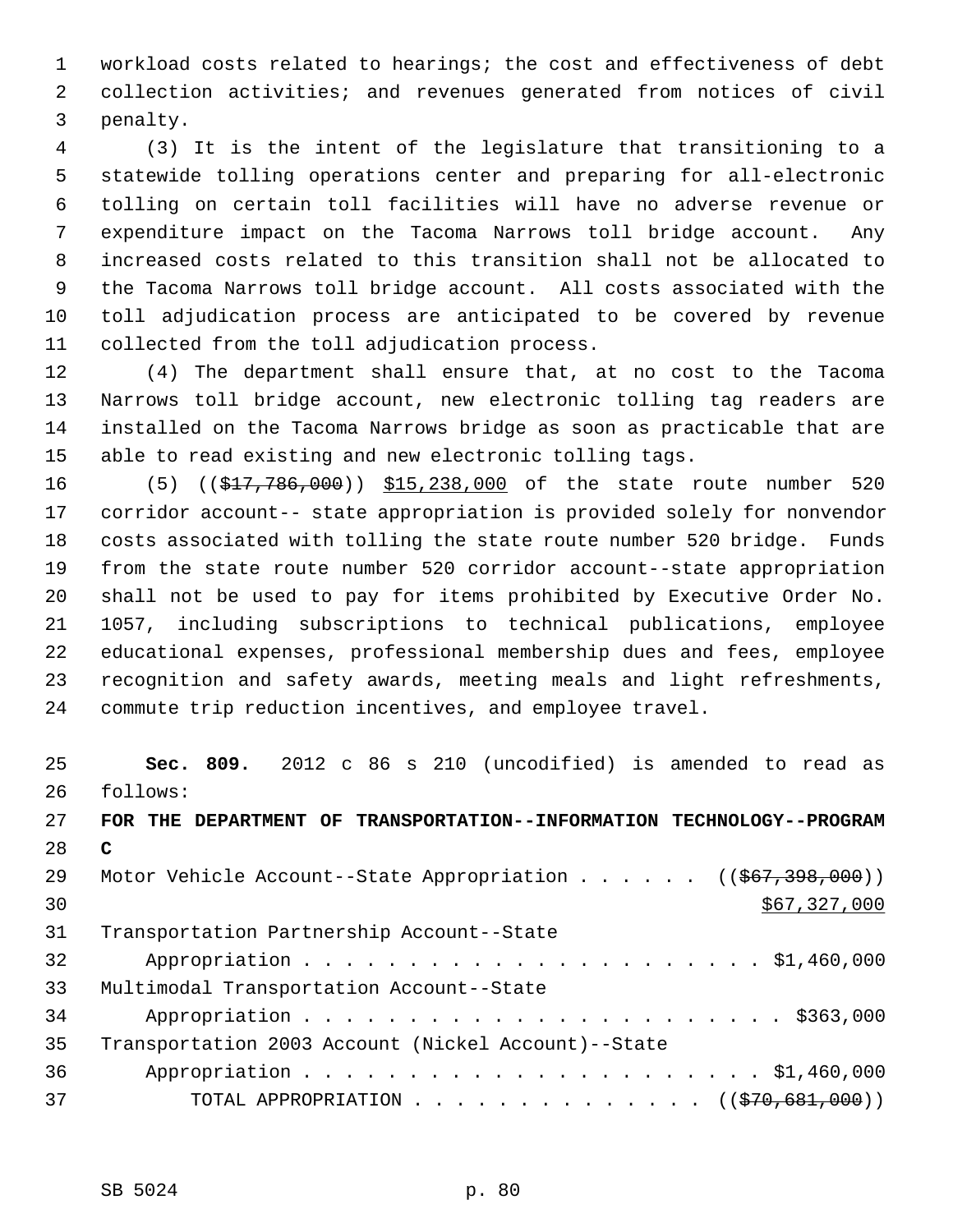2 The appropriations in this section are subject to the following 3 conditions and limitations:

 4 (1) The department shall consult with the office of financial 5 management and the department of enterprise services to: (a) Ensure 6 that the department's current and future system development is 7 consistent with the overall direction of other key state systems; and 8 (b) when possible, use or develop common statewide information systems 9 to encourage coordination and integration of information used by the 10 department and other state agencies and to avoid duplication.

11 (2) \$1,460,000 of the transportation partnership account--state 12 appropriation and \$1,460,000 of the transportation 2003 account (nickel 13 account)--state appropriation are provided solely for maintaining the 14 department's project management reporting system.

15 (3) \$210,000 of the motor vehicle account--state appropriation is 16 provided solely for the department's compliance with its national 17 pollution discharge elimination system permit.

18 (4) \$502,000 of the motor vehicle account--state appropriation is 19 provided solely to provide support for the transportation executive 20 information system.

21 **Sec. 810.** 2012 c 86 s 211 (uncodified) is amended to read as 22 follows:

23 **FOR THE DEPARTMENT OF TRANSPORTATION--FACILITY MAINTENANCE, OPERATIONS** 24 **AND CONSTRUCTION--PROGRAM D--OPERATING**

25 Motor Vehicle Account--State Appropriation . . . . . ((\$25,466,000))  $26$  \$25,440,000

27 The appropriation in this section is subject to the following 28 conditions and limitations:

29 (1) The department shall submit a predesign proposal for a new 30 traffic management center to the office of financial management 31 consistent with the process followed by nontransportation capital 32 construction projects. The department shall not award a contract for 33 construction of a new traffic management center until the predesign 34 proposal has been submitted and the office of financial management has 35 completed a budget evaluation study that indicates a new building is 36 the recommended option for accommodating additional traffic management 37 operations.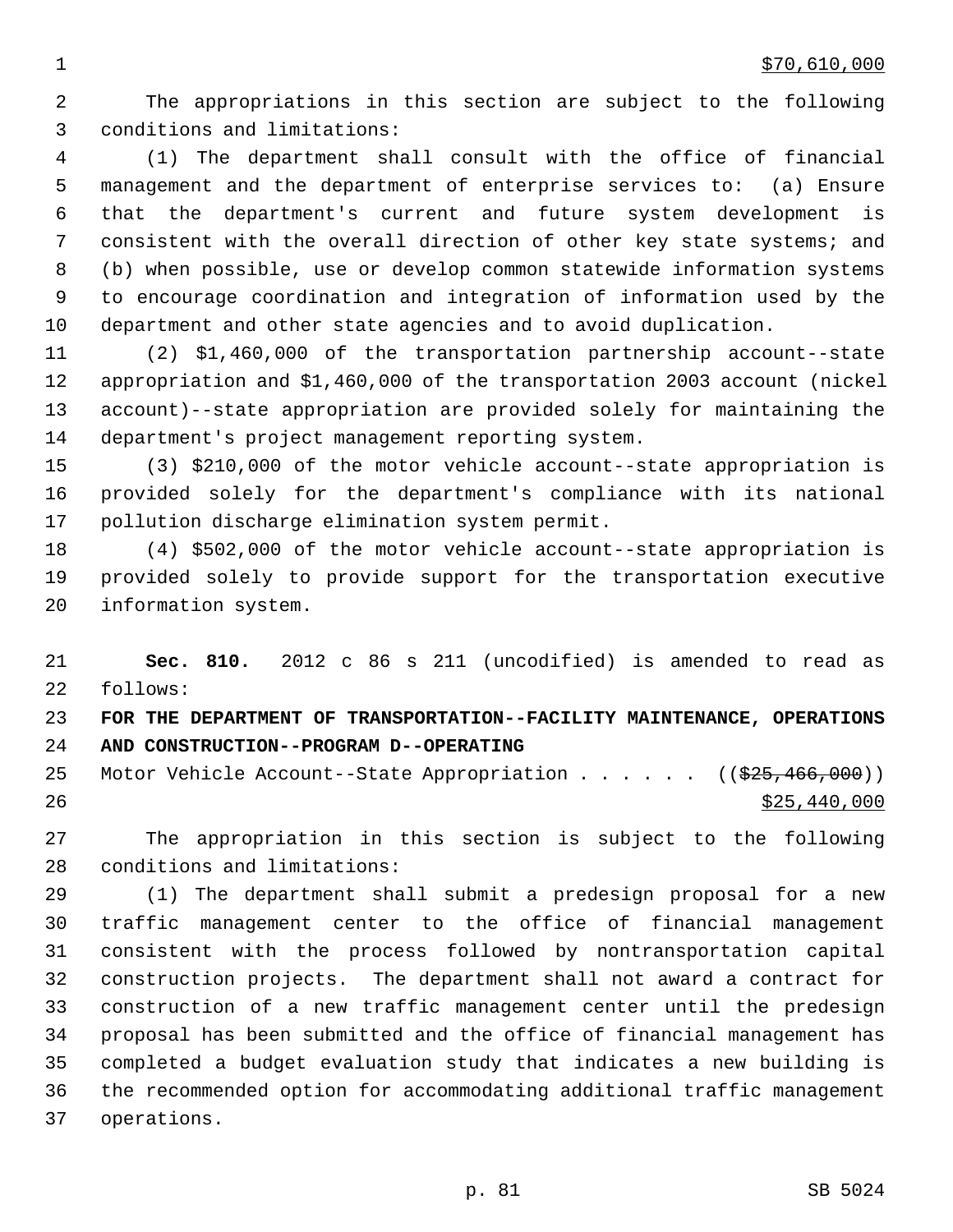1 (2) \$850,000 of the motor vehicle account--state appropriation is 2 provided solely for the department's compliance with its national 3 pollution discharge elimination system permit.

 4 **Sec. 811.** 2012 c 86 s 212 (uncodified) is amended to read as 5 follows: 6 **FOR THE DEPARTMENT OF TRANSPORTATION--AVIATION--PROGRAM F** 7 Aeronautics Account--State Appropriation . . . . . . . ((\$6,002,000)) 8  $\frac{$5,999,000}{ }$ 9 Aeronautics Account--Federal Appropriation . . . . . . . . \$2,150,000 10 TOTAL APPROPRIATION . . . . . . . . . . . . . . ((<del>\$8,152,000</del>))  $11$  \$8,149,000 12 The appropriations in this section are subject to the following 13 conditions and limitations: 14 ( $(\{\pm\})$ ) \$200,000 of the aeronautics account--state appropriation is 15 a reappropriation provided solely to complete runway preservation 16 projects. 17 **Sec. 812.** 2012 c 86 s 213 (uncodified) is amended to read as 18 follows: 19 **FOR THE DEPARTMENT OF TRANSPORTATION--PROGRAM DELIVERY MANAGEMENT AND** 20 **SUPPORT--PROGRAM H** 21 Motor Vehicle Account--State Appropriation . . . . . ((\$45,796,000))  $22$  \$45,725,000 23 Motor Vehicle Account--Federal Appropriation . . . . . . . . \$500,000 24 Multimodal Transportation Account--State 25 Appropriation . . . . . . . . . . . . . . . . . . . . . . . \$250,000 26 TOTAL APPROPRIATION . . . . . . . . . . . . . ((<del>\$46,546,000</del>))  $27$  \$46,475,000 28 The appropriations in this section are subject to the following 29 conditions and limitations: 30 (1) \$3,754,000 of the motor vehicle account--state appropriation is 31 provided solely for the department's compliance with its national 32 pollution discharge elimination system permit. 33 (2) It is the intent of the legislature that the real estate 34 services division of the department will recover the cost of its

35 efforts from future sale proceeds.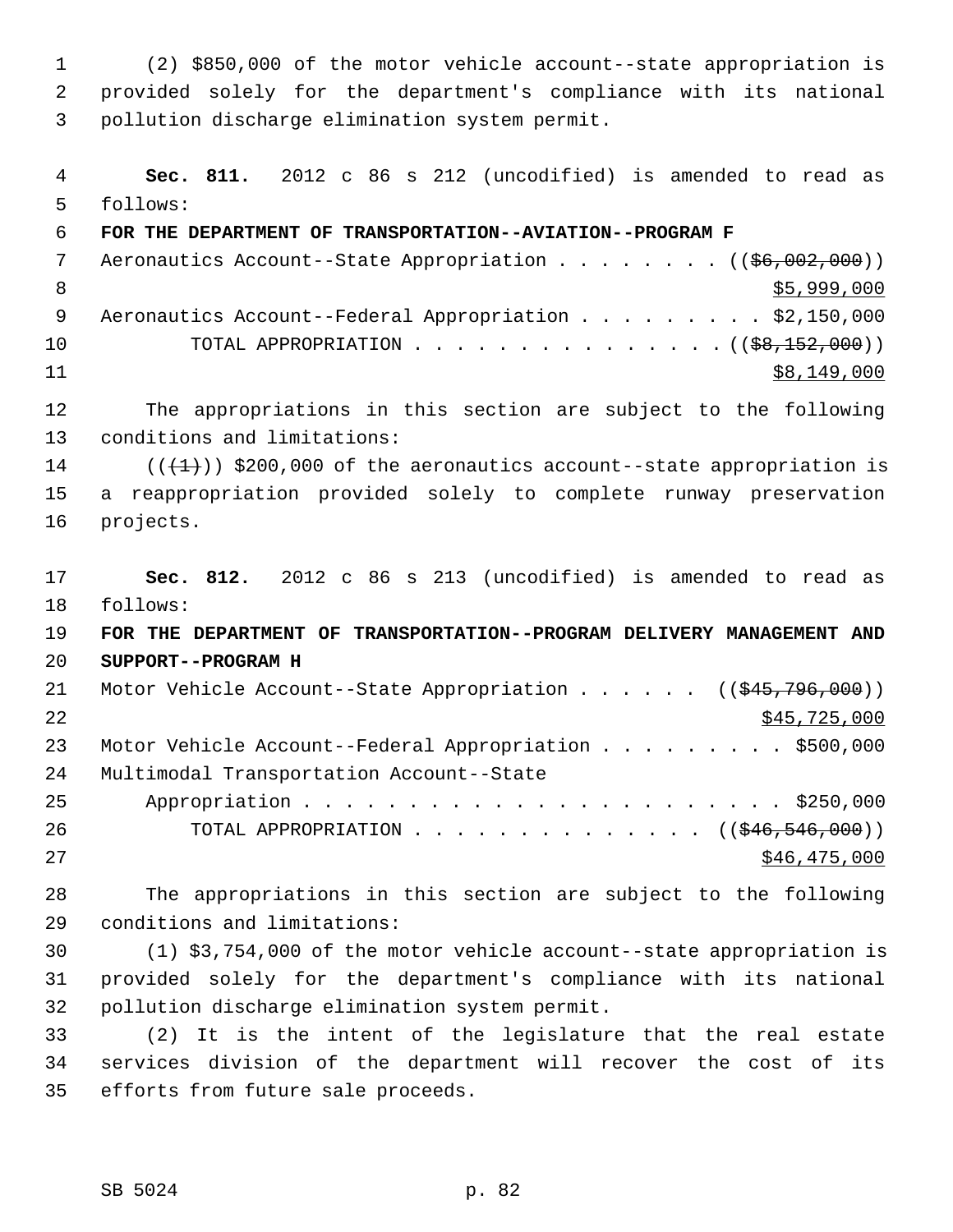1 (3) The legislature recognizes that the Dryden pit site (WSDOT 2 Inventory Control (IC) No. 2-04-00103) is unused state-owned real 3 property under the jurisdiction of the department of transportation, 4 and that the public would benefit significantly from the complete 5 enjoyment of the natural scenic beauty and recreational opportunities 6 available at the site. Therefore, pursuant to RCW 47.12.080, the 7 legislature declares that transferring the property to the department 8 of fish and wildlife for recreational use and fish and wildlife 9 restoration efforts is consistent with the public interest in order to 10 preserve the area for the use of the public and the betterment of the 11 natural environment. The department of transportation shall work with 12 the department of fish and wildlife, and shall transfer and convey the 13 Dryden pit site to the department of fish and wildlife as is for an 14 adjusted fair market value reflecting site conditions, the proceeds of 15 which must be deposited in the motor vehicle fund. The department of 16 transportation is not responsible for any costs associated with the 17 cleanup or transfer of this property. By July 1, 2011, and annually 18 thereafter until the entire Dryden pit property has been transferred, 19 the department shall submit a status report regarding the transaction 20 to the chairs of the legislative transportation committees.

21 (4) The legislature recognizes that the trail known as the Apple 22 Capital Loop, and its extensions, serve to separate motor vehicle 23 traffic from pedestrians and bicyclists, increasing motor vehicle 24 safety on existing state route number 28. Consistent with chapter 25 47.30 RCW and pursuant to RCW 47.12.080, the legislature declares that 26 transferring portions of WSDOT Inventory Control (IC) Nos. 2-09-04537 27 and 2-09-04569 to Douglas county and the city of East Wenatchee is 28 consistent with the public interest. The legislature directs the 29 department to transfer the property to Douglas county and the city of 30 East Wenatchee. The department must be paid fair market value for any 31 portions of the transferred real property that is later abandoned, 32 vacated, or ceases to be publicly maintained for trail purposes. 33 Douglas county and the city of East Wenatchee must agree to accept 34 responsibility for trail segments within their respective jurisdictions 35 and sign an agreement with the state that the transfer of these parcels 36 to their respective jurisdictions extinguishes any state obligations to 37 improve, maintain, or be in any way responsible for these assets. The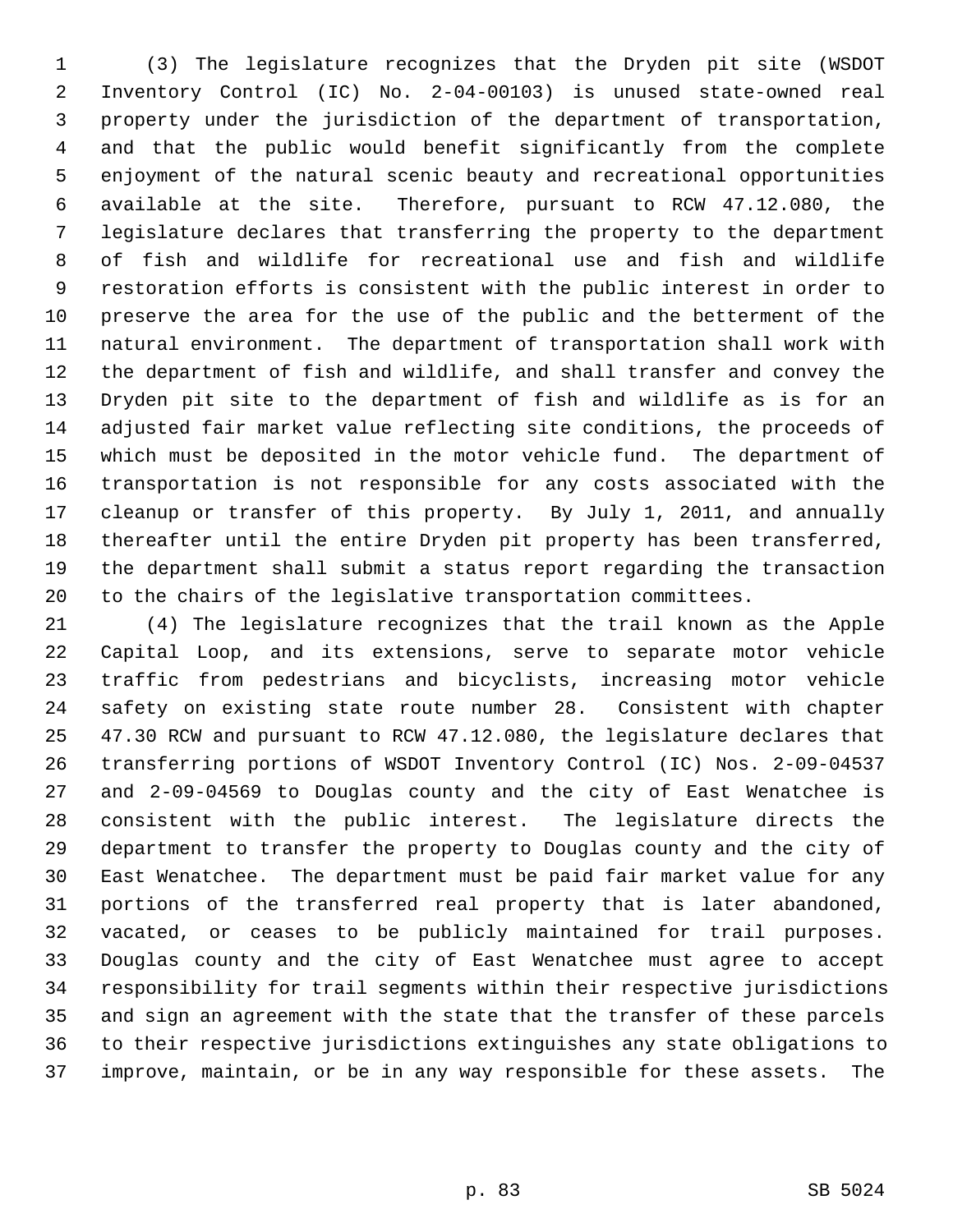1 department shall report to the transportation committees of the 2 legislature by June 30, 2013, and annually thereafter, on the status of 3 the transfer until complete.

 4 **Sec. 813.** 2012 c 86 s 214 (uncodified) is amended to read as 5 follows: 6 **FOR THE DEPARTMENT OF TRANSPORTATION--ECONOMIC PARTNERSHIPS--PROGRAM** 7 **K** 8 Motor Vehicle Account--State Appropriation . . . . . . . ((\$827,000))  $9 \frac{$826,000}{ }$ 10 Multimodal Transportation Account--State Appropriation . . . . \$110,000 11 TOTAL APPROPRIATION . . . . . . . . . . . . . . . ((<del>\$937,000</del>))  $12$   $\frac{$936,000}{ }$ 

13 The appropriations in this section are subject to the following 14 conditions and limitations:

15 (1)(a) \$225,000 of the motor vehicle account--state appropriation 16 is provided solely to carry out work related to assessing the 17 operational feasibility of a road user assessment, including 18 technology, agency administration, multistate and federal standards, 19 and other necessary elements. This work must be carried out under the 20 guidance of the steering committee and in coordination with the 21 transportation commission's policy assessment and public outreach 22 planning authorized in section 205(4) ((of this act)) chapter 86, Laws 23 of 2012.

24 (b) If subsequent appropriations are provided, the department may 25 conduct a limited scope pilot project to test the feasibility of a road 26 user assessment system to be applied to electric vehicles. The pilot 27 project must be carried out under the guidance of the steering 28 committee described under section 205(4) ((of this act)) chapter 86, 29 Laws of 2012 and in coordination with the transportation commission.

30 (2) The department shall conduct a study on the potential to 31 generate revenue from off-premise outdoor advertising signs that are 32 erected or maintained adjacent and visible to the interstate system 33 highways, primary system highways, or scenic system highways. The 34 study must provide an evaluation of the market for outdoor advertising 35 signs, including an evaluation of the number of potential advertisers 36 and the amount charged by other jurisdictions for sign permits, and 37 must provide a recommendation for a revised fee structure that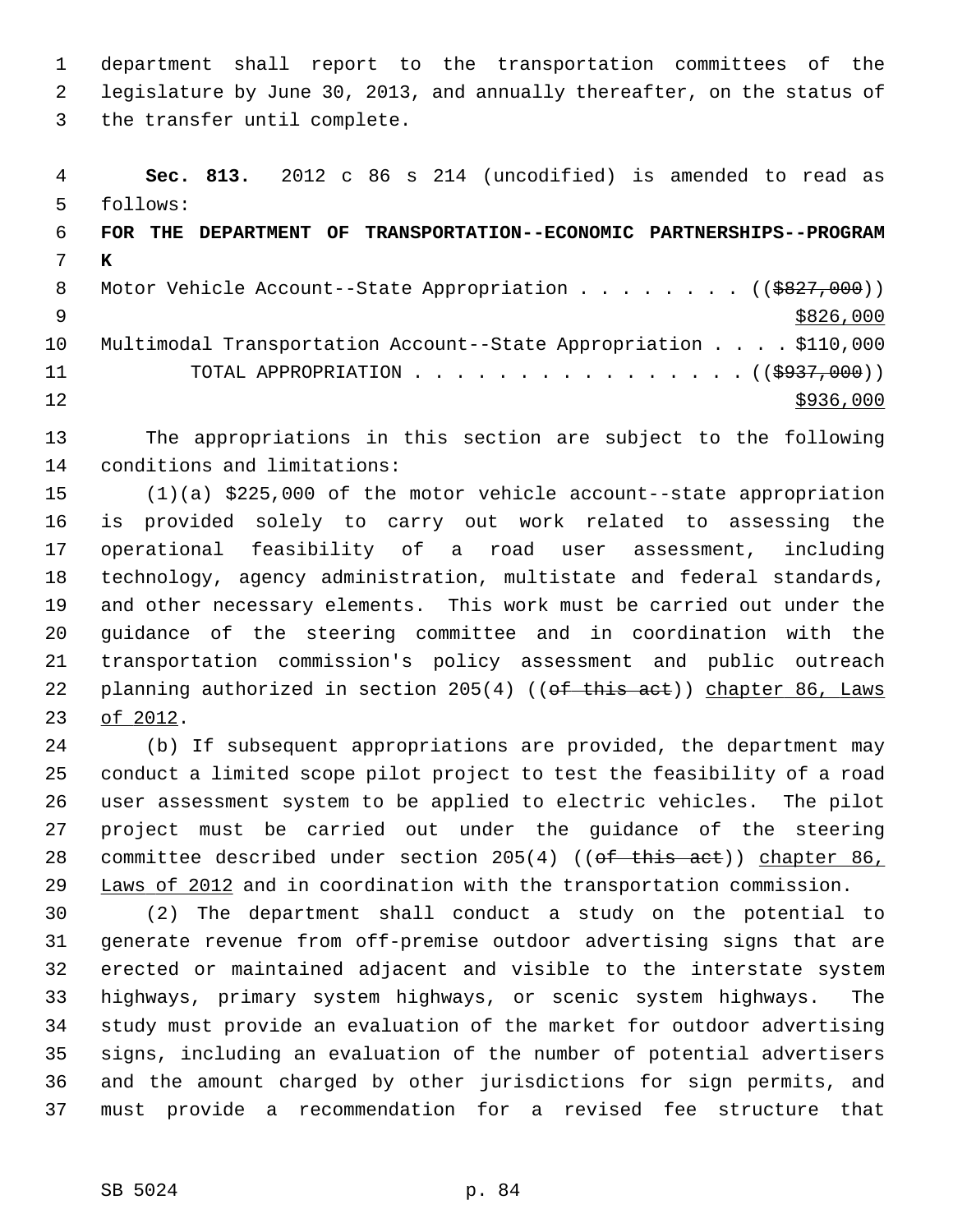1 recognizes the market value for off-premise signs and considers 2 charging differential fees based on the size, type, and location of the 3 sign.

 4 (3) The public-private partnerships office must explore retail 5 partnerships at state-owned park-and-ride facilities, as authorized in 6 RCW 47.04.295, and if feasible, solicit proposals to implement a retail 7 partnership pilot project at one park-and-ride facility by June 30, 8 2013.

 9 **Sec. 814.** 2012 c 86 s 215 (uncodified) is amended to read as 10 follows: 11 **FOR THE DEPARTMENT OF TRANSPORTATION--HIGHWAY MAINTENANCE--PROGRAM M** 12 Motor Vehicle Account--State Appropriation . . . . . . ((\$373,709,000))

13 \$375,409,000 14 Motor Vehicle Account--Federal Appropriation . . . . . . . \$7,000,000 15 TOTAL APPROPRIATION . . . . . . . . . . . . . . ((\$380,709,000)) 16 \$382,409,000

17 The appropriations in this section are subject to the following 18 conditions and limitations:

19 (1) The department shall request an unanticipated receipt for any 20 federal moneys received for emergency snow and ice removal ((and shall 21 place an equal amount of the motor vehicle account--state appropriation 22 into unallotted status. This exchange shall not affect the amount of 23 funding available for snow and ice removal)).

24 (2) \$7,000,000 of the motor vehicle account--state appropriation is 25 provided solely for third-party damages to the highway system where the 26 responsible party is known and reimbursement is anticipated. The 27 department shall request additional appropriation authority for any 28 funds received for reimbursements of third-party damages that are in 29 excess of this appropriation.

30 (3) \$7,000,000 of the motor vehicle account--federal appropriation 31 is for unanticipated federal funds that may be received during the 32 2011-2013 fiscal biennium. Upon receipt of the funds, the department 33 shall provide a report on the use of the funds to the transportation 34 committees of the legislature and the office of financial management.

35 (4) The department may work with the department of corrections to 36 utilize corrections crews for the purposes of litter pickup on state 37 highways.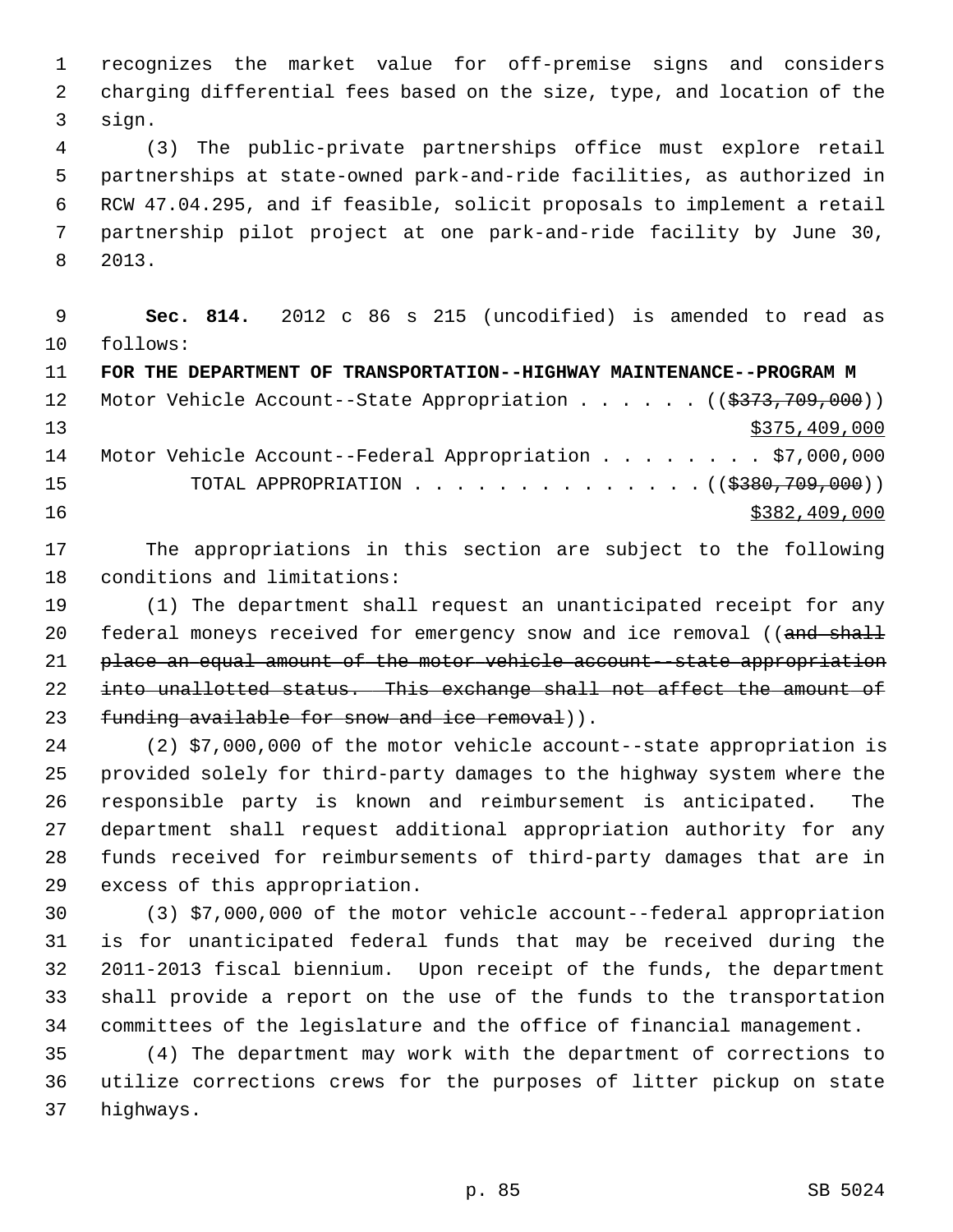1 (5) \$4,530,000 of the motor vehicle account--state appropriation is 2 provided solely for the department's compliance with its national 3 pollution discharge elimination system permit.

 4 (6) The department shall continue to report maintenance 5 accountability process (MAP) targets and achievements on an annual 6 basis. The department shall use available funding to target and 7 deliver a minimum MAP grade of C for the activity of roadway striping.

 8 (7) \$6,884,000 of the motor vehicle account--state appropriation is 9 provided solely for the high priority maintenance backlog. Addressing 10 the maintenance backlog must result in increased levels of service. If 11 chapter . . . (Engrossed Substitute Senate Bill No. 5251), Laws of 2011 12 (electric vehicle fee) is not enacted by June 30, 2011, \$500,000 of the 13 appropriation provided in this subsection lapses.

14 (8) The department shall track the costs associated with active 15 traffic management systems on a corridor basis and report to the 16 transportation committees of the legislature on the costs and benefits 17 of the systems by December 1, 2012.

18 **Sec. 815.** 2012 c 86 s 216 (uncodified) is amended to read as 19 follows: 20 **FOR THE DEPARTMENT OF TRANSPORTATION--TRAFFIC OPERATIONS--PROGRAM Q--** 21 **OPERATING** 22 Motor Vehicle Account--State Appropriation . . . . . ((\$48,818,000)) 23 \$48,741,000 24 Motor Vehicle Account--Federal Appropriation . . . . . . . \$2,050,000 25 Motor Vehicle Account--Private/Local Appropriation . . . . . . \$250,000 26 TOTAL APPROPRIATION . . . . . . . . . . . . . ((\$51,118,000)) 27 \$51,041,000

28 The appropriations in this section are subject to the following 29 conditions and limitations:

30 (1) \$6,000,000 of the motor vehicle account--state appropriation is 31 provided solely for low-cost enhancements. Of this amount, \$10,000 of 32 the motor vehicle account--state appropriation is provided solely for 33 the department to install additional farm machinery signs to promote 34 safety in agricultural areas along state highways. The department 35 shall give priority to low-cost enhancement projects that improve 36 safety or provide congestion relief. The department shall prioritize 37 low-cost enhancement projects on a statewide rather than regional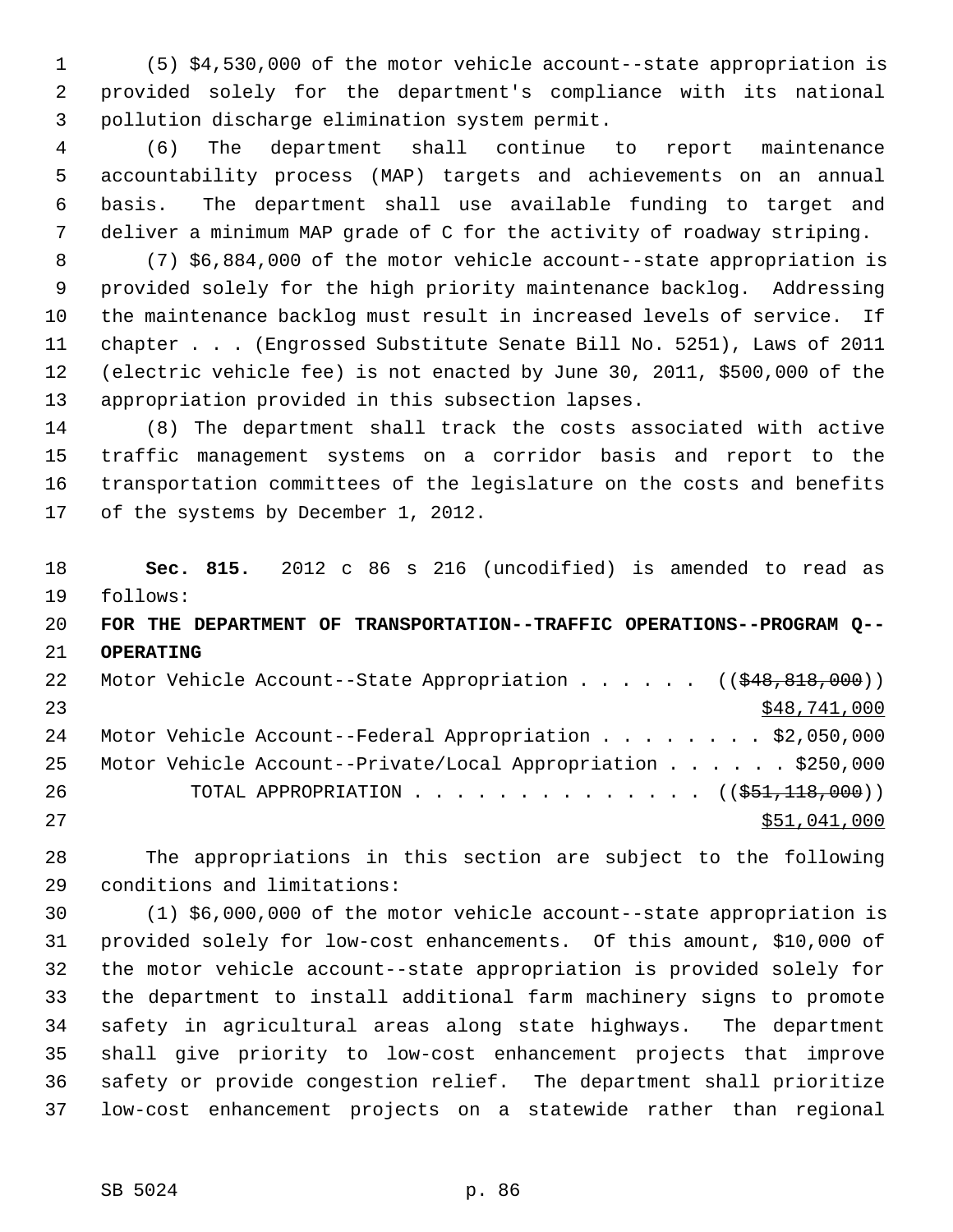1 basis. By September 1st of each even-numbered year, the department 2 shall provide a report to the legislature listing all low-cost 3 enhancement projects prioritized on a statewide rather than regional 4 basis completed in the prior year.

 5 (2) \$145,000 of the motor vehicle account--state appropriation is 6 provided solely for the department to continue a pilot tow truck 7 incentive program and to expand the program to other areas of the 8 state. The department may provide incentive payments to towing 9 companies that meet clearance goals on accidents that involve heavy 10 trucks.

11 (3) During the 2011-2013 fiscal biennium, the department shall 12 implement a pilot program that expands private transportation 13 providers' access to high occupancy vehicle lanes. Under the pilot 14 program, when the department reserves a portion of a highway based on 15 the number of passengers in a vehicle, the following vehicles must be 16 authorized to use the reserved portion of the highway if the vehicle 17 has the capacity to carry eight or more passengers, regardless of the 18 number of passengers in the vehicle: (a) Auto transportation company 19 vehicles regulated under chapter 81.68 RCW; (b) passenger charter 20 carrier vehicles regulated under chapter 81.70 RCW, except marked or 21 unmarked stretch limousines and stretch sport utility vehicles as 22 defined under department of licensing rules; (c) private nonprofit 23 transportation provider vehicles regulated under chapter 81.66 RCW; and 24 (d) private employer transportation service vehicles. For purposes of 25 this subsection, "private employer transportation service" means 26 regularly scheduled, fixed-route transportation service that is offered 27 by an employer for the benefit of its employees. By June 30, 2013, the 28 department shall report to the transportation committees of the 29 legislature on whether private transportation provider use of high 30 occupancy vehicle lanes under the pilot program reduces the speeds of 31 high occupancy vehicle lanes. Nothing in this subsection is intended 32 to authorize the conversion of public infrastructure to private, for-33 profit purposes or to otherwise create an entitlement or other claim by 34 private users to public infrastructure. If chapter ... (Substitute 35 Senate Bill No. 5836), Laws of 2011 is enacted by June 30, 2011, this 36 subsection is null and void.

37 (4) \$9,000,000 of the motor vehicle account--state appropriation is 38 provided solely for the department's incident response program.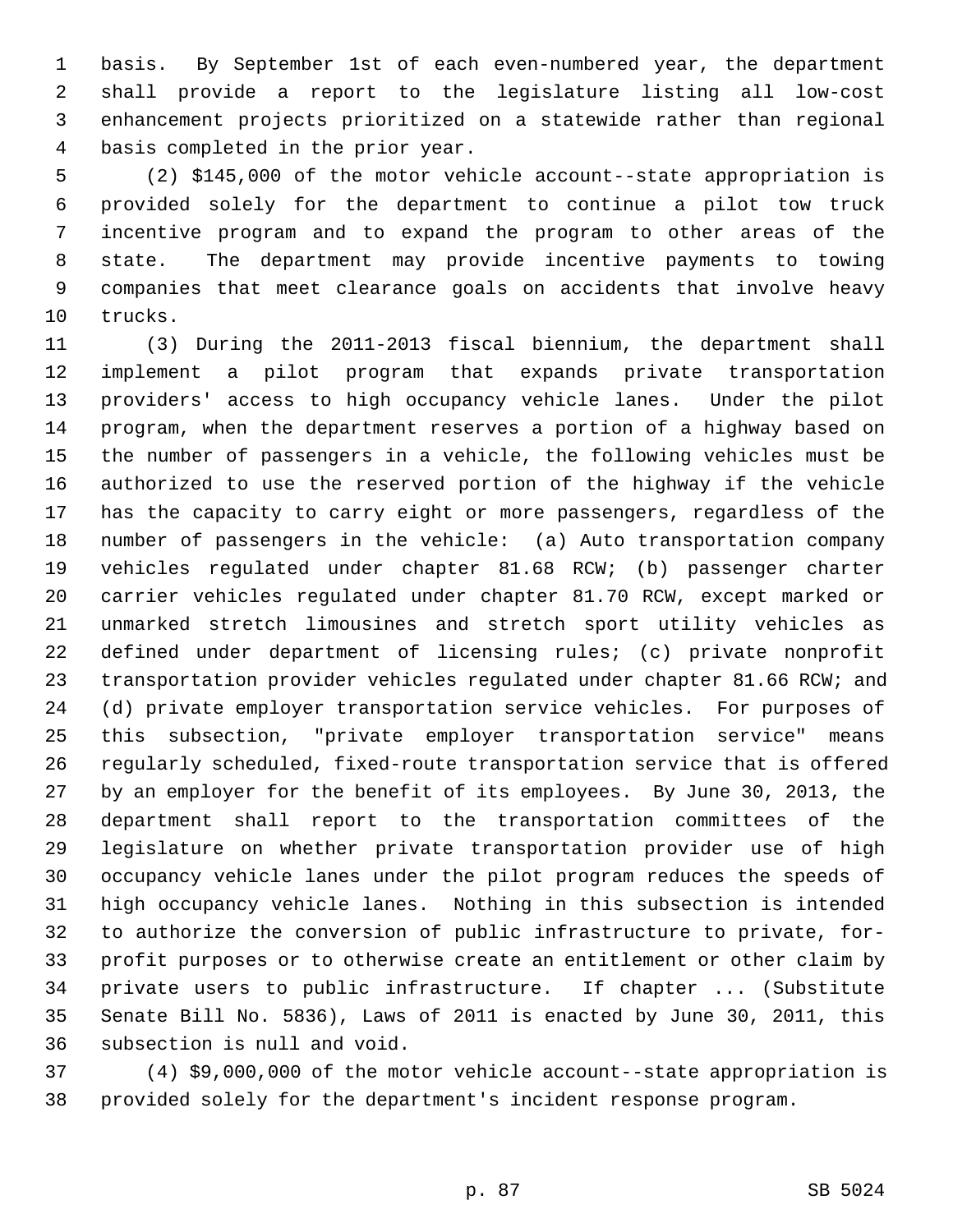1 (5) The department, in consultation with the Washington state 2 patrol, must continue a pilot program for the patrol to issue 3 infractions based on information from automated traffic safety cameras 4 in roadway construction zones on state highways. The department must 5 report to the joint transportation committee by January 1, 2012, and 6 January 1, 2013, on the status of this pilot program. For the purpose 7 of this pilot program, during the 2011-2013 fiscal biennium, a roadway 8 construction zone includes areas where public employees or private 9 contractors may be present or where a driving condition exists that 10 would make it unsafe to drive at higher speeds, such as, when the 11 department is redirecting or realigning lanes on any public roadway 12 pursuant to ongoing construction. The department shall use the 13 following guidelines to administer the program:

14 (a) Automated traffic safety cameras may only take pictures of the 15 vehicle and vehicle license plate and only while an infraction is 16 occurring. The picture must not reveal the face of the driver or of 17 passengers in the vehicle;

18 (b) The department shall plainly mark the locations where the 19 automated traffic safety cameras are used by placing signs on locations 20 that clearly indicate to a driver that he or she is entering a roadway 21 construction zone where traffic laws are enforced by an automated 22 traffic safety camera;

23 (c) Notices of infractions must be mailed to the registered owner 24 of a vehicle within fourteen days of the infraction occurring;

25 (d) The owner of the vehicle is not responsible for the violation 26 if the owner of the vehicle, within fourteen days of receiving 27 notification of the violation, mails to the patrol, a declaration under 28 penalty of perjury, stating that the vehicle involved was, at the time, 29 stolen or in the care, custody, or control of some person other than 30 the registered owner, or any other extenuating circumstances;

31 (e) For purposes of the 2011-2013 fiscal biennium pilot program, 32 infractions detected through the use of automated traffic safety 33 cameras are not part of the registered owner's driving record under RCW 34 46.52.101 and 46.52.120. Additionally, infractions generated by the 35 use of automated traffic safety cameras must be processed in the same 36 manner as parking infractions for the purposes of RCW 3.50.100, 37 35.20.220, 46.16A.120, and 46.20.270(3). However, the amount of the 38 fine issued under this subsection (5) for an infraction generated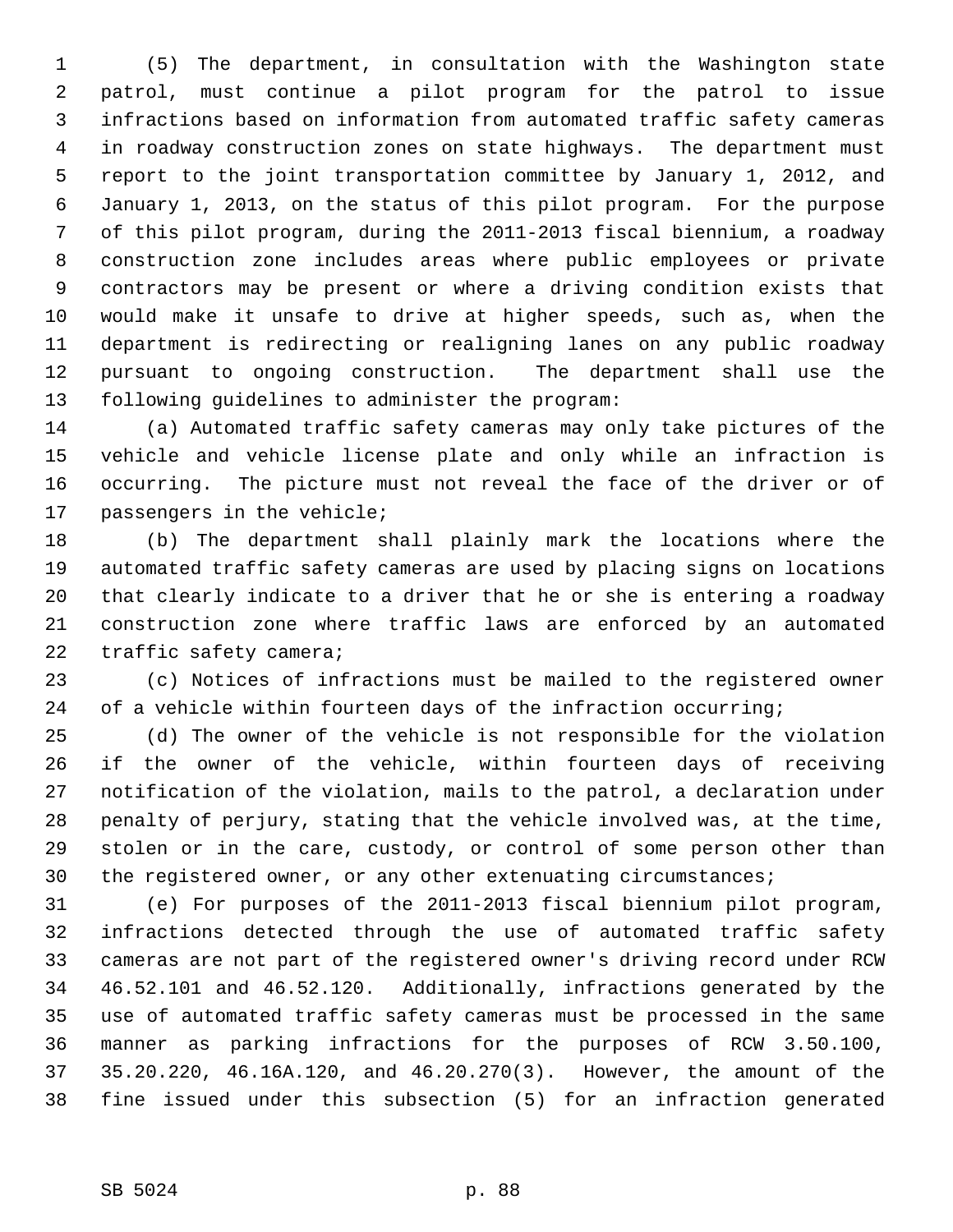1 through the use of an automated traffic safety camera is one hundred 2 thirty-seven dollars. The court shall remit thirty-two dollars of the 3 fine to the state treasurer for deposit into the state patrol highway 4 account; and

 5 (f) If a notice of infraction is sent to the registered owner and 6 the registered owner is a rental car business, the infraction must be 7 dismissed against the business if it mails to the patrol, within 8 fourteen days of receiving the notice, a declaration under penalty of 9 perjury of the name and known mailing address of the individual driving 10 or renting the vehicle when the infraction occurred. If the business 11 is unable to determine who was driving or renting the vehicle at the 12 time the infraction occurred, the business must sign a declaration 13 under penalty of perjury to this effect. The declaration must be 14 mailed to the patrol within fourteen days of receiving the notice of 15 traffic infraction. Timely mailing of this declaration to the issuing 16 agency relieves a rental car business of any liability under this 17 section for the notice of infraction. A declaration form suitable for 18 this purpose must be included with each automated traffic infraction 19 notice issued, along with instructions for its completion and use.

20 (6) The department shall track the costs associated with active 21 traffic management systems on a corridor basis and report to the 22 transportation committees of the legislature on the cost and benefits 23 of the systems by December 1, 2011.

24 **Sec. 816.** 2012 c 86 s 217 (uncodified) is amended to read as 25 follows: 26 **FOR THE DEPARTMENT OF TRANSPORTATION--TRANSPORTATION MANAGEMENT AND** 27 **SUPPORT--PROGRAM S** 28 Motor Vehicle Account--State Appropriation . . . . . ((\$27,389,000))  $29$   $\frac{$27,335,000}{2}$ 30 Motor Vehicle Account--Federal Appropriation . . . . . . . . . . \$30,000 31 Multimodal Transportation Account--State 32 Appropriation . . . . . . . . . . . . . . . . . . . . . . . \$973,000 33 TOTAL APPROPRIATION . . . . . . . . . . . . . ((<del>\$28,392,000</del>))  $34$  \$28,338,000

35 The appropriations in this section are subject to the following 36 conditions and limitations: The department shall utilize existing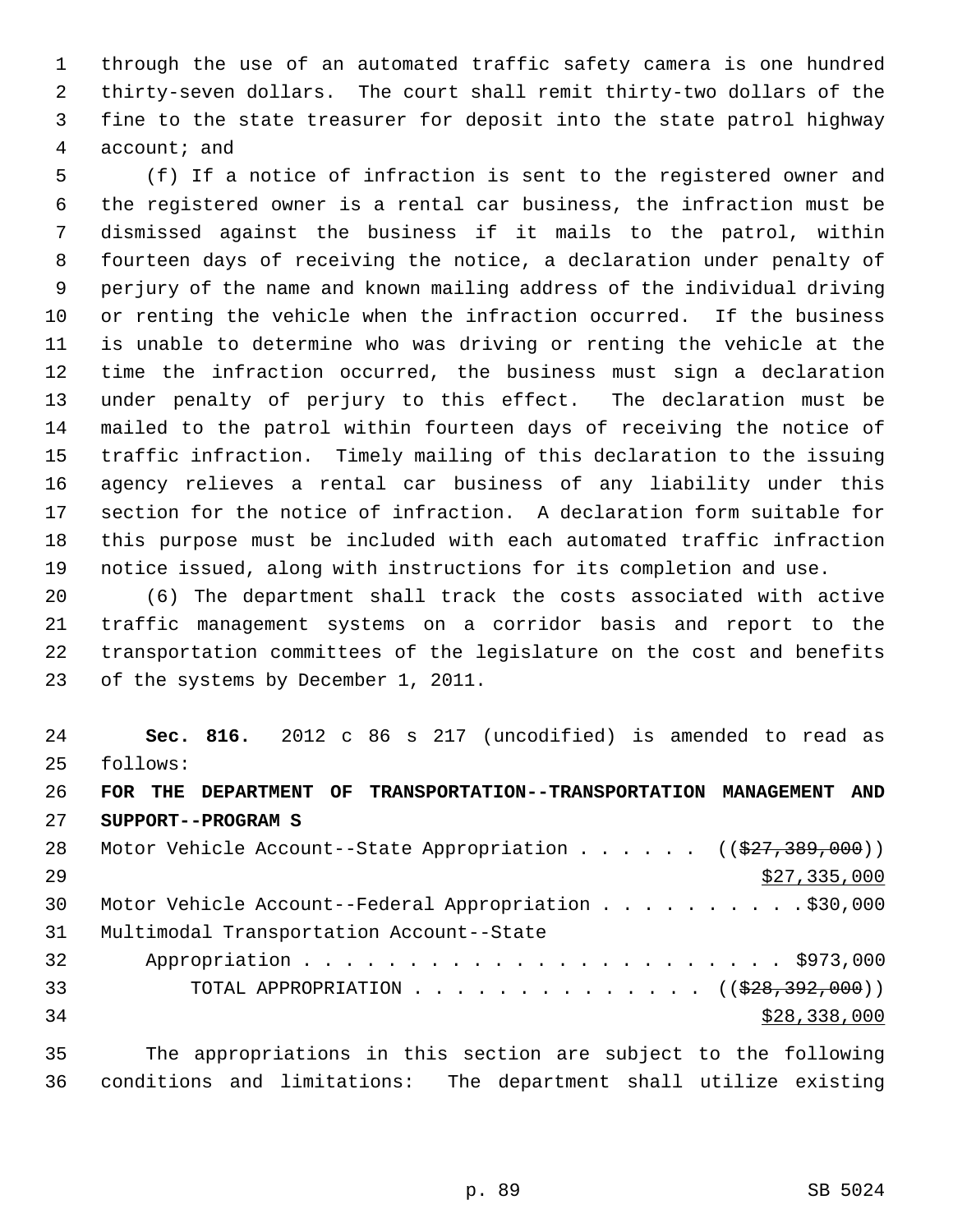1 resources and customer service staff to develop and implement new 2 policies and procedures to ensure compliance with new federal passenger 3 vessel Americans with disabilities act requirements.

 4 **Sec. 817.** 2012 c 86 s 218 (uncodified) is amended to read as 5 follows: 6 **FOR THE DEPARTMENT OF TRANSPORTATION--TRANSPORTATION PLANNING, DATA,** 7 **AND RESEARCH--PROGRAM T** 8 Motor Vehicle Account--State Appropriation . . . . . ((\$22,304,000))  $\frac{$22,245,000}{522,245,000}$ 10 Motor Vehicle Account--Federal Appropriation . . . . . . . \$21,885,000 11 Multimodal Transportation Account--State 12 Appropriation . . . . . . . . . . . . . . . . . . . . . . . \$662,000 13 Multimodal Transportation Account--Federal 14 Appropriation . . . . . . . . . . . . . . . . . . . . . . \$3,559,000 15 Multimodal Transportation Account--Private/Local 16 Appropriation . . . . . . . . . . . . . . . . . . . . . . . \$100,000 17 TOTAL APPROPRIATION . . . . . . . . . . . . . ((<del>\$48,510,000</del>))  $18$  \$48,451,000

19 The appropriations in this section are subject to the following 20 conditions and limitations:

21 (1) \$70,000 of the motor vehicle account--state appropriation is a 22 reappropriation provided solely for a corridor study of state route 23 number 516 from the eastern border of Maple Valley to state route 24 number 167 to determine whether improvements are needed and the costs 25 of any needed improvements.

26 (2) \$200,000 of the motor vehicle account--state appropriation is 27 provided solely for extending the freight database pilot project that 28 began in 2009. Global positioning system (GPS) data is intended to 29 help guide freight investment decisions and track highway project 30 effectiveness as it relates to freight traffic.

31 (3) Within available resources, the department must collaborate 32 with the affected metropolitan planning organizations, regional 33 transportation planning organizations, transit agencies, and private 34 transportation providers to develop a plan to reduce vehicle demand, 35 increase public transportation options, and reduce vehicle miles 36 traveled on corridors affected by growth at Joint Base Lewis-McChord.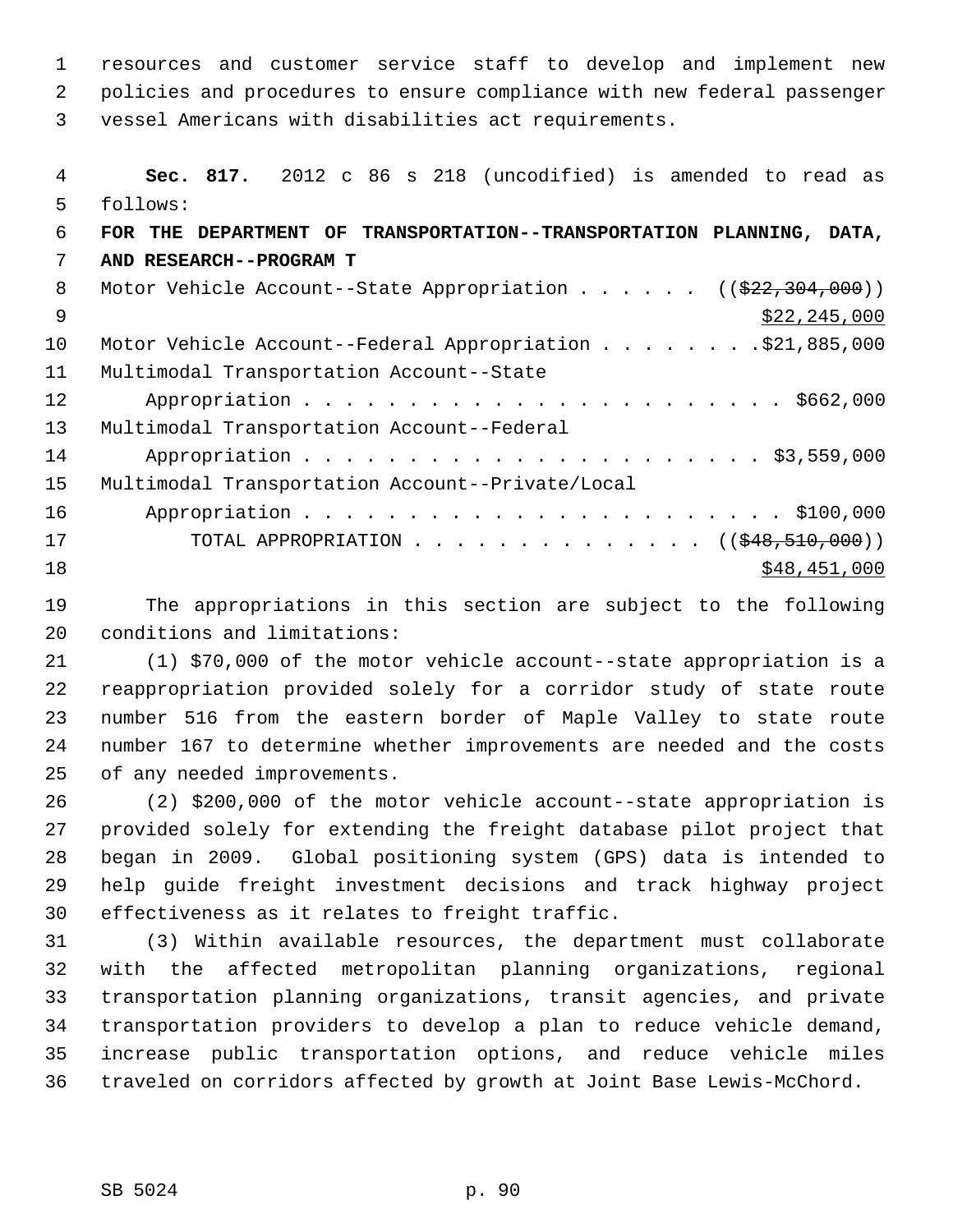1 (4) As part of their ongoing regional transportation planning, the 2 regional transportation planning organizations across the state shall 3 work together to provide a comprehensive framework for sources and uses 4 of next-stage investments in transportation needed to improve 5 structural conditions and ongoing operations and lay the groundwork for 6 the transportation systems to support the long-term economic vitality 7 of the state. This planning must include all forms of transportation 8 to reflect the state's interests, including: Highways, streets, and 9 roads; ferries; public transportation; systems for freight; and walking 10 and biking systems. The department shall support this planning by 11 providing information on potential state transportation uses and an 12 analysis of potential sources of revenue to implement investments. In 13 carrying out this planning, regional transportation planning 14 organizations must be broadly inclusive of business, civic, labor, 15 governmental, and environmental interests in regional communities 16 across the state.

17 (5) \$190,000 of the motor vehicle account--state appropriation is 18 provided solely for the regional transportation planning organizations 19 across the state to implement the comprehensive transportation planning 20 and data framework. The framework must provide regional transportation 21 planning organizations with the ability to identify the spatial and 22 temporal status of current and future high priority projects, and the 23 next stage investment necessary to implement those projects. The 24 framework must be accessible to the public and provide transparency and 25 accountability to the regional transportation planning process.

26 (6) Within existing resources, the department shall work with the 27 department of archaeology and historic preservation to develop a 28 statewide policy regarding the curation of artifacts and the use of 29 museums and information centers as potential mitigation under the 30 national environmental policy act. This policy must address the 31 following issues: How to minimize costs associated with information 32 centers and museums; when to use existing facilities to preserve and 33 display artifacts; how to minimize the time that stand-alone facilities 34 are needed; and how to transfer artifacts and other items to facilities 35 that are not owned or rented by the department. A report regarding 36 this policy must be submitted to the joint transportation committee by 37 September 1, 2012.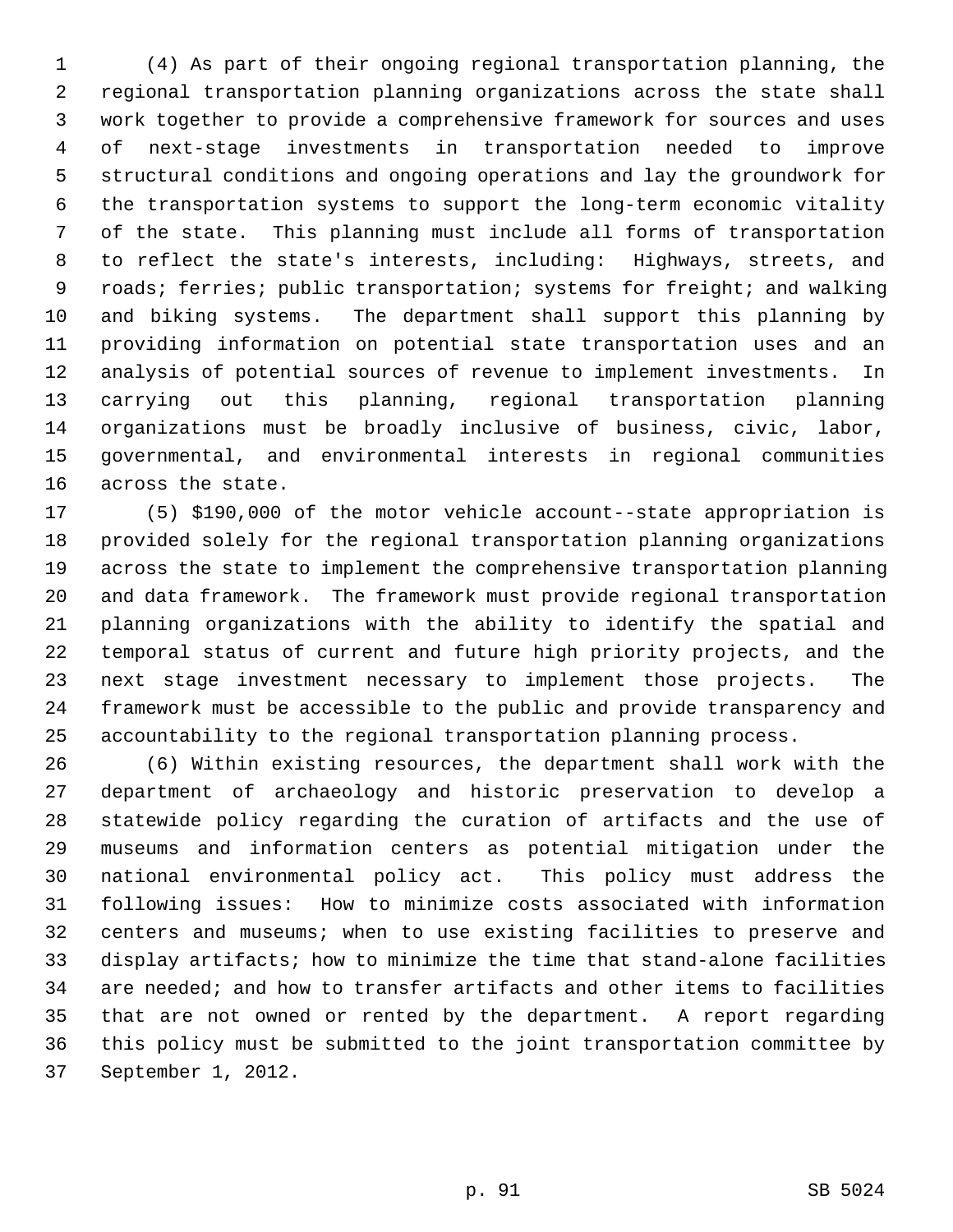1 **Sec. 818.** 2012 c 86 s 219 (uncodified) is amended to read as 2 follows: 3 **FOR THE DEPARTMENT OF TRANSPORTATION--CHARGES FROM OTHER AGENCIES--** 4 **PROGRAM U** 5 Motor Vehicle Account--State Appropriation . . . . . ((\$74,734,000)) 6 \$71,530,000 7 Motor Vehicle Account--Federal Appropriation . . . . . . . . . \$400,000 8 Multimodal Transportation Account--State 9 Appropriation . . . . . . . . . . . . . . . . . . . . . . \$1,798,000 10 TOTAL APPROPRIATION . . . . . . . . . . . . . ((<del>\$76,932,000</del>)) 11 \$73,728,000 12 The appropriations in this section are subject to the following 13 conditions and limitations: 14 (1) The department of enterprise services must provide a detailed 15 accounting of the revenues and expenditures of the self-insurance fund 16 to the transportation committees of the legislature on December 31st 17 and June 30th of each year. 18 (2) Payments in this section represent charges from other state 19 agencies to the department of transportation. 20 (a) TO THE SECRETARY OF STATE--ARCHIVES AND 21 RECORDS MANAGEMENT . . . . . . . . . . . . . . . . . . . . . . . \$512,000 22 (b) TO THE OFFICE OF THE STATE AUDITOR--AUDITOR 23 SERVICES . . . . . . . . . . . . . . . . . . . . . . . . . . . . \$488,000 24 (c) TO THE OFFICE OF THE ATTORNEY 25 GENERAL--ATTORNEY GENERAL SERVICES . . . . . . . . . . . . \$7,127,000 26 (d) TO THE OFFICE OF FINANCIAL MANAGEMENT--LABOR 27 RELATIONS SERVICES . . . . . . . . . . . . . . . . . . . . . . . \$266,000 28 (e) TO THE OFFICE OF FINANCIAL 29 MANAGEMENT--OFFICE OF CHIEF INFORMATION OFFICER . . . . . . . \$473,000 30 (f) TO THE OFFICE OF MINORITY AND WOMEN'S 31 BUSINESS ENTERPRISES . . . . . . . . . . . . . . . . . . . . . . \$840,000 32 (g) TO CONSOLIDATED TECHNICAL SERVICES . . . . . . . . . . \$182,000 33 (h) TO THE DEPARTMENT OF ENTERPRISE 34 SERVICES--HUMAN RESOURCE MANAGEMENT SYSTEM . . . . . . . . . \$3,495,000 35 (i) TO THE DEPARTMENT OF ENTERPRISE 36 SERVICES--PRODUCTION SUPPORT . . . . . . . . . . . . . . . . . \$974,000 37 (j) TO THE DEPARTMENT OF ENTERPRISE 38 SERVICES--REAL ESTATE SERVICES . . . . . . . . . . . . . . . \$108,000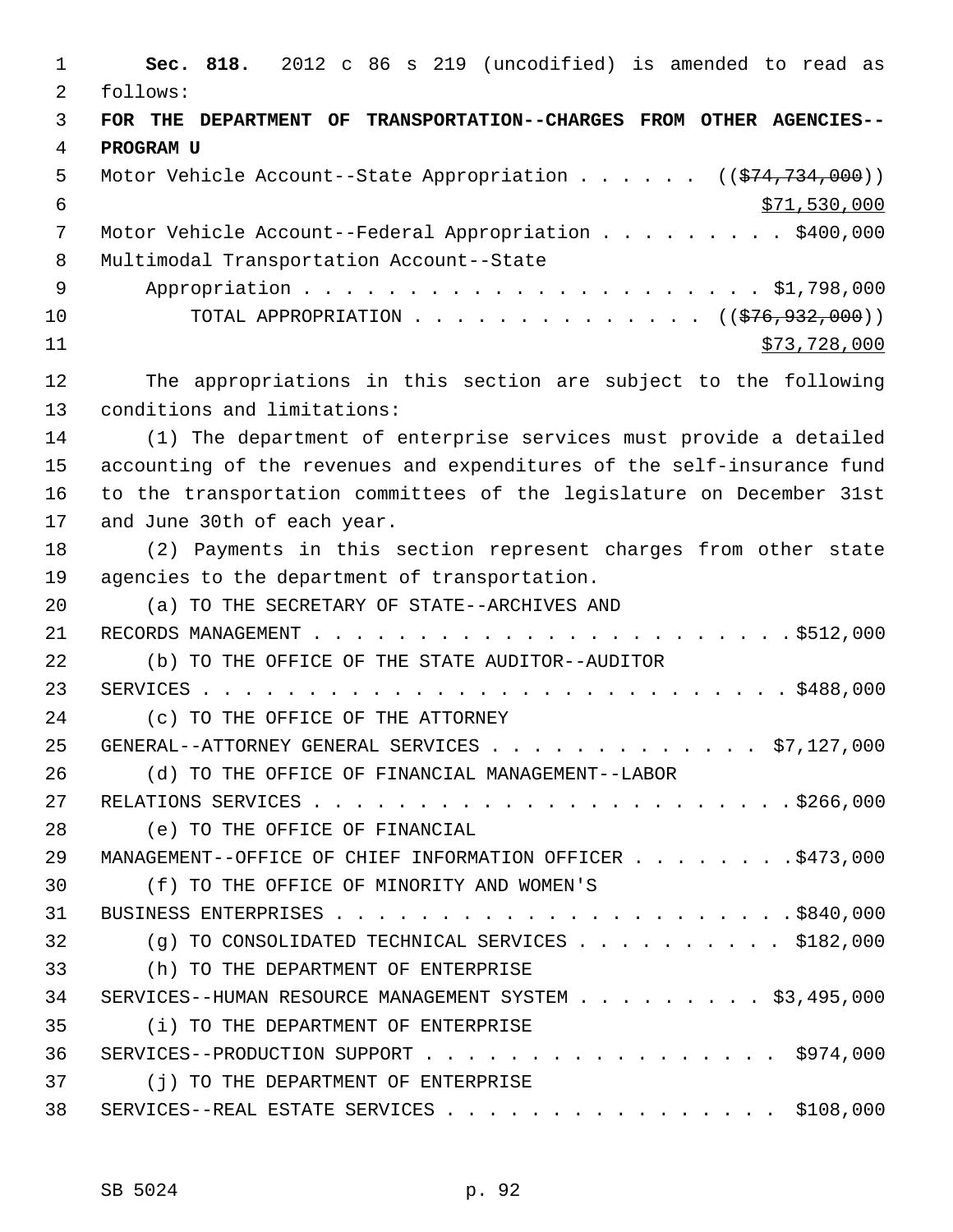| 1        | (k) TO THE DEPARTMENT OF ENTERPRISE                                              |
|----------|----------------------------------------------------------------------------------|
| 2        | SERVICES--PUBLICATIONS AND HISTORICAL SERVICES \$691,000                         |
| 3        | (1) TO THE DEPARTMENT OF ENTERPRISE                                              |
| 4        |                                                                                  |
| 5        | (m) TO THE DEPARTMENT OF ENTERPRISE                                              |
| 6        | SERVICES--CAPITAL PROJECT SURCHARGE \$879,000                                    |
| 7        | (n) TO THE DEPARTMENT OF ENTERPRISE                                              |
| 8        | SERVICES--PERSONAL SERVICE CONTRACTS \$100,000                                   |
| 9        | (o) TO THE DEPARTMENT OF ENTERPRISE                                              |
| 10       | SERVICES--SECURE FILE TRANSFER SERVICES \$39,000                                 |
| 11       | (p) TO THE DEPARTMENT OF ENTERPRISE                                              |
| 12       |                                                                                  |
| 13       | (q) TO THE DEPARTMENT OF ENTERPRISE                                              |
| 14       | SERVICES--RISK MANAGEMENT SERVICES \$1,290,000                                   |
| 15       | (r) TO THE DEPARTMENT OF ENTERPRISE                                              |
| 16       | SERVICES--INFORMATION TECHNOLOGY SERVICES \$1,557,000                            |
|          |                                                                                  |
| 17       | Sec. 819. 2012 c 86 s 220 (uncodified) is amended to read as                     |
|          |                                                                                  |
| 18       | follows:                                                                         |
| 19       | FOR THE DEPARTMENT OF TRANSPORTATION--PUBLIC TRANSPORTATION--PROGRAM             |
| 20       | $\mathbf v$                                                                      |
| 21       | Motor Vehicle Account--Federal Appropriation \$160,000                           |
| 22       | State Vehicle Parking Account--State Appropriation \$452,000                     |
| 23       | Regional Mobility Grant Program Account--State                                   |
| 24       |                                                                                  |
| 25       | Multimodal Transportation Account--State                                         |
| 26       | Appropriation ((\$42,939,000))                                                   |
| 27       | \$42,930,000                                                                     |
| 28       | Multimodal Transportation Account--Federal                                       |
| 29       |                                                                                  |
| 30       | Multimodal Transportation Account--Private/Local                                 |
| 31       |                                                                                  |
| 32       | Rural Mobility Grant Program Account--State                                      |
| 33       |                                                                                  |
| 34       | TOTAL APPROPRIATION ( $(\frac{113}{102}, 000)$ )                                 |
| 35<br>36 | \$113,093,000<br>The appropriations in this section are subject to the following |

37 conditions and limitations: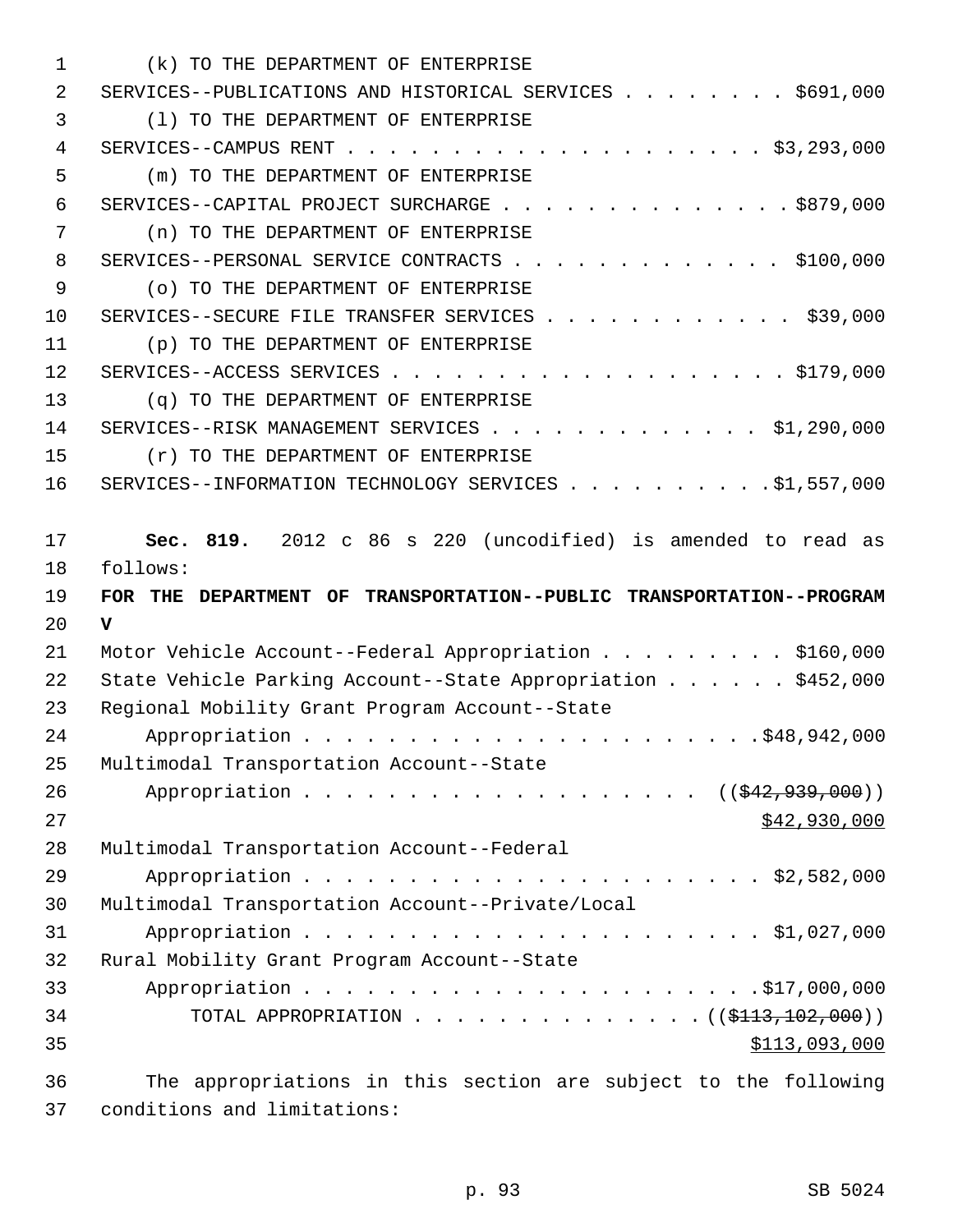1 (1) \$25,000,000 of the multimodal transportation account--state 2 appropriation is provided solely for a grant program for special needs 3 transportation provided by transit agencies and nonprofit providers of 4 transportation.

 5 (a) \$5,500,000 of the multimodal transportation account--state 6 appropriation is provided solely for grants to nonprofit providers of 7 special needs transportation. Grants for nonprofit providers must be 8 based on need, including the availability of other providers of service 9 in the area, efforts to coordinate trips among providers and riders, 10 and the cost effectiveness of trips provided.

11 (b) \$19,500,000 of the multimodal transportation account--state 12 appropriation is provided solely for grants to transit agencies to 13 transport persons with special transportation needs. To receive a 14 grant, the transit agency must have a maintenance of effort for special 15 needs transportation that is no less than the previous year's 16 maintenance of effort for special needs transportation. Grants for 17 transit agencies must be prorated based on the amount expended for 18 demand response service and route deviated service in calendar year 19 2009 as reported in the "Summary of Public Transportation - 2009" 20 published by the department of transportation. No transit agency may 21 receive more than thirty percent of these distributions.

22 (2) Funds are provided for the rural mobility grant program as 23 follows:

24 (a) \$8,500,000 of the rural mobility grant program account--state 25 appropriation is provided solely for grants for those transit systems 26 serving small cities and rural areas as identified in the "Summary of 27 Public Transportation - 2009" published by the department of 28 transportation. Noncompetitive grants must be distributed to the 29 transit systems serving small cities and rural areas in a manner 30 similar to past disparity equalization programs. If the funding 31 provided in this subsection (2)(a) exceeds the amount required for 32 recipient counties to reach eighty percent of the average per capita 33 sales tax, funds in excess of that amount may be used for the 34 competitive grant process established in (b) of this subsection.

35 (b) \$8,500,000 of the rural mobility grant program account--state 36 appropriation is provided solely to providers of rural mobility service 37 in areas not served or underserved by transit agencies through a 38 competitive grant process.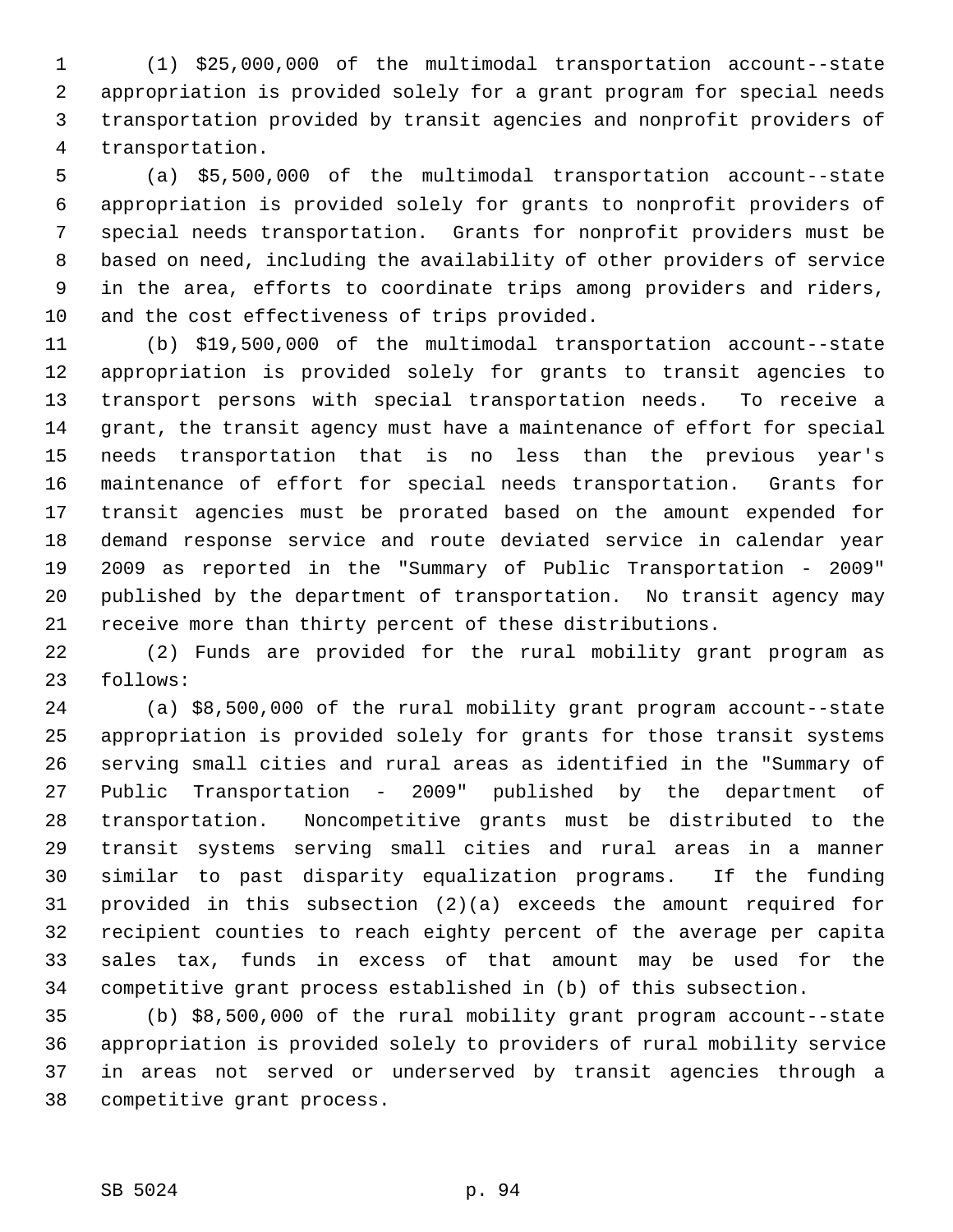1 (3)(a) \$6,000,000 of the multimodal transportation account--state 2 appropriation is provided solely for a vanpool grant program for: (a) 3 Public transit agencies to add vanpools or replace vans; and (b) 4 incentives for employers to increase employee vanpool use. The grant 5 program for public transit agencies will cover capital costs only; 6 operating costs for public transit agencies are not eligible for 7 funding under this grant program. Additional employees may not be 8 hired from the funds provided in this section for the vanpool grant 9 program, and supplanting of transit funds currently funding vanpools is 10 not allowed. The department shall encourage grant applicants and 11 recipients to leverage funds other than state funds.

12 (b) At least \$1,600,000 of the amount provided in this subsection 13 must be used for vanpool grants in congested corridors.

14 (c) \$520,000 of the amount provided in this subsection is provided 15 solely for the purchase of additional vans for use by vanpools serving 16 soldiers and civilian employees at Joint Base Lewis-McChord.

17 (4) \$8,942,000 of the regional mobility grant program account-- 18 state appropriation is reappropriated and provided solely for the 19 regional mobility grant projects identified in LEAP Transportation 20 Document 2012-1 ALL PROJECTS - Public Transportation - Program (V) as 21 developed March 8, 2012. The department shall continue to review all 22 projects receiving grant awards under this program at least 23 semiannually to determine whether the projects are making satisfactory 24 progress. The department shall promptly close out grants when projects 25 have been completed, and any remaining funds must be used only to fund 26 projects identified in the LEAP Transportation Document referenced in 27 this subsection. It is the intent of the legislature to appropriate 28 funds through the regional mobility grant program only for projects 29 that will be completed on schedule and that all funds in the regional 30 mobility grant program be used as soon as practicable to advance 31 eligible projects.

32 (5)(a) \$40,000,000 of the regional mobility grant program account-- 33 state appropriation is provided solely for the regional mobility grant 34 projects identified in LEAP Transportation Document 2012-1 ALL PROJECTS 35 - Public Transportation - Program (V) as developed March 8, 2012. The 36 department shall review all projects receiving grant awards under this 37 program at least semiannually to determine whether the projects are 38 making satisfactory progress. Any project that has been awarded funds,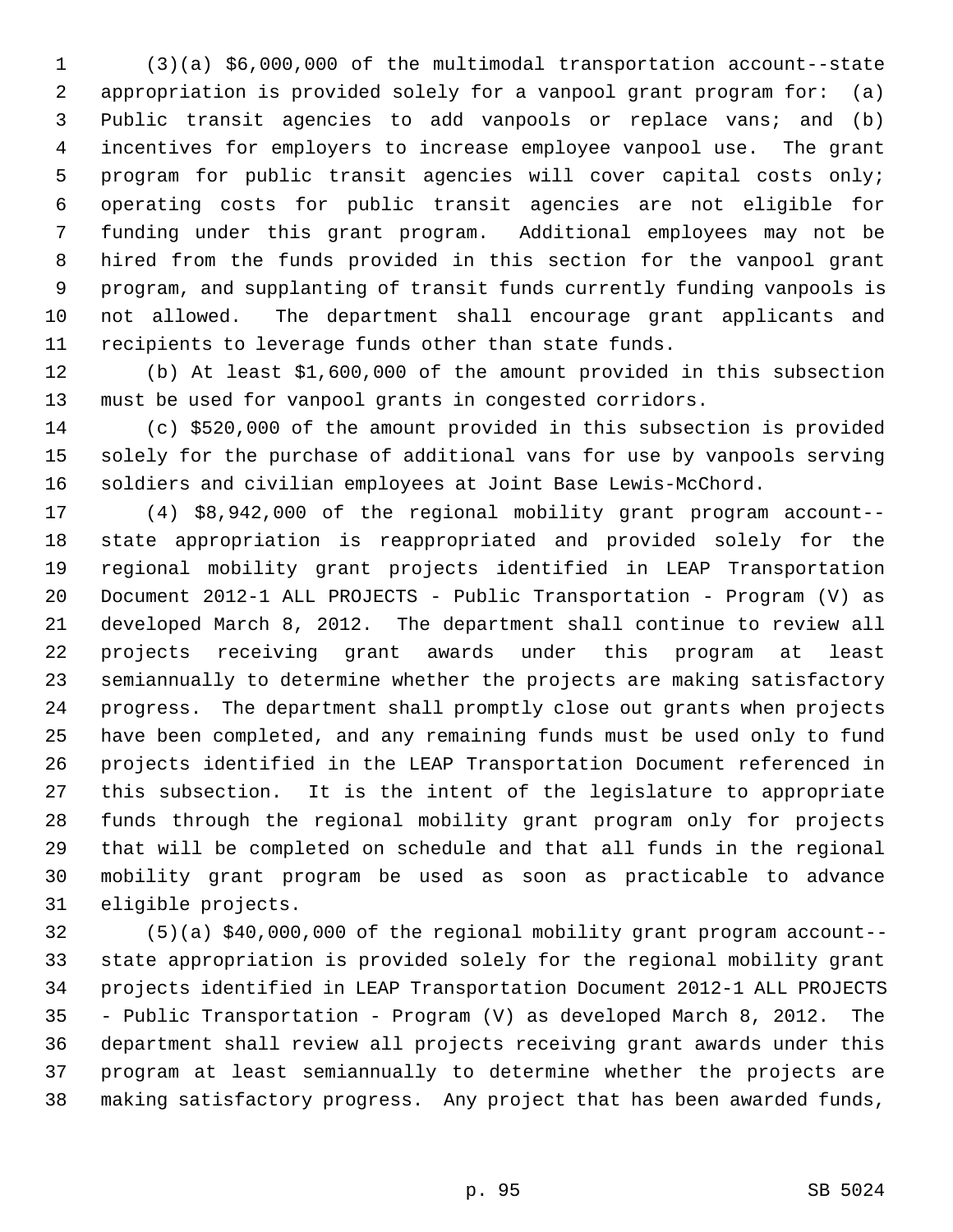1 but does not report activity on the project within one year of the 2 grant award, must be reviewed by the department to determine whether 3 the grant should be terminated. The department shall promptly close 4 out grants when projects have been completed, and any remaining funds 5 must be used only to fund projects identified in the LEAP 6 Transportation Document referenced in this subsection. The department 7 shall provide annual status reports on December 15, 2011, and December 8 15, 2012, to the office of financial management and the transportation 9 committees of the legislature regarding the projects receiving the 10 grants. It is the intent of the legislature to appropriate funds 11 through the regional mobility grant program only for projects that will 12 be completed on schedule.

13 (b) In order to be eligible to receive a grant under (a) of this 14 subsection during the 2011-2013 fiscal biennium, a transit agency must 15 establish a process for private transportation providers to apply for 16 the use of park and ride facilities. For purposes of this subsection, 17 (i) "private transportation provider" means: An auto transportation 18 company regulated under chapter 81.68 RCW; a passenger charter carrier 19 regulated under chapter 81.70 RCW, except marked or unmarked stretch 20 limousines and stretch sport utility vehicles as defined under 21 department of licensing rules; a private nonprofit transportation 22 provider regulated under chapter 81.66 RCW; or a private employer 23 transportation service provider; and (ii) "private employer 24 transportation service" means regularly scheduled, fixed-route 25 transportation service that is offered by an employer for the benefit 26 of its employees.

27 (6) \$2,309,000 of the multimodal transportation account--state 28 appropriation is provided solely for the tri-county connection service 29 for Island, Skagit, and Whatcom transit agencies.

30 (7) \$200,000 of the multimodal transportation account--state 31 appropriation is contingent on the timely development of an annual 32 report summarizing the status of public transportation systems as 33 identified under RCW 35.58.2796.

34 (8) Funds provided for the commute trip reduction program may also 35 be used for the growth and transportation efficiency center program.

36 (9) An affected urban growth area that has not previously 37 implemented a commute trip reduction program is exempt from the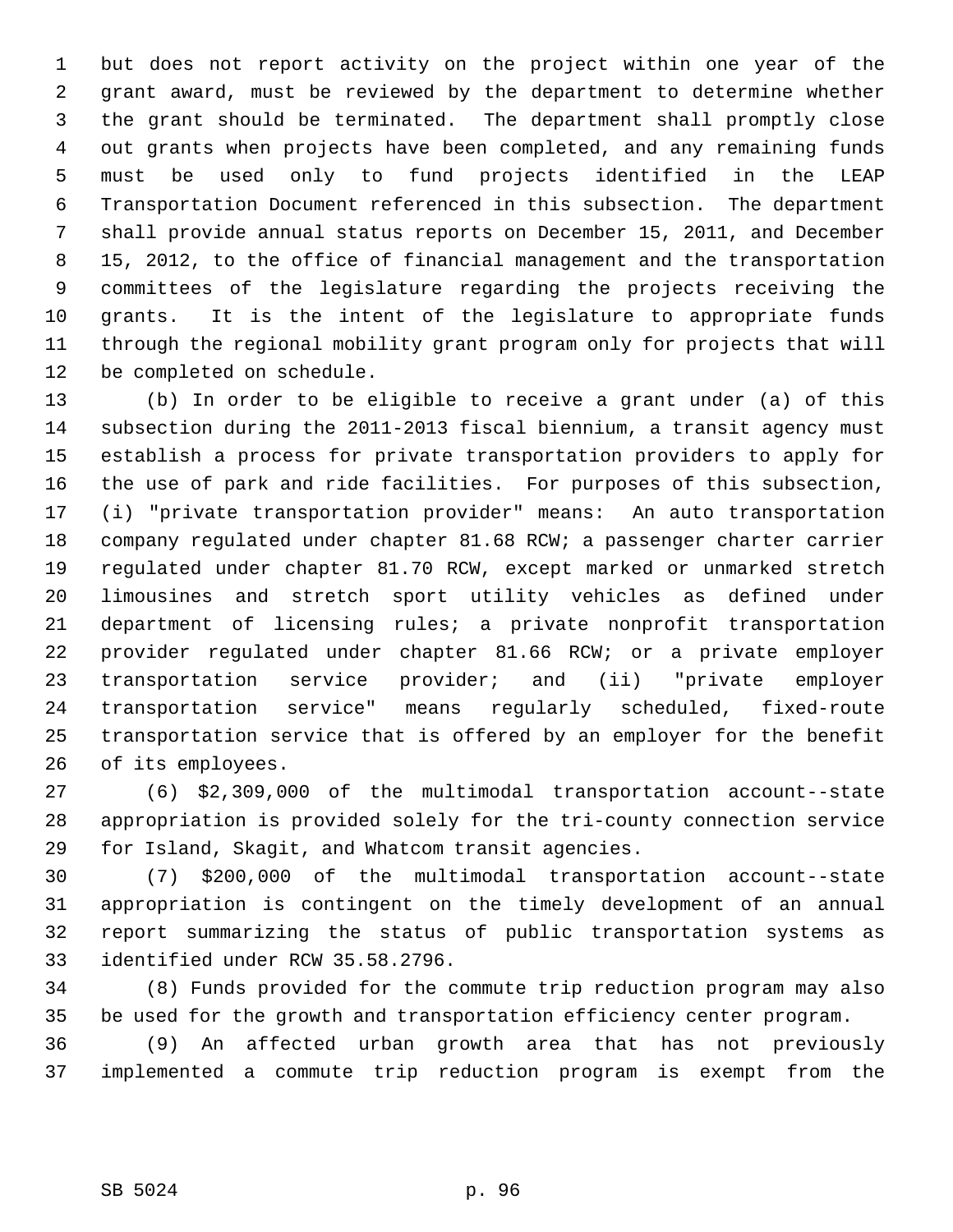1 requirements in RCW 70.94.527 if a solution to address the state 2 highway deficiency that exceeds the person hours of delay threshold has 3 been funded and is in progress during the 2011-2013 fiscal biennium.

 4 (10) \$300,000 of the multimodal transportation account--state 5 appropriation is provided solely for the continuation of state support 6 for the Whatcom smart trips commute trip reduction program.

 7 (11) \$818,000 of the multimodal transportation account--state 8 appropriation is provided solely for state support of the Everett 9 connector bus service.

10 (12) The department shall contact all transit agencies with a 11 nonvoting member recommended by a labor organization and request 12 information regarding the participation of board members, both voting 13 and nonvoting, for all transit agency meetings in 2012 and the three 14 previous calendar years. The department shall provide a report to the 15 transportation committees of the legislature regarding the findings of 16 this survey, which must include the transit agencies, if any, that 17 refuse to respond either in whole or in part, by January 15, 2013.

18 (13) \$250,000 of the multimodal transportation account--state 19 appropriation is provided solely for the Clark county public 20 transportation benefit area to comply with the requirements of RCW 21 81.104.110 regarding the formation of an expert review panel to provide 22 an independent technical review of any plan that relies on any voter-23 approved local funding options.

24 (14) \$100,000 of the multimodal transportation account--state 25 appropriation is provided solely for community transit to conduct a 26 federally mandated alternatives analysis study to allow a second swift 27 line to be funded through the federal transit administration's new 28 starts or small starts process.

29 (15) \$160,000 of the motor vehicle account--federal appropriation 30 is provided solely for King county metro to study demand potential for 31 a state route number 18 and Interstate 90 park-and-ride location, to 32 size the facilities appropriately, to perform site analysis, and to 33 develop preliminary design concepts.

34 **Sec. 820.** 2012 c 86 s 221 (uncodified) is amended to read as 35 follows:

36 **FOR THE DEPARTMENT OF TRANSPORTATION--MARINE--PROGRAM X**

37 Puget Sound Ferry Operations Account--State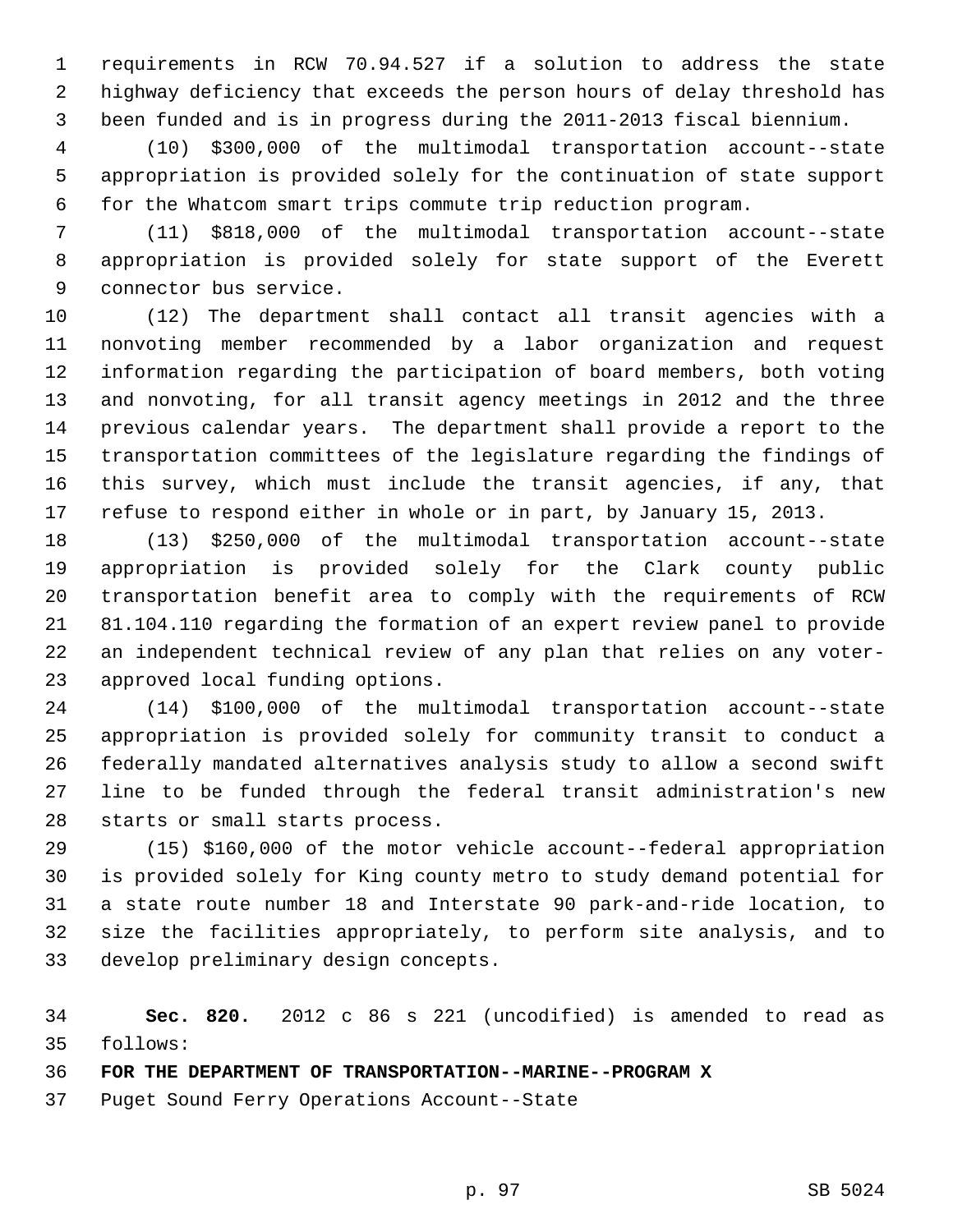1 Appropriation . . . . . . . . . . . . . . . . . (  $(\frac{6468,135,000}{n})$ 2 \$477,616,000

 3 The appropriation in this section is subject to the following 4 conditions and limitations:

 5 (1) The office of financial management budget instructions require 6 agencies to recast enacted budgets into activities. The Washington 7 state ferries shall include a greater level of detail in its 2011-2013 8 supplemental and 2013-2015 omnibus transportation appropriations act 9 requests, as determined jointly by the office of financial management, 10 the Washington state ferries, and the transportation committees of the 11 legislature. This level of detail must include the administrative 12 functions in the operating as well as capital programs.

13 (2) When purchasing uniforms that are required by collective 14 bargaining agreements, the department shall contract with the lowest 15 cost provider.

16 (3) Until a reservation system is operational on the San Juan 17 islands inner-island route, the department shall provide the same 18 priority loading benefits on the San Juan islands inner-island route to 19 home health care workers as are currently provided to patients 20 traveling for purposes of receiving medical treatment.

21 (4) The department shall request from the United States coast guard 22 variable minimum staffing levels on all of its vessels by December 31, 23 2011.

24 (5) The department shall continue to provide service to Sidney, 25 British Columbia and shall explore the option of purchasing a foreign 26 built vehicle and passenger ferry vessel either with safety of life at 27 sea (SOLAS) certification or the ability to be retrofitted for SOLAS 28 certification to operate solely on the Anacortes to Sidney, British 29 Columbia route currently served by vessels of the Washington state 30 ferries fleet. The vessel should have the capability of carrying at 31 least one hundred standard vehicles and approximately four hundred to 32 five hundred passengers. Further, the department shall explore the 33 possibilities of contracting a commercial company to operate the vessel 34 exclusively on this route so long as the contractor's employees 35 assigned to the vessel are represented by the same employee 36 organizations as the Washington state ferries. The department shall 37 report back to the transportation committees of the legislature 38 regarding: The availability of a vessel; the cost of the vessel,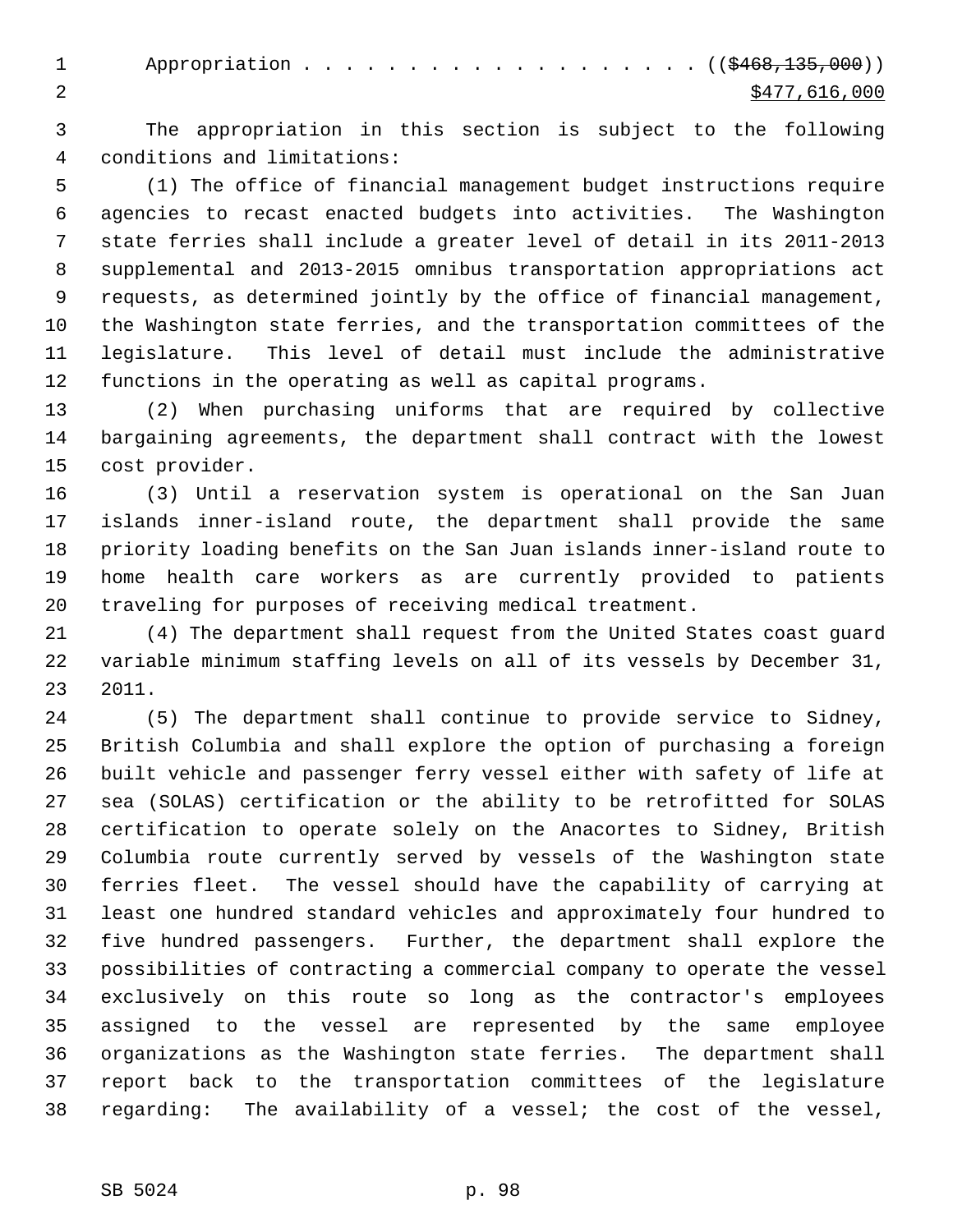1 including transport to the Puget Sound region; and the need for any 2 statutory changes for the operation of the Sydney, British Columbia 3 service by a private company.

 4 (6) For the 2011-2013 fiscal biennium, the department of 5 transportation may enter into a distributor controlled fuel hedging 6 program and other methods of hedging approved by the fuel hedging 7 committee.

 8 (7) \$136,648,000 of the Puget Sound ferry operations account--state 9 appropriation is provided solely for auto ferry vessel operating fuel 10 in the 2011-2013 fiscal biennium. The amount provided in this 11 appropriation represents the fuel budget for the purposes of 12 calculating any ferry fare fuel surcharge.

13 (8) \$150,000 of the Puget Sound ferry operations account-- state 14 appropriation is provided solely for the department to increase 15 recreation and tourist ridership by entering into agreements for 16 marketing and outreach strategies with local economic development 17 agencies. The department shall identify the number of tourist and 18 recreation riders on the applicable ferry routes both before and after 19 implementation of marketing and outreach strategies developed through 20 the agreements. The department shall report results of the marketing 21 and outreach strategies to the transportation committees of the 22 legislature by October 15, 2012.

23 (9) The Washington state ferries shall participate in the 24 facilities plan included in section 604 ((of this act)), chapter 367, 25 Laws of 2011 and shall include an investigation and identification of 26 less costly relocation options for the Seattle headquarters office. 27 The department shall include relocation options for the Washington 28 state ferries Seattle headquarters office in the facilities plan. 29 Until September 1, 2012, the department may not enter into a lease 30 renewal for the Seattle headquarters office.

31 (10) The department, office of financial management, and 32 transportation committees of the legislature shall make recommendations 33 regarding an appropriate budget structure for the Washington state 34 ferries. The recommendation may include a potential restructuring of 35 the Washington state ferries budget. The recommendation must 36 facilitate transparency in reporting and budgeting as well as provide 37 the opportunity to link revenue sources with expenditures. Findings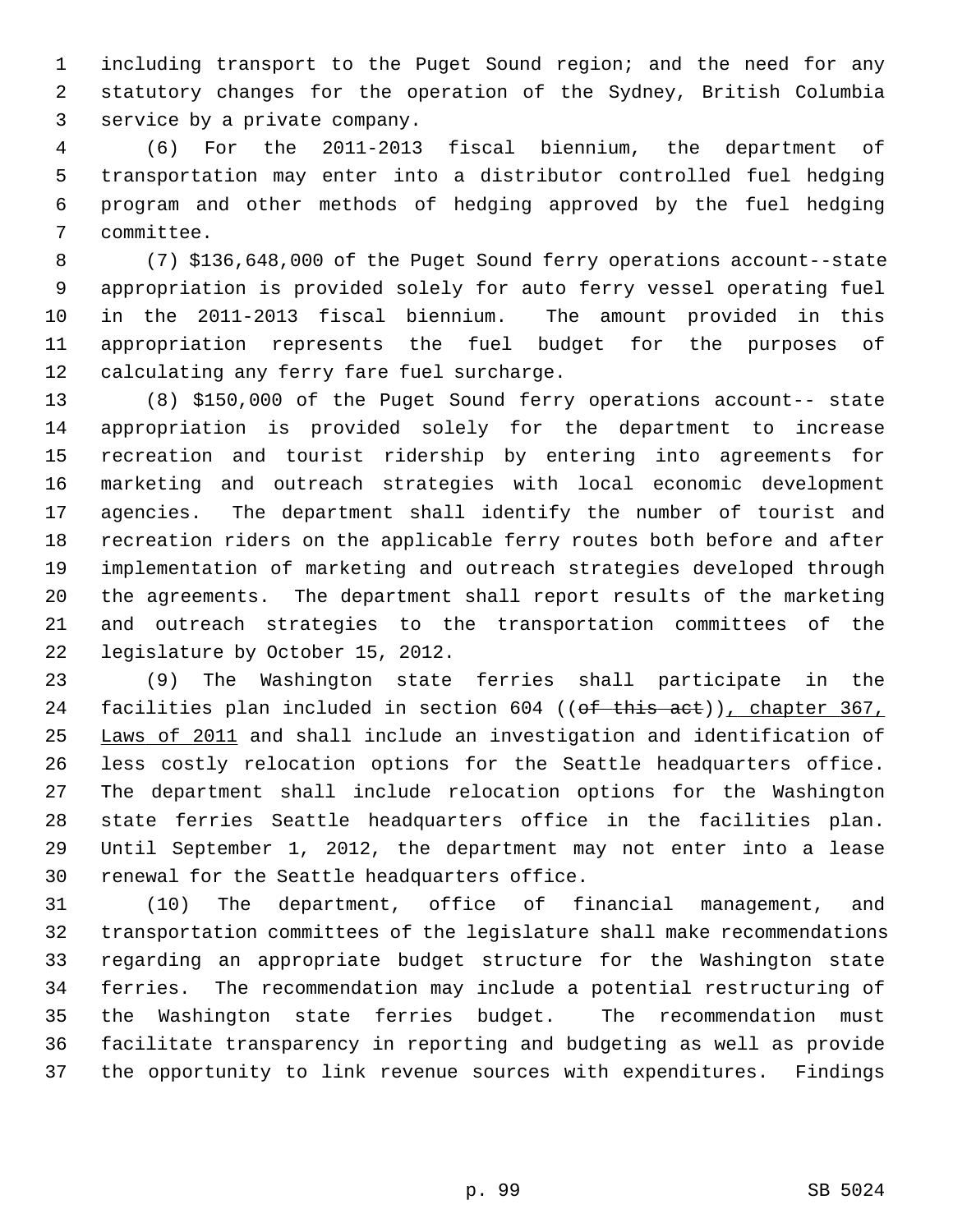1 and recommendations must be reported to the office of financial 2 management and the joint transportation committee by September 1, 2011. 3 (11) Two Kwa-di-tabil class ferry vessels must be placed on the 4 Port Townsend/Coupeville (Keystone) route to provide service at the 5 same levels provided when the steel electric vessels were in service. 6 After the vessels as funded under section 308 (5) ((of this act)), 7 chapter 86, Laws of 2012 are in service, the two most appropriate of 8 these vessels for the Port Townsend/Coupeville (Keystone) route must be 9 placed on the route. \$100,000 of the Puget Sound ferry operations 10 account--state appropriation is provided solely for the additional 11 staffing required to maintain a reservation system at this route when 12 the second vessel is in service.

13 (12) \$706,000 of the Puget Sound ferry operations account--state 14 appropriation is provided solely for terminal operations to implement 15 new federal passenger vessel Americans with disabilities act 16 requirements.

17 (13) \$152,000 of the Puget Sound ferry operations account--state 18 appropriation is provided solely for the department's compliance with 19 its national pollution discharge elimination system permit.

20 **Sec. 821.** 2012 c 86 s 222 (uncodified) is amended to read as 21 follows: 22 **FOR THE DEPARTMENT OF TRANSPORTATION--RAIL--PROGRAM Y--OPERATING** 23 Multimodal Transportation Account--State 24 Appropriation . . . . . . . . . . . . . . . . . (  $(\frac{233,642,000}{2})$  $25$  \$33,639,000 26 Multimodal Transportation Account--Federal 27 Appropriation . . . . . . . . . . . . . . . . . . . . . . . \$400,000 28 TOTAL APPROPRIATION . . . . . . . . . . . . . ((<del>\$34,042,000</del>))  $29$  \$34,039,000

30 The appropriations in this section are subject to the following 31 conditions and limitations:

32 (1) \$27,816,000 of the multimodal transportation account--state 33 appropriation is provided solely for the Amtrak service contract and 34 Talgo maintenance contract associated with providing and maintaining 35 state-supported passenger rail service. The department is directed to 36 continue to pursue efforts to reduce costs, increase ridership, and 37 review fares or fare schedules. Within thirty days of each annual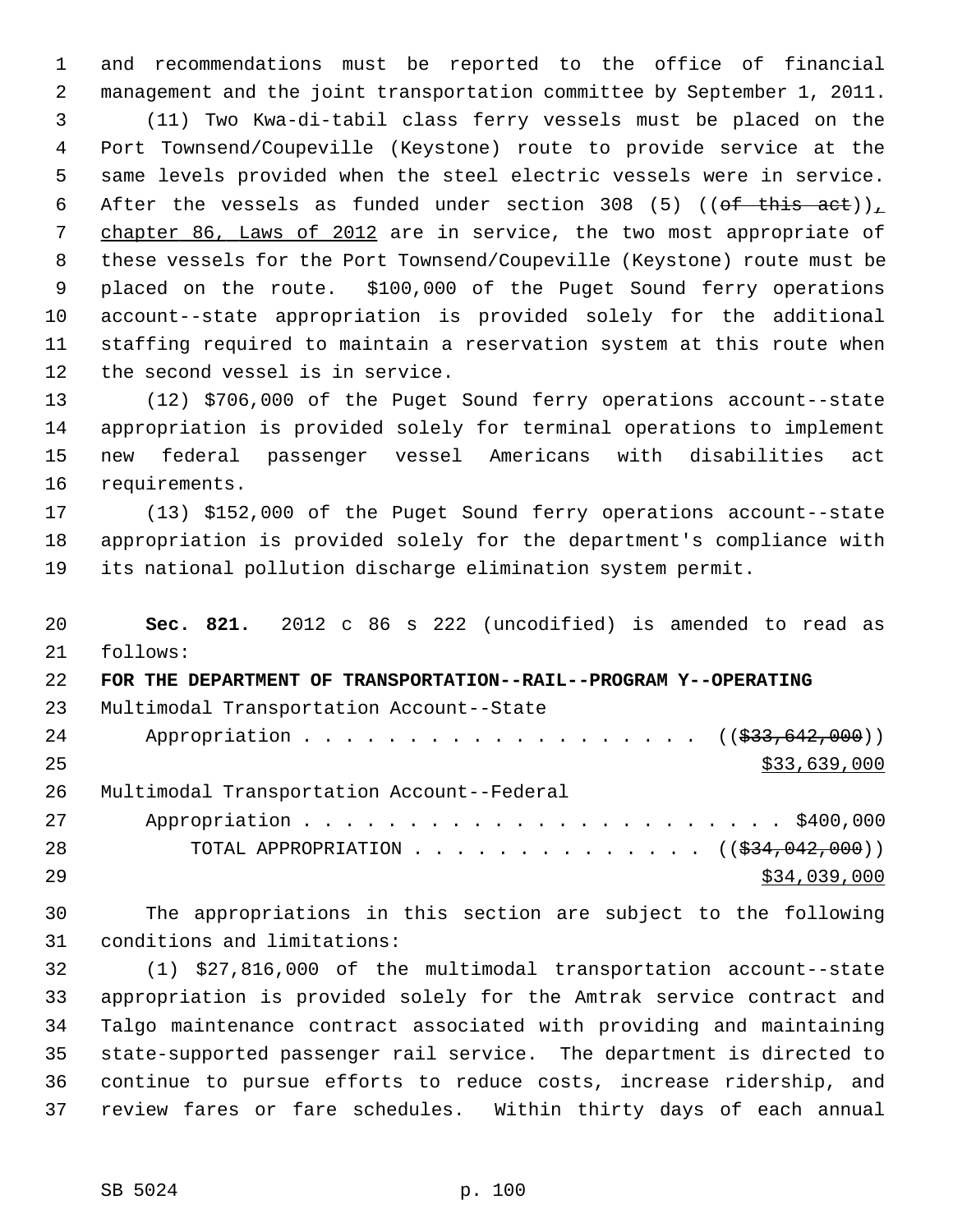1 cost/revenue reconciliation under the Amtrak service contract, the 2 department shall report annual credits to the office of financial 3 management and the legislative transportation committees. Annual 4 credits from Amtrak to the department including, but not limited to, 5 credits for increased revenue due to higher ridership, and fare or fare 6 schedule adjustments, must be used to offset corresponding amounts of 7 the multimodal transportation account--state appropriation, which must 8 be placed in reserve. Upon completion of the rail platform project in 9 the city of Stanwood, the department shall continue to provide daily 10 Amtrak Cascades service to the city.

11 (2) Amtrak Cascade runs may not be eliminated.

12 (3) The department shall plan for a third roundtrip Cascades train 13 between Seattle and Vancouver, B.C.

14 (4) The department shall conduct a pilot program by partnering with 15 the travel industry on the Amtrak Cascades service between Vancouver, 16 British Columbia, and Seattle to test opportunities for increasing 17 ridership, maximizing farebox recovery, and stimulating private 18 investment. The pilot program must run from July 1, 2011, to June 30, 19 2012. The department shall report on the results of the pilot program 20 to the office of financial management and the legislature by September 21 30, 2012.

22 (5) \$300,000 of the multimodal transportation account--state 23 appropriation is provided solely for the department to conduct a study 24 to examine the interconnectivity benefits of, and potential for, a 25 future Amtrak Cascades stop in the vicinity of the city of Auburn. As 26 part of its consideration, the department shall conduct a thorough 27 market analysis of the potential for adding or changing stops on the 28 Amtrak Cascades route.

| 29              |                  |  |  |  | Sec. 822. 2012 c 86 s 223 (uncodified) is amended to read as                         |  |              |             |  |
|-----------------|------------------|--|--|--|--------------------------------------------------------------------------------------|--|--------------|-------------|--|
| 30              | follows:         |  |  |  |                                                                                      |  |              |             |  |
| 31              | FOR THE          |  |  |  | DEPARTMENT OF TRANSPORTATION--LOCAL PROGRAMS--PROGRAM Z--                            |  |              |             |  |
| 32 <sup>2</sup> | <b>OPERATING</b> |  |  |  |                                                                                      |  |              |             |  |
| 33              |                  |  |  |  | Motor Vehicle Account--State Appropriation $($ $($ $\frac{69}{518}, \frac{600}{10})$ |  |              |             |  |
| 34              |                  |  |  |  |                                                                                      |  |              | \$8,505,000 |  |
| 35              |                  |  |  |  | Motor Vehicle Account--Federal Appropriation \$2,567,000                             |  |              |             |  |
| 36              |                  |  |  |  | TOTAL APPROPRIATION ( $(\frac{11}{611}, 085, 000)$ )                                 |  |              |             |  |
| 37              |                  |  |  |  |                                                                                      |  | \$11,072,000 |             |  |
|                 |                  |  |  |  |                                                                                      |  |              |             |  |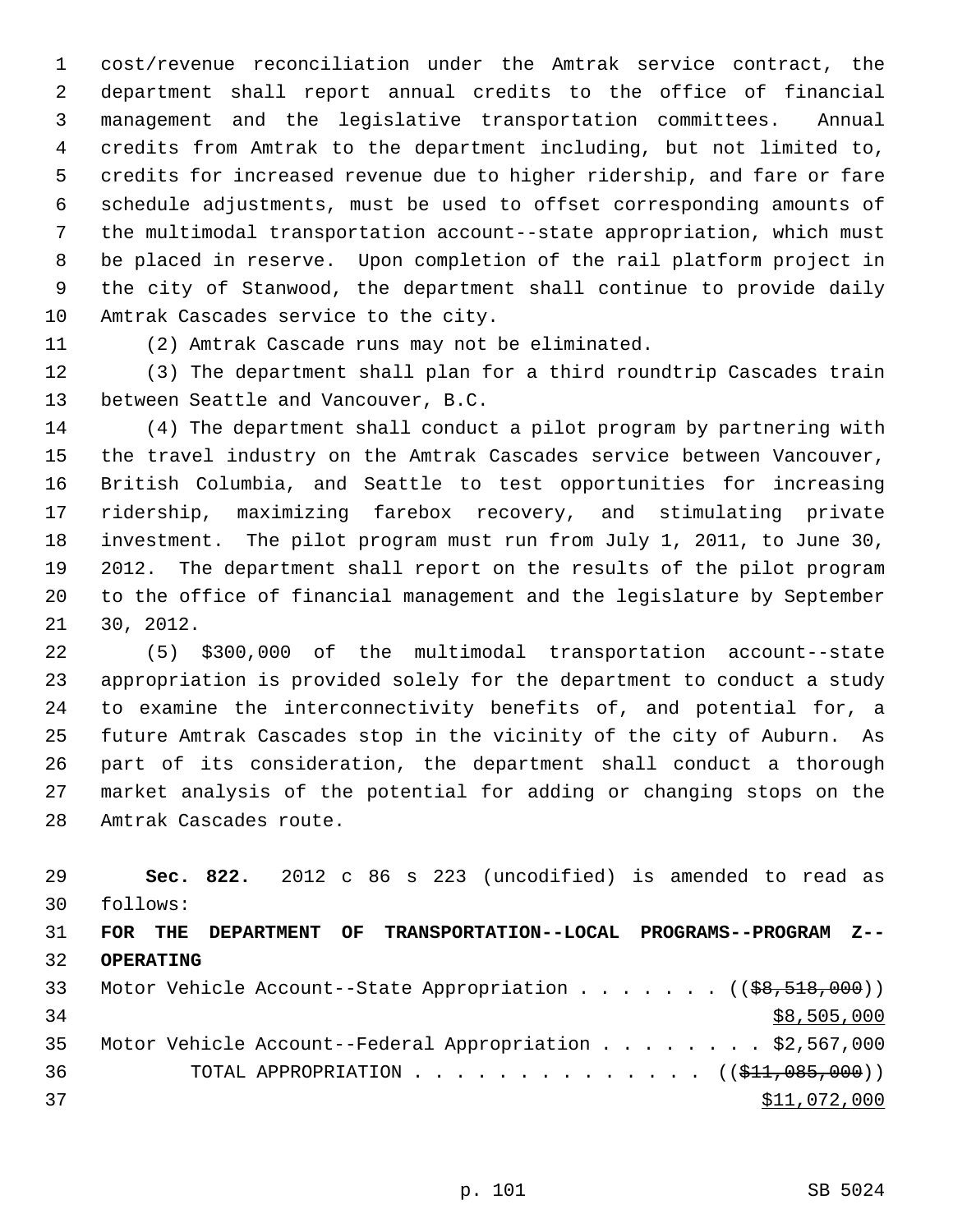1 The appropriations in this section are subject to the following 2 conditions and limitations: The department shall submit a report to 3 the transportation committees of the legislature by December 1, 2011, 4 on the implementation of the recommendations that resulted from the 5 evaluation of efficiencies in the delivery of transportation funding 6 and services to local governments that was required under section 7 204(8), chapter 247, Laws of 2010. The report must include a 8 description of how recommendations were implemented, what efficiencies 9 were achieved, and an explanation of any recommendations that were not 10 implemented.

### 11 **TRANSPORTATION AGENCIES--CAPITAL**

12 **Sec. 901.** 2012 c 86 s 301 (uncodified) is amended to read as 13 follows:

# 14 **FOR THE WASHINGTON STATE PATROL**

15 State Patrol Highway Account--State Appropriation . . . ((\$6,681,000)) 16 \$8,731,000

17 The appropriation in this section is subject to the following 18 conditions and limitations:

19 (1) \$1,357,000 of the state patrol highway account-- state 20 appropriation is provided solely for the following minor works 21 projects: \$200,000 for emergency infrastructure repairs; \$75,000 for 22 water and sewer upgrades; \$210,000 for emergency backup system 23 replacement; \$85,000 for chiller replacement; \$83,000 for roof 24 replacements; \$128,000 for septic system repairs; and \$576,000 for HVAC 25 replacement and energy upgrades.

26 (2) \$4,903,000 of the state patrol highway account--state 27 appropriation is provided solely for the Shelton academy of the 28 Washington state patrol for the new waste water treatment lines, waste 29 water plants, water lines, and water systems. Of the amount provided 30 in this subsection, \$1,758,000 is for the Washington state patrol's 31 portion of the costs associated with constructing a water line to the 32 Shelton academy and \$2,047,000 is for the department of corrections' 33 portion to construct the water line as far as the Washington state 34 patrol's Shelton academy. If funding is provided in the 2012 35 supplemental omnibus capital appropriations act for any portion of the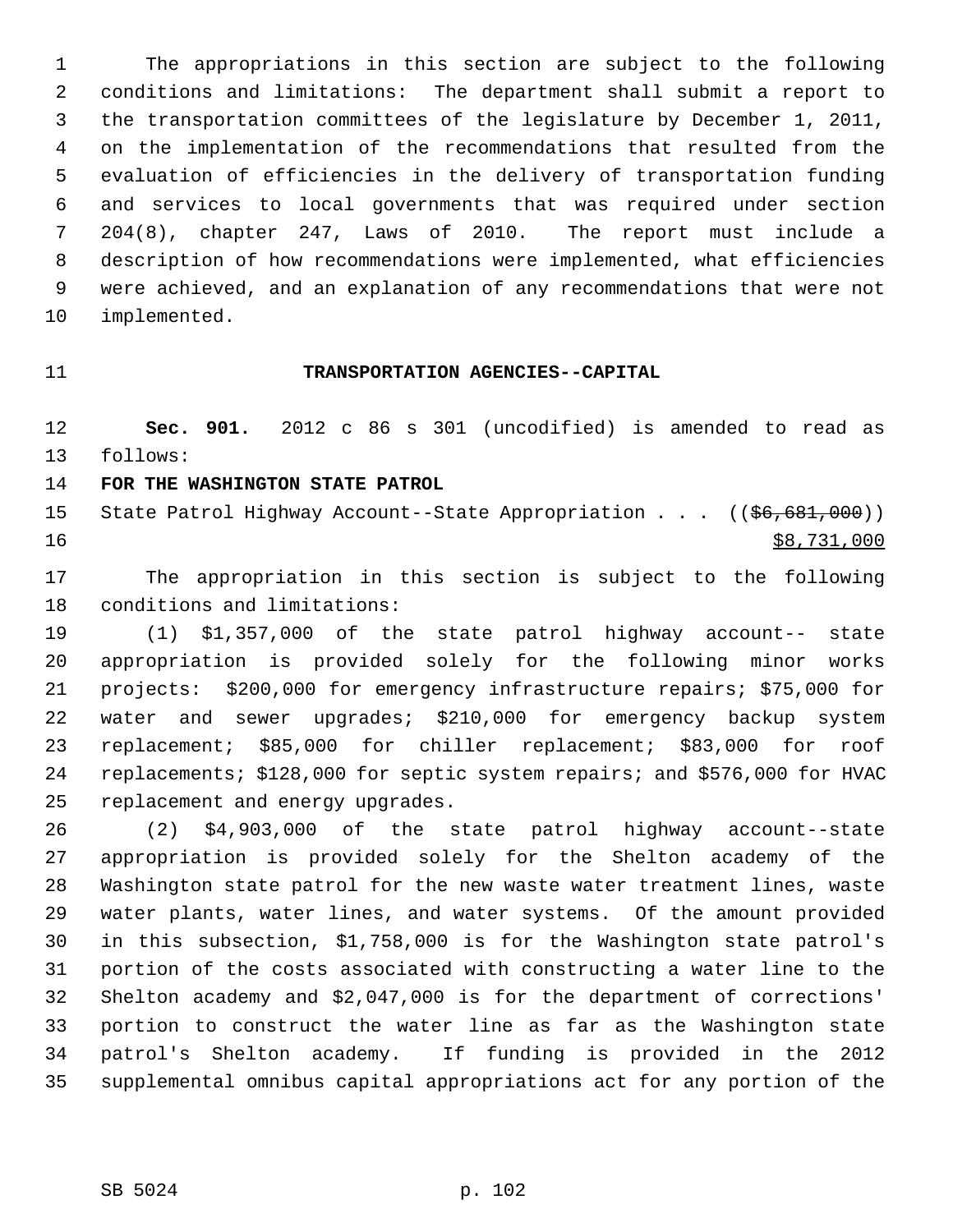1 project to construct a water line to the Washington state patrol's 2 Shelton academy, that portion of the funds included in this subsection 3 lapses.

 4 (3) \$421,000 of the state patrol highway account--state 5 appropriation is provided solely for the reappropriation of the Shelton 6 regional water project.

 7 (4) It is the intent of the legislature that the omnibus operating 8 appropriations act provide funding for the portion of any applicable 9 debt service payments, resulting from financial contracts identified 10 under section 601 ((of this act)), chapter 367, Laws of 2011, that are 11 attributable to the general fund as identified in the Washington state 12 patrol's cost allocation model.

 **Sec. 902.** 2012 c 86 s 302 (uncodified) is amended to read as 14 follows: **FOR THE COUNTY ROAD ADMINISTRATION BOARD** 16 Motor Vehicle Account--State Appropriation . . . . . . . . . \$874,000 17 Rural Arterial Trust Account--State Appropriation . . . ((\$62,510,000)) \$39,510,000 19 County Arterial Preservation Account--State 20 Appropriation . . . . . . . . . . . . . . . . . . . . . .\$29,360,000 21 TOTAL APPROPRIATION . . . . . . . . . . . . . ((<del>\$92,744,000</del>)) \$69,744,000 23 ((The appropriations in this section are subject to the following 24 conditions and limitations:  $(1)$  \$874,000 of the motor vehicle account--state appropriation may be used for county ferry projects as developed pursuant to RCW  $27 \quad 47.56.725(4)$ .  $(2)$   $\frac{1}{2}$   $\frac{1}{2}$   $\frac{1}{2}$   $\frac{1}{2}$   $\frac{1}{2}$   $\frac{1}{2}$   $\frac{1}{2}$   $\frac{1}{2}$   $\frac{1}{2}$   $\frac{1}{2}$   $\frac{1}{2}$   $\frac{1}{2}$   $\frac{1}{2}$   $\frac{1}{2}$   $\frac{1}{2}$   $\frac{1}{2}$   $\frac{1}{2}$   $\frac{1}{2}$   $\frac{1}{2}$   $\frac{1}{2}$   $\frac{1}{2}$   $\$  appropriation is provided solely for county road preservation grant projects as approved by the county road administration board. These funds may be used to assist counties recovering from federally declared emergencies by providing capitalization advances and local match for federal emergency funding, and may only be made using existing fund balances. It is the intent of the legislature that the rural arterial trust account be managed based on cash flow. The county road administration board shall specifically identify any of the selected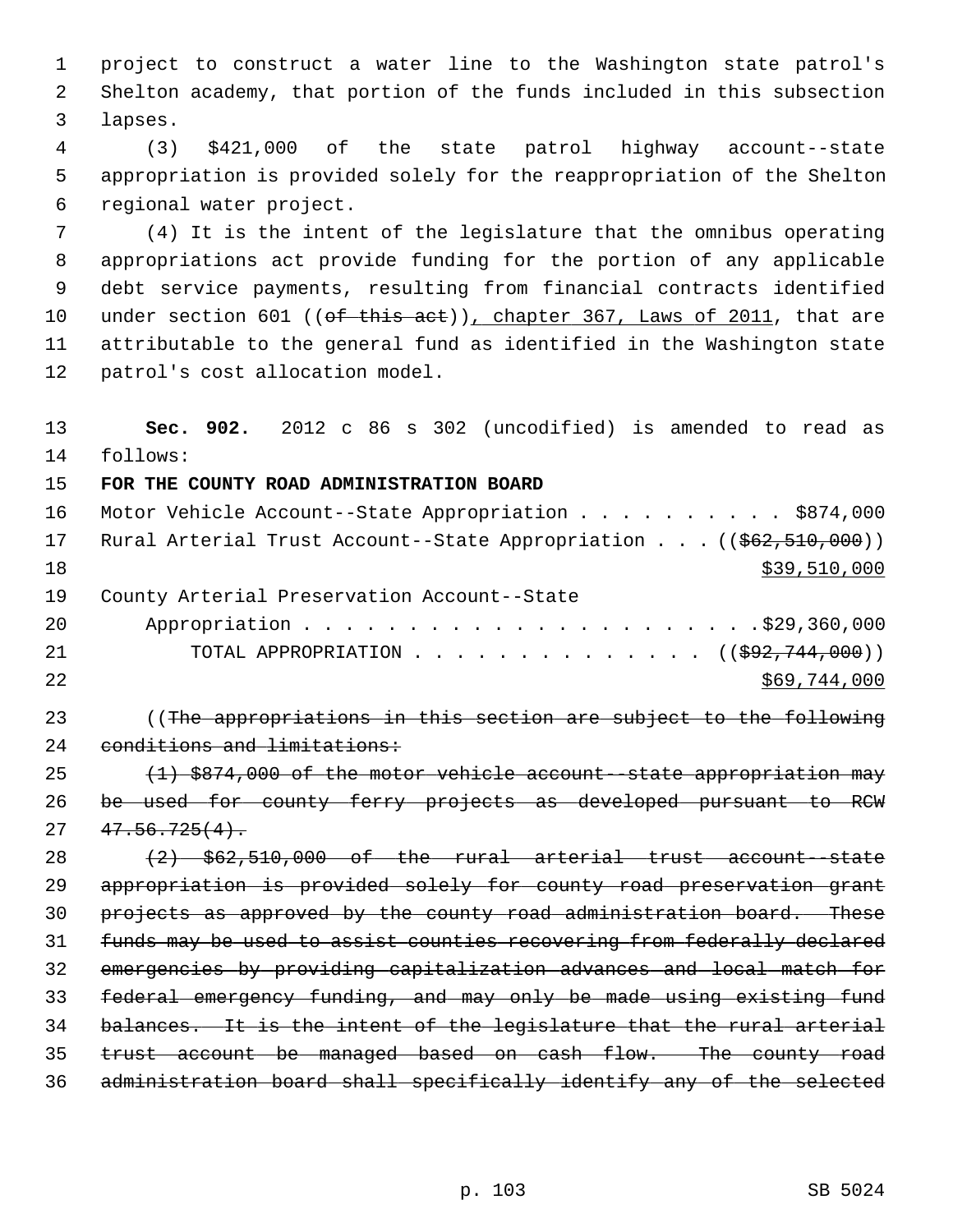1 projects and shall include information concerning the selected projects

2 in its next annual report to the legislature.))

 3 **Sec. 903.** 2012 c 86 s 303 (uncodified) is amended to read as 4 follows:

# 5 **FOR THE TRANSPORTATION IMPROVEMENT BOARD**

 6 Small City Pavement and Sidewalk Account--State 7 Appropriation . . . . . . . . . . . . . . . . . . . . . . \$5,270,000 8 Transportation Improvement Account--State 9 Appropriation . . . . . . . . . . . . . . . . . (  $(\frac{2337,545,000}{2})$  $10$  \$214,545,000 11 TOTAL APPROPRIATION . . . . . . . . . . . . . ((<del>\$242,815,000</del>)) 12 \$219,815,000

13 The appropriations in this section are subject to the following 14 conditions and limitations: The transportation improvement 15 account--state appropriation includes up to \$22,143,000 in proceeds 16 from the sale of bonds authorized in RCW 47.26.500.

17 **Sec. 904.** 2012 c 86 s 305 (uncodified) is amended to read as 18 follows: 19 **FOR THE DEPARTMENT OF TRANSPORTATION--IMPROVEMENTS--PROGRAM I** 20 Transportation Partnership Account--State 21 Appropriation . . . . . . . . . . . . . . . . (  $(\frac{1}{21}, 636, 316, 000)$  ) 22 \$1,294,684,000 23 Motor Vehicle Account--State Appropriation . . . . . ((\$103,889,000))  $24$  \$64,385,000 25 Motor Vehicle Account--Federal Appropriation . . . . ((\$790,703,000)) 26 \$753,651,000 27 Motor Vehicle Account--Private/Local 28 Appropriation . . . . . . . . . . . . . . . . . (  $(\frac{2124,917,000}{s})$  $29$   $589,353,000$ 30 Transportation 2003 Account (Nickel Account)--State 31 Appropriation . . . . . . . . . . . . . . . . . (  $(\frac{2416,125,000}{1})$  $32$   $$396,088,000$ 33 State Route Number 520 Corridor Account--State 34 Appropriation . . . . . . . . . . . . . . . ((<del>\$1,752,138,000</del>))  $35$  \$1,499,999,000

36 ((Special Category C Account--State Appropriation . . . . . . . \$124,000)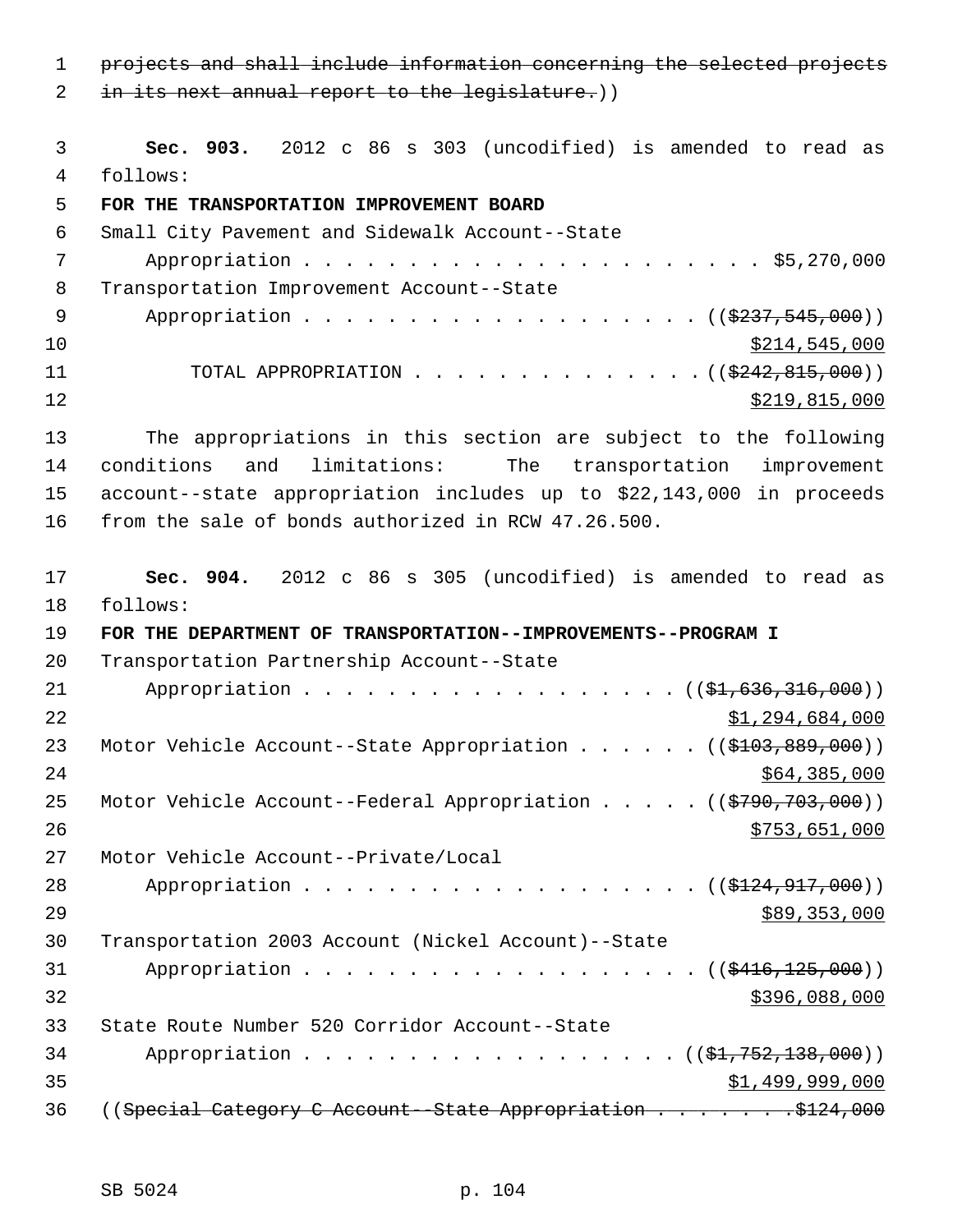|               | Tacoma Narrows Toll Bridge Account--State                        |
|---------------|------------------------------------------------------------------|
| $\mathcal{L}$ |                                                                  |
|               | State Route Number 520 Corridor Account--Federal                 |
| 4             |                                                                  |
| 5.            | Multimodal Transportation Account--State Appropriation \$303,000 |
| 6             | TOTAL APPROPRIATION $\ldots$ , ( $(\frac{24}{2000}, 003, 000)$ ) |
|               | \$4,398,463,000                                                  |
|               |                                                                  |

 8 The appropriations in this section are subject to the following 9 conditions and limitations:

10 (1) Except as provided otherwise in this section, the entire 11 transportation 2003 account (nickel account) appropriation and the 12 entire transportation partnership account appropriation are provided 13 solely for the projects and activities as listed by  $((fund<sub>r</sub>))$ 14 project((<del>, and amount</del>)) in LEAP Transportation Document 2012-2 as 15 developed March 8, 2012, Program - Highway Improvement Program (I). 16 ((However, limited transfers of specific line-item project 17 appropriations may occur between projects for those amounts listed 18 subject to the conditions and limitations in section 603 of this act.))

19 (2) Within the motor vehicle account--state appropriation and 20 motor vehicle account--federal appropriation, the department may 21 transfer funds between programs I and P, except for funds that are 22 otherwise restricted in this act.

23 (3) The department shall apply for surface transportation program 24 enhancement funds to be expended in lieu of or in addition to state 25 funds for eligible costs of projects in programs I and P including, but 26 not limited to, the state route number 518, state route number 520, 27 Columbia river crossing, and Alaskan Way viaduct projects.

28 (4) The department shall apply for the competitive portion of 29 federal transit administration funds for eligible transit-related costs 30 of the state route number 520 bridge replacement and HOV project and 31 the Columbia river crossing project. The federal funds described in 32 this subsection must not include those federal transit administration 33 funds distributed by formula. The department shall provide a report 34 regarding this effort to the legislature by October 1, 2011.

35 (5) The department shall work with the department of archaeology 36 and historic preservation to ensure that the cultural resources 37 investigation is properly conducted on all mega-highway projects and 38 large ferry terminal projects. These projects must be conducted with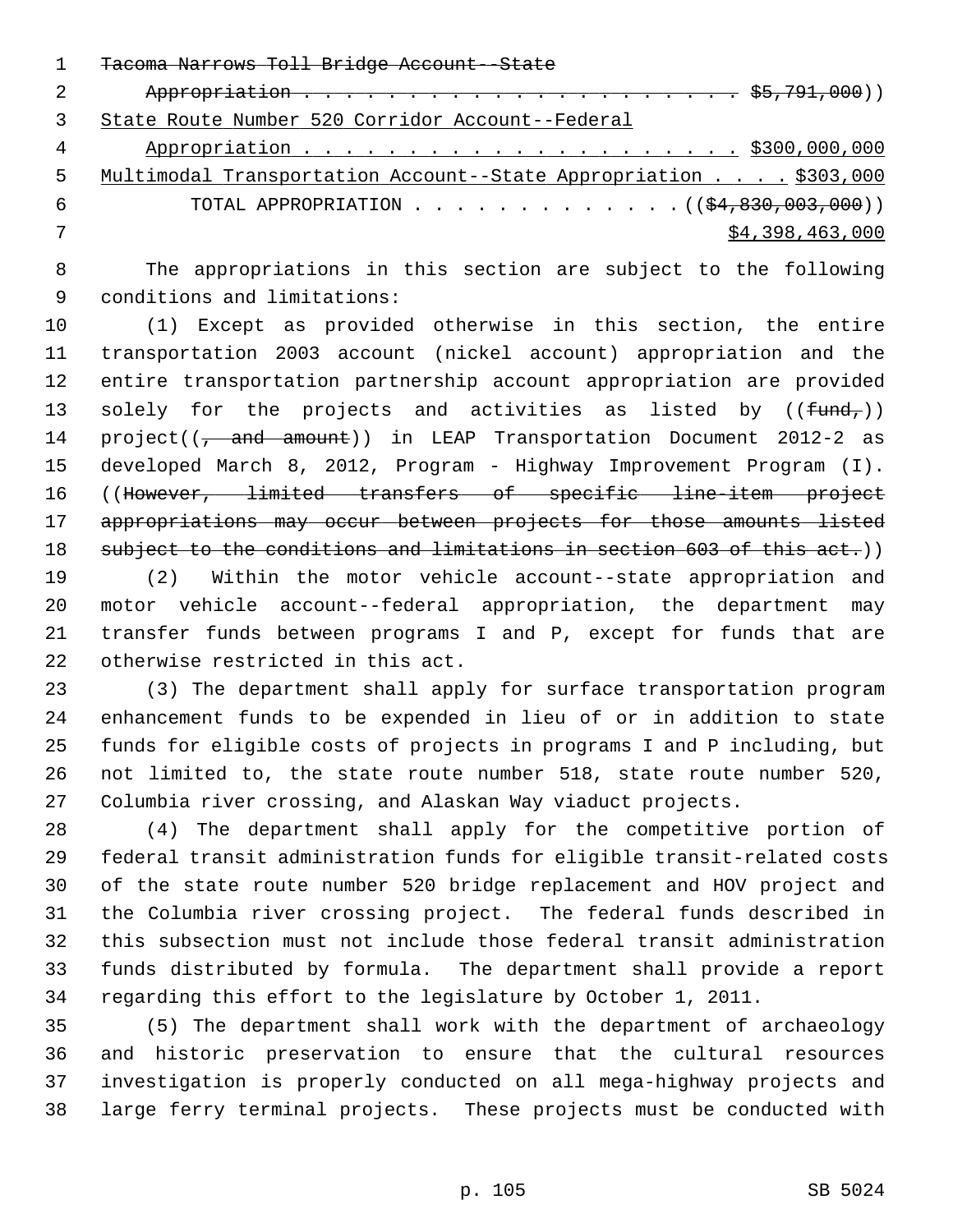1 active archaeological management. Additionally, the department shall 2 establish a scientific peer review of independent archaeologists that 3 are knowledgeable about the region and its cultural resources.

 4 (6) For highway construction projects where the department 5 considers agricultural lands of long-term commercial significance, as 6 defined in RCW 36.70A.030, in reviewing and selecting sites to meet 7 environmental mitigation requirements under the national environmental 8 policy act (42 U.S.C. Sec. 4321 et seq.) and the state environmental 9 policy act (chapter 43.21C RCW), the department shall, to the greatest 10 extent possible, consider using public land first. If public lands are 11 not available that meet the required environmental mitigation needs, 12 the department may use other sites while making every effort to avoid 13 any net loss of agricultural lands that have a designation of long-term 14 commercial significance.

15 (7) \$561,000 of the transportation partnership account--state 16 appropriation and \$1,176,000 of the transportation 2003 account (nickel 17 account)--state appropriation are provided solely for project 0BI4ENV, 18 Environmental Mitigation Reserve - Nickel/TPA project, as indicated in 19 the LEAP transportation document referenced in subsection (1) of this 20 section. Funds may be used only for environmental mitigation work that 21 is required by permits that were issued for projects funded by the 22 transportation partnership account or transportation 2003 account 23 (nickel account).

24 (8) The transportation 2003 account (nickel account)--state 25 appropriation includes up to  $($  $$339,608,000$ ) \$313,308,000 in proceeds 26 from the sale of bonds authorized by RCW 47.10.861.

27 (9) The transportation partnership account--state appropriation 28 includes up to ((\$972,392,000)) \$716,036,000 in proceeds from the sale 29 of bonds authorized in RCW 47.10.873.

30 (10) ((The motor vehicle account--state appropriation includes up 31 to \$55,870,000 in proceeds from the sale of bonds authorized in RCW 32 47.10.843.

33  $(11)$ ) The state route number 520 corridor account--state 34 appropriation includes up to ((\$1,779,000,000)) \$1,479,999,000 and the 35 state route number 520 corridor account--federal appropriation includes 36 up to \$300,000,000 in proceeds from the sale of bonds authorized in RCW 37 47.10.879.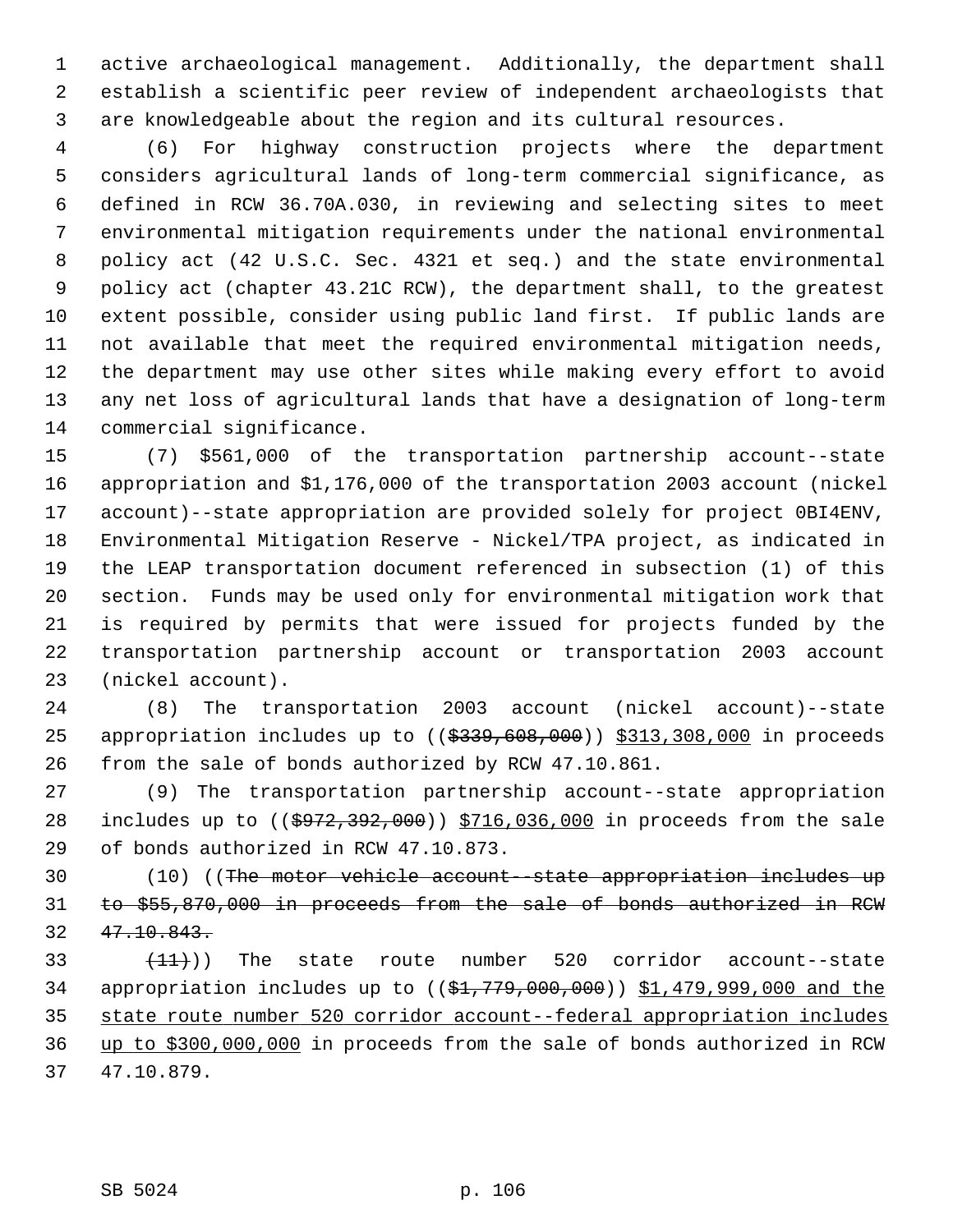1 (( $\left(\frac{12}{5767},000\right)$ ) (11) \$467,558 of the motor vehicle account--state 2 appropriation and ((\$3,736,000)) \$3,010,690 of the motor vehicle 3 account--federal appropriation are provided solely for the US 2 High 4 Priority Safety project (100224I). Expenditure of these funds is for 5 safety projects on state route number 2 between Monroe and Gold Bar, 6 which may include median rumble strips, traffic cameras, and electronic 7 message signs.

8 (( $\left(\frac{13}{5820},000\right)$ ) (12) \$819,900 of the motor vehicle account--9 federal appropriation, ((\$16,308,000)) \$9,489,294 of the motor vehicle 10 account--private/local appropriation, and ((\$48,000)) \$376,107 of the 11 motor vehicle account--state appropriation are provided solely for the 12 US 2/Bickford Avenue - Intersection Safety Improvements project 13 (100210E).

14 (( $(14)$ )) (13) \$1,025,000 of the motor vehicle account--state 15 appropriation is provided solely for environmental work on the Belfair 16 Bypass project (300344C).

17 (( $(15)$  \$372,000)) (14) \$359,745 of the motor vehicle account--18 federal appropriation and ((\$9,000)) \$48,604 of the motor vehicle 19 account--state appropriation are provided solely for the I-5/Vicinity 20 of Joint Base Lewis-McChord - Install Ramp Meters project (300596M).

21 (( $\left(16\right)$   $\left(202,863,000\right)$ ) (15) \$123,001,178 of the transportation 22 partnership account--state appropriation and ((\$51,138,000)) 23 \$45,879,237 of the transportation 2003 account (nickel account)--state 24 appropriation, \$11,910 of the motor vehicle account--federal 25 appropriation, and \$210,439 of the motor vehicle account--private/local 26 appropriation are provided solely for the I-5/Tacoma HOV Improvements 27 (Nickel/TPA) project (300504A). The use of funds in this subsection to 28 renovate any buildings is subject to the requirements of section 604 29 ((of this act)), chapter 367, Laws of 2011. The department shall 30 report to the legislature and the office of financial management on any 31 costs associated with building renovations funded in this subsection.

 $(1)(17)$ ) (16)(a) \$7,423,000 of the transportation partnership 33 account--state appropriation and ((\$54,461,000)) \$50,332,000 of the 34 motor vehicle account--federal appropriation are provided solely for 35 the I-5/Columbia River Crossing project (400506A). ((Of the amounts 36 appropriated in this subsection, \$15,000,000 of the motor vehicle 37 account--federal appropriation must be put into unallotted status and 38 is subject to the review of the office of financial management. This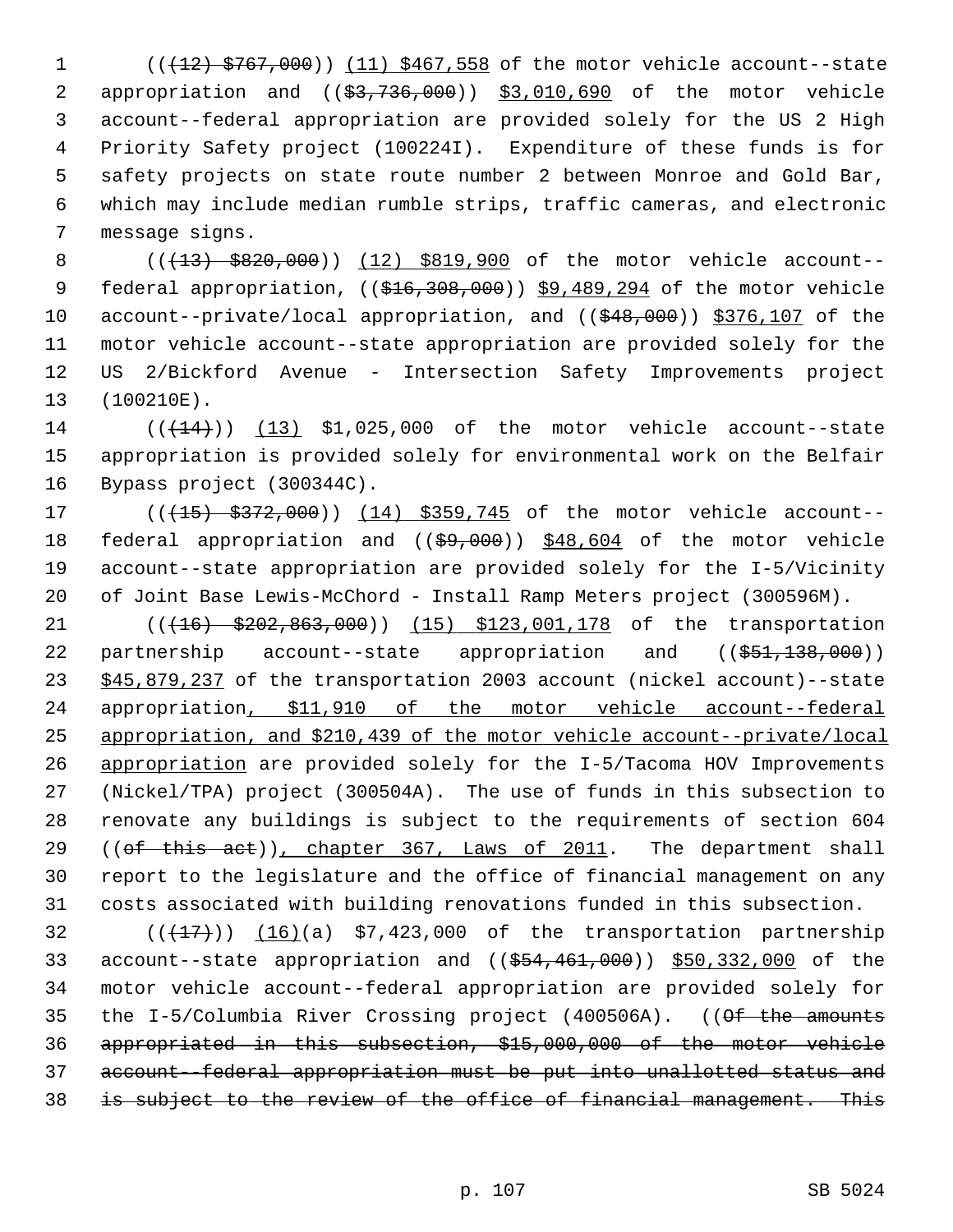1 funding may only be allotted once the state of Oregon's total 2 contribution of shared expenses on the project are within five million 3 dollars of the state of Washington's shared expenses.))

 4 (b) It is the intent of the legislature that Washington and Oregon 5 have equal funding commitments and equal total expenditures to date on 6 the shared components of the Columbia river crossing project. The 7 department shall provide a quarterly report on this project beginning 8 March 31, 2012. This report must include:

 9 (i) An update on preliminary engineering and right-of-way 10 acquisition for the previous quarter;

11 (ii) Planned objectives for right-of-way and preliminary 12 engineering for the ensuing quarter;

13 (iii) An updated comparison of the total appropriation authority 14 for the project by state;

15 (iv) An updated comparison of the total expenditures to date on the 16 project by state; and

17 (v) The committed funding provided by the state of Oregon to right-18 of-way acquisition.

19 (c) \$200,000 of the transportation partnership account--state 20 appropriation in this subsection is provided solely for the department 21 to work with the department of archaeology and historic preservation to 22 ensure that the cultural resources investigation is properly conducted 23 on the Columbia river crossing project. This project must be conducted 24 with active archaeological management and result in one report that 25 spans the single cultural area in Oregon and Washington. Additionally, 26 the department shall establish a scientific peer review of independent 27 archaeologists that are knowledgeable about the region and its cultural 28 resources.

29 (d) Consistent with the draft environmental impact statement and 30 the Columbia river crossing project's independent review panel report, 31 the Columbia river crossing project's financial plan must include 32 recognition of state transportation funding contributions from both 33 Washington and Oregon, federal transportation funding, and a funding 34 contribution from toll bond proceeds. Following the refinement of the 35 finance plan as recommended by the independent review panel, the 36 department may seek authorization from the legislature to collect tolls 37 on the existing Columbia river crossing or on a replacement crossing 38 over Interstate 5.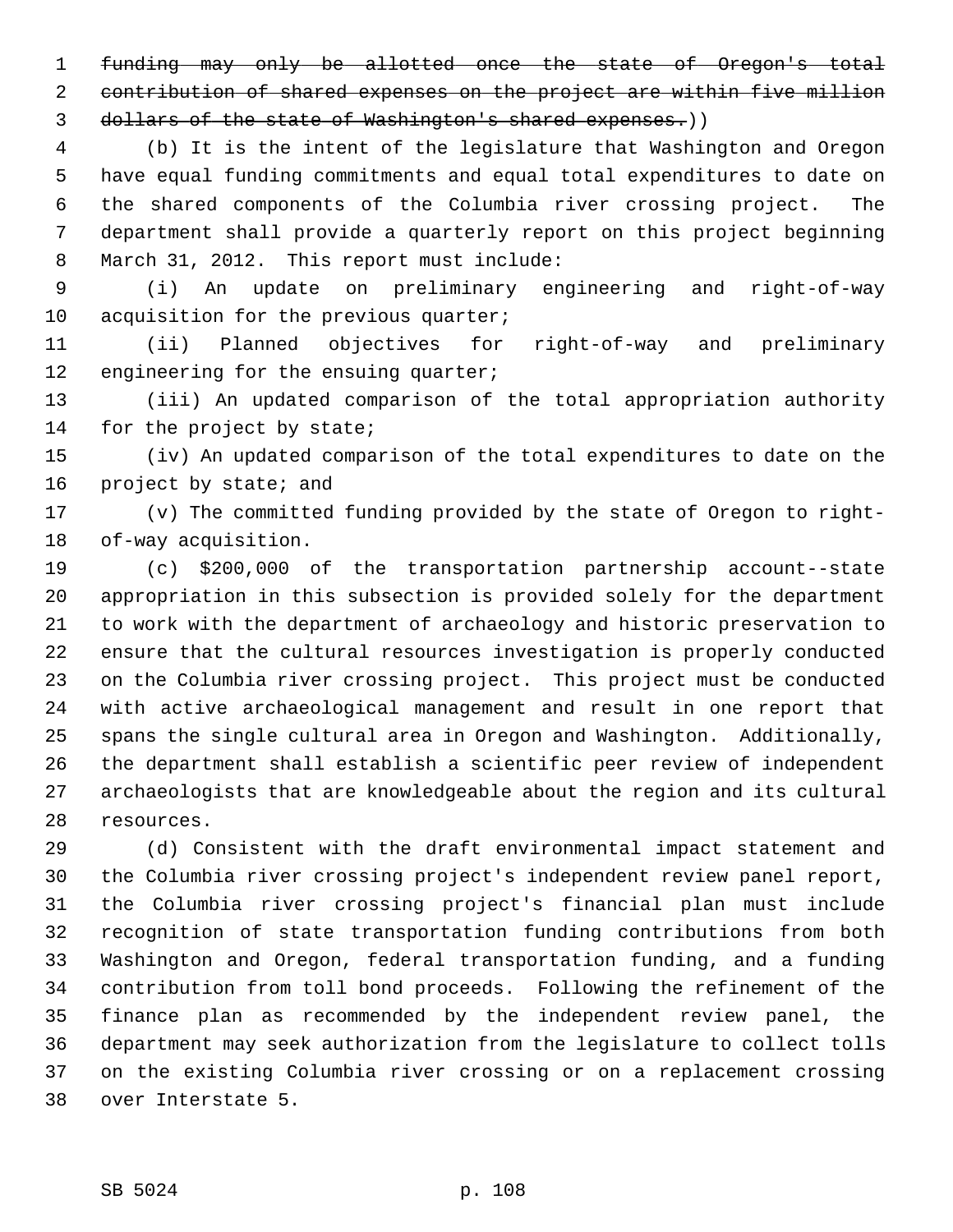1 (e) The Washington state department of transportation budget 2 includes resources to continue work on solutions that advance the 3 Columbia river crossing project to completion of the required 4 environmental impact statement. The department must report to the 5 Columbia river crossing legislative oversight subcommittee of the joint 6 transportation committee, established in section 204(7) ((of this 7 act)), chapter 86, Laws of 2012, on the progress made on the Columbia 8 river crossing project at each meeting of the oversight subcommittee. 9 Reporting must include updated information on cost estimates, rights-10 of-way purchases and procurement schedules, and financing plans for the 11 Columbia river crossing project, including projected traffic volumes, 12 fuel and gas price assumptions, toll rates, costs of toll collections, 13 as well as potential need for general transportation funding. By 14 January 1, 2013, the department shall provide to the oversight 15 subcommittee of the joint transportation committee a phased master plan 16 for the Columbia river crossing project.

17  $((+18))$   $(17)$  Within the amounts provided for the Columbia river 18 crossing project (400506A), the department shall conduct a traffic and 19 revenue analysis for the Columbia river crossing project that will lay 20 the foundation for investment grade traffic and revenue analysis. 21 While conducting the analysis, the department must coordinate with the 22 Oregon department of transportation, the Washington state 23 transportation commission, and the Washington state legislative 24 oversight committee.

25 (a) The department's analysis must include the assessment and 26 review of the following variables within the project:

27 (i) Exemptions from tolls for vehicles with two or more occupants;

28 (ii) A variable toll where the tolls vary by time of day and day of 29 the week; and

30 (iii) A frequency-based toll rate for the facility.

31 (b) The analysis must also assess the following:

32 (i) The impact that light rail service in the corridor will have on 33 estimated toll revenues;

34 (ii) The level of diversion from the Interstate 5 corridor and the 35 impact on estimated toll revenues; and

36 (iii) The estimated toll revenues from vehicle trips originating 37 within the region and outside the region by vehicle type.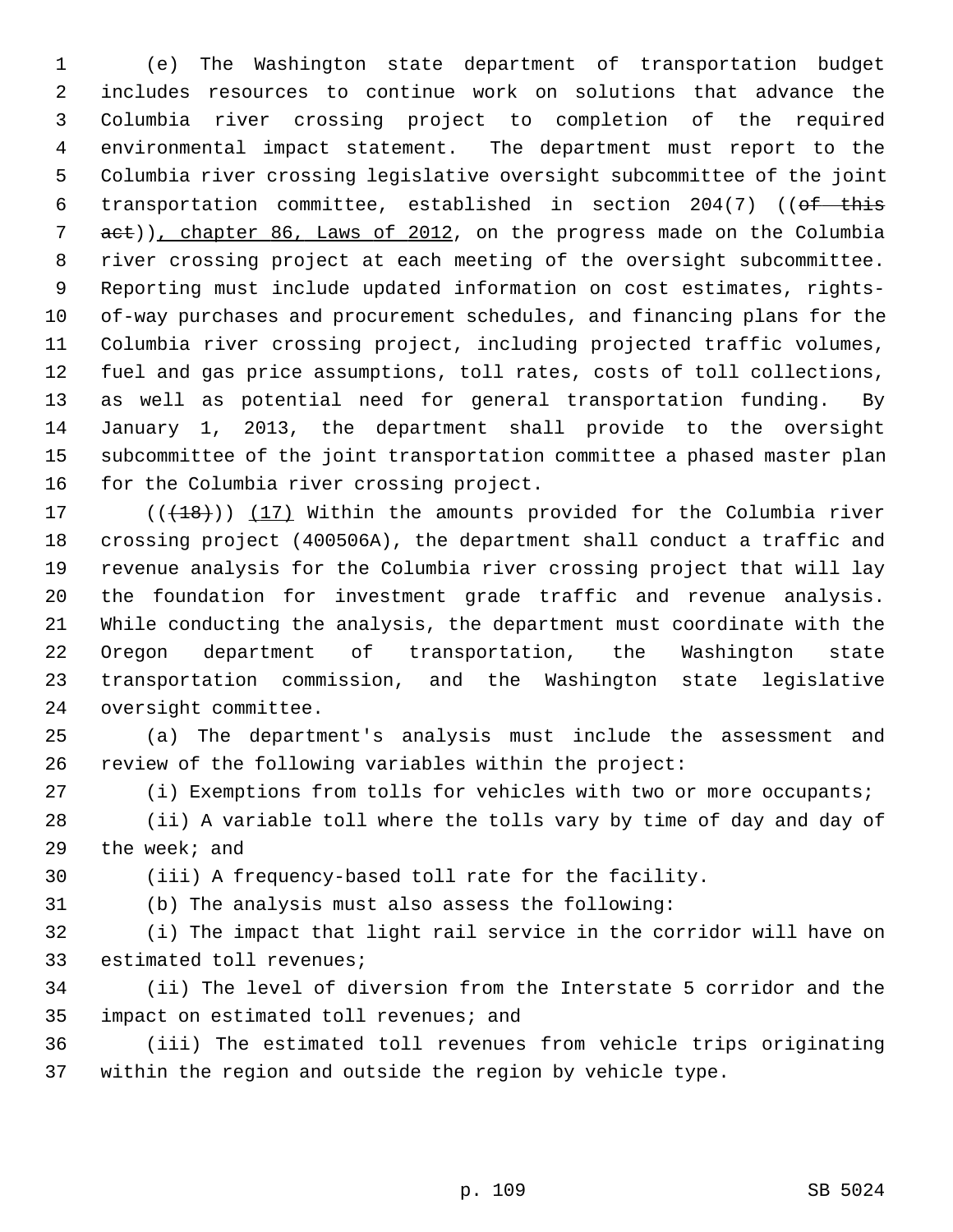1 (c) The department must submit a report of findings to the 2 transportation committees of the legislature by July 1, 2013.

 $3$   $((+19))$   $(18)$  \$309,000 of the motor vehicle account--federal 4 appropriation and \$78,000 of the motor vehicle account--state 5 appropriation are provided solely for the SR 9/SR 204 Intersection 6 Improvement project (L2000040).

7 ( $($ ( $(20)$   $$3,385,000$ )) (19) \$1,475,935 of the motor vehicle account--8 federal appropriation and ((\$50,000)) \$54,690 of the motor vehicle 9 account--state appropriation are provided solely for the US 12/Nine 10 Mile Hill to Woodward Canyon Vic - Build New Highway project (501210T).

11  $((21))$   $(20)$  \$5,791,000 of the Tacoma Narrows toll bridge 12 account--state appropriation is provided solely for deferred sales tax 13 expenses on the construction of the new Tacoma Narrows bridge. 14 However, if chapter . . . (Senate Bill No. 6073), Laws of 2012 (sales 15 tax exemption on SR 16 projects) is enacted by June 30, 2012, the 16 amount provided in this subsection lapses.

17 (( $(22)$  \$391,000)) (21) \$299,441 of the motor vehicle account--18 federal appropriation and ((\$16,000)) \$18,781 of the motor vehicle 19 account--state appropriation are provided solely for the SR 16/Rosedale 20 Street NW Vicinity - Frontage Road project (301639C). The frontage 21 road must be built for driving speeds of no more than thirty-five miles 22 per hour.

23 (( $(23)$  \$621,000)) (22) \$662,700 of the motor vehicle account--24 federal appropriation is provided solely for the SR 20/Race Road to 25 Jacob's Road safety project (L2200042).

26 (( $\left(\frac{24}{32}, \frac{252}{162}, \frac{162}{000}\right)$ ) (23) \$16,157,832 of the transportation 27 partnership account--state appropriation is provided solely for the SR 28 28/ US 2 and US 97 Eastmont Avenue Extension project (202800D).

29  $((+25))$   $(24)$  \$1,227,000 of the motor vehicle account--federal 30 appropriation and  $((\$38,000))$   $\$287,028$  of the motor vehicle account--31 state appropriation are provided solely for design and right-of-way 32 work on the I-82/Red Mountain Vicinity project (508208M). The 33 department shall continue to work with the local partners in developing 34 transportation solutions necessary for the economic growth in the Red 35 Mountain American viticulture area of Benton county.

36 (((26) \$1,500,000)) (25) \$3,000,000 of the motor vehicle account-- 37 federal appropriation  $((\frac{1}{15}))$  and \$120,000 of the motor vehicle 38 account--state appropriation are provided solely for the I-90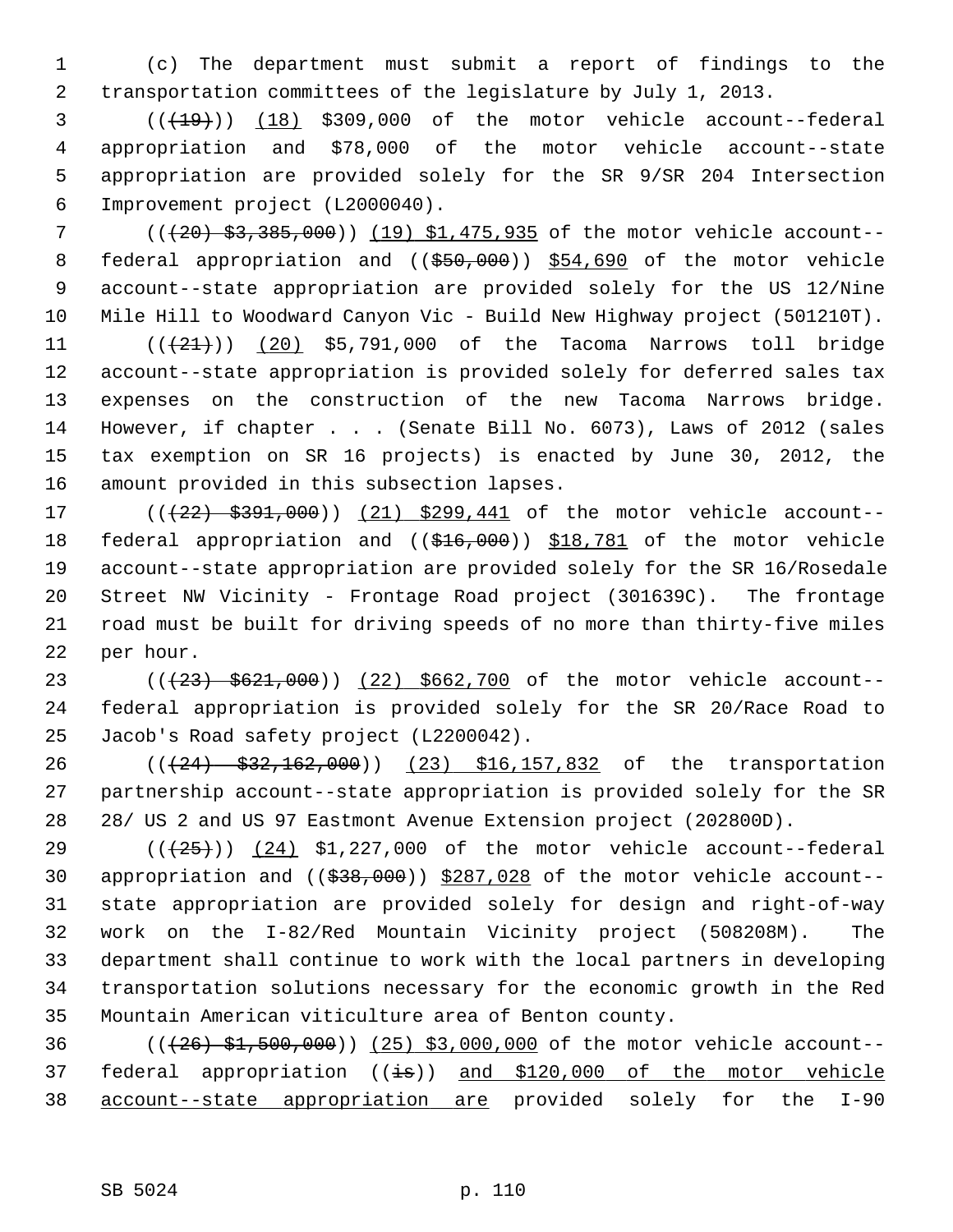1 Comprehensive Tolling Study and Environmental Review project (100067T). 2 The department shall undertake a comprehensive environmental review of 3 tolling Interstate 90 between Interstate 5 and Interstate 405 for the 4 purposes of both managing traffic and providing funding for 5 construction of the unfunded state route number 520 from Interstate 5 6 to Medina project. The environmental review must include significant 7 outreach to potentially affected communities. The department may 8 consider traffic management options that extend as far east as 9 Issaquah.

10  $((+27))$   $(26)$  \$12,149,000 of the motor vehicle account--federal 11 appropriation and \$362,000 of the motor vehicle account--state 12 appropriation are provided solely for the I-90/Sullivan Road to Barker 13 Road - Additional Lanes project (609049N).

14 ( $(28)$ )) (27) Up to \$8,000,000 in savings realized on the I-15 90/Snoqualmie Pass East - Hyak to Keechelus Dam - Corridor project 16 (509009B) may be used for design work on the next two-mile segment of 17 the corridor. Any additional savings on this project must remain on 18 the corridor. Project funds may not be used to build or improve 19 buildings until the plan described in section 604 (( $\theta$ f this act)), 20 chapter 367, Laws of 2011 is complete.

21 (( $(29)$  \$657,000)) (28) \$636,553 of the motor vehicle account--22 federal appropriation is provided solely for the US 97A/North of 23 Wenatchee - Wildlife Fence project (209790B).

 $(1/30)(29)$  The department shall reconvene an expert review panel 25 of no more than three members as described under RCW 47.01.400 for the 26 purpose of updating the work that was previously completed by the panel 27 on the Alaskan Way viaduct replacement project and to ensure that an 28 appropriate and viable financial plan is created and regularly 29 reviewed. The expert review panel must be selected cooperatively by 30 the chairs of the senate and house of representatives transportation 31 committees, the secretary of transportation, and the governor. The 32 expert review panel must report findings and recommendations to the 33 transportation committees of the legislature, the governor's Alaskan 34 Way viaduct project oversight committee, and the transportation 35 commission by October 2011, and annually thereafter until the project 36 is operationally complete.

 $(1)(31)$  (((431))) (30) It is important that the public and policymakers have 38 accurate and timely access to information related to the Alaskan Way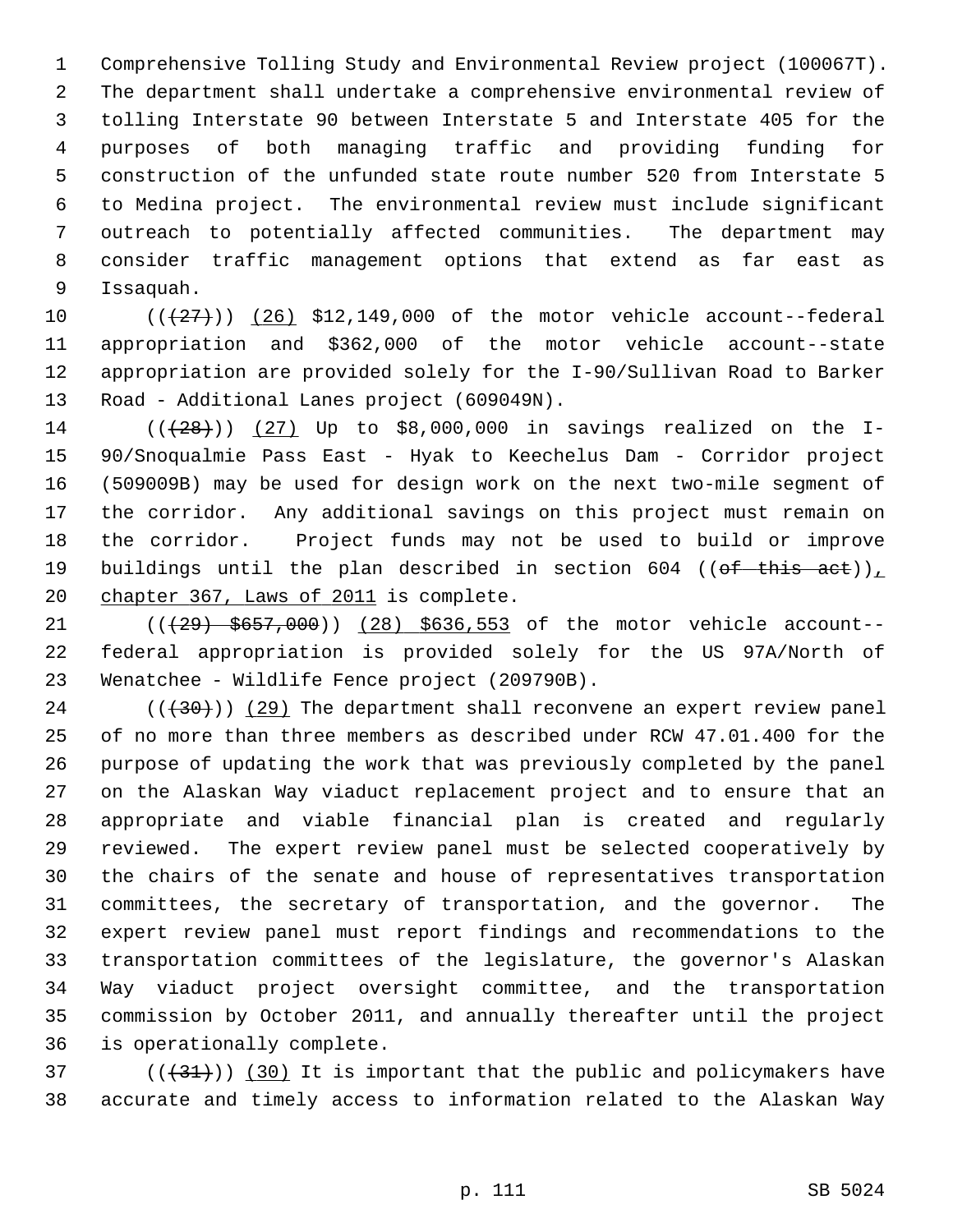1 viaduct replacement project as it proceeds to, and during, the 2 construction of all aspects of the project including, but not limited 3 to, information regarding costs, schedules, contracts, project status, 4 and neighborhood impacts. Therefore, it is the intent of the 5 legislature that the state, city, and county departments of 6 transportation establish a single source of accountability for 7 integration, coordination, tracking, and information of all requisite 8 components of the replacement project, which must include, at a 9 minimum:

10 (a) A master schedule of all subprojects included in the full 11 replacement project or program; and

12 (b) A single point of contact for the public, media, stakeholders, 13 and other interested parties.

14  $((+32))$  (31) Within the amounts provided in this section, \$20,000 15 of the motor vehicle account--state appropriation and \$980,000 of the 16 motor vehicle account--federal appropriation are provided solely for 17 the department to continue work on a comprehensive tolling study of the 18 state route number 167 corridor (project 316718S). As funding allows, 19 the department shall also continue work on a comprehensive tolling 20 study of the state route number 509 corridor.

21 (( $\left(\frac{33}{a} + \frac{137}{a} + \frac{22}{a} + \frac{000}{b}\right)$ ) (32)(a) \$76,684,820 of the transportation 22 partnership account--state appropriation and ((\$50,623,000)) 23 \$41,599,153 of the transportation 2003 account (nickel account)--state 24 appropriation are provided solely for the I-405/Kirkland Vicinity Stage 25 2 - Widening project (8BI1002). This project must be completed as soon 26 as practicable as a design-build project and must be constructed with 27 a footprint that would accommodate potential future express toll lanes.

28 (b) As part of the project, the department shall conduct a traffic 29 and revenue analysis and complete a financial plan to provide 30 additional information on the revenues, expenditures, and financing 31 options available for active traffic management and congestion relief 32 in the Interstate 405 and state route number 167 corridors. A report 33 must be provided to the transportation committees of the legislature 34 and the office of financial management by January 2012. However, 35 ((this subsection)) section 305(33)(b), chapter 367, Laws of 2011 is 36 null and void if chapter . . . (Engrossed House Bill No. 1382), Laws of 37 2011 (I-405 express toll lanes) is enacted by June 30, 2011.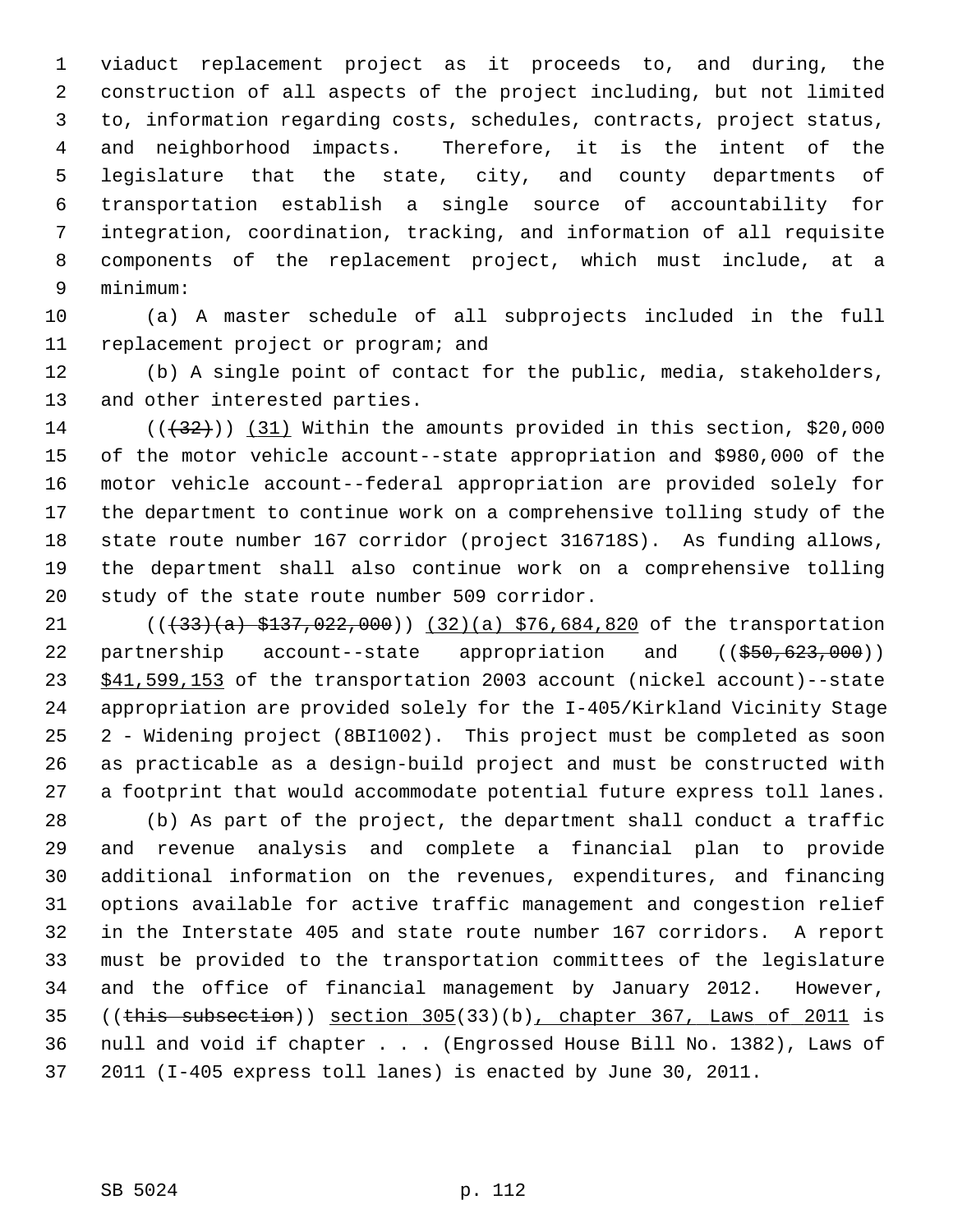1 (c) Of the amount appropriated in (a) of this subsection, 2 \$15,000,000 of the transportation partnership account--state 3 appropriation is provided solely for the preliminary design and 4 purchase of rights-of-way on the state route number 167 direct 5 connector. It is the intent of the legislature to fund an additional 6 \$25,000,000 of the transportation partnership account--state 7 appropriation for the preliminary design and purchase of rights-of-way 8 on the state route number 167 direct connector during the 2013-2015 9 biennium.

10 (d) Within the amounts provided for this project, funding is 11 provided solely for tolling equipment, such as gantries, barriers, or 12 cameras, on Interstate 405, consistent with chapter 369, Laws of 2011. 13 The department shall place amounts for tolling equipment into 14 unallotted status until the traffic and revenue analysis required in 15 RCW 47.56.886 is submitted to the governor and the legislature. Once 16 the report has been submitted, the office of financial management may 17 approve the allotment of funds for tolling equipment only after 18 consultation with the joint transportation committee.

19  $((+34))$   $(33)$  Funding for a signal at state route number 507 and 20 Yew Street is included in the appropriation for intersection and spot 21 improvements (0BI2002).

22 ((+35) \$224,592,000)) (34) \$78,077,974 of the transportation 23 partnership account--state appropriation and ((\$898,286,000)) 24 \$886,434,611 of the state route number 520 corridor account--state 25 appropriation are provided solely for the state route number 520 bridge 26 replacement and HOV program (8BI1003). When developing the financial 27 plan for the program, the department shall assume that all maintenance 28 and operation costs for the new facility are to be covered by tolls 29 collected on the toll facility, and not by the motor vehicle account.

30 (((36) \$500,000)) (35) \$400,000 of the motor vehicle account--state 31 appropriation is provided solely for a multimodal corridor plan on 32 state route number 520 between Interstate 405 and Avondale Road in 33 Redmond (L1000054).

 $34$  ( $(\frac{37}{1})$ ) (36) \$300,000 of the motor vehicle account--federal 35 appropriation is provided solely for the SR 523 Corridor study 36 (L1000059).

 $37$  ( $(\overline{38})$ ) (37) The department shall consider using the city of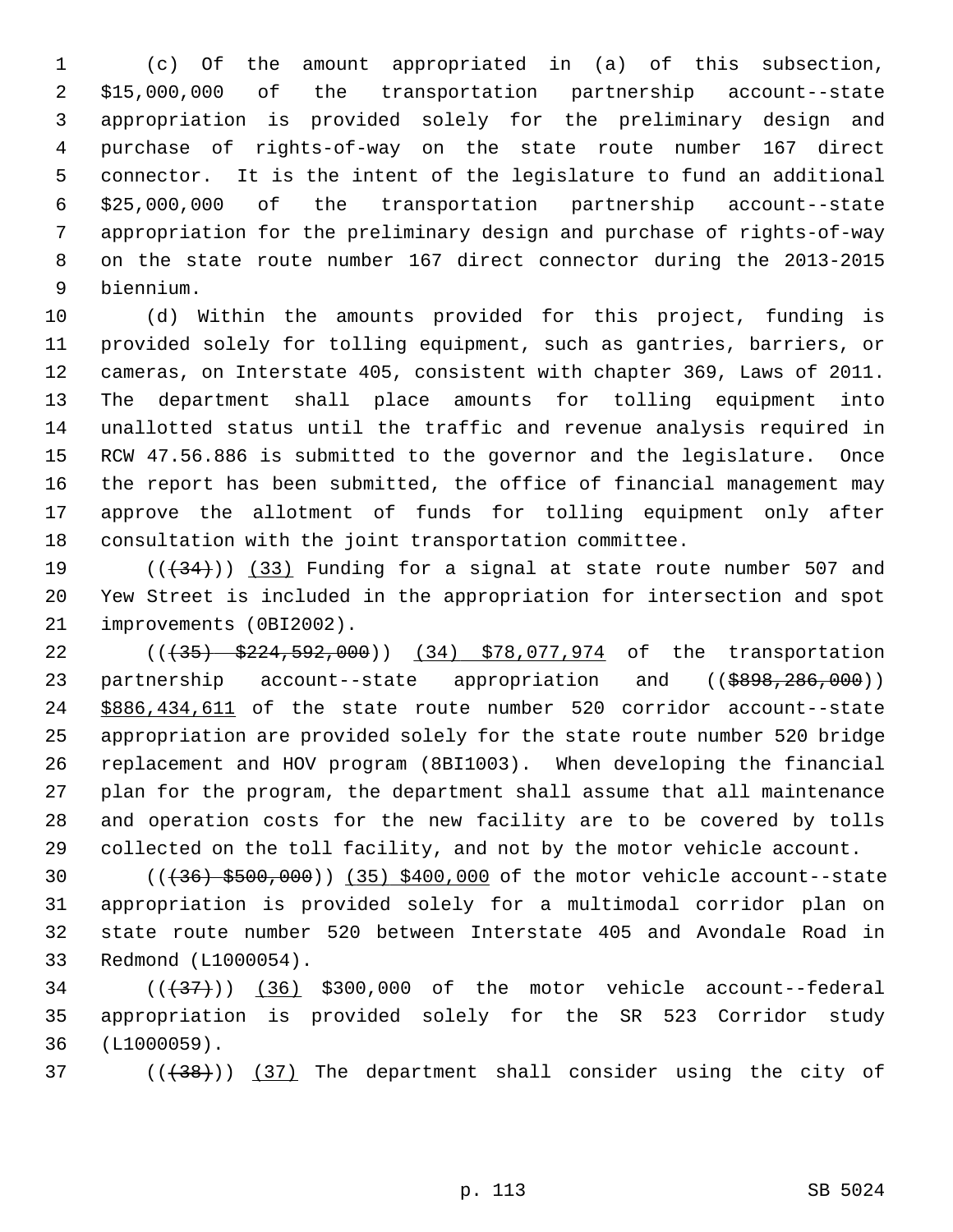1 Mukilteo's off-site mitigation program in the event any projects on 2 state route number 525 or 526 require environmental mitigation.

 $(1,39)$  (( $(38)$ ) Any savings on projects on the state route number 532 4 corridor must be used within the corridor to begin work on flood 5 prevention and raising portions of the highway above flood and storm 6 influences.

 $7$  ( $(40)$ ) (39) The total appropriation provided in this section 8 assumes enactment of chapter . . . (Second Substitute Senate Bill No. 9 5250), Laws of 2012 (design-build procedures) and reflects efficiencies 10 and cost savings generated by this innovative design and contracting 11 tool.

12  $((+41))$   $(40)$  Construction of a new traffic management center may 13 not commence until the budget evaluation study in section  $102(1)$  (( $\theta$ f) 14 this act)), chapter 86, Laws of 2012 is complete and the office of 15 financial management has determined that a new traffic management 16 center is the preferred option and has approved this project.

17  $((+42))$   $(41)$  The department shall itemize all future requests for 18 the construction of new buildings on a project list. Each building 19 construction project must be listed in the project list along with all 20 other highway construction projects and submitted by the department as 21 part of its budget submittal. It is the intent of the legislature that 22 new facility construction must be transparent and not appropriated 23 within larger highway construction projects.

24  $((+43))$   $(42)$  \$250,000 of the motor vehicle account--federal 25 appropriation is provided solely for planning a proposed off-ramp 26 eastbound from state route number 518 to Des Moines Memorial Drive in 27 Burien (L1100045).

28 (( $(44)$  \$1,100,000)) (43) \$631,000 of the motor vehicle account--29 federal appropriation is provided solely for preliminary engineering on 30 the I-5/Marvin Road Interchange study (L2200087).

31  $((45))$   $(44)$  \$400,000 of the motor vehicle account--federal 32 appropriation is provided solely for the SR 150/No-See-Um Road 33 Intersection - Realignment project (L2200092).

 $34$  ( $(46)$ ) (45) \$750,000 of the motor vehicle account--federal 35 appropriation is provided solely for ((preliminary engineering on)) the 36 SR 305/Suquamish Way Intersection Improvements project (L2200093).

37  $((47)$ ) (46) \$700,000 of the motor vehicle account--federal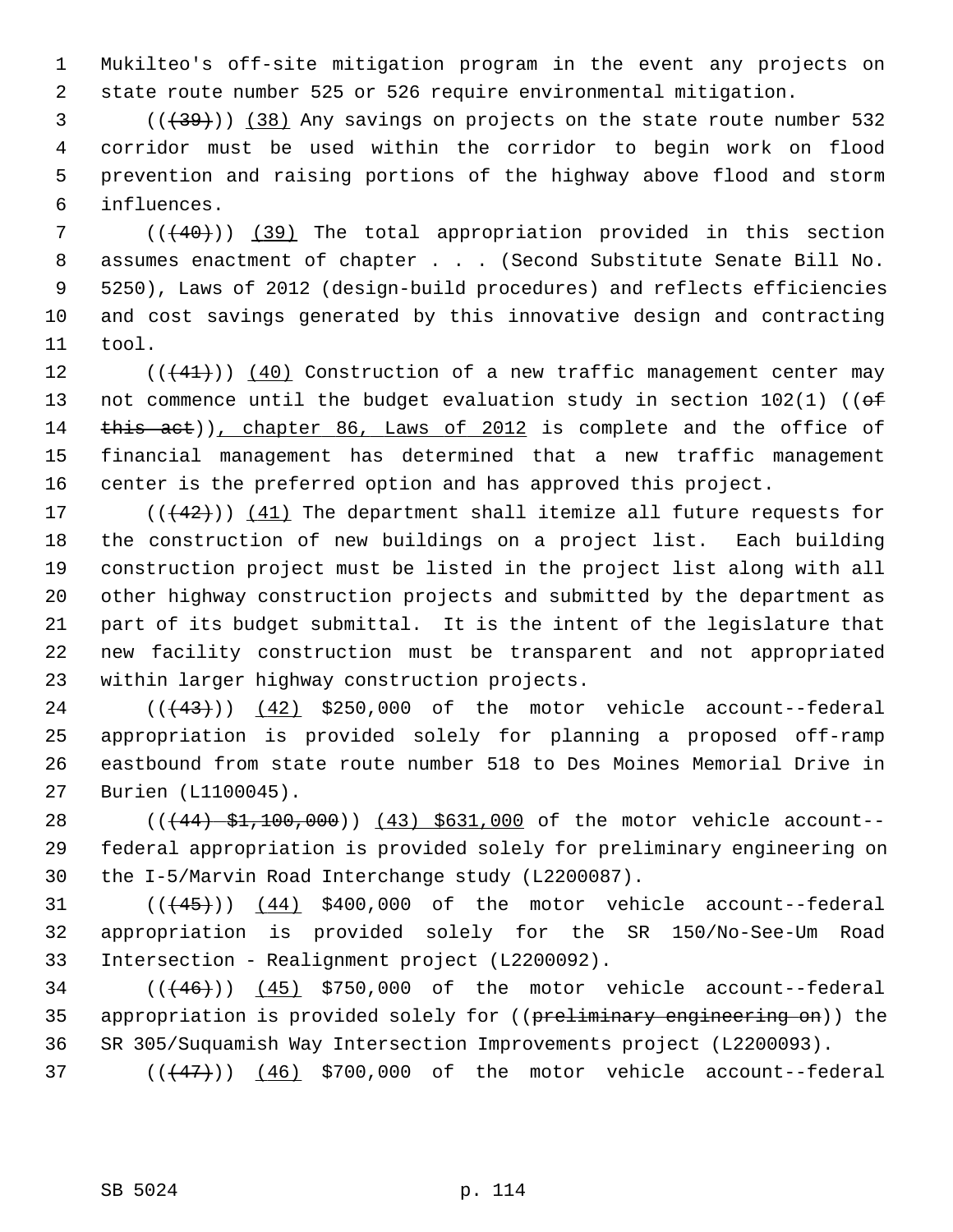1 appropriation is provided solely for the US 395/Lind Road Intersection 2 project (L2200086).

 3 **Sec. 905.** 2012 c 86 s 306 (uncodified) is amended to read as 4 follows: 5 **FOR THE DEPARTMENT OF TRANSPORTATION--PRESERVATION--PROGRAM P** 6 Transportation Partnership Account--State 7 Appropriation . . . . . . . . . . . . . . . . . (  $(\frac{244,463,000}{10})$ 8  $\frac{$29,328,000}{ }$ 9 Motor Vehicle Account--State Appropriation . . . . . ((\$81,741,000)) 10 \$81,286,000 11 Motor Vehicle Account--Federal Appropriation . . . . . ((\$540,306,000))  $\frac{12}{3532,549,000}$ 13 Motor Vehicle Account--Private/Local 14 Appropriation . . . . . . . . . . . . . . . . . ((\$21,585,000))  $\frac{$20,318,000}{$20,318,000}$ 16 Tacoma Narrows Toll Bridge Account--State 17 Appropriation . . . . . . . . . . . . . . . . . . . . . . . \$259,000 18 ((Transportation 2003 Account (Nickel Account)--State 19 Appropriation . . . . . . . . . . . . . . . . . . . . . . . \$23,000)) 20 TOTAL APPROPRIATION . . . . . . . . . . . . . . ((\$691,877,000)) 21 \$663,740,000

22 The appropriations in this section are subject to the following 23 conditions and limitations:

24 (1) Except as provided otherwise in this section, the entire 25 transportation 2003 account (nickel account) appropriation and the 26 entire transportation partnership account appropriation are provided 27 solely for the projects and activities as listed by  $((fund<sub>r</sub>))$ 28 project((<del>, and amount</del>)) in LEAP Transportation Document 2012-2 as 29 developed March 8, 2012, Program - Highway Preservation Program (P). 30 ((However, limited transfers of specific line-item project 31 appropriations may occur between projects for those amounts listed 32 subject to the conditions and limitations in section 603 of this act.)) 33 (2) The department of transportation shall continue to implement 34 the lowest life-cycle cost planning approach to pavement management 35 throughout the state to encourage the most effective and efficient use 36 of pavement preservation funds. Emphasis should be placed on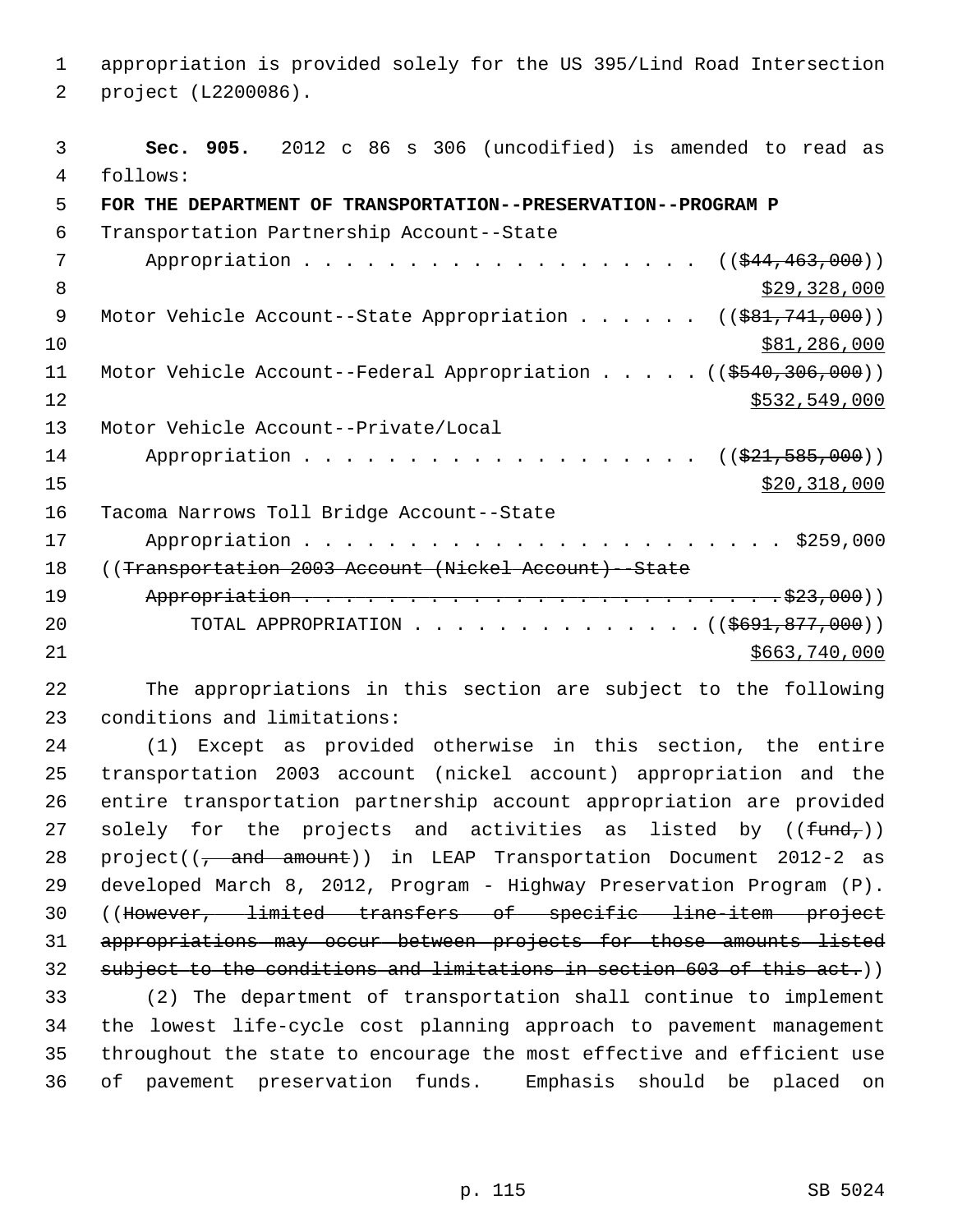1 increasing the number of roads addressed on time and reducing the 2 number of roads past due.

 3 (3) Within the motor vehicle account--state appropriation and motor 4 vehicle account--federal appropriation, the department may transfer 5 funds between programs I and P, except for funds that are otherwise 6 restricted in this act.

 7 (4) The department shall apply for surface transportation program 8 enhancement funds to be expended in lieu of or in addition to state 9 funds for eligible costs of projects in programs I and P.

10 (5) The motor vehicle account--state appropriation includes up to 11 \$17,652,000 in proceeds from the sale of bonds authorized in RCW 12 47.10.843.

13 (6) The department must work with cities and counties to develop a 14 comparison of direct and indirect labor costs, overhead rates, and 15 other costs for high-cost bridge inspections charged by the state, 16 counties, and other entities. The comparison is due to the 17 transportation committees of the legislature on September 1, 2011.

18 (7) ((\$789,000)) \$738,965 of the motor vehicle account--federal 19 appropriation and ((\$6,000)) \$55,648 of the motor vehicle account--20 state appropriation are provided solely for the environmental impact 21 statement and preliminary planning for the replacement of the state 22 route number 9 Snohomish river bridge (project L2000018).

23 (8) ((\$10,843,000)) \$9,745,419 of the motor vehicle account--24 federal appropriation, ((\$1,992,000)) \$1,843,679 of the motor vehicle 25 account--private/local appropriation, and ((\$390,000)) \$355,775 of the 26 motor vehicle account--state appropriation are provided solely for the 27 SR 21/Keller Ferry - Replace Boat project (602110J).

28 (9) ((\$165,000)) \$226,850 of the motor vehicle account--federal 29 appropriation is provided solely for the I-90/Ritzville to Tokio - 30 Paving of Outside Lanes project (609041G).

31 (10) ((\$5,565,000)) \$5,564,772 of the motor vehicle account-- 32 federal appropriation ((and \$232,000)), \$84,411 of the motor vehicle 33 account--state appropriation, and \$147,455 of the highway safety 34 account--state appropriation are provided solely for the SR 35 167/Puyallup River Bridge Replacement project (316725A). This project 36 must be completed as a design-build project. The department must work 37 with local jurisdictions and the community during the environmental 38 review process to develop appropriate esthetic design elements, at no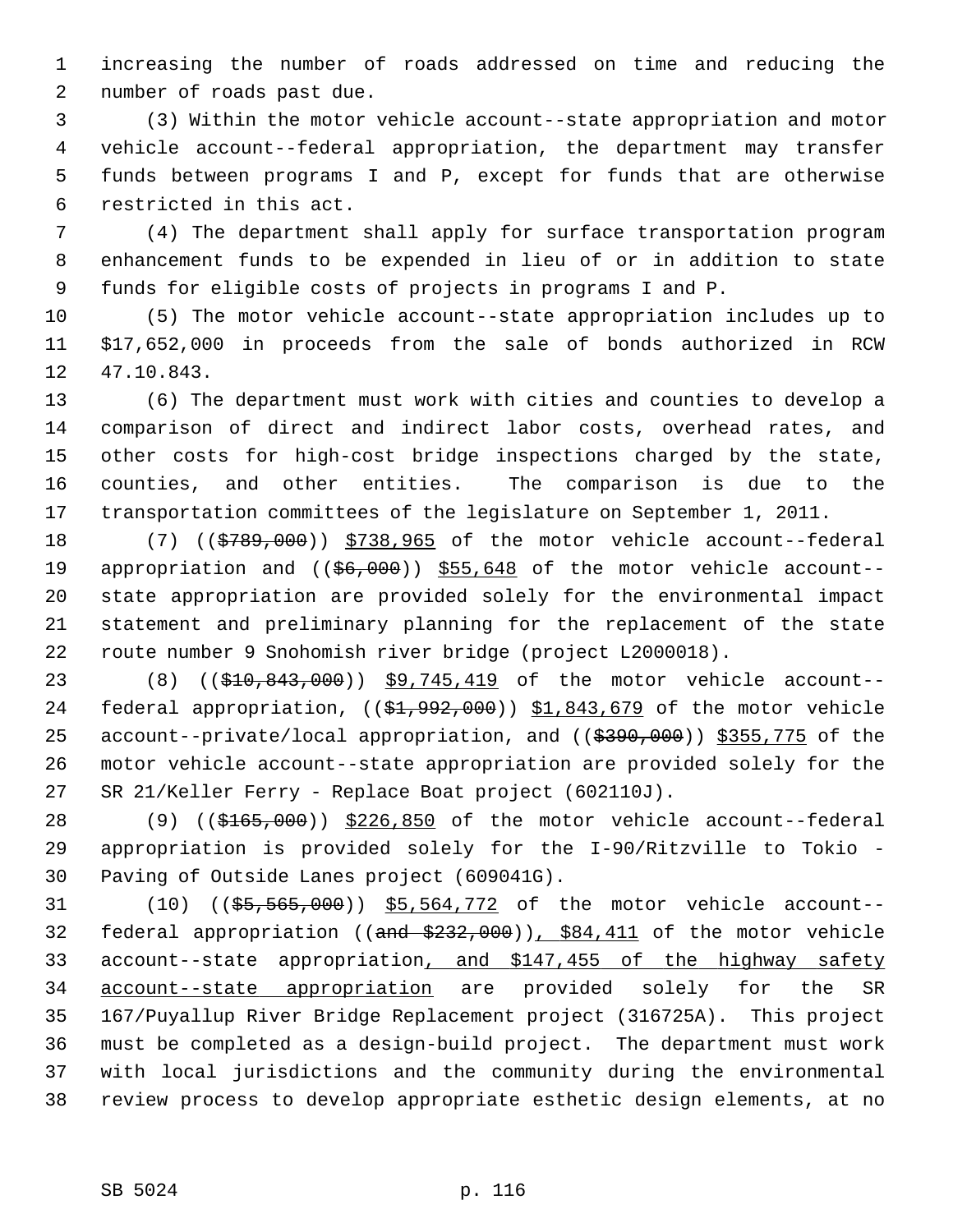1 additional cost to the department, and traffic management plans 2 pertaining to this project. The department must report to the 3 transportation committees of the legislature on estimated cost and/or 4 time savings realized as a result of using the design-build process.

 5 (11) \$507,000 of the motor vehicle account--federal appropriation 6 and \$13,000 of the motor vehicle account--state appropriation are 7 provided solely for the SR 906/Travelers Rest - Building Renovation 8 project (090600A).

 9 (12) The department shall submit a renewal and rehabilitation plan 10 for the new state route number 16 Tacoma Narrows bridge as a decision 11 package as part of its 2013-2015 biennial budget submittal.

12 **Sec. 906.** 2012 c 86 s 307 (uncodified) is amended to read as 13 follows:

14 **FOR THE DEPARTMENT OF TRANSPORTATION--TRAFFIC OPERATIONS--PROGRAM Q--** 15 **CAPITAL**

| 16 |  | Motor Vehicle Account--State Appropriation ( $(\frac{28}{779}, 000)$ ) |  |  |              |
|----|--|------------------------------------------------------------------------|--|--|--------------|
| 17 |  |                                                                        |  |  | \$8,801,000  |
| 18 |  | Motor Vehicle Account--Federal Appropriation $(37,283,000)$            |  |  |              |
| 19 |  |                                                                        |  |  | \$7,184,000  |
| 20 |  | TOTAL APPROPRIATION $\ldots$ , ( $(\frac{1}{216}, 062, 000)$ )         |  |  |              |
| 21 |  |                                                                        |  |  | \$15,985,000 |

22 The appropriations in this section are subject to the following 23 conditions and limitations: \$1,000,000 of the motor vehicle account-- 24 state appropriation for project 000005Q is provided solely for state 25 matching funds for federally selected competitive grants or 26 congressional earmark projects. These moneys must be placed into 27 reserve status until such time as federal funds are secured that 28 require a state match.

29 **Sec. 907.** 2012 c 86 s 308 (uncodified) is amended to read as 30 follows: 31 **FOR THE DEPARTMENT OF TRANSPORTATION--WASHINGTON STATE FERRIES** 32 **CONSTRUCTION--PROGRAM W** 33 Puget Sound Capital Construction Account--State 34 Appropriation . . . . . . . . . . . . . . . . . ((\$61,965,000))  $35$  \$63,240,000

36 Puget Sound Capital Construction Account--Federal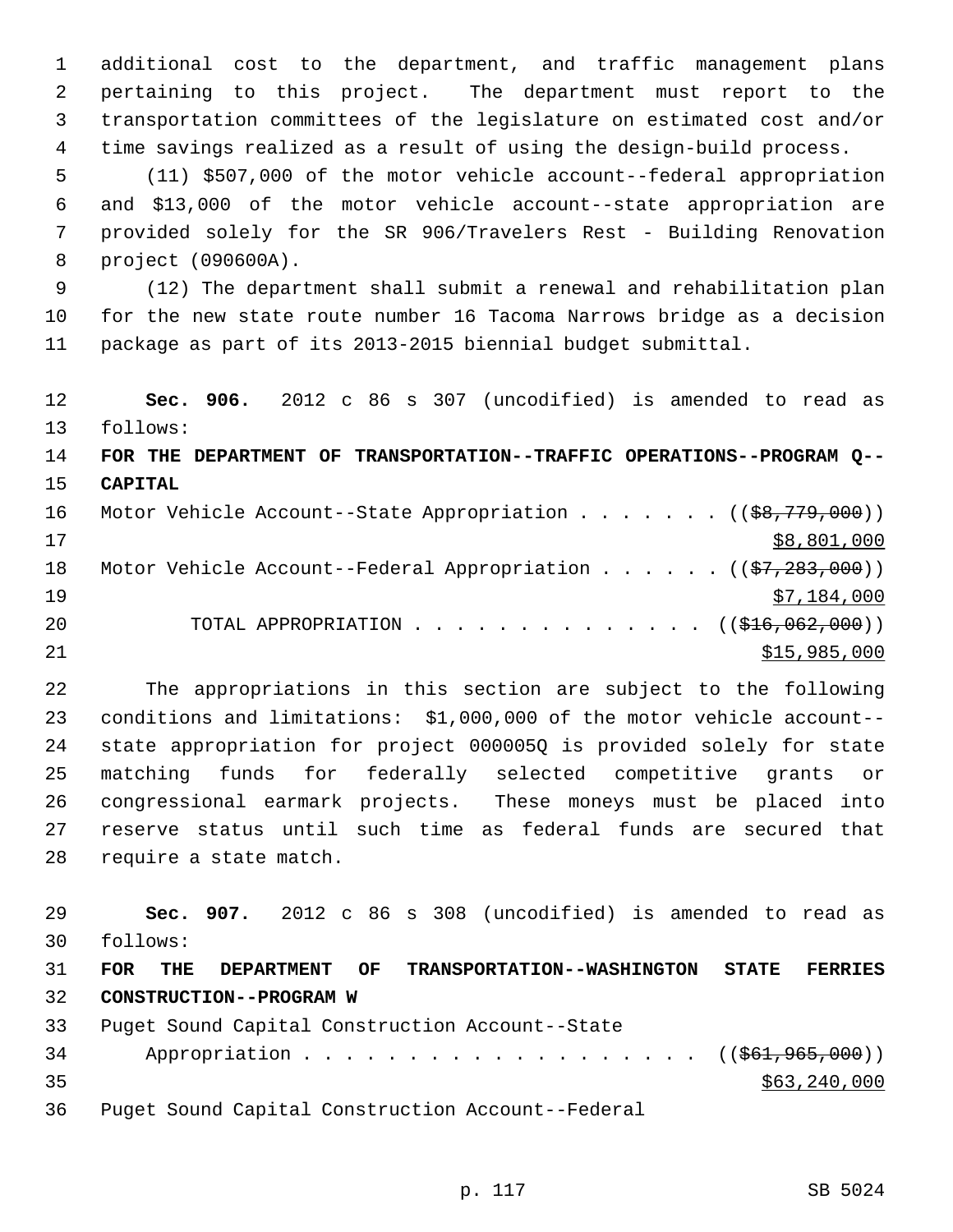| 1              | $((\$61,736,000))$                                                      |
|----------------|-------------------------------------------------------------------------|
| $\overline{2}$ | \$63,608,000                                                            |
| 3              | Puget Sound Capital Construction Account--Private/Local                 |
| 4              |                                                                         |
| 5              | \$356,000                                                               |
| 6              | Transportation 2003 Account (Nickel Account)--State                     |
| 7              |                                                                         |
| 8              | Transportation Partnership Account--State                               |
| 9              |                                                                         |
| 10             | Multimodal Transportation Account--State                                |
| 11             | $((\$27, 527, 000))$                                                    |
| 12             | \$27,283,000                                                            |
| 13             | TOTAL APPROPRIATION ( $(\frac{2884,194,000}{s})$ )                      |
| 14             | \$287, 253, 000                                                         |
| 15             | The appropriations in this section are subject to the following         |
| 16             | conditions and limitations:                                             |
| 17             | (1) Except as provided otherwise in this section, the entire            |
| 18             | appropriations in this section are provided solely for the projects and |
| 19             | activities as listed in LEAP Transportation Document 2012-1<br>ALL      |

21 Capital Program (W). 22 (2) The department shall work with the department of archaeology 23 and historic preservation to ensure that the cultural resources

20 PROJECTS as developed March 8, 2012, Program - Washington State Ferries

24 investigation is properly conducted on all large ferry terminal 25 projects. These projects must be conducted with active archaeological 26 management.

27 (3) The multimodal transportation account--state appropriation 28 includes up to \$27,527,000 in proceeds from the sale of bonds 29 authorized in RCW 47.10.867.

30 (4) The Puget Sound capital construction account--state 31 appropriation includes up to \$45,000,000 in proceeds from the sale of 32 bonds authorized in RCW 47.10.843.

33 (5) \$17,970,000 of the transportation 2003 account (nickel 34 account)--state appropriation is provided solely for the acquisition of 35 new Kwa-di-tabil class ferry vessels (project 944470A) subject to the 36 conditions of RCW 47.56.780.

37 (6) \$25,404,000 of the multimodal transportation account--state 38 appropriation, \$1,000,000 of the Puget Sound capital construction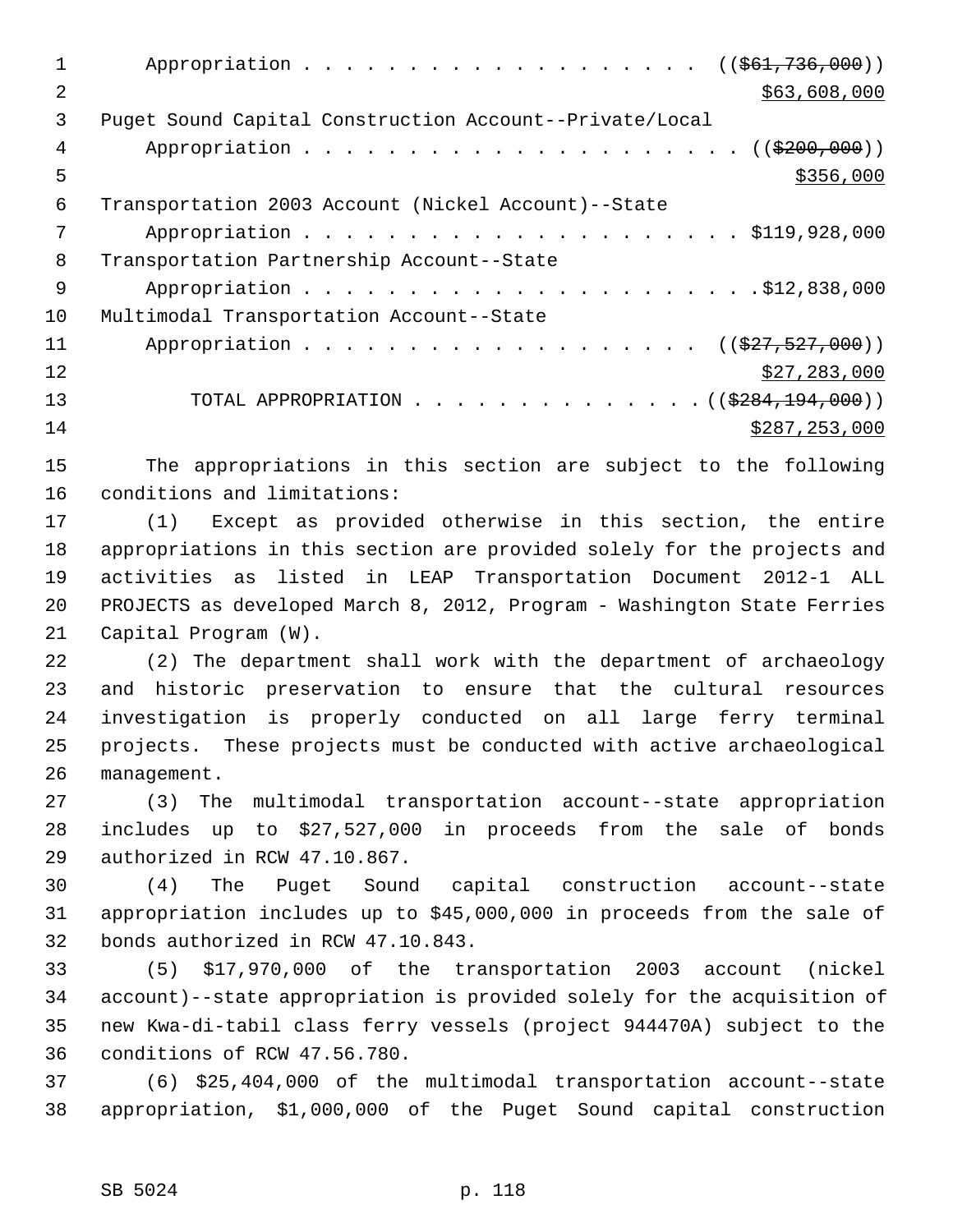1 account--federal appropriation, \$11,500,000 of the transportation 2 partnership account--state appropriation, and \$85,924,000 of the 3 transportation 2003 account (nickel account)--state appropriation are 4 provided solely for the acquisition of one 144-car vessel (project 5 L2200038). The department shall use as much already procured equipment 6 as practicable on the 144-car vessel. The vendor must present to the 7 joint transportation committee and the office of financial management, 8 by August 15, 2011, a list of options that will result in significant 9 cost savings changes in terms of construction or the long-term 10 maintenance and operations of the vessel. The vendor must allow for 11 exercising the options without a penalty. If neither chapter ... 12 (Engrossed Substitute Senate Bill No. 5742), Laws of 2011 nor chapter 13 ... (House Bill No. 2083), Laws of 2011 is enacted by June 30, 2011, 14 \$75,000,000 of the transportation 2003 account (nickel account)--state 15 appropriation in this subsection lapses.

16 (7) \$5,749,000 of the total appropriation is provided solely for 17 continued permitting work on the Mukilteo ferry terminal (project 18 952515P). The department shall seek additional federal funding for 19 this project. Prior to beginning terminal improvements, the department 20 shall report to the legislature on the final environmental impact 21 statement by December 31, 2012. The report must include an overview of 22 the costs and benefits of each of the alternatives considered, as well 23 as an identification of costs and a funding plan for the preferred 24 alternative.

25 (8) The department shall review all terminal project cost estimates 26 to identify projects where similar design requirements could result in 27 reduced preliminary engineering or miscellaneous items costs. The 28 department shall report to the legislature by September 1, 2011. The 29 report must use programmatic design and include estimated cost savings 30 by reducing repetitive design costs or miscellaneous costs, or both, 31 applied to projects.

32 (9) ((\$3,000,000)) \$6,000,000 of the Puget Sound capital 33 construction account--state appropriation is provided solely for 34 emergency capital repair costs (project 999910K). Funds may be spent 35 only after approval from the office of financial management.

36 (10) \$4,851,000 of the Puget Sound capital construction account-- 37 state appropriation is provided solely for the reservation and 38 communications system projects (L200041 & L200042).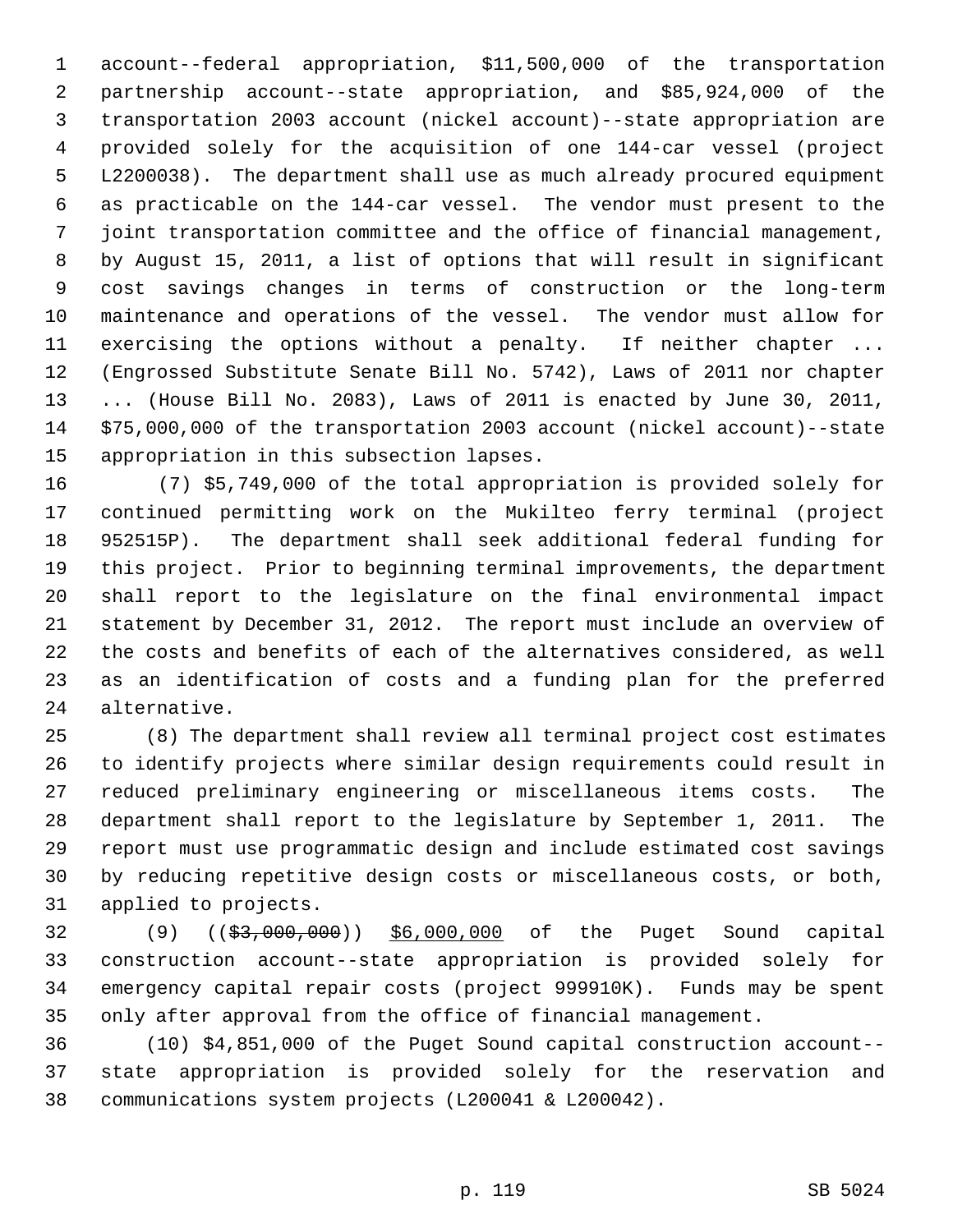1 (11) \$1,000,000 of the Puget Sound capital construction account-- 2 state appropriation is provided solely for security and operational 3 planning as a first step in introducing liquid natural gas (LNG) to the 4 Washington ferry fleet, including the issuance of a request for 5 proposals (RFP). \$750,000 is provided solely for the department to 6 work with appropriate agencies of the state and federal government to 7 amend the state's current alternative security plan to account for the 8 use of LNG as a propulsion fuel in the ferry fleet, and to begin public 9 outreach efforts. \$250,000 is provided solely to issue an RFP for a 10 design-build contract to fully convert the existing diesel powered 11 Issaquah class fleet to be solely powered by LNG. The successful 12 bidder must be awarded the \$250,000 appropriation and must be able to 13 offer detailed design services, attain coast guard approval regarding 14 vessel safety and any other requirements pertaining to design, acquire 15 engines with LNG as a sole fuel source, provide public outreach and 16 education regarding the conversion of ferry vessels to LNG, perform all 17 conversion work, and supply dependable and suitable quantities of LNG. 18 The RFP must include incentives for proposals that include alternative 19 financing arrangements, such as a delayed payment plan based on fuel 20 savings. To the extent allowable under current law, the bidder awarded 21 the design-build contract for converting the Issaquah fleet to LNG 22 under this subsection must be given bidding preferences in any future 23 LNG-related ferry proposals or projects. The RFP referenced in this 24 subsection must be issued by the department by August 1, 2012. The 25 department must provide a report to the joint transportation committee 26 on the development of the RFP in July 2012 and an update report again 27 in September 2012.

28 (12) ((\$500,000)) \$1,200,000 of the Puget Sound capital 29 construction account--state appropriation is provided solely for the 30 ADA visual paging project (L2200083). If any new federal grants are 31 received by the department that may supplant the state funds in this 32 appropriation, the state funds in this appropriation must be placed in 33 unallotted status.

34 (13) Consistent with RCW 47.60.662, which requires the Washington 35 state ferry system to collaborate with passenger-only ferry and transit 36 providers to provide service at existing terminals, the department 37 shall ensure that multimodal access, including for passenger-only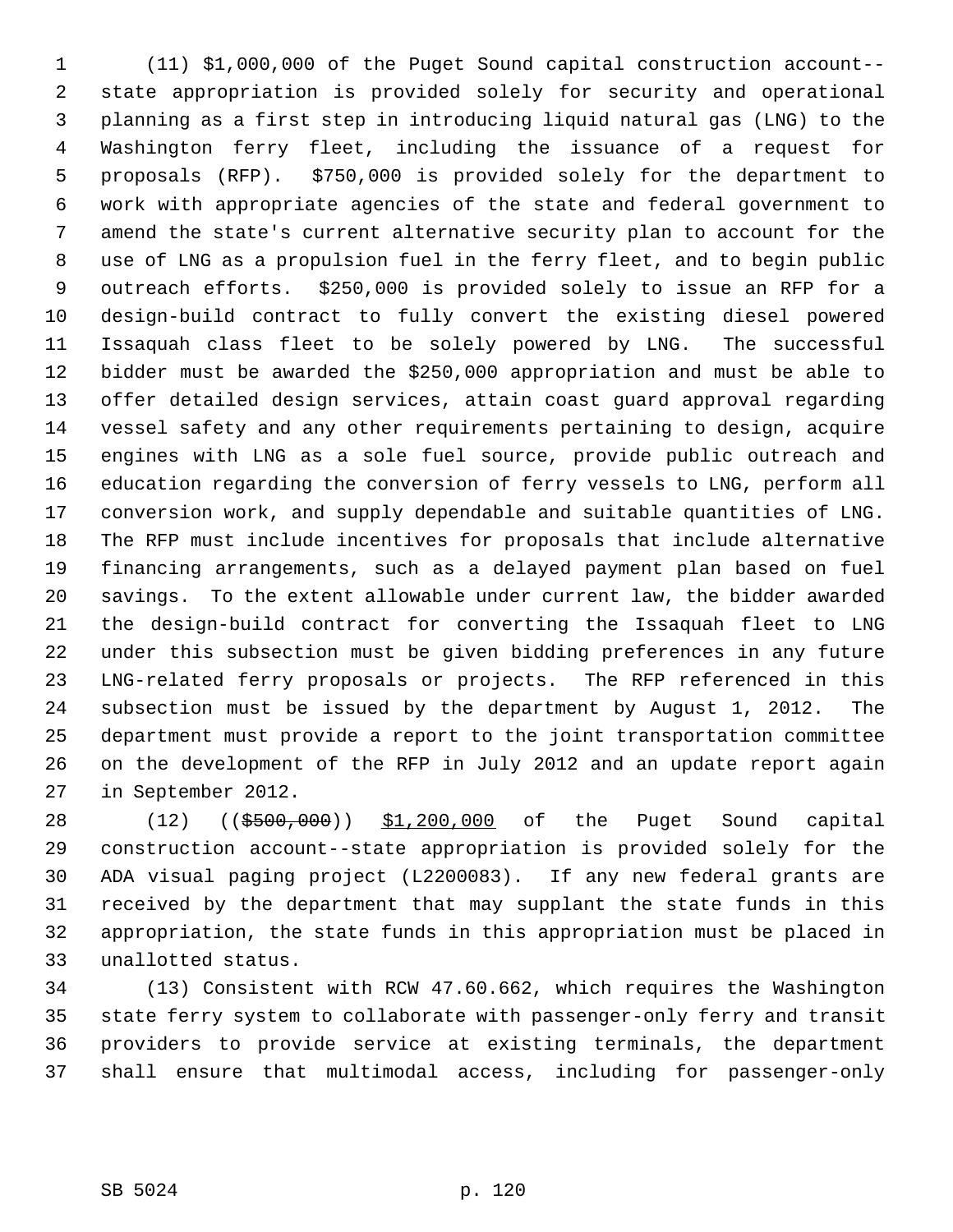1 ferries and transit service providers, is not precluded by any future 2 modifications at the terminal.

 3 **Sec. 908.** 2012 c 86 s 309 (uncodified) is amended to read as 4 follows: 5 **FOR THE DEPARTMENT OF TRANSPORTATION--RAIL--PROGRAM Y--CAPITAL** 6 Essential Rail Assistance Account--State 7 Appropriation . . . . . . . . . . . . . . . . . . . . . . \$1,565,000 8 Transportation Infrastructure Account--State 9 Appropriation . . . . . . . . . . . . . . . . . . . . . . \$5,693,000 10 Multimodal Transportation Account--State 11 Appropriation . . . . . . . . . . . . . . . . . ((\$58,220,000))  $\frac{$43,355,000}{ }$ 13 Multimodal Transportation Account--Federal 14 Appropriation . . . . . . . . . . . . . . . . . (  $(\frac{2236,597,000}{2})$ 15 \$181,634,000 16 Multimodal Transportation Account--Private/Local 17 Appropriation . . . . . . . . . . . . . . . . . . (  $(\frac{21}{2000})$  )

 $18$  \$1,096,000 19 TOTAL APPROPRIATION . . . . . . . . . . . . . . ((\$303,085,000)) 20 \$233,343,000

21 The appropriations in this section are subject to the following 22 conditions and limitations:

23 (1)(a) Except as provided otherwise in this section, the entire 24 appropriations in this section are provided solely for the projects and 25 activities as listed by project ((and amount)) in LEAP Transportation 26 Document 2012-1 ALL PROJECTS as developed March 8, 2012, Program-Rail 27 Capital Program (Y).

28 (b) Within the amounts provided in this section, \$4,757,000 of the 29 transportation infrastructure account--state appropriation is for low-30 interest loans through the freight rail investment bank program for 31 specific projects listed as recipients of these loans in the LEAP 32 transportation document identified in (a) of this subsection. The 33 department shall issue freight rail investment bank program loans with 34 a repayment period of no more than ten years, and only so much interest 35 as is necessary to recoup the department's costs to administer the 36 loans.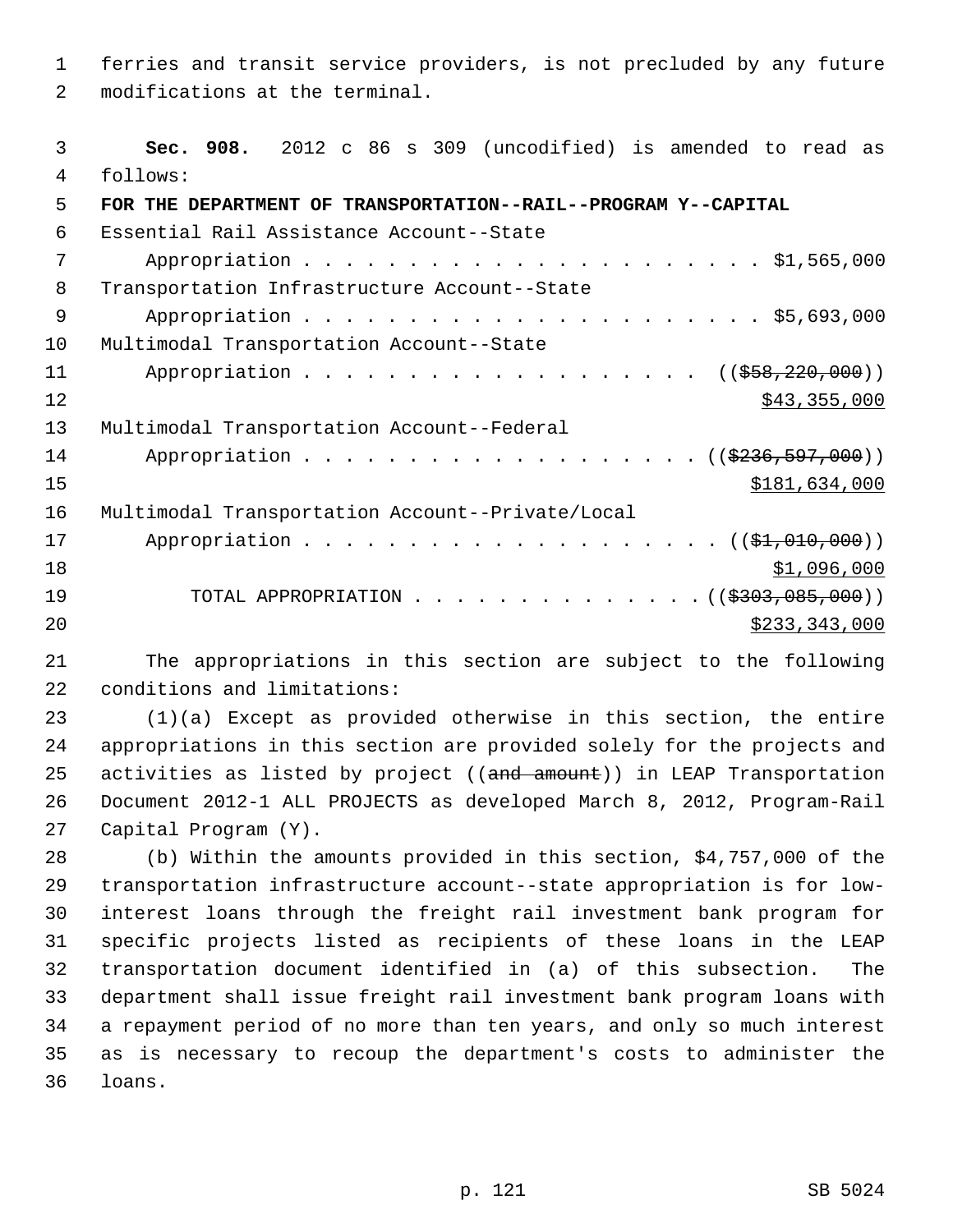1 (c) Within the amounts provided in this section, \$2,047,000 of the 2 multimodal transportation account--state appropriation, \$10,000 of the 3 multimodal transportation account--private/local appropriation, and 4 \$1,000,000 of the essential rail assistance account--state 5 appropriation are for statewide emergent freight rail assistance 6 projects identified in the LEAP transportation document identified in 7 (a) of this subsection.

 8 (2)(a) The department shall issue a call for projects for the 9 freight rail investment bank (FRIB) loan program and the emergent 10 freight rail assistance program (FRAP) grants, and shall evaluate the 11 applications according to the cost-benefit methodology developed during 12 the 2008 interim using the legislative priorities specified in (c) of 13 this subsection. Unsuccessful FRAP grant applicants should be 14 encouraged to apply to the FRIB loan program, if eligible. By November 15 1, 2012, the department shall submit a prioritized list of recommended 16 projects to the office of financial management and the transportation 17 committees of the legislature.

18 (b) When the department identifies a prospective rail project that 19 may have strategic significance for the state, or at the request of a 20 proponent of a prospective rail project or a member of the legislature, 21 the department shall evaluate the prospective project according to the 22 cost-benefit methodology developed during the 2008 interim using the 23 legislative priorities specified in (c) of this subsection. The 24 department shall report its cost-benefit evaluation of the prospective 25 rail project, as well as the department's best estimate of an 26 appropriate construction schedule and total project costs, to the 27 office of financial management and the transportation committees of the 28 legislature.

29 (c) The legislative priorities to be used in the cost-benefit 30 methodology are, in order of relative importance:

31 (i) Economic, safety, or environmental advantages of freight 32 movement by rail compared to alternative modes;

33 (ii) Self-sustaining economic development that creates family-wage 34 jobs;

35 (iii) Preservation of transportation corridors that would otherwise 36 be lost;

37 (iv) Increased access to efficient and cost-effective transport to 38 market for Washington's agricultural and industrial products;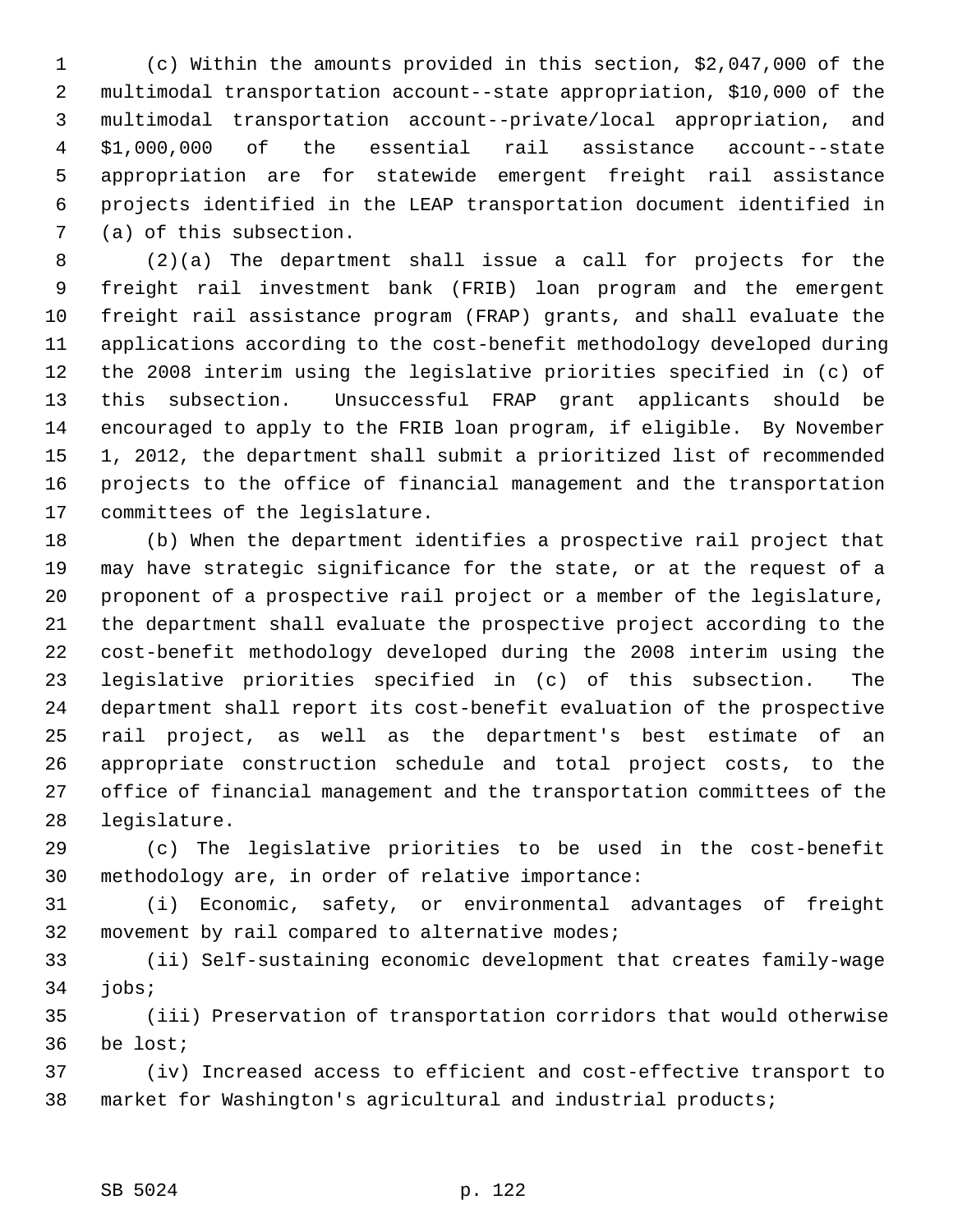1 (v) Better integration and cooperation within the regional, 2 national, and international systems of freight distribution; and

 3 (vi) Mitigation of impacts of increased rail traffic on 4 communities.

 5 (3) The department is directed to expend unallocated federal rail 6 crossing funds in lieu of or in addition to state funds for eligible 7 costs of projects in program Y.

 8 (4) The department shall provide quarterly reports to the office of 9 financial management and the transportation committees of the 10 legislature regarding applications that the department submits for 11 federal funds and the status of such applications.

12 (5) The multimodal transportation account--state appropriation 13 includes up to \$12,103,000 in proceeds from the sale of bonds 14 authorized in RCW 47.10.867.

15 (6) The Burlington Northern Santa Fe Skagit river bridge is an 16 integral part of the rail system. Constructed in 1916, the bridge does 17 not meet current design standards and is at risk during flood events 18 that occur on the Skagit river. The department shall work with 19 Burlington Northern Santa Fe and local jurisdictions to secure federal 20 funding for the Skagit river bridge and to develop an appropriate 21 replacement plan and schedule.

22 (7) \$218,341,000 of the multimodal transportation account--federal 23 appropriation and \$3,639,000 of the multimodal transportation account-- 24 state appropriation are provided solely for expenditures related to 25 passenger high-speed rail grants. At one and one-half percent of the 26 total project funds, the multimodal transportation account--state funds 27 are provided solely for expenditures that are not federally 28 reimbursable. Funding in this subsection is the initial portion of 29 multiyear high-speed rail program grants awarded to Washington state 30 for high-speed intercity passenger rail investments. Funding will 31 allow for two additional round trips between Seattle and Portland and 32 other rail improvements.

33 (8) \$750,000 of the multimodal transportation account--state 34 appropriation is provided solely for the Port of Royal Slope 35 rehabilitation project (L1000053). Funding is contingent upon the 36 project completing the rail cost-benefit methodology process developed 37 during the 2008 interim using the legislative priorities outlined in 38 subsection (2)(c) of this section.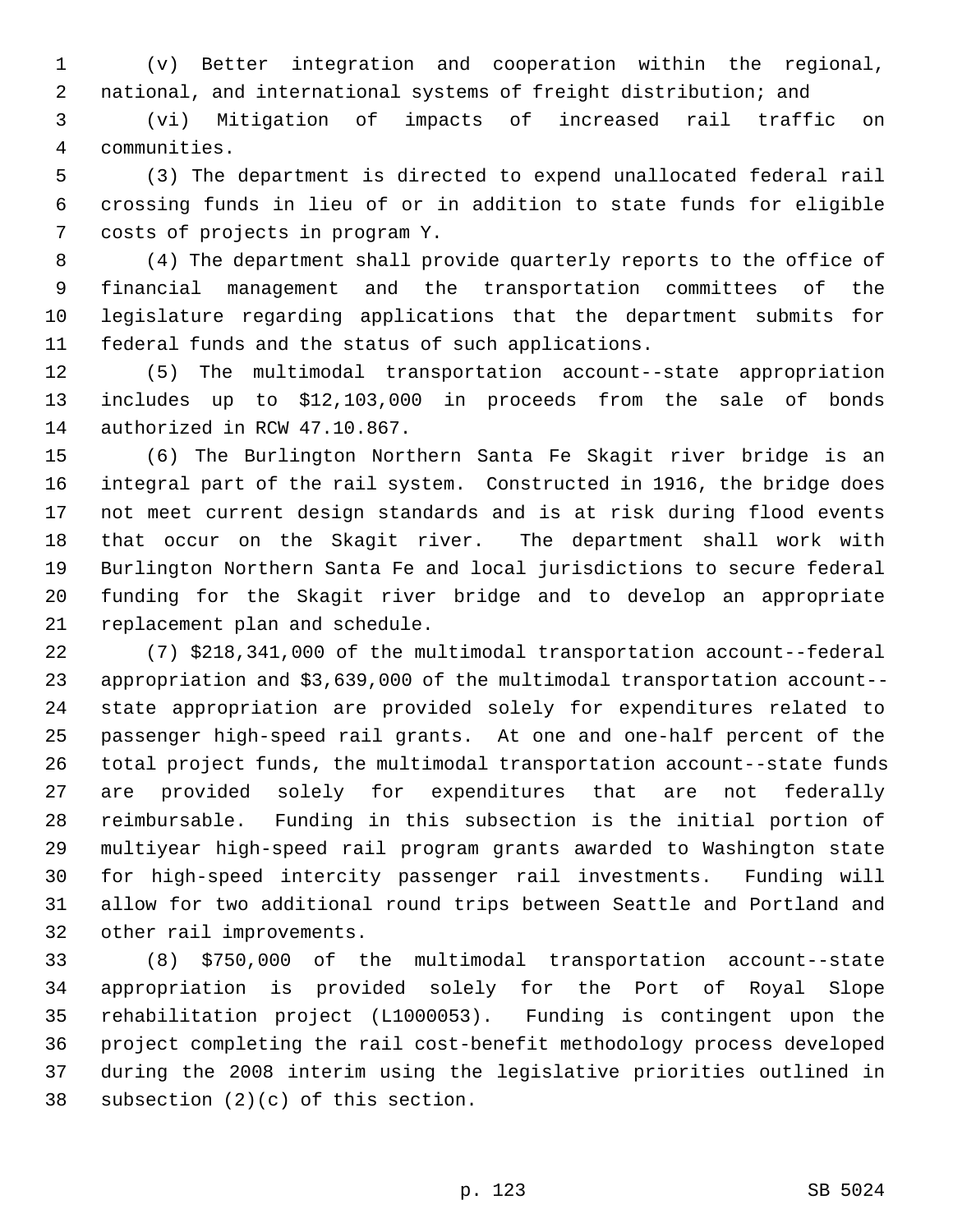1 (9) As allowable under federal rail authority rules and existing 2 competitive bidding practices, when purchasing new train sets, the 3 department shall give preference to bidders that propose train sets 4 with characteristics and maintenance requirements most similar to those 5 currently owned by the department.

 6 (10) Funds generated by the grain train program are solely for 7 operating, sustaining, and enhancing the grain train program including, 8 but not limited to, operations, capital investments, inspection, 9 developing business plans for future growth, and fleet management. Any 10 funds deemed by the department, in consultation with relevant port 11 districts, to be in excess of current operating needs or capital 12 reserves of the grain train program may be transferred from the 13 miscellaneous program account to the essential rail assistance account 14 for the purpose of sustaining the grain train program through 15 maintaining the Palouse river and Coulee City railroad line, on which 16 the grain train program operates.

17 (11) \$500,000 of the essential rail assistance account--state 18 appropriation is provided solely for the purpose of rehabilitation and 19 maintenance of the Palouse river and Coulee City railroad line. 20 Expenditures from this appropriation may not exceed the combined total 21 of:

22 (a) The revenues deposited into the essential rail assistance 23 account from leases and sale of property pursuant to RCW 47.76.290; and

24 (b) Revenues transferred from the miscellaneous program account for 25 the purpose of sustaining the grain train program through maintaining 26 the Palouse river and Coulee City railroad line.

27 (12) \$200,000 of the multimodal transportation account--state 28 appropriation is provided solely for the Clark county chelatchie 29 prairie rail road (project L2200085).

30 **Sec. 909.** 2012 c 86 s 310 (uncodified) is amended to read as 31 follows:

32 **FOR THE DEPARTMENT OF TRANSPORTATION--LOCAL PROGRAMS--PROGRAM Z--** 33 **CAPITAL**

|        | 34 Highway Infrastructure Account--State Appropriation \$207,000 |  |  |  |  |  |
|--------|------------------------------------------------------------------|--|--|--|--|--|
|        | 35 Highway Infrastructure Account--Federal                       |  |  |  |  |  |
| 36 — 1 |                                                                  |  |  |  |  |  |

37 Motor Vehicle Account--State Appropriation . . . . . . ((\$4,179,000))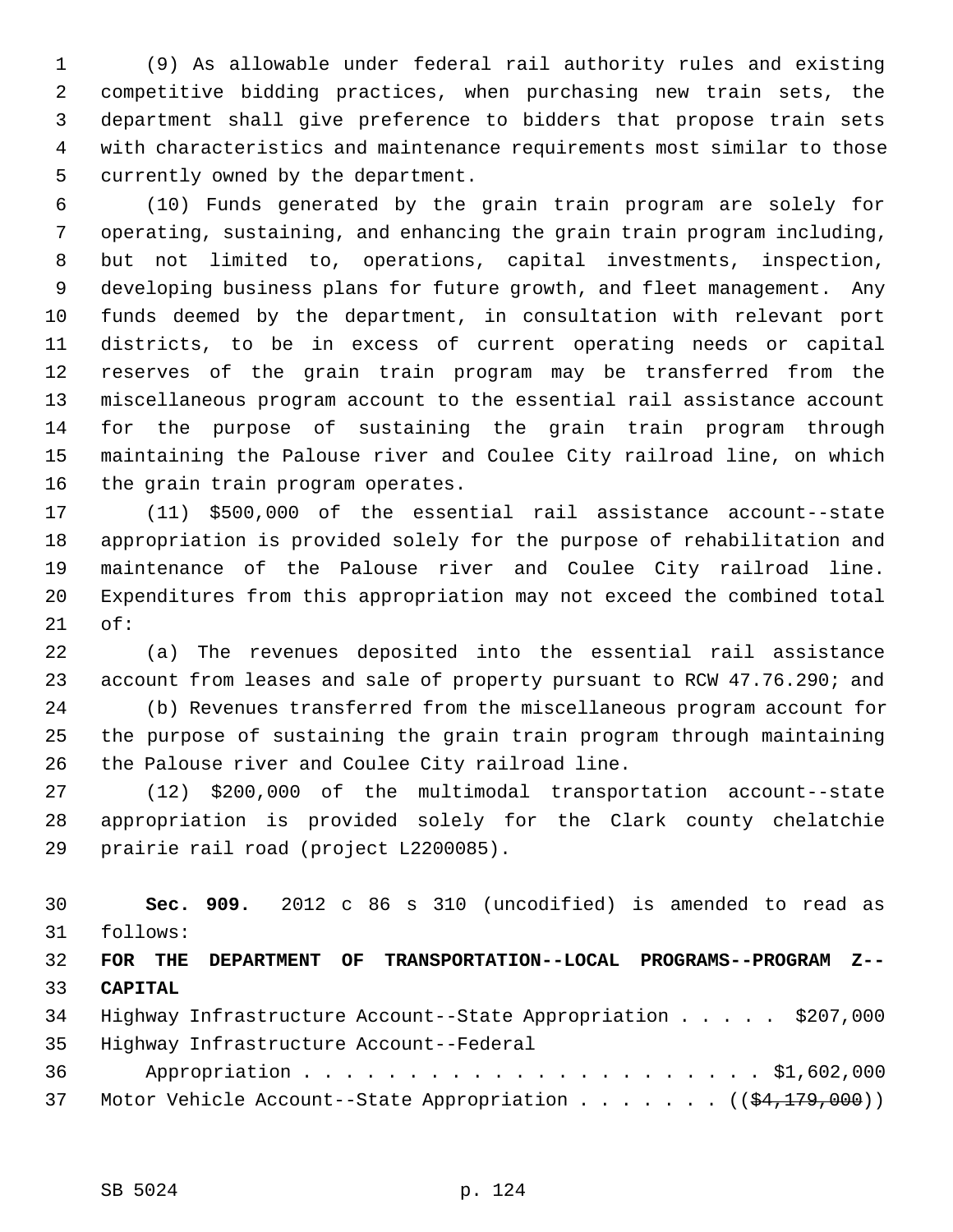| 1              | \$2,072,000                                                                           |
|----------------|---------------------------------------------------------------------------------------|
| $\overline{2}$ | Motor Vehicle Account--Federal Appropriation<br>$((\frac{2537}{7}, \frac{935}{900}))$ |
| 3              | \$21,502,000                                                                          |
| 4              | Freight Mobility Investment Account--State                                            |
| 5              | Appropriation<br>((\$41, 278, 000))                                                   |
| 6              | \$5,044,000                                                                           |
| 7              | Transportation Partnership Account--State                                             |
| 8              | Appropriation<br>$((\frac{27}{27}, \frac{181}{2}, 000))$                              |
| 9              | \$4,265,000                                                                           |
| 10             | Freight Mobility Multimodal Account--State                                            |
| 11             | Appropriation<br>((\$15,668,000))                                                     |
| 12             | \$12,168,000                                                                          |
| 13             | Freight Mobility Multimodal Account--Local                                            |
| 14             | Appropriation<br>$((\$2, 834, 000))$                                                  |
| 15             | \$960,000                                                                             |
| 16             | Multimodal Transportation Account--State                                              |
| 17             | Appropriation<br>((\$22,575,000))                                                     |
| 18             | \$17,398,000                                                                          |
| 19             | Passenger Ferry Account--State Appropriation \$1,115,000                              |
| 20             | TOTAL APPROPRIATION<br>$\ldots$ , $((\frac{1}{2104}, \frac{574}{600}))$               |
| 21             | \$66,333,000                                                                          |

22 The appropriations in this section are subject to the following 23 conditions and limitations:

24 (1) \$1,115,000 of the passenger ferry account--state appropriation 25 is provided solely for near and long-term costs of capital improvements 26 and operating expenses that are consistent with the business plan 27 approved by the governor for passenger ferry service.

28 (2) The department shall apply for surface transportation program 29 enhancement funds to be expended in lieu of or in addition to state 30 funds for eligible costs of projects in local programs, program 31 Z--capital.

32 (3) Federal funds may be transferred from program Z to programs I 33 and P and state funds must be transferred from programs I and P to 34 program Z to replace those federal funds in a dollar-for-dollar match. 35 Fund transfers authorized under this subsection shall not affect 36 project prioritization status. Appropriations must initially be 37 allotted as appropriated in this act. The department may not transfer 38 funds as authorized under this subsection without approval of the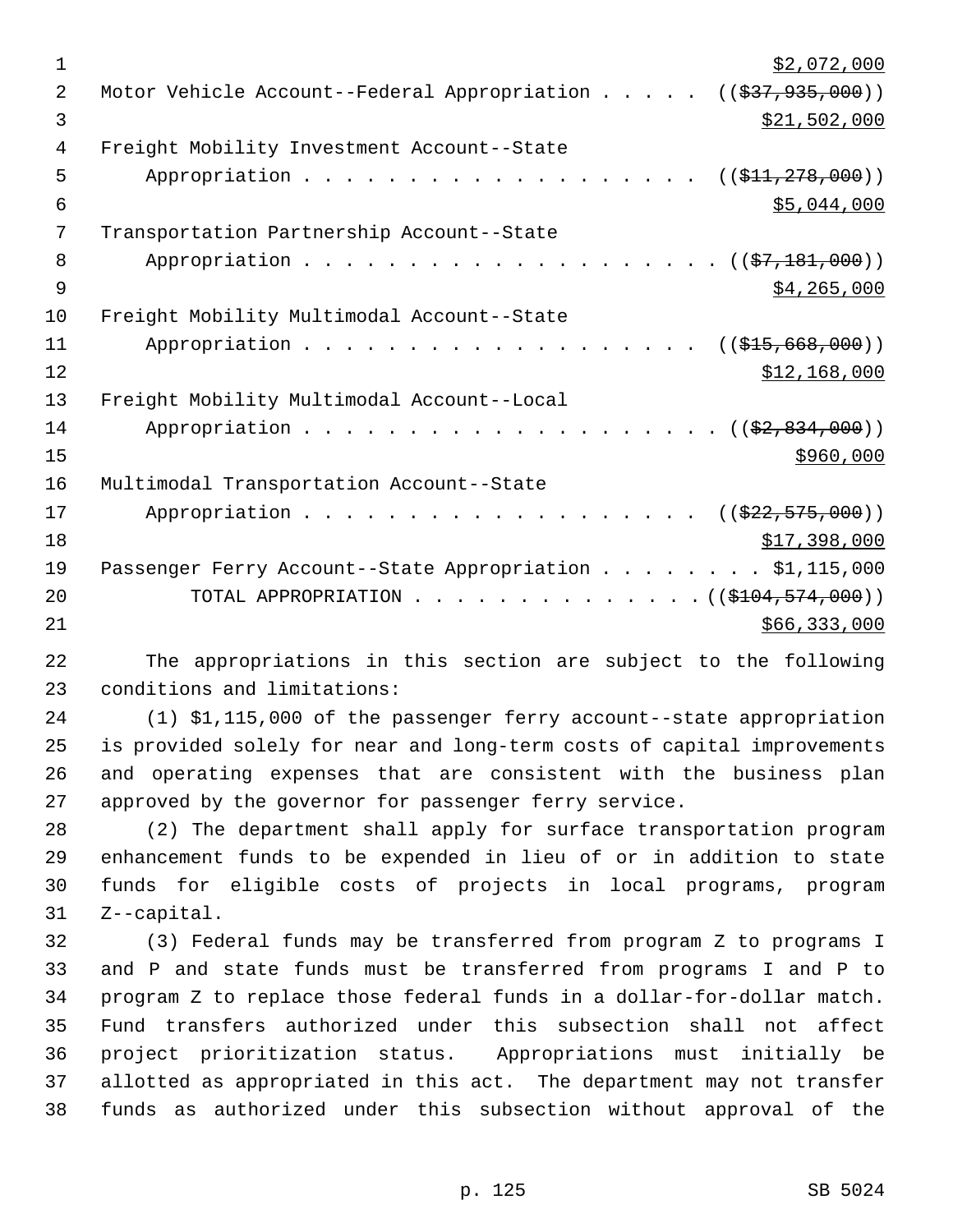1 office of financial management. The department shall submit a report 2 on those projects receiving fund transfers to the office of financial 3 management and the transportation committees of the legislature by 4 December 1, 2011, and December 1, 2012.

 5 (4) The city of Winthrop may utilize a design-build process for the 6 Winthrop bike path project.

 7 (5) \$14,813,000 of the multimodal transportation account--state 8 appropriation, \$12,804,000 of the motor vehicle account--federal 9 appropriation, and \$6,241,000 of the transportation partnership 10 account--state appropriation are provided solely for the pedestrian and 11 bicycle safety program projects and safe routes to schools program 12 projects identified in: LEAP Transportation Document 2011-A, 13 pedestrian and bicycle safety program projects and safe routes to 14 schools program projects, as developed April 19, 2011; LEAP 15 Transportation Document 2009-A, pedestrian and bicycle safety program 16 projects and safe routes to schools program projects, as developed 17 March 30, 2009; LEAP Transportation Document 2007-A, pedestrian and 18 bicycle safety program projects and safe routes to schools program 19 projects, as developed April 20, 2007; and LEAP Transportation Document 20 2006-B, pedestrian and bicycle safety program projects and safe routes 21 to schools program projects, as developed March 8, 2006. Projects must 22 be allocated funding based on order of priority. The department shall 23 review all projects receiving grant awards under this program at least 24 semiannually to determine whether the projects are making satisfactory 25 progress. Any project that has been awarded funds, but does not report 26 activity on the project within one year of the grant award must be 27 reviewed by the department to determine whether the grant should be 28 terminated. The department shall promptly close out grants when 29 projects have been completed, and identify where unused grant funds 30 remain because actual project costs were lower than estimated in the 31 grant award.

32 (6) Except as provided otherwise in this section, the entire 33 appropriations in this section are provided solely for the projects and 34 activities as listed by project and amount in LEAP Transportation 35 Document 2012-1 ALL PROJECTS as developed March 8, 2012, Program - 36 Local Program (Z).

37 (7) For the 2011-2013 project appropriations, unless otherwise 38 provided in this act, the director of the office of financial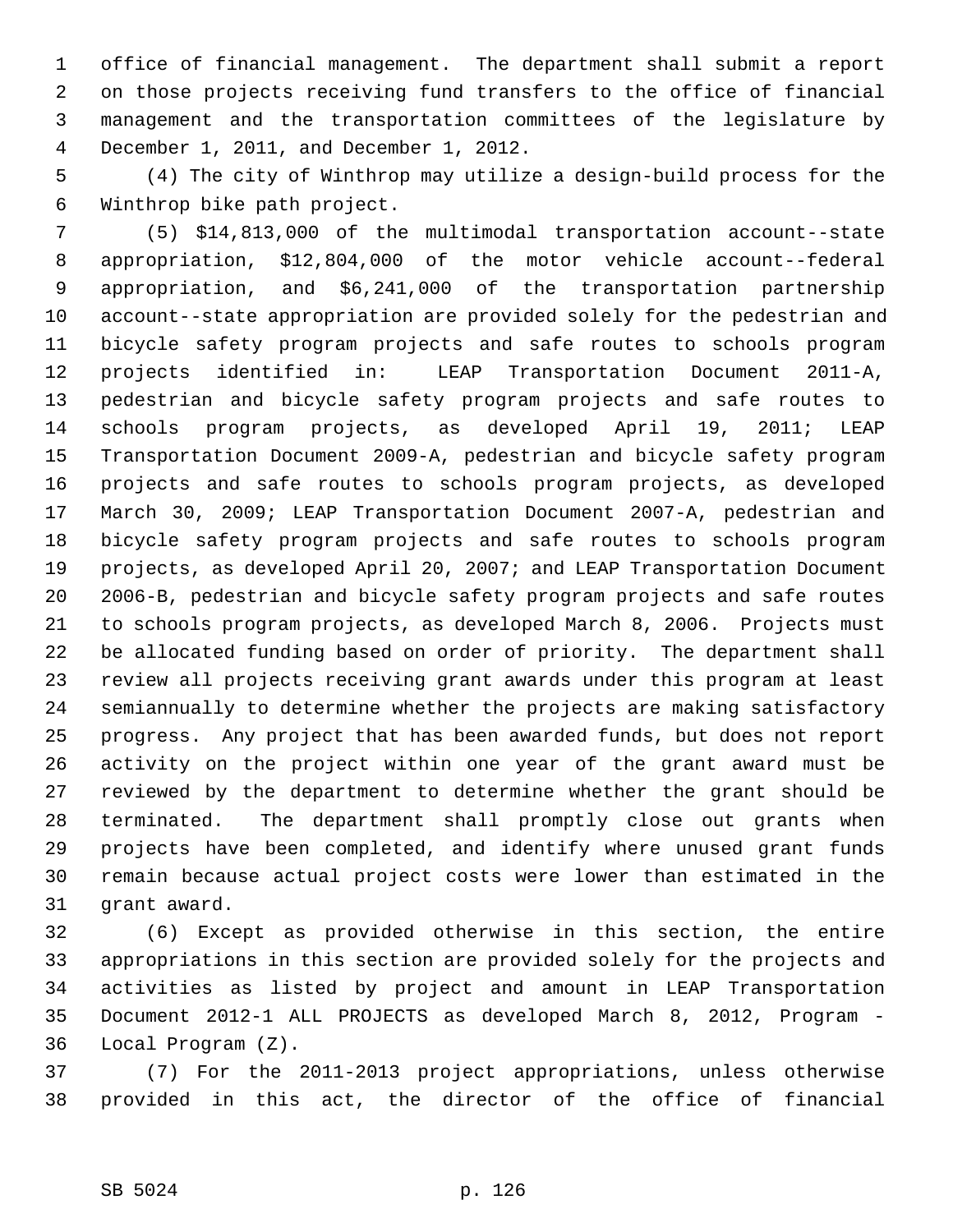1 management may authorize a transfer of appropriation authority between 2 projects managed by the freight mobility strategic investment board and 3 may also advance projects in future biennia, as identified in LEAP 4 Transportation Document 2012-1 ALL PROJECTS as developed March 8, 2012, 5 into the current biennium in order for the board to manage project 6 spending and efficiently deliver all projects in the respective 7 program.

 8 (8) With each department budget submittal, the department shall 9 provide an update on the status of the repayment of the twenty million 10 dollars of unobligated federal funds authority advanced by the 11 department in September 2010 to the city of Tacoma for the Murray 12 Morgan/11th Street bridge project.

13 (9) If funding is specifically designated in this act for main 14 street projects, the department shall prepare a list of projects that 15 is consistent with chapter 257, Laws of 2011, for approval in the 2013- 16 2015 fiscal biennium.

17 (10) \$267,000 of the motor vehicle account--state appropriation and 18 ((\$2,859,000)) \$233,000 of the motor vehicle account--federal 19 appropriation are provided solely for completion of the US 101 20 northeast peninsula safety rest area and associated roadway 21 improvements east of Port Angeles at the Deer Park scenic view point 22 (3LP187A). The department must surplus any right-of-way previously 23 purchased for this project near Sequim. Approval to proceed with 24 construction is contingent on surplus of previously purchased right-of-25 way.

26 (11) Up to ((\$3,702,000)) \$625,000 of the motor vehicle account--27 federal appropriation and ((\$75,000)) \$20,000 of the motor vehicle 28 account--state appropriation are provided solely to reimburse the 29 cities of Kirkland and Redmond for pavement and bridge deck 30 rehabilitation on state route number 908 (1LP611A). These funds may 31 not be expended unless the cities sign an agreement stating that the 32 cities agree to take ownership of state route number 908 in its 33 entirety and agree that the payment of these funds represents the 34 entire state commitment to the cities for state route number 908 35 expenditures.

36 (12) \$225,000 of the multimodal transportation account--state 37 appropriation is provided solely for the Shell Valley emergency road 38 and bicycle/pedestrian path (L1000036).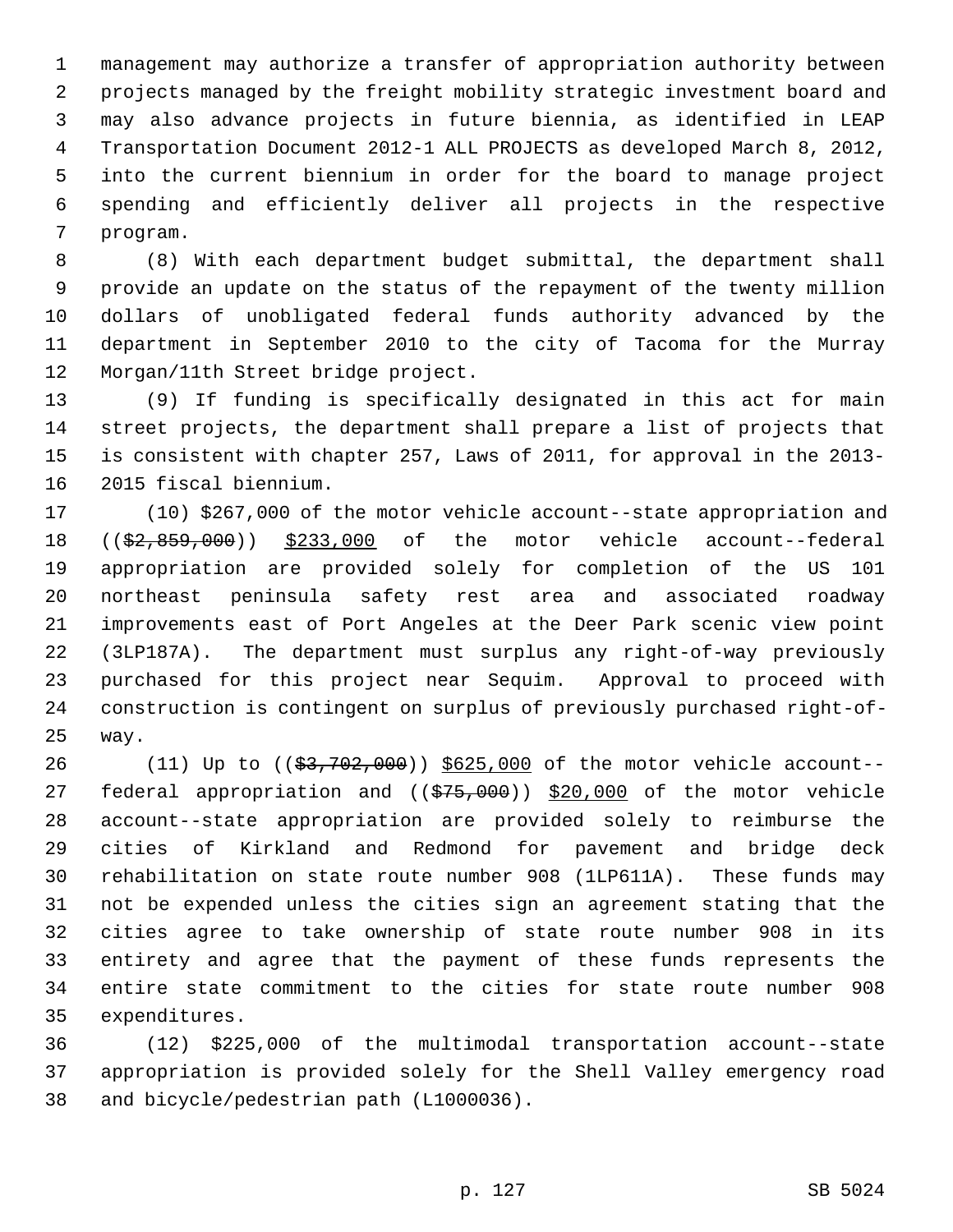1 (13) \$188,000 of the motor vehicle account--state appropriation is 2 provided solely for flood reduction solutions on state route number 522 3 caused by the lower McAleer and Lyon creek basins (L1000041).

 4 (14) ((\$896,000)) \$595,000 of the multimodal transportation 5 account--state appropriation is provided solely for realignment of 6 Parker Road and construction of secondary access off of state route 7 number 20 (L2200040).

 8 (15) An additional \$2,500,000 of the motor vehicle account--federal 9 appropriation is provided solely for the Strander Blvd/SW 27th St 10 Connection project (1LP902F), which amount is reflected in the LEAP 11 transportation document identified in subsection (6) of this section. 12 These funds may only be committed if needed, may not be used to 13 supplant any other committed project partnership funding, and must be 14 the last funds expended.

15 (16) ((\$500,000)) \$80,000 of the motor vehicle account--federal 16 appropriation is provided solely for safety improvements at the 17 intersection of South Wapato and McDonald Road (L1000052).

18 (17) (( $\frac{2}{52,000,000}$ ) \$400,000 of the multimodal transportation 19 account--state appropriation is provided solely for the state route 20 number 432 rail realignment and highway improvements project 21 (L1000056).

22 (18) \$100,000 of the motor vehicle account--federal appropriation 23 is provided solely for state route number 164 and Auburn Way South 24 pedestrian improvements (L1000057).

25 (19) \$115,000 of the motor vehicle account--federal appropriation 26 is provided solely for median street lighting on state route number 410 27 (L1000058).

28 (20) \$60,000 of the multimodal transportation account--state 29 appropriation is provided solely for a cross docking study for the port 30 of Douglas county (L1000060).

31 (21) \$100,000 of the motor vehicle account--federal appropriation 32 is provided solely for city of Auburn - 8th and R Street NE 33 intersection improvements (L2200043).

34 (22) \$65,000 of the multimodal transportation account--state 35 appropriation is provided solely for the Puget Sound regional council 36 to further the implementation of multimodal concurrency practice 37 through a transit service overlay zone implemented at the local level 38 (L1000061). This approach will improve the linkage of land use and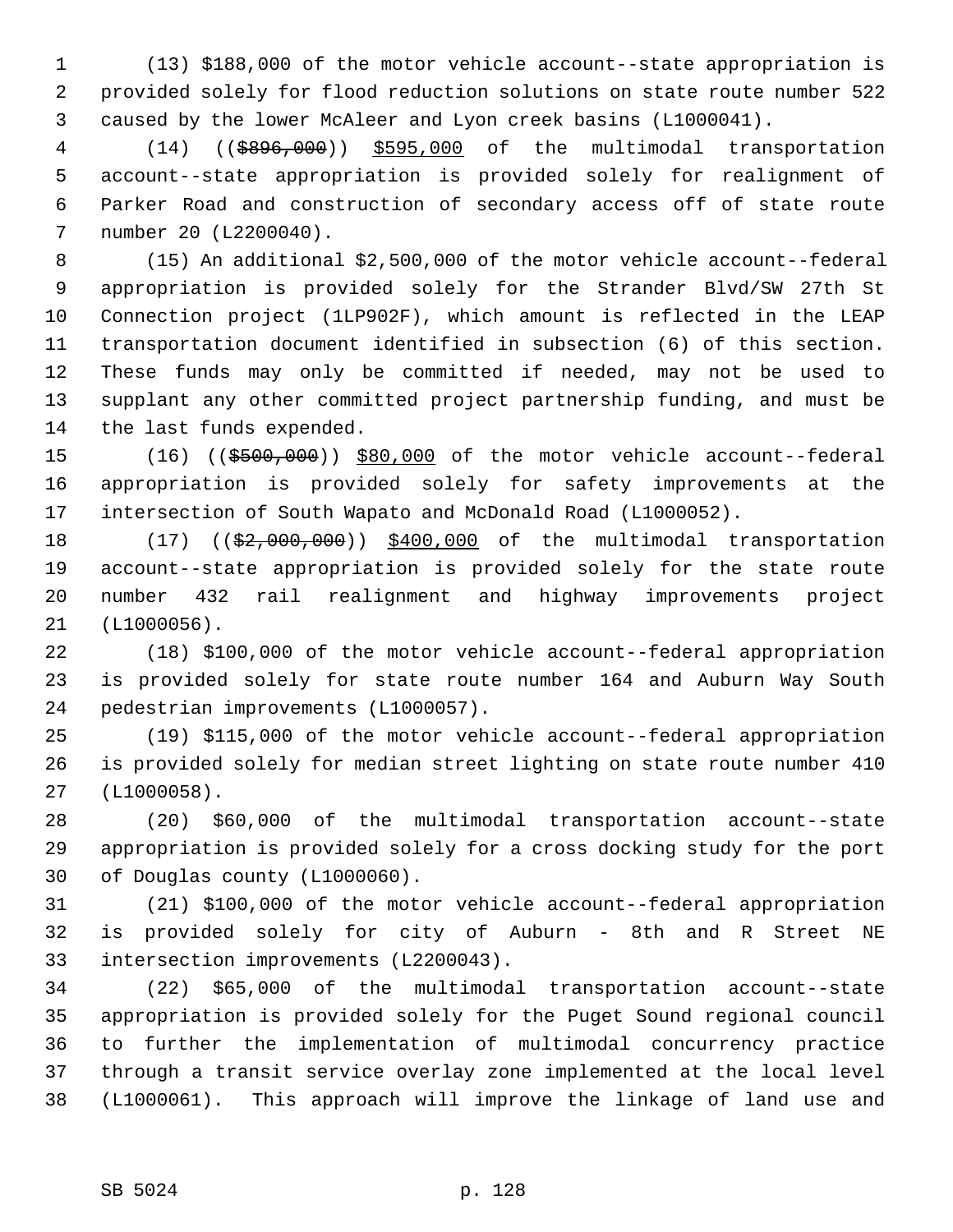1 transportation investment decisions, improve the efficiency of transit 2 service by encouraging transit-supportive development, provide 3 incentives for developers, and support integrated regional growth, 4 economic development, and transportation plans. In carrying out this 5 work, the council shall involve representatives from cities and 6 counties, developers, transit agencies, and other interested 7 stakeholders, and shall consult with other regional transportation 8 planning organizations across the state. The council shall report the 9 results of their work and recommendations to the joint transportation 10 committee by December 2011, with a final report to the transportation 11 committees of the legislature by January 31, 2012.

12 (23) ((\$1,750,000)) \$650,000 of the motor vehicle account--federal 13 appropriation is provided solely for the SR 522 Improvements/61st 14 Avenue NE and NE 181st Street project (L1000055).

15 (24) The department shall implement a call for projects eligible 16 for the bicycle and pedestrian grant program similar to the call for 17 projects conducted in 2010, although the department may adjust the 18 criteria to include mobility and connectivity. The department shall 19 include a list of prioritized bicycle and pedestrian grant projects for 20 approval in the 2013-2015 biennial transportation budget.

21 (25) \$100,000 of the multimodal transportation account--state 22 appropriation is provided solely for the design of a stand-alone ADA 23 accessible bicycle/pedestrian bridge across the Sultan river in the 24 city of Sultan (L1100044).

25 (26) ((\$445,000)) \$60,000 of the motor vehicle account--federal 26 appropriation is provided solely for pedestrian lighting on the main 27 span of the Chehalis river bridge in Aberdeen (L1100046).

28 (27) ((\$500,000 of the motor vehicle account--federal appropriation 29 is provided solely for resurfacing Alder Avenue in the city of Sultan  $30 + 1100047$ .

31 (28) \$800,000)) \$1,700,000 of the motor vehicle account--federal 32 appropriation is provided solely for rights-of-way acquisition on state 33 route number 516 from Jenkins creek to 185th (L2000017).

 ( $(\overline{29}$ )  $\overline{51,100,000}$  of the motor vehicle account-federal appropriation is provided solely for traffic analysis, right-of-way, and design work on the 31st Avenue Southwest overpass on Puyallup's South Hill (L1100048).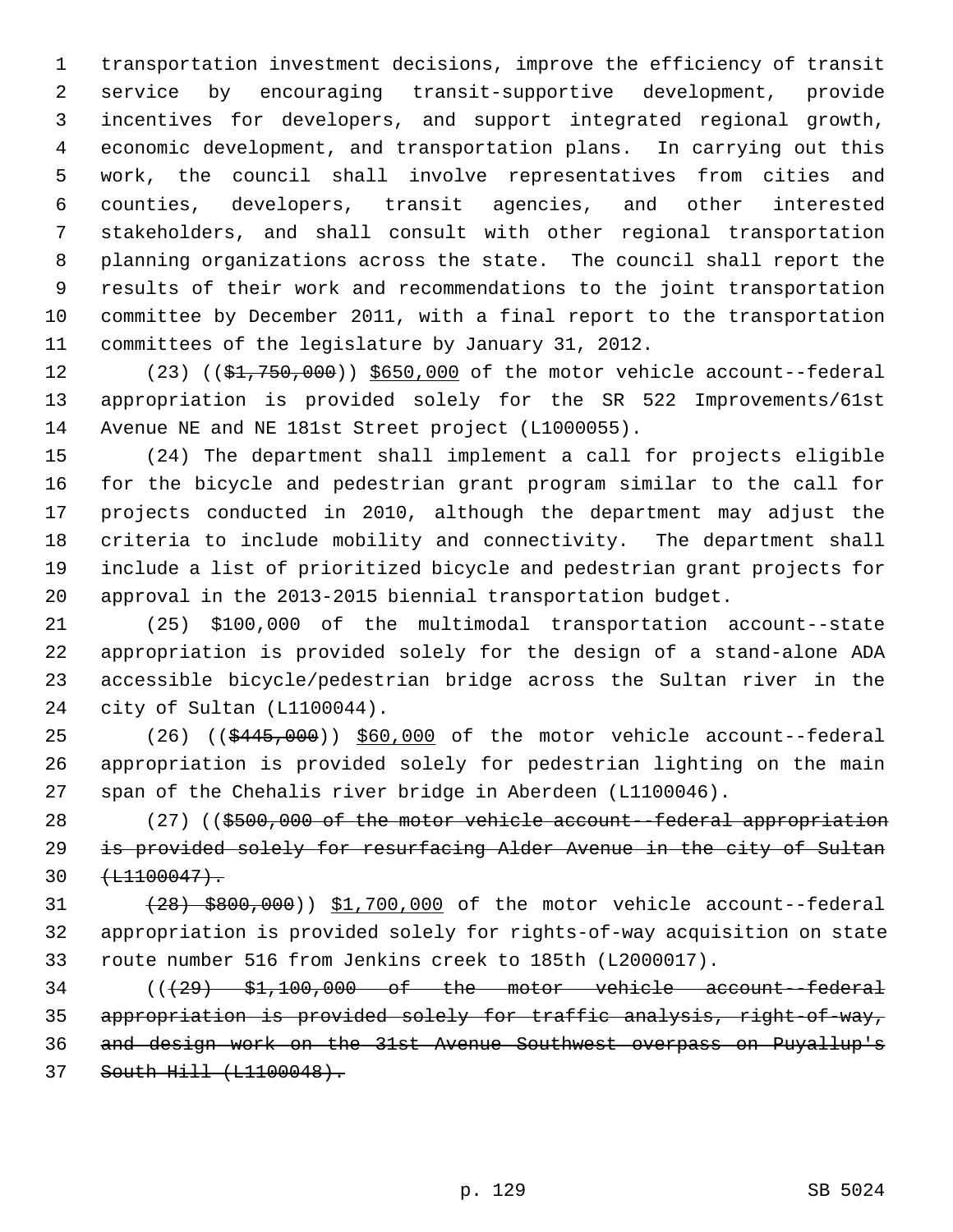1 (30) \$2,000,000)) (28) \$1,000,000 of the motor vehicle account-- 2 federal appropriation is provided solely for environmental 3 documentation and preliminary engineering for the Scott Avenue 4 Reconnection Project in the city of Woodland (L1100049).

 5 (((31) \$350,000 of the motor vehicle account--federal appropriation 6 is provided solely for preliminary engineering and rights-of-way on the 7 Slater Road Bridge project (L2200089).

8 (32) \$380,000)) (29) \$40,000 of the motor vehicle account--federal 9 appropriation is provided solely for rehabilitation work for 10 156th/160th Avenue in the city of Covington (L2200088).

11  $((+33))$  (30) \$380,000 of the motor vehicle account--federal 12 appropriation is provided solely for improvements to Penney Avenue in 13 the town of Naches (L2200090).

 $14$  ( $(\overline{34})$ ) (31) \$450,000 of the motor vehicle account--federal 15 appropriation is provided solely for preliminary engineering on NW 16 Friberg Street and Goodwin Road in the city of Camas (L2200091).

## 17 **TRANSFERS AND DISTRIBUTIONS**

18 **Sec. 1001.** 2012 c 86 s 401 (uncodified) is amended to read as 19 follows:

 **FOR THE STATE TREASURER--BOND RETIREMENT AND INTEREST, AND ONGOING BOND REGISTRATION AND TRANSFER CHARGES: FOR BOND SALES DISCOUNTS AND DEBT TO BE PAID BY MOTOR VEHICLE ACCOUNT AND TRANSPORTATION FUND** 23 **REVENUE**

| 24 | Highway Bond Retirement Account--State                                                  |
|----|-----------------------------------------------------------------------------------------|
| 25 | Appropriation ( $(\frac{2879}{501},000)$ )                                              |
| 26 | \$933,808,000                                                                           |
| 27 | Ferry Bond Retirement Account--State Appropriation $\ldots$ \$31,801,000                |
| 28 | State Route Number 520 Corridor Account--State                                          |
| 29 |                                                                                         |
| 30 | \$3,317,000                                                                             |
| 31 | Transportation Improvement Board Bond Retirement                                        |
| 32 | Account--State Appropriation $($ $\frac{1}{216,482,000})$                               |
| 33 | \$16,543,000                                                                            |
| 34 | Nondebt-Limit Reimbursable Account Appropriation $((\frac{222}{746}, \frac{476}{900}))$ |
| 35 | \$25,700,000                                                                            |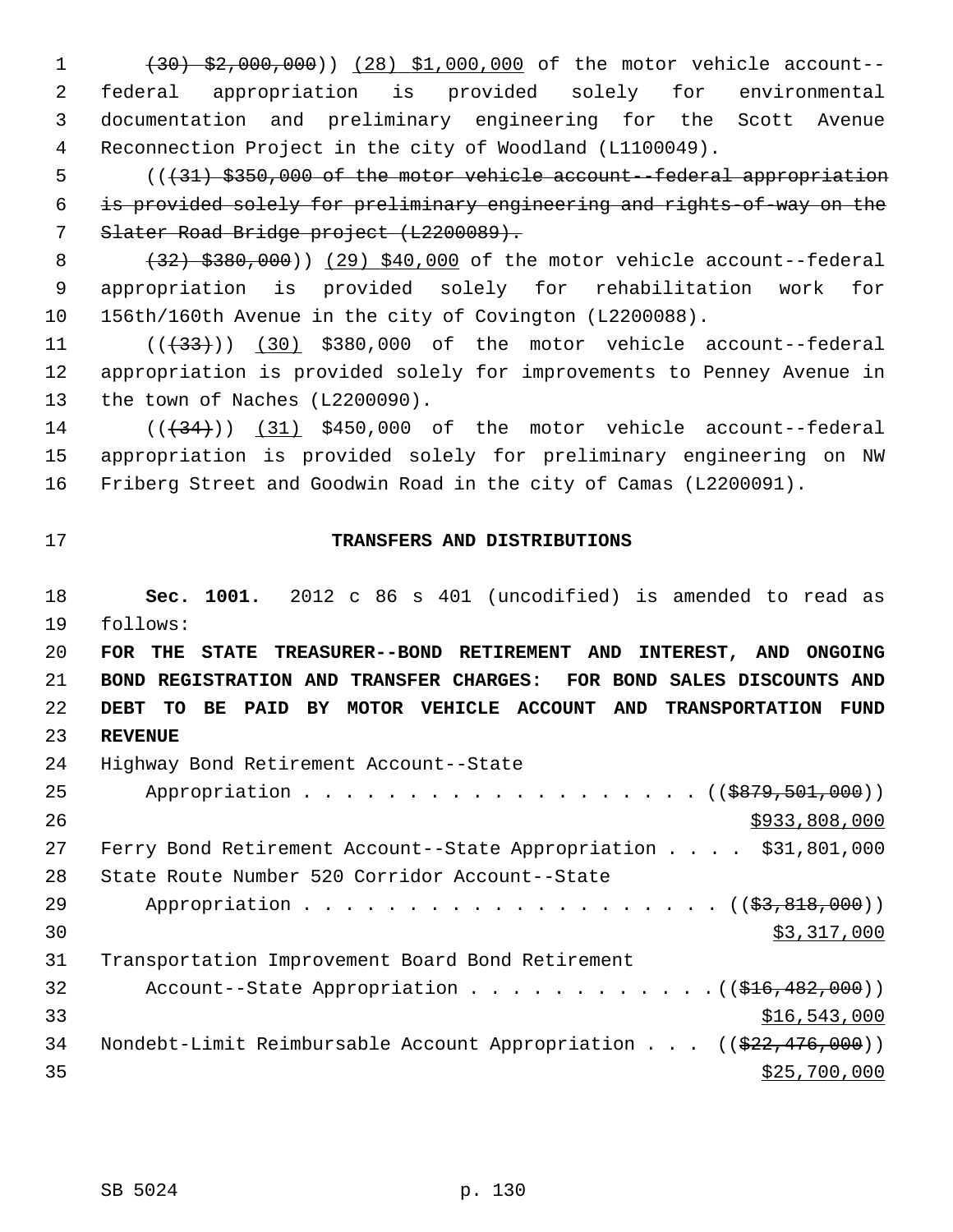| 1              | Transportation Partnership Account--State                                          |
|----------------|------------------------------------------------------------------------------------|
| $\overline{2}$ |                                                                                    |
| 3              | \$5,493,000                                                                        |
| 4              | Motor Vehicle Account--State Appropriation ( $(\frac{2382}{100})$ )                |
| 5              | \$491,000                                                                          |
| 6              | Transportation 2003 Account (Nickel Account)--State                                |
| 7              | (( <del>\$1,305,000</del> ))                                                       |
| 8              | \$2,331,000                                                                        |
| $\mathsf 9$    | Transportation Improvement Account--State                                          |
| 10             |                                                                                    |
| 11             | Multimodal Transportation Account--State                                           |
| 12             |                                                                                    |
| 13             | \$344,000                                                                          |
| 14             | Toll Facility Bond Retirement Account--State                                       |
| 15             | ((\$48,807,000))<br>Appropriation                                                  |
| 16             | \$41,320,000                                                                       |
| 17             | Toll Facility Bond Retirement Account--Federal                                     |
| 18             |                                                                                    |
| 19             | \$22,149,000                                                                       |
| 20             | TOTAL APPROPRIATION $($ $($ \$1,015,913,000) $)$                                   |
| 21             | \$1,083,326,000                                                                    |
|                |                                                                                    |
| 22             | Sec. 1002.<br>2012 c 86 s 402 (uncodified) is amended to read as                   |
| 23             | follows:                                                                           |
| 24             | FOR THE<br><b>STATE</b><br>TREASURER--BOND RETIREMENT AND<br>INTEREST, AND ONGOING |
| 25             | BOND REGISTRATION AND TRANSFER CHARGES: FOR BOND SALE EXPENSES AND                 |
| 26             | FISCAL AGENT CHARGES                                                               |
| 27             | State Route Number 520 Corridor Account--State                                     |
| 28             |                                                                                    |
| 29             | \$1,383,000                                                                        |
| 30             | Transportation Partnership Account--State                                          |
| 31             |                                                                                    |
| 32             | \$1,054,000                                                                        |
| 33             |                                                                                    |
| 34             | \$88,000                                                                           |
| 35             | Transportation 2003 Account (Nickel Account)--State                                |
| 36             |                                                                                    |
| 37             | \$432,000                                                                          |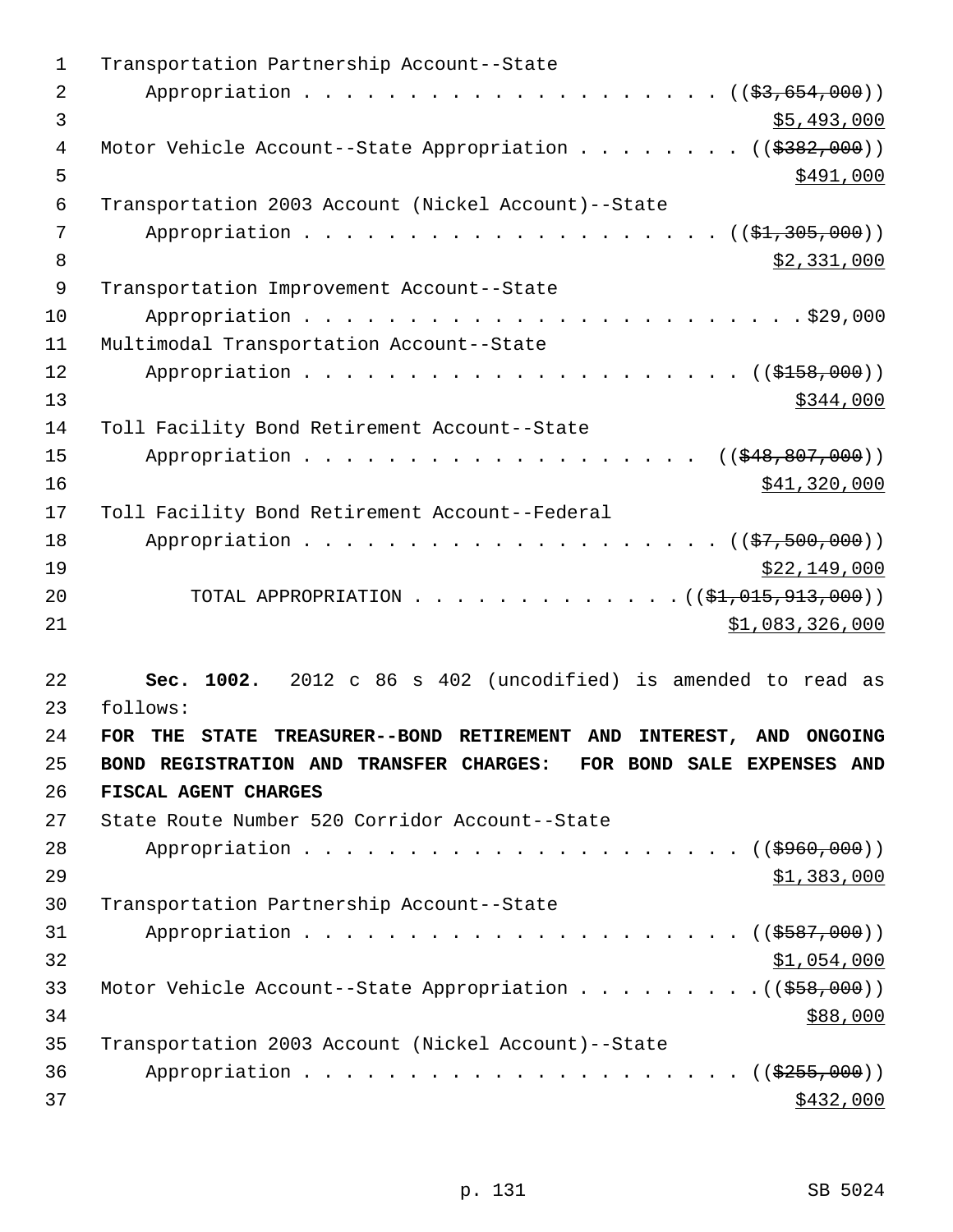| $\mathbf 1$ | Transportation Improvement Account--State Appropriation \$5,000              |
|-------------|------------------------------------------------------------------------------|
| 2           | Multimodal Transportation Account--State                                     |
| 3           |                                                                              |
| 4           | \$61,000                                                                     |
| 5           | TOTAL APPROPRIATION ( $(\frac{1}{2}, 888, 000)$ )                            |
| 6           | \$3,023,000                                                                  |
| 7           | Sec. 1003. 2012 c 86 s 404 (uncodified) is amended to read as                |
| 8           | follows:                                                                     |
| $\mathsf 9$ | FOR THE STATE TREASURER--STATE REVENUES FOR DISTRIBUTION                     |
| 10          | Motor Vehicle Account--State Appropriation for motor                         |
| 11          | vehicle fuel tax distributions to cities and                                 |
| 12          |                                                                              |
| 13          | \$466, 132, 000                                                              |
| 14          | Sec. 1004. 2012 c 86 s 405 (uncodified) is amended to read as                |
| 15          | follows:                                                                     |
| 16          | FOR THE STATE TREASURER--TRANSFERS                                           |
| 17          | Motor Vehicle Account--State Appropriation: For                              |
| 18          | motor vehicle fuel tax refunds and statutory                                 |
| 19          |                                                                              |
| 20          | \$1,361,450,000                                                              |
| 21          | Sec. 1005. 2012 c 86 s 406 (uncodified) is amended to read as                |
| 22          | follows:                                                                     |
| 23          | FOR THE DEPARTMENT OF LICENSING--TRANSFERS                                   |
| 24          | Motor Vehicle Account--State Appropriation: For                              |
| 25          | motor vehicle fuel tax refunds and transfers $((\frac{151}{151}, 870, 000))$ |
| 26          | \$146,303,000                                                                |
| 27          | Sec. 1006. 2012 c 86 s 407 (uncodified) is amended to read as                |
| 28          | follows:                                                                     |
| 29          | FOR THE STATE TREASURER--ADMINISTRATIVE TRANSFERS                            |
| 30          | (1) Motor Vehicle Account--State Appropriation:                              |
| 31          | For transfer to the Puget Sound Ferry Operations                             |
| 32          |                                                                              |
| 33          | (2) Recreational Vehicle Account--State                                      |
| 34          | Appropriation: For transfer to the Motor Vehicle                             |
|             |                                                                              |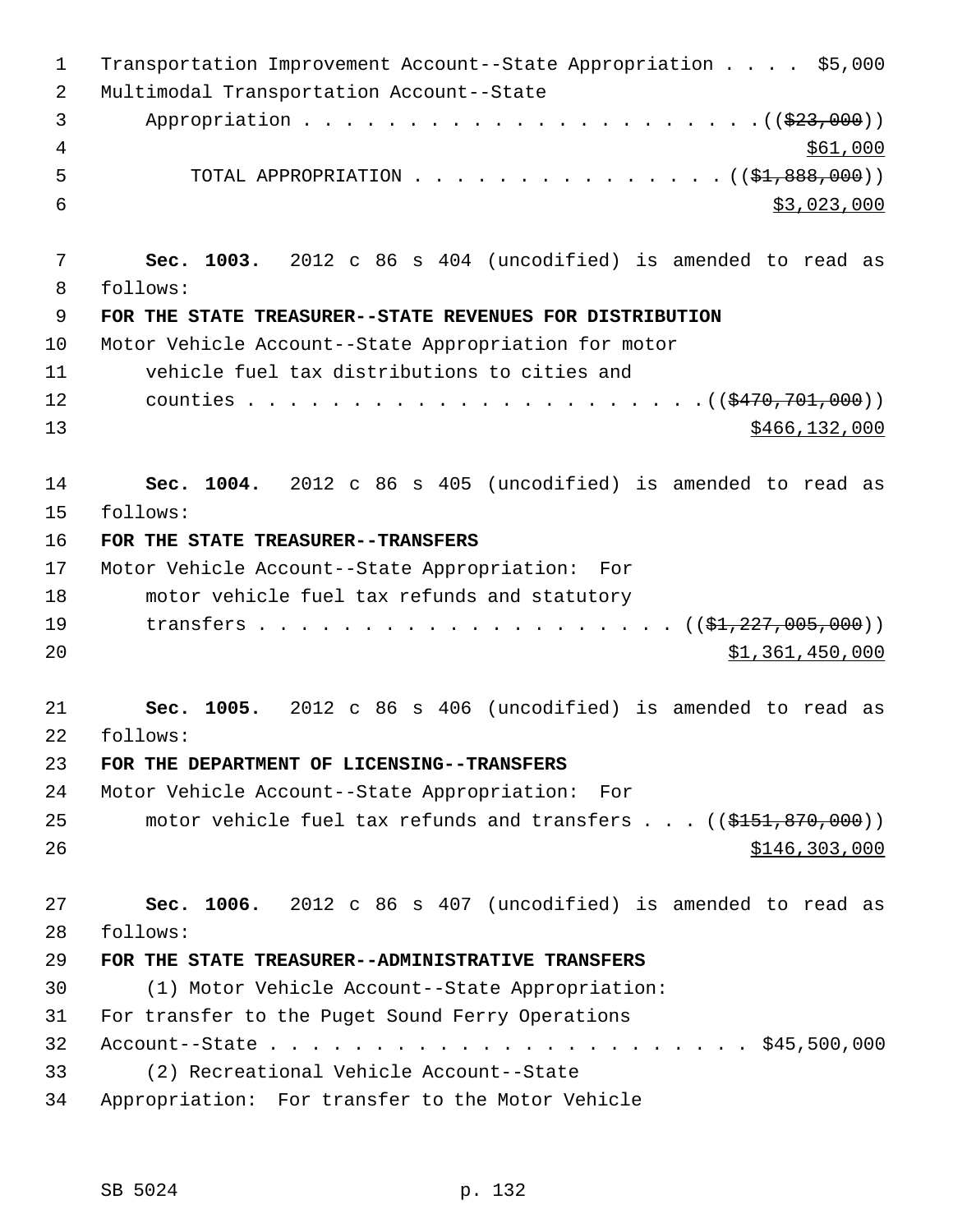1 Account--State . . . . . . . . . . . . . . . . . . . . . . . . \$1,150,000 2 (3) License Plate Technology Account--State 3 Appropriation: For transfer to the Highway Safety 4 Account--State . . . . . . . . . . . . . . . . . . . . . . . . \$3,000,000 5 (4) Multimodal Transportation Account--State 6 Appropriation: For transfer to the Puget Sound 7 Ferry Operations Account--State . . . . . . . . . . . . . . \$42,000,000 8 (5) Highway Safety Account--State Appropriation: 9 For transfer to the Motor Vehicle Account--State . . . . . . \$23,000,000 10 (6) Advanced Right-of-Way Revolving Fund: For 11 transfer to the Motor Vehicle Account--State . . . . . . . \$5,000,000 12 (7) Rural Mobility Grant Program Account--State 13 Appropriation: For transfer to the Multimodal 14 Transportation Account--State . . . . . . . . . . . . . . . . \$3,000,000 15 (8) Motor Vehicle Account--State 16 Appropriation: For transfer to the State Patrol 17 Highway Account--State . . . . . . . . . . . . . . . . . (  $(\frac{1616,000,000}{100,000}))$  $18$   $517,500,000$ 19 (9) State Route Number 520 Corridor 20 Account--State Appropriation: For transfer to the 21 Motor Vehicle Account--State . . . . . . . . . . . . . . . . . \$58,000 22 (10) Motor Vehicle Account--State 23 Appropriation: For transfer to the Special Category C 24 Account--State . . . . . . . . . . . . . . . . . . . . . . . . \$2,500,000 25 (11) Regional Mobility Grant Program 26 Account--State Appropriation: For transfer to the 27 Multimodal Transportation Account--State . . . . . . . . . . \$1,000,000 28 (12) State Patrol Highway Account--State 29 Appropriation: For transfer to the Vehicle 30 Licensing Fraud Account--State . . . . . . . . . . . . . . . \$100,000 31 (13) Capital Vessel Replacement Account--State 32 Appropriation: For transfer to the Transportation 2003 33 Account (Nickel Account)--State . . . . . . . . . . . . ( $(\frac{1}{56}, \frac{367}{100})$ )  $34$  \$6,299,000 35 (14) Multimodal Transportation Account--State 36 Appropriation: For transfer to the Public Transportation 37 Grant Program Account--State for the purposes of 38 distributions of \$3,000,000 on each of the last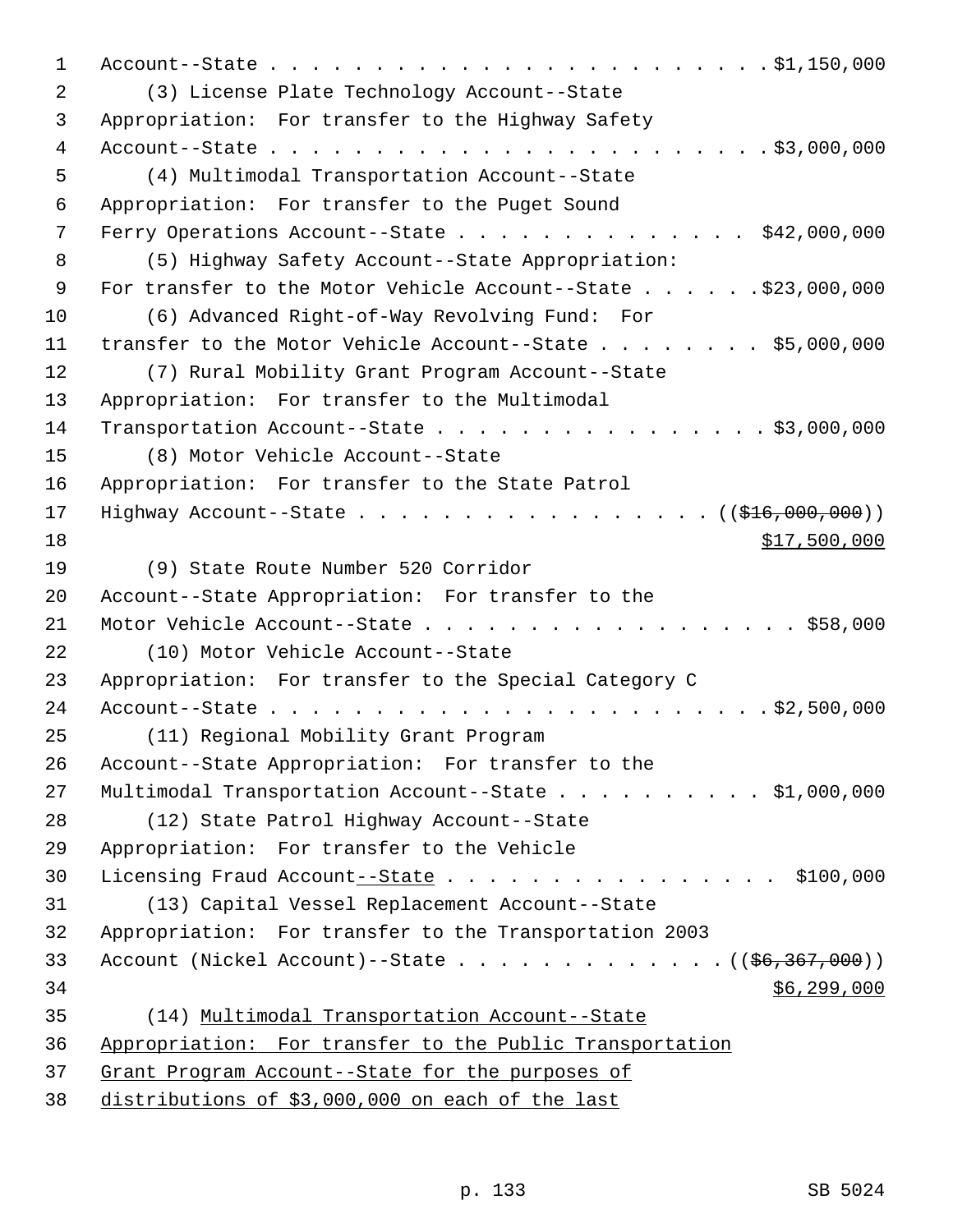1 working days of December, March, and June in fiscal 2 year 2013 . . . . . . . . . . . . . . . . . . . . . . . . . . \$9,000,000 3 (15) The transfers identified in this section are subject to the 4 following conditions and limitations: 5 (a) The transfer in subsection (9) of this section represents the 6 repayment of an amount equal to subprogram B5 expenditures that 7 occurred in the motor vehicle account in the 2009-2011 fiscal biennium. 8 (b) The amount transferred in subsection (2) of this section shall 9 not exceed the expenditures incurred from the motor vehicle account-- 10 state for the recreational vehicle sanitary disposal systems program. 11 **CONDITIONALLY ADDITIVE APPROPRIATIONS** 12 **Sec. 1101.** 2011 c 367 s 702 (uncodified) is amended to read as 13 follows: 14 **FOR THE WASHINGTON STATE PATROL** 15 State Patrol Highway Account--State Appropriation . . . . . \$3,500,000 16 Highway Safety Account--State Appropriation . . . . . ((\$6,000,000))  $17$  \$5,552,000 18 TOTAL APPROPRIATION . . . . . . . . . . . . . . . ((\$9,500,000))  $19$   $\frac{$9,052,000}{ }$ 20 The appropriations in this section are subject to the following 21 conditions and limitations: 22 (1) \$1,642,000 of the state patrol highway account--state 23 appropriation is provided solely for the auto theft investigation units 24 in King county, the city of Spokane, and the city of Tacoma. 25 (2) ((\$5,000,000)) \$4,552,000 of the highway safety account--state 26 appropriation is provided solely to train an additional trooper cadet 27 class in the current biennium. 28 **Sec. 1102.** 2011 c 367 s 710 (uncodified) is amended to read as 29 follows: 30 **FOR THE DEPARTMENT OF TRANSPORTATION--WASHINGTON STATE FERRIES** 31 **CONSTRUCTION--PROGRAM W** 32 Transportation 2003 Account 33 (Nickel Account)--State Appropriation . . . . . ((\$130,000,000))  $34$  \$43,447,000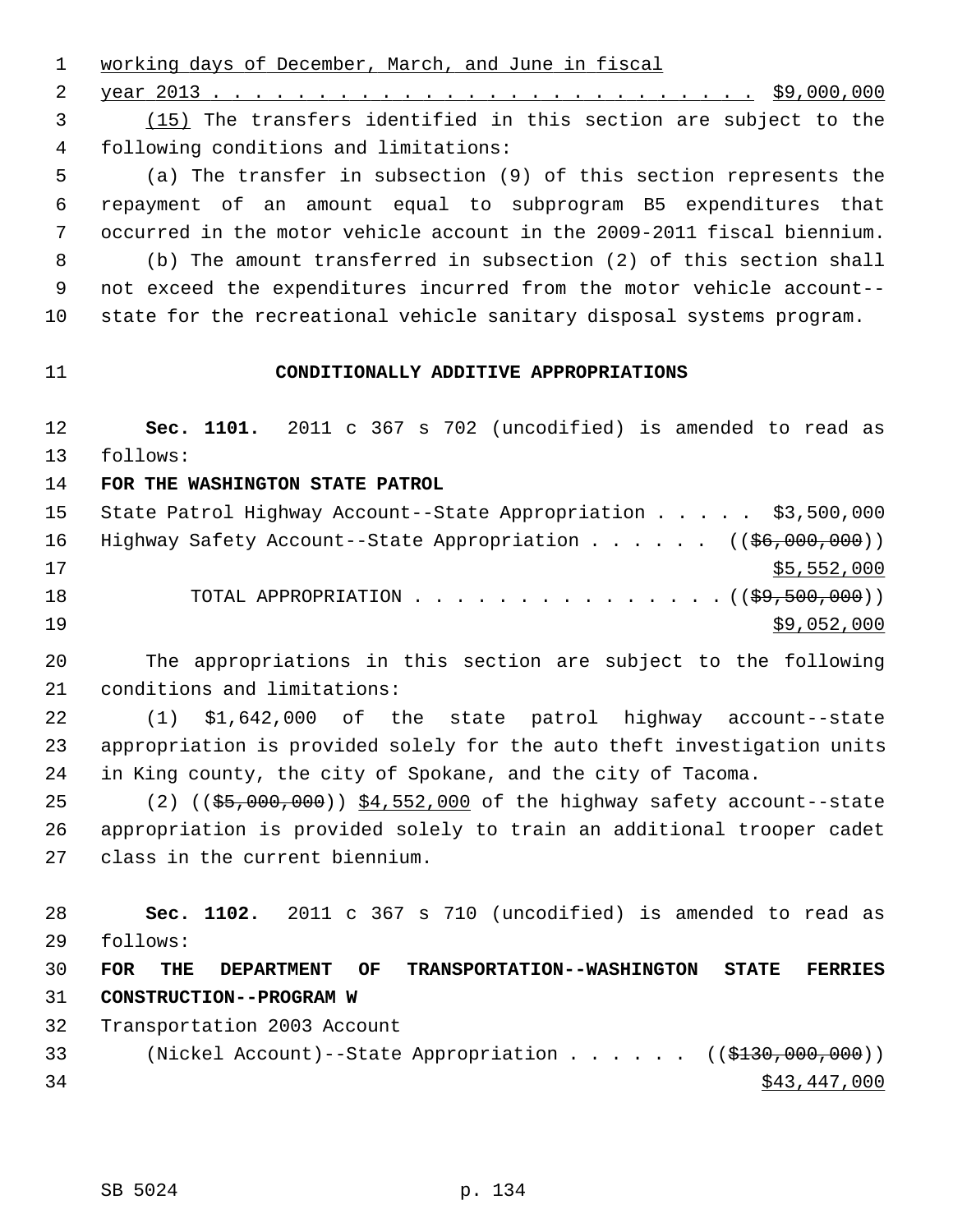1 The appropriation in this section is subject to the following 2 conditions and limitations:

 3 (1) The appropriation in this section is provided solely for the 4 purposes of constructing a ferry boat vessel with a carrying capacity 5 of at least one hundred forty-four cars. The remaining bond proceeds 6 of \$86,553,000 are available in the 2013-2015 fiscal biennium.

 7 (2) The appropriation in this section includes up to \$130,000,000 8 in proceeds from the sale of bonds authorized in RCW 47.10.861.

 9 **Sec. 1103.** 2011 c 367 s 711 (uncodified) is amended to read as 10 follows: 11 **FOR THE DEPARTMENT OF TRANSPORTATION--LOCAL PROGRAMS--PROGRAM Z--** 12 **CAPITAL** 13 Highway Safety Account--State Appropriation . . . . . ((\$3,000,000))  $14$  \$1,500,000 15 ((The appropriations in this section are subject to the following 16 conditions and limitations: 17 (1) \$750,000 of the highway safety account--state appropriation is 18 provided solely to the freight mobility strategic investment board for 19 grants to meet urgent freight corridor improvement and preservation 20 needs, including advancing projects that are identified in LEAP 21 Transportation Document 2012-1 ALL PROJECTS as developed March 8, 2012, 22 and for other projects that meet the board's criteria. 23  $(2)$  \$2,250,000 of the highway safety account--state appropriation 24 is provided solely for safe routes to schools program projects, in rank 25 order, and identified as contingency projects in the LEAP 26 Transportation Document 2011-A, pedestrian and bicycle safety program 27 projects and safe routes to school program projects, referenced in 28 chapter 367, Laws of 2011 (the omnibus transportation appropriations  $29 \quad \frac{\text{act}}{\text{act}})$ 

## 30 **MISCELLANEOUS 2011-2013 FISCAL BIENNIUM**

31 NEW SECTION. **Sec. 1201.** The appropriations to the department of 32 transportation in chapter 86, Laws of 2012 and this act must be 33 expended for the programs and in the amounts specified in this act. 34 However, after May 1, 2013, unless specifically prohibited, the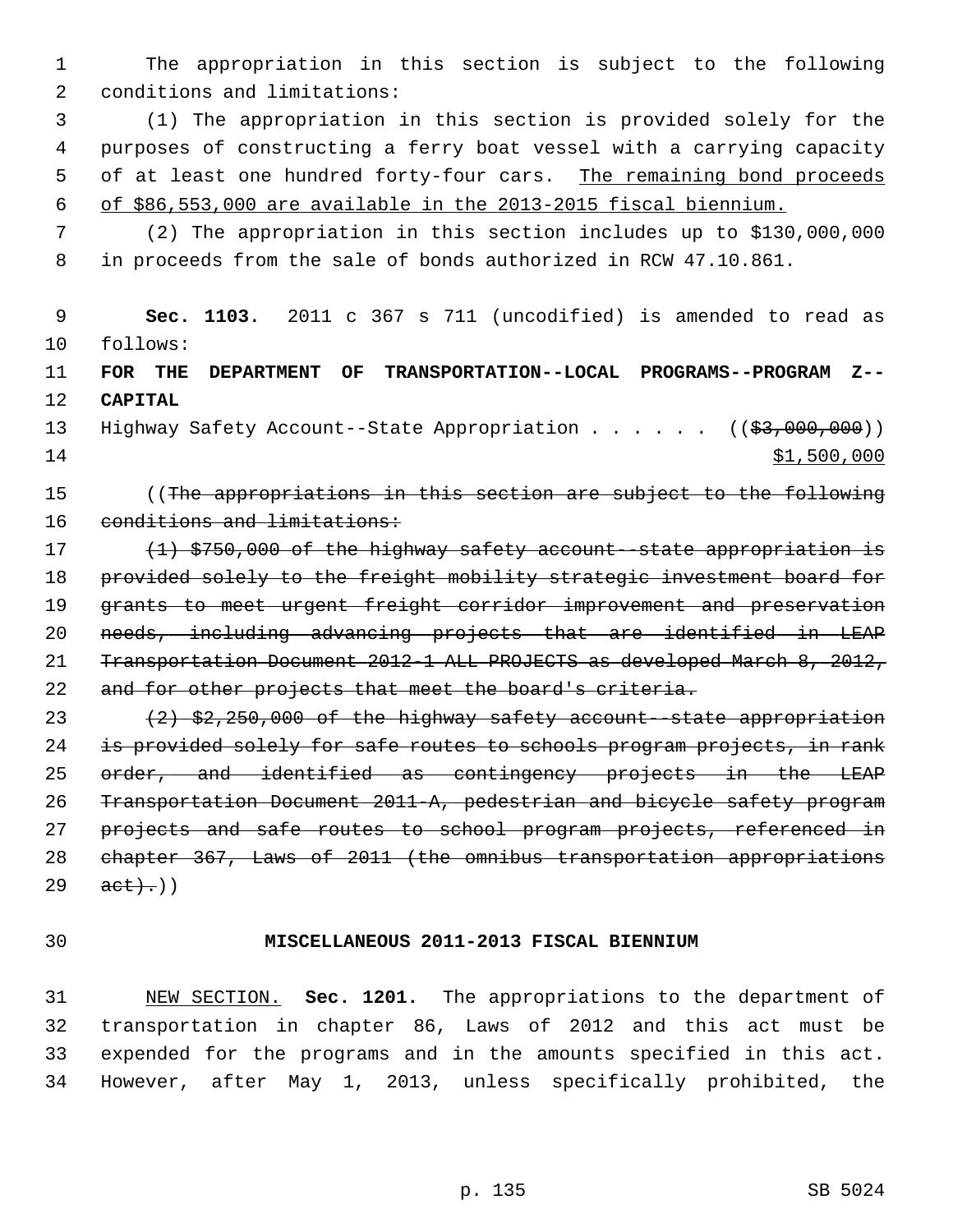1 department may transfer state appropriations for the 2011-2013 fiscal 2 biennium among programs after approval by the director of the office of 3 financial management. However, the department shall not transfer state 4 moneys that are provided solely for a specific purpose. The department 5 shall not transfer funds, and the director of the office of financial 6 management shall not approve the transfer, unless the transfer is 7 consistent with the objective of conserving, to the maximum extent 8 possible, the expenditure of state funds and not federal funds. The 9 director of the office of financial management shall notify the 10 appropriate transportation committees of the legislature prior to 11 approving any allotment modifications or transfers under this section. 12 The written notification must include a narrative explanation and 13 justification of the changes, along with expenditures and allotments by 14 program and appropriation, both before and after any allotment 15 modifications or transfers.

## 16 **MISCELLANEOUS**

17 NEW SECTION. **Sec. 1301.** If any provision of this act or its 18 application to any person or circumstance is held invalid, the 19 remainder of the act or the application of the provision to other 20 persons or circumstances is not affected.

21 NEW SECTION. **Sec. 1302.** This act is necessary for the immediate 22 preservation of the public peace, health, or safety, or support of the 23 state government and its existing public institutions, and takes effect 24 immediately.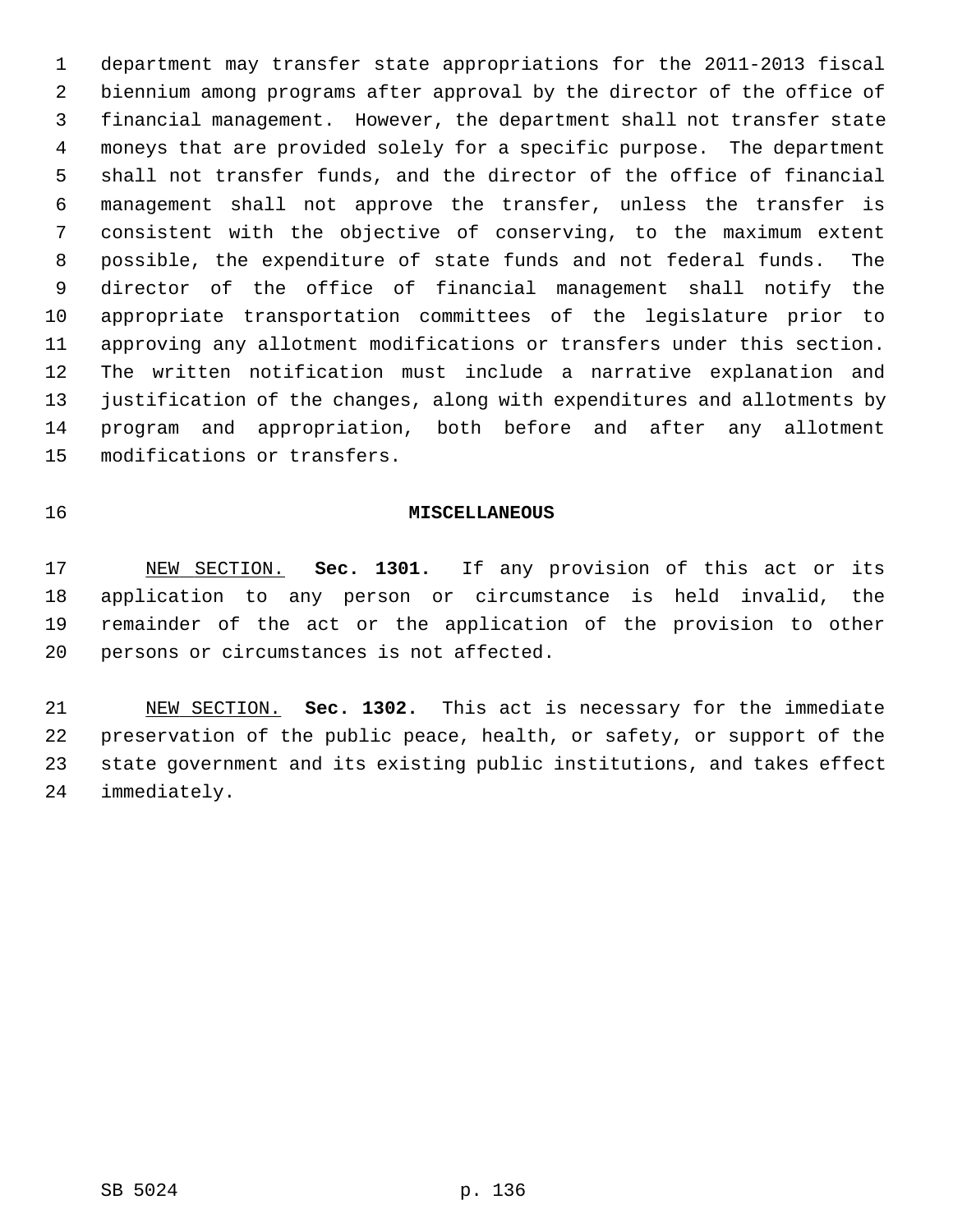| <b>TNDEX</b>                                                                                                      | PAGE # |
|-------------------------------------------------------------------------------------------------------------------|--------|
| ACOUISITION OF PROPERTIES AND FACILITIES THROUGH FINANCIAL CONTRACTS $\dots \dots$                                | 52     |
|                                                                                                                   |        |
|                                                                                                                   |        |
| COLLECTIVE BARGAINING AGREEMENTS                                                                                  |        |
|                                                                                                                   |        |
|                                                                                                                   |        |
|                                                                                                                   |        |
| COMPENSATION                                                                                                      |        |
| NONREPRESENTED EMPLOYEES--INSURANCE BENEFITS 44                                                                   |        |
| NONREPRESENTED EMPLOYEES--SALARIES AND WAGES 45                                                                   |        |
| REPRESENTED EMPLOYEES OUTSIDE SUPER COALITION--INSURANCE BENEFITS 43                                              |        |
| REPRESENTED EMPLOYEES--SUPER COALITION--INSURANCE BENEFITS 42                                                     |        |
|                                                                                                                   |        |
| COUNTY ROAD ADMINISTRATION BOARD $\ldots \ldots \ldots \ldots \ldots \ldots \ldots \ldots \ldots 5$ , 18, 67, 103 |        |
|                                                                                                                   |        |
|                                                                                                                   |        |
| DEPARTMENT OF ENTERPRISE SERVICES $\ldots \ldots \ldots \ldots \ldots \ldots \ldots \ldots \ldots \ldots$         |        |
|                                                                                                                   |        |
|                                                                                                                   |        |
|                                                                                                                   |        |
| DEPARTMENT OF TRANSPORTATION MARINE DIVISION COLLECTIVE BARGAINING AGREEMENTS                                     |        |
|                                                                                                                   |        |
|                                                                                                                   | -39    |
| <b>TBU</b>                                                                                                        | 41     |
|                                                                                                                   |        |
|                                                                                                                   |        |
|                                                                                                                   |        |
|                                                                                                                   |        |
|                                                                                                                   |        |
|                                                                                                                   |        |
|                                                                                                                   |        |
|                                                                                                                   |        |
| DEPARTMENT OF TRANSPORTATION                                                                                      |        |
|                                                                                                                   |        |
|                                                                                                                   |        |
|                                                                                                                   |        |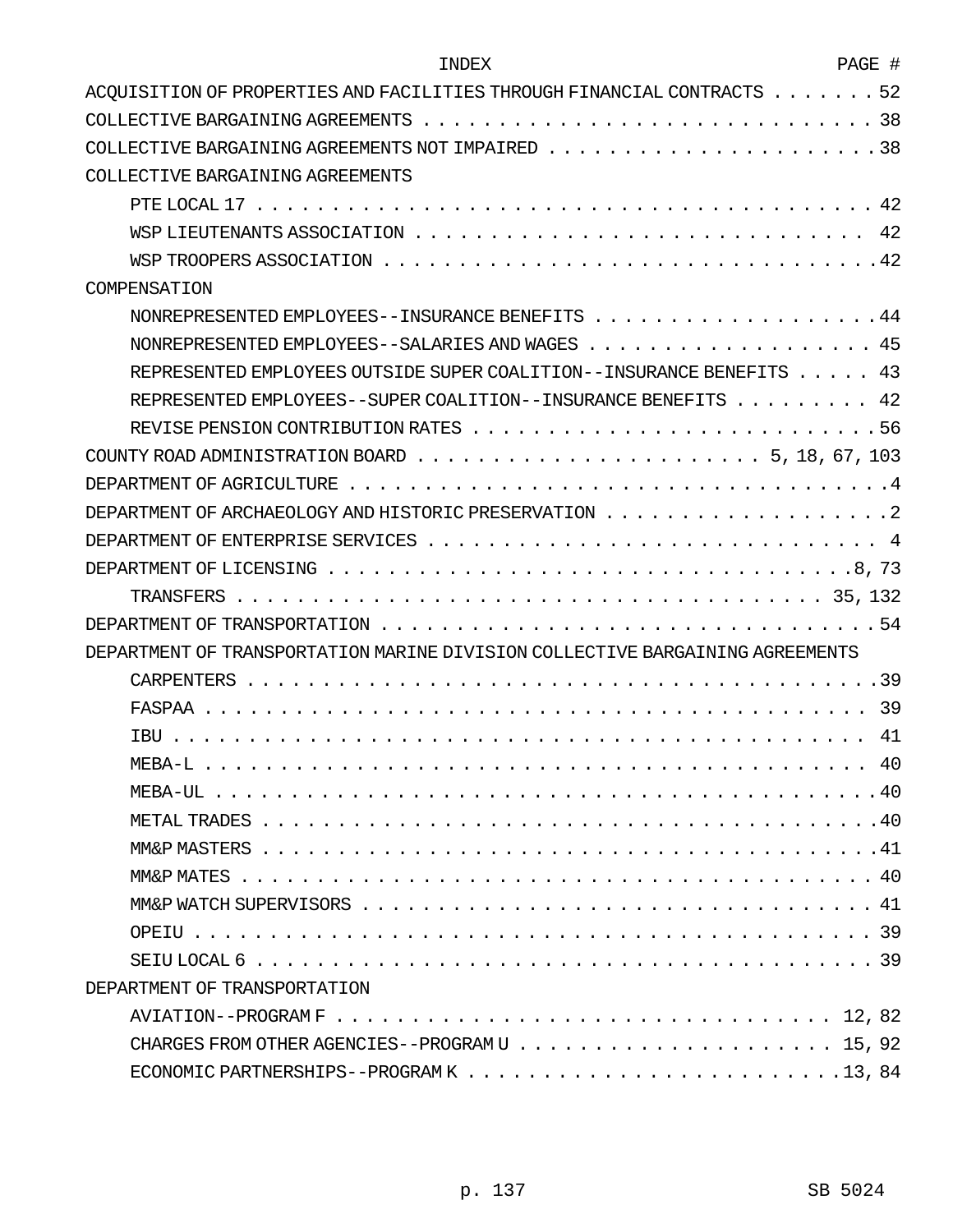| $FACILITIES--PROGRAM D--OPERATING 12$                                                                                   |
|-------------------------------------------------------------------------------------------------------------------------|
|                                                                                                                         |
|                                                                                                                         |
|                                                                                                                         |
|                                                                                                                         |
|                                                                                                                         |
|                                                                                                                         |
|                                                                                                                         |
|                                                                                                                         |
|                                                                                                                         |
|                                                                                                                         |
| PROGRAM DELIVERY MANAGEMENT AND SUPPORT--PROGRAM H 13, 82                                                               |
|                                                                                                                         |
|                                                                                                                         |
|                                                                                                                         |
| RAIL--PROGRAM Y--CAPITAL $\ldots \ldots \ldots \ldots \ldots \ldots \ldots \ldots \ldots \ldots \ldots \ldots 29$ , 121 |
|                                                                                                                         |
|                                                                                                                         |
|                                                                                                                         |
|                                                                                                                         |
|                                                                                                                         |
| TRANSPORTATION MANAGEMENT AND SUPPORT--PROGRAM S 14, 89                                                                 |
| TRANSPORTATION PLANNING, DATA, AND RESEARCH--PROGRAM $T$ 15, 90                                                         |
| WASHINGTON STATE FERRIES CONSTRUCTION--PROGRAM W 27, 134                                                                |
|                                                                                                                         |
| FEDERAL FUNDS RECEIVED FOR CAPITAL PROJECT EXPENDITURES 33                                                              |
|                                                                                                                         |
|                                                                                                                         |
|                                                                                                                         |
|                                                                                                                         |
| LEGISLATIVE EVALUATION AND ACCOUNTABILITY PROGRAM COMMITTEE $\ldots$ ,  4                                               |
|                                                                                                                         |
|                                                                                                                         |
|                                                                                                                         |
|                                                                                                                         |
|                                                                                                                         |
|                                                                                                                         |
| STATE TREASURER                                                                                                         |
|                                                                                                                         |